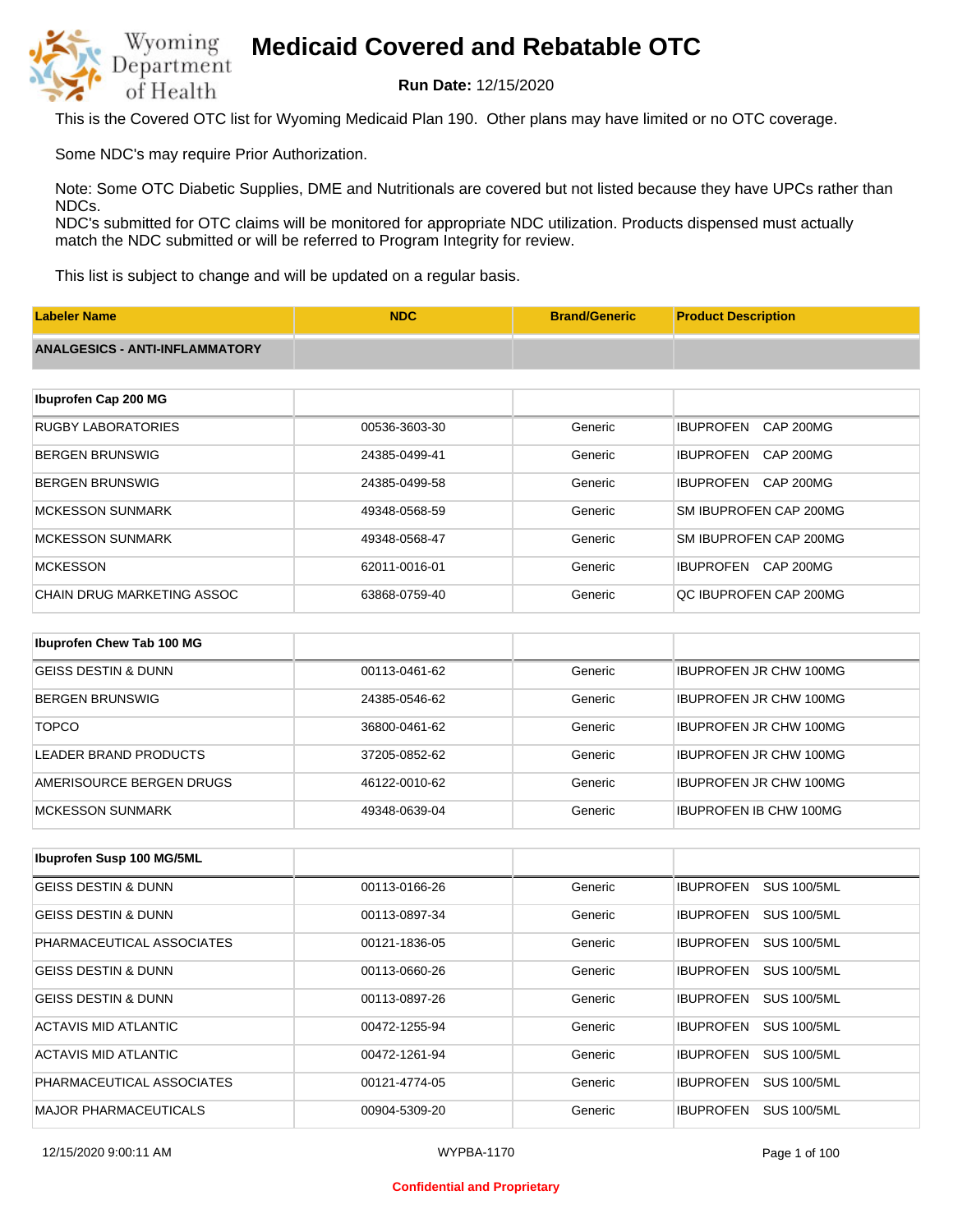

| Wyoming                      | <b>Medicaid Covered and Rebatable OTC</b> |         |                                 |
|------------------------------|-------------------------------------------|---------|---------------------------------|
| Department<br>of Health      | <b>Run Date: 12/15/2020</b>               |         |                                 |
| <b>MAJOR PHARMACEUTICALS</b> | 00904-5309-09                             | Generic | IBUPROFEN SUS 100/5ML           |
| <b>MAJOR PHARMACEUTICALS</b> | 00904-5577-20                             | Generic | IBUPROFEN<br><b>SUS 100/5ML</b> |
| ACTAVIS MID ATLANTIC         | 00472-1263-94                             | Generic | IBUPROFEN<br><b>SUS 100/5ML</b> |
| <b>SELECT BRAND</b>          | 15127-0900-04                             | Generic | IBUPROFEN<br><b>SUS 100/5ML</b> |
| <b>BERGEN BRUNSWIG</b>       | 24385-0009-26                             | Generic | IBUPROFEN<br><b>SUS 100/5ML</b> |
| <b>BERGEN BRUNSWIG</b>       | 24385-0372-26                             | Generic | IBUPROFEN<br><b>SUS 100/5ML</b> |
| <b>BERGEN BRUNSWIG</b>       | 24385-0905-26                             | Generic | IBUPROFEN<br><b>SUS 100/5ML</b> |
| <b>BERGEN BRUNSWIG</b>       | 24385-0905-34                             | Generic | IBUPROFEN<br><b>SUS 100/5ML</b> |
| <b>TOPCO</b>                 | 36800-0166-26                             | Generic | IBUPROFEN<br><b>SUS 100/5ML</b> |
| <b>LEADER BRAND PRODUCTS</b> | 37205-0848-26                             | Generic | IBUPROFEN<br><b>SUS 100/5ML</b> |
| <b>TOPCO</b>                 | 36800-0897-26                             | Generic | IBUPROFEN<br><b>SUS 100/5ML</b> |
| <b>LEADER BRAND PRODUCTS</b> | 37205-0643-26                             | Generic | IBUPROFEN<br><b>SUS 100/5ML</b> |
| LEADER BRAND PRODUCTS        | 37205-0660-26                             | Generic | IBUPROFEN<br><b>SUS 100/5ML</b> |
| <b>SELECT BRAND</b>          | 15127-0978-04                             | Generic | IBUPROFEN<br><b>SUS 100/5ML</b> |
| <b>BERGEN BRUNSWIG</b>       | 24385-0009-34                             | Generic | IBUPROFEN<br><b>SUS 100/5ML</b> |
| <b>BERGEN BRUNSWIG</b>       | 24385-0361-26                             | Generic | IBUPROFEN<br><b>SUS 100/5ML</b> |
| <b>BERGEN BRUNSWIG</b>       | 24385-0361-34                             | Generic | IBUPROFEN<br><b>SUS 100/5ML</b> |
| <b>TOPCO</b>                 | 36800-0660-26                             | Generic | IBUPROFEN<br><b>SUS 100/5ML</b> |
| PERRIGO PHARMACEUTICALS      | 45802-0140-26                             | Generic | IBUPROFEN<br><b>SUS 100/5ML</b> |
| AMERISOURCE BERGEN DRUGS     | 46122-0110-26                             | Generic | IBUPROFEN<br><b>SUS 100/5ML</b> |
| <b>MCKESSON SUNMARK</b>      | 49348-0229-34                             | Generic | IBUPROFEN<br><b>SUS 100/5ML</b> |
| <b>MCKESSON SUNMARK</b>      | 49348-0229-37                             | Generic | IBUPROFEN SUS 100/5ML           |
| <b>MCKESSON SUNMARK</b>      | 49348-0499-34                             | Generic | IBUPROFEN SUS 100/5ML           |
| <b>MCKESSON SUNMARK</b>      | 49348-0500-34                             | Generic | <b>SUS 100/5ML</b><br>IBUPROFEN |
| <b>MCKESSON SUNMARK</b>      | 49348-0876-34                             | Generic | IBUPROFEN<br><b>SUS 100/5ML</b> |
| LEADER BRAND PRODUCTS        | 37205-0282-26                             | Generic | <b>SUS 100/5ML</b><br>IBUPROFEN |
| LEADER BRAND PRODUCTS        | 37205-0283-26                             | Generic | <b>SUS 100/5ML</b><br>IBUPROFEN |
| PERRIGO PHARMACEUTICALS      | 45802-0133-26                             | Generic | <b>SUS 100/5ML</b><br>IBUPROFEN |
| PERRIGO PHARMACEUTICALS      | 45802-0897-26                             | Generic | <b>SUS 100/5ML</b><br>IBUPROFEN |
| PERRIGO PHARMACEUTICALS      | 45802-0897-34                             | Generic | <b>SUS 100/5ML</b><br>IBUPROFEN |
| <b>MCKESSON</b>              | 62011-0011-01                             | Generic | <b>SUS 100/5ML</b><br>IBUPROFEN |
| <b>MCKESSON</b>              | 62011-0030-01                             | Generic | <b>SUS 100/5ML</b><br>IBUPROFEN |
| <b>MCKESSON</b>              | 62011-0010-01                             | Generic | <b>SUS 100/5ML</b><br>IBUPROFEN |
| <b>MCKESSON</b>              | 62011-0030-02                             | Generic | <b>SUS 100/5ML</b><br>IBUPROFEN |
| <b>MCKESSON</b>              | 62011-0214-01                             | Generic | <b>SUS 100/5ML</b><br>IBUPROFEN |
| PRECISION DOSE, INC.         | 68094-0494-58                             | Generic | <b>SUS 100/5ML</b><br>IBUPROFEN |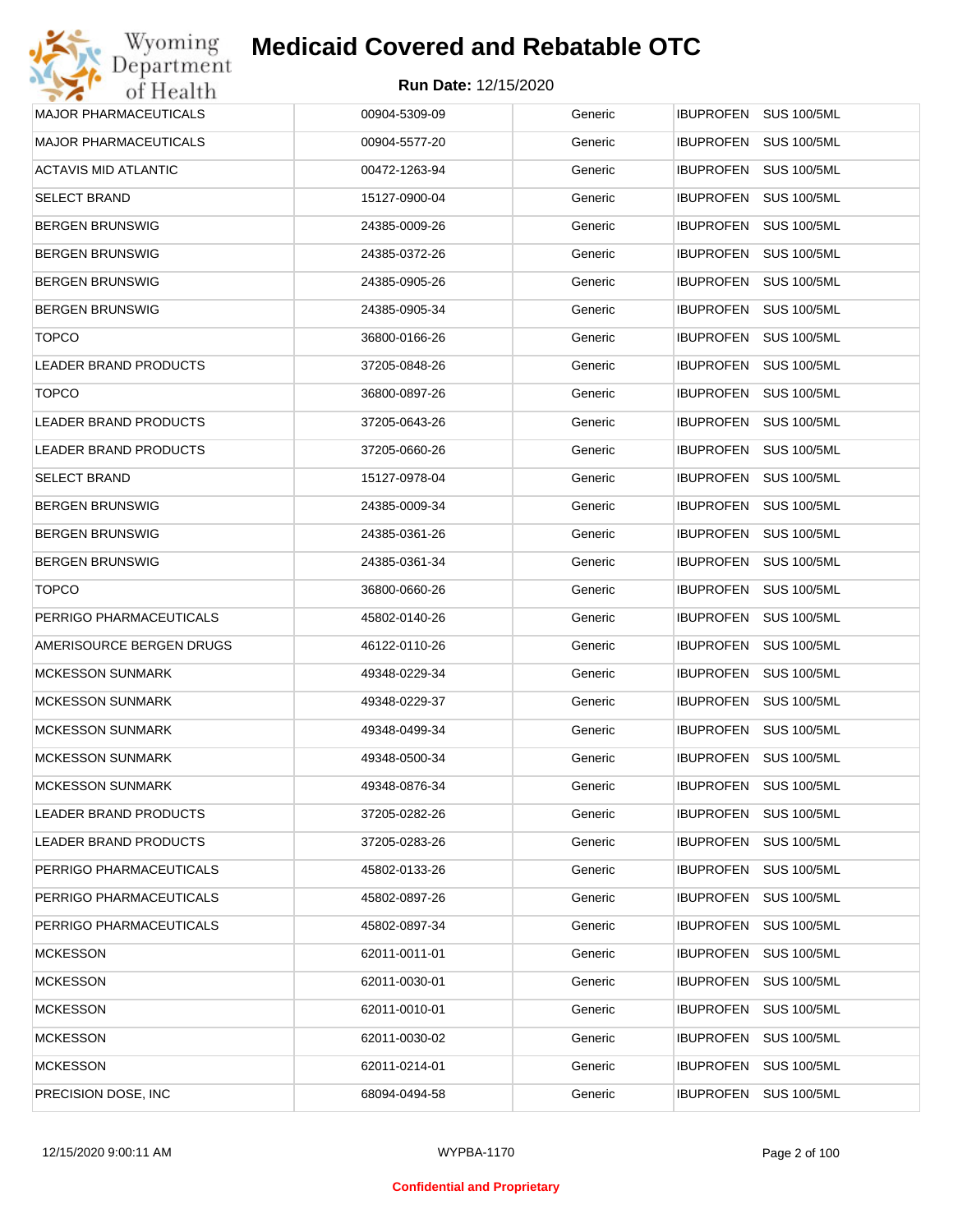

| PRECISION DOSE, INC.       | 68094-0494-59 | Generic | <b>SUS 100/5ML</b><br><b>IBUPROFEN</b> |
|----------------------------|---------------|---------|----------------------------------------|
| PRECISION DOSE, INC.       | 68094-0494-61 | Generic | <b>SUS 100/5ML</b><br><b>IBUPROFEN</b> |
| PRECISION DOSE, INC.       | 68094-0503-61 | Generic | <b>SUS 100/5ML</b><br><b>IBUPROFEN</b> |
| CHAIN DRUG MARKETING ASSOC | 63868-0756-18 | Generic | <b>SUS 100/5ML</b><br><b>IBUPROFEN</b> |
| PRECISION DOSE, INC.       | 68094-0494-62 | Generic | <b>SUS 100/5ML</b><br><b>IBUPROFEN</b> |
| PRECISION DOSE, INC.       | 68094-0503-59 | Generic | <b>IBUPROFEN</b><br><b>SUS 100/5ML</b> |
| CHAIN DRUG MARKETING ASSOC | 63868-0758-18 | Generic | <b>SUS 100/5ML</b><br><b>IBUPROFEN</b> |
| PRECISION DOSE, INC.       | 68094-0503-62 | Generic | <b>SUS 100/5ML</b><br><b>IBUPROFEN</b> |

| <b>Ibuprofen Susp 40 MG/ML</b> |               |         |                                 |
|--------------------------------|---------------|---------|---------------------------------|
| <b>GEISS DESTIN &amp; DUNN</b> | 00113-0057-05 | Generic | <b>IBUPROFEN</b><br>DRO 50/1.25 |
| <b>MAJOR PHARMACEUTICALS</b>   | 00904-5463-35 | Generic | <b>IBUPROFEN</b><br>DRO 50/1.25 |
| <b>BERGEN BRUNSWIG</b>         | 24385-0550-10 | Generic | <b>IBUPROFEN</b><br>DRO 50/1.25 |
| <b>TOPCO</b>                   | 36800-0057-05 | Generic | <b>IBUPROFEN</b><br>DRO 50/1.25 |
| <b>TOPCO</b>                   | 36800-0255-10 | Generic | <b>IBUPROFEN</b><br>DRO 50/1.25 |
| <b>LEADER BRAND PRODUCTS</b>   | 37205-0436-10 | Generic | <b>IBU-DROPS</b><br>DRO 50/1.25 |
| <b>LEADER BRAND PRODUCTS</b>   | 37205-0646-05 | Generic | <b>IBU-DROPS</b><br>DRO 40MG/ML |
| <b>ACTAVIS</b>                 | 45963-0125-23 | Generic | <b>IBUPROFEN</b><br>DRO 50/1.25 |
| PERRIGO PHARMACEUTICALS        | 45802-0057-05 | Generic | <b>IBUPROFEN</b><br>DRO 50/1.25 |
| <b>ACTAVIS</b>                 | 45963-0125-24 | Generic | <b>IBUPROFEN</b><br>DRO 50/1.25 |
| <b>MCKESSON SUNMARK</b>        | 49348-0374-69 | Generic | <b>IBUPROFEN</b><br>DRO 50/1.25 |
| <b>MCKESSON SUNMARK</b>        | 49348-0642-27 | Generic | <b>IBUPROFEN</b><br>DRO 50/1.25 |
| <b>MCKESSON</b>                | 62011-0012-01 | Generic | <b>IBUPROFEN</b><br>DRO 50/1.25 |
| <b>MCKESSON</b>                | 62011-0004-01 | Generic | <b>IBUPROFEN</b><br>DRO 50/1.25 |
| CHAIN DRUG MARKETING ASSOC     | 63868-0076-30 | Generic | <b>IBUPROFEN</b><br>DRO 50/1.25 |

| Ibuprofen Tab 200 MG           |               |         |                                      |
|--------------------------------|---------------|---------|--------------------------------------|
| <b>GEISS DESTIN &amp; DUNN</b> | 00113-0517-71 | Generic | <b>IBUPROFEN</b><br><b>TAB 200MG</b> |
| <b>PERRIGO</b>                 | 00113-0604-62 | Generic | <b>TAB 200MG</b><br><b>IBUPROFEN</b> |
| <b>PERRIGO</b>                 | 00113-0604-71 | Generic | <b>IBUPROFEN</b><br><b>TAB 200MG</b> |
| <b>PERRIGO</b>                 | 00113-0647-78 | Generic | <b>TAB 200MG</b><br><b>IBUPROFEN</b> |
| <b>PERRIGO</b>                 | 00113-0604-78 | Generic | <b>IBUPROFEN</b><br><b>TAB 200MG</b> |
| <b>PERRIGO</b>                 | 00113-0604-90 | Generic | <b>IBUPROFEN</b><br><b>TAB 200MG</b> |
| <b>PERRIGO</b>                 | 00113-0074-71 | Generic | <b>IBUPROFEN</b><br><b>TAB 200MG</b> |
| <b>PERRIGO</b>                 | 00113-0074-78 | Generic | <b>IBUPROFEN</b><br><b>TAB 200MG</b> |
| <b>PERRIGO</b>                 | 00113-0647-62 | Generic | <b>IBUPROFEN</b><br><b>TAB 200MG</b> |
| <b>PERRIGO</b>                 | 00113-0647-71 | Generic | <b>IBUPROFEN</b><br><b>TAB 200MG</b> |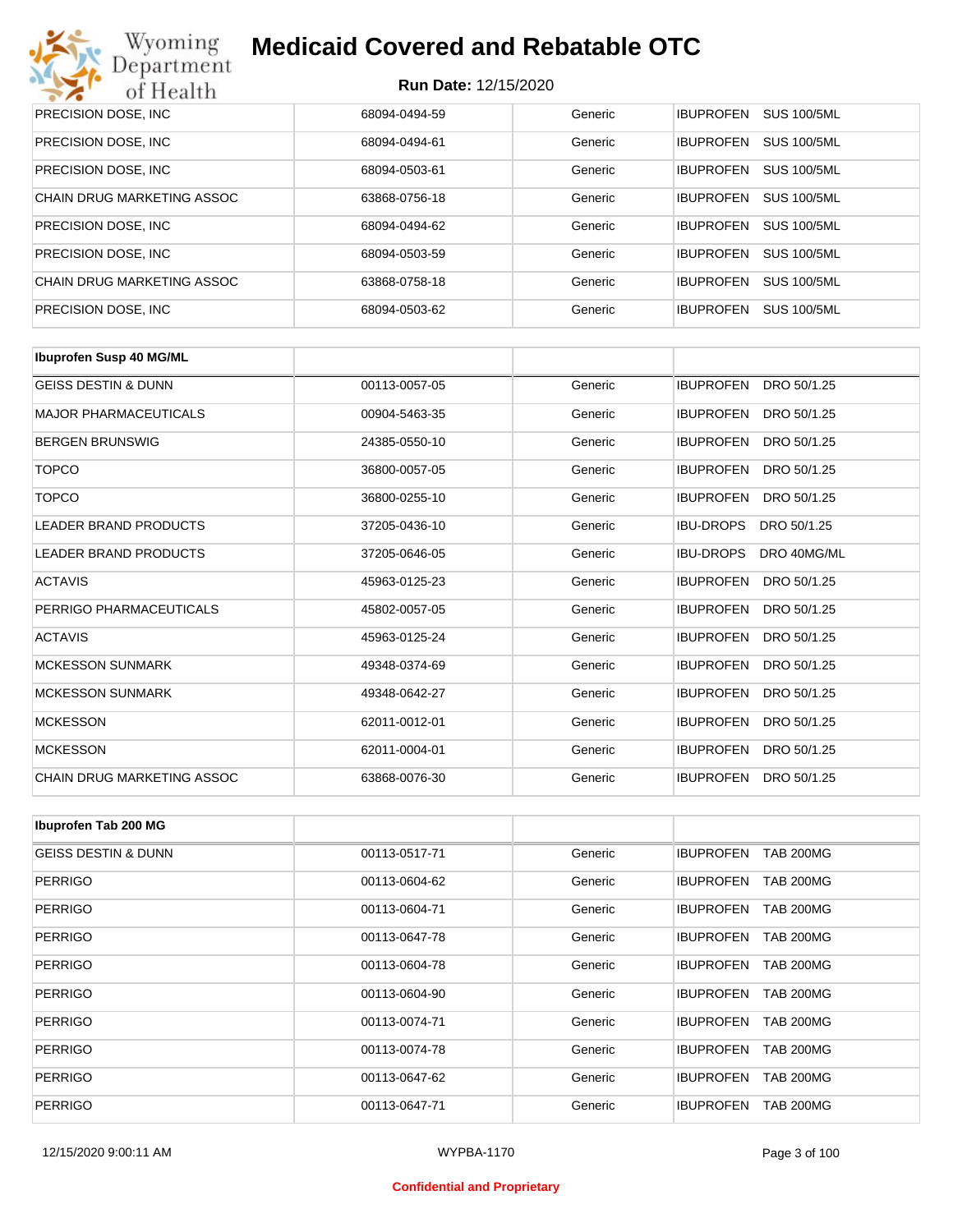| <b>RUGBY LABORATORIES</b>    | 00536-3587-06 | Generic | <b>IBUPROFEN TAB 200MG</b>         |
|------------------------------|---------------|---------|------------------------------------|
| <b>RUGBY LABORATORIES</b>    | 00536-3587-01 | Generic | <b>IBUPROFEN TAB 200MG</b>         |
| <b>MAJOR PHARMACEUTICALS</b> | 00904-7915-24 | Generic | IBUPROFEN TAB 200MG                |
| <b>MAJOR PHARMACEUTICALS</b> | 00904-7915-40 | Generic | IBUPROFEN TAB 200MG                |
| <b>MAJOR PHARMACEUTICALS</b> | 00904-7915-51 | Generic | IBUPROFEN TAB 200MG                |
| <b>MAJOR PHARMACEUTICALS</b> | 00904-7915-59 | Generic | IBUPROFEN TAB 200MG                |
| <b>SELECT BRAND</b>          | 15127-0312-01 | Generic | SB IBUPROFEN TAB 200MG             |
| <b>SELECT BRAND</b>          | 15127-0312-24 | Generic | SB IBUPROFEN TAB 200MG             |
| <b>MAJOR PHARMACEUTICALS</b> | 00904-7914-59 | Generic | <b>TAB 200MG</b><br><b>IBU-200</b> |
| <b>MAJOR PHARMACEUTICALS</b> | 00904-7915-80 | Generic | IBUPROFEN TAB 200MG                |
| <b>SELECT BRAND</b>          | 15127-0312-50 | Generic | SB IBUPROFEN TAB 200MG             |
| <b>SELECT BRAND</b>          | 15127-0335-50 | Generic | SB IBUPROFEN TAB 200MG             |
| <b>SELECT BRAND</b>          | 15127-0905-50 | Generic | SB IBUPROFEN TAB 200MG             |
| <b>SELECT BRAND</b>          | 15127-0907-50 | Generic | SB IBUPROFEN TAB 200MG             |
| PHARBEST PHARMACEUTICALS     | 16103-0393-06 | Generic | IBUPROFEN TAB 200MG                |
| <b>MAJOR PHARMACEUTICALS</b> | 00904-7914-51 | Generic | <b>IBU-200</b><br><b>TAB 200MG</b> |
| <b>MAJOR PHARMACEUTICALS</b> | 00904-7914-61 | Generic | IBUPROFEN TAB 200MG                |
| <b>MAJOR PHARMACEUTICALS</b> | 00904-7915-70 | Generic | IBUPROFEN TAB 200MG                |
| <b>SELECT BRAND</b>          | 15127-0312-25 | Generic | SB IBUPROFEN TAB 200MG             |
| <b>SELECT BRAND</b>          | 15127-0335-24 | Generic | SB IBUPROFEN TAB 200MG             |
| <b>SELECT BRAND</b>          | 15127-0907-24 | Generic | SB IBUPROFEN TAB 200MG             |
| <b>BERGEN BRUNSWIG</b>       | 24385-0058-78 | Generic | IBUPROFEN TAB 200MG                |
| <b>BERGEN BRUNSWIG</b>       | 24385-0058-82 | Generic | IBUPROFEN TAB 200MG                |
| <b>BERGEN BRUNSWIG</b>       | 24385-0059-78 | Generic | IBUPROFEN TAB 200MG                |
| <b>BERGEN BRUNSWIG</b>       | 24385-0604-78 | Generic | <b>IBUPROFEN TAB 200MG</b>         |
| <b>BERGEN BRUNSWIG</b>       | 24385-0604-90 | Generic | IBUPROFEN TAB 200MG                |
| <b>BERGEN BRUNSWIG</b>       | 24385-0647-71 | Generic | IBUPROFEN TAB 200MG                |
| <b>BERGEN BRUNSWIG</b>       | 24385-0604-71 | Generic | IBUPROFEN TAB 200MG                |
| <b>BERGEN BRUNSWIG</b>       | 24385-0647-78 | Generic | IBUPROFEN TAB 200MG                |
| <b>BERGEN BRUNSWIG</b>       | 24385-0604-85 | Generic | IBUPROFEN TAB 200MG                |
| <b>TOPCO</b>                 | 36800-0183-83 | Generic | IBUPROFEN TAB 200MG                |
| <b>TOPCO</b>                 | 36800-0517-71 | Generic | IBUPROFEN TAB 200MG                |
| <b>TOPCO</b>                 | 36800-0604-93 | Generic | IBUPROFEN TAB 200MG                |
| <b>TOPCO</b>                 | 36800-0647-71 | Generic | IBUPROFEN TAB 200MG                |
| <b>TOPCO</b>                 | 36800-0647-90 | Generic | IBUPROFEN TAB 200MG                |
| LEADER BRAND PRODUCTS        | 37205-0341-71 | Generic | IBUPROFEN TAB 200MG                |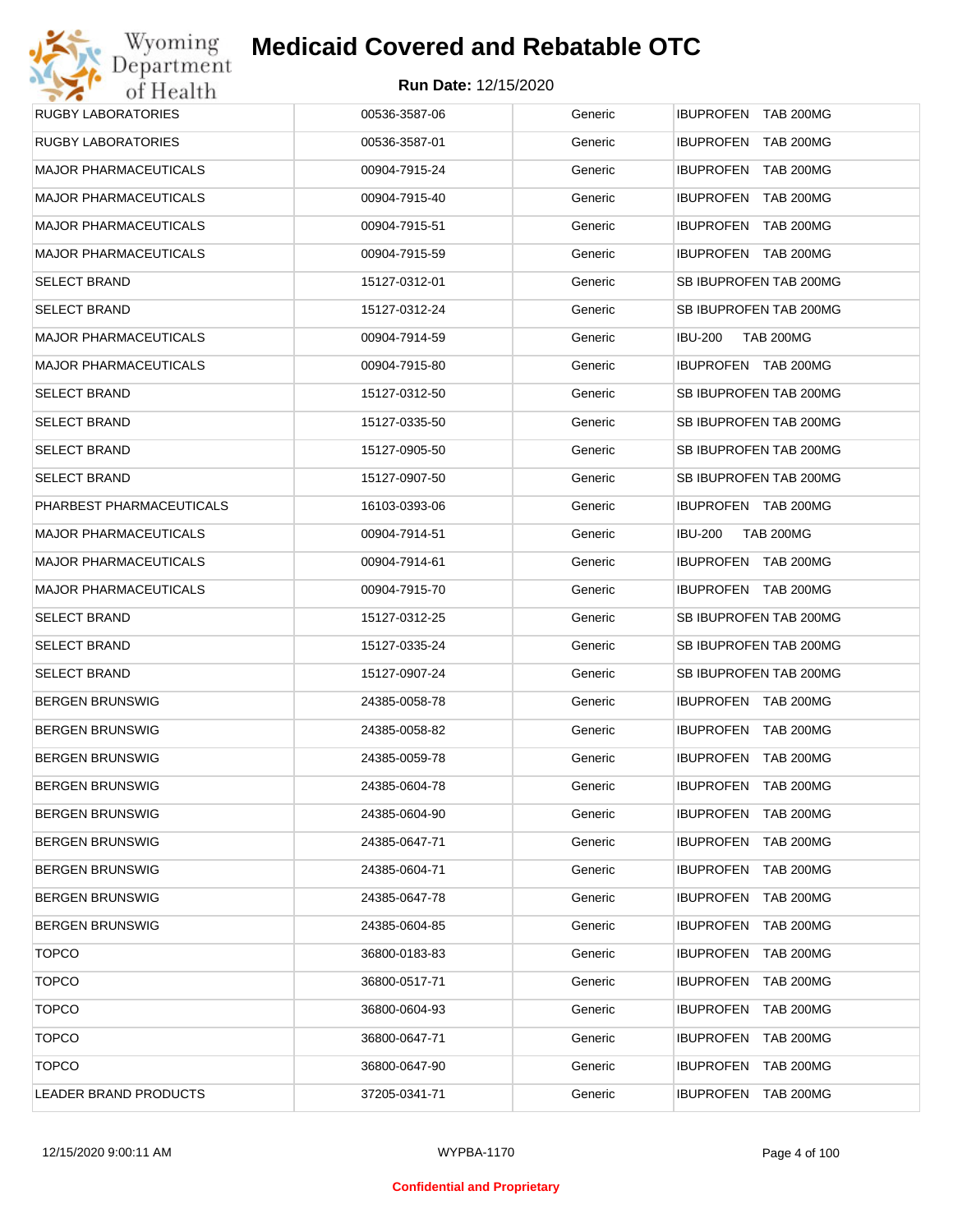

# Wyoming<br>Department<br>of Health

## **Medicaid Covered and Rebatable OTC**

| <b>TOPCO</b>                 | 36800-0604-62 | Generic | IBUPROFEN TAB 200MG                  |
|------------------------------|---------------|---------|--------------------------------------|
| <b>TOPCO</b>                 | 36800-0604-71 | Generic | IBUPROFEN TAB 200MG                  |
| <b>TOPCO</b>                 | 36800-0604-78 | Generic | IBUPROFEN TAB 200MG                  |
| <b>TOPCO</b>                 | 36800-0604-85 | Generic | <b>IBUPROFEN</b><br><b>TAB 200MG</b> |
| LEADER BRAND PRODUCTS        | 37205-0341-78 | Generic | IBUPROFEN TAB 200MG                  |
| LEADER BRAND PRODUCTS        | 37205-0345-71 | Generic | <b>IBUPROFEN</b><br><b>TAB 200MG</b> |
| LEADER BRAND PRODUCTS        | 37205-0345-78 | Generic | IBUPROFEN TAB 200MG                  |
| <b>TOPCO</b>                 | 36800-0517-78 | Generic | <b>IBUPROFEN</b><br><b>TAB 200MG</b> |
| <b>TOPCO</b>                 | 36800-0604-90 | Generic | IBUPROFEN TAB 200MG                  |
| <b>TOPCO</b>                 | 36800-0647-62 | Generic | <b>IBUPROFEN</b><br><b>TAB 200MG</b> |
| <b>TOPCO</b>                 | 36800-0647-78 | Generic | IBUPROFEN TAB 200MG                  |
| <b>MAJOR PHARMACEUTICALS</b> | 00904-7912-51 | Generic | IBUPROFEN TAB 200MG                  |
| MAJOR PHARMACEUTICALS        | 00904-7912-59 | Generic | IBUPROFEN TAB 200MG                  |
| <b>SELECT BRAND</b>          | 15127-0335-01 | Generic | SB IBUPROFEN TAB 200MG               |
| PHARBEST PHARMACEUTICALS     | 16103-0393-08 | Generic | IBUPROFEN TAB 200MG                  |
| <b>TOPCO</b>                 | 36800-0074-71 | Generic | IBUPROFEN TAB 200MG                  |
| <b>TOPCO</b>                 | 36800-0074-78 | Generic | IBUPROFEN TAB 200MG                  |
| <b>LEADER BRAND PRODUCTS</b> | 37205-0350-71 | Generic | IBUPROFEN TAB 200MG                  |
| LEADER BRAND PRODUCTS        | 37205-0605-71 | Generic | IBUPROFEN TAB 200MG                  |
| MCKESSON SUNMARK             | 49348-0196-09 | Generic | IBUPROFEN TAB 200MG                  |
| MCKESSON SUNMARK             | 49348-0196-10 | Generic | IBUPROFEN TAB 200MG                  |
| MCKESSON SUNMARK             | 49348-0196-35 | Generic | IBUPROFEN TAB 200MG                  |
| MCKESSON SUNMARK             | 49348-0706-04 | Generic | IBUPROFEN TAB 200MG                  |
| MCKESSON SUNMARK             | 49348-0706-10 | Generic | IBUPROFEN TAB 200MG                  |
| MCKESSON SUNMARK             | 49348-0727-10 | Generic | SM IBUPROFEN TAB 200MG               |
| <b>MCKESSON SUNMARK</b>      | 49348-0706-09 | Generic | IBUPROFEN TAB 200MG                  |
| <b>MCKESSON SUNMARK</b>      | 49348-0706-14 | Generic | IBUPROFEN TAB 200MG                  |
| MCKESSON SUNMARK             | 49348-0727-09 | Generic | SM IBUPROFEN TAB 200MG               |
| <b>MCKESSON</b>              | 62011-0015-02 | Generic | HM IBUPROFEN TAB 200MG               |
| AMNEAL PHARMACEUTICALS       | 53746-0140-10 | Generic | IBUPROFEN TAB 200MG                  |
| <b>MCKESSON</b>              | 62011-0014-01 | Generic | HM IBUPROFEN TAB 200MG               |
| <b>MCKESSON</b>              | 62011-0014-02 | Generic | HM IBUPROFEN TAB 200MG               |
| <b>MCKESSON</b>              | 62011-0014-03 | Generic | HM IBUPROFEN TAB 200MG               |
| AMNEAL PHARMACEUTICALS       | 53746-0140-01 | Generic | IBUPROFEN TAB 200MG                  |
| <b>MCKESSON</b>              | 62011-0015-01 | Generic | HM IBUPROFEN TAB 200MG               |
| <b>MCKESSON</b>              | 62011-0222-02 | Generic | HM IBUPROFEN TAB 200MG               |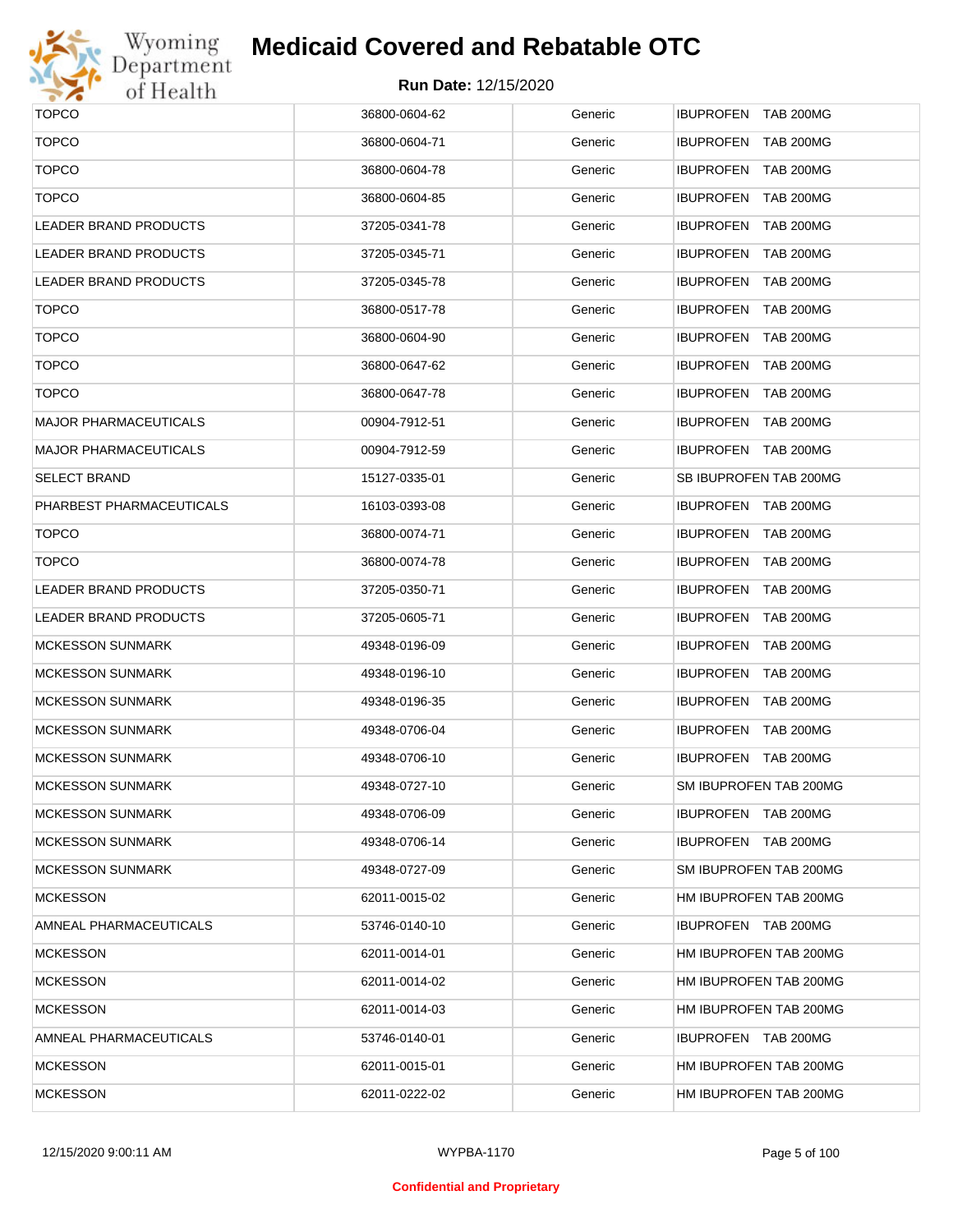

| <b>MCKESSON</b>            | 62011-0213-01 | Generic | HM IBUPROFEN TAB 200MG               |
|----------------------------|---------------|---------|--------------------------------------|
| <b>MCKESSON</b>            | 62011-0222-01 | Generic | HM IBUPROFEN TAB 200MG               |
| CHAIN DRUG MARKETING ASSOC | 63868-0790-50 | Generic | OC IBUPROFEN TAB 200MG               |
| CHAIN DRUG MARKETING ASSOC | 63868-0983-50 | Generic | OC IBUPROFEN TAB 200MG               |
| CHAIN DRUG MARKETING ASSOC | 63868-0791-50 | Generic | OC IBUPROFEN TAB 200MG               |
| AUBURN PHARMACEUTICAL      | 62107-0002-01 | Generic | <b>PROVIL</b><br><b>TAB 200MG</b>    |
| AUBURN PHARMACEUTICAL      | 62107-0002-50 | Generic | <b>PROVIL</b><br><b>TAB 200MG</b>    |
| <b>SKY PACKAGING</b>       | 63739-0134-01 | Generic | <b>TAB 200MG</b><br><b>IBUPROFEN</b> |

| Naproxen Sodium Cap 220 MG |               |         |                        |
|----------------------------|---------------|---------|------------------------|
| LEADER BRAND PRODUCTS      | 37205-0854-58 | Generic | NAPROXEN SOD CAP 220MG |
| LEADER BRAND PRODUCTS      | 37205-0854-60 | Generic | NAPROXEN SOD CAP 220MG |
| AMERISOURCE BERGEN DRUGS   | 46122-0038-58 | Generic | NAPROXEN SOD CAP 220MG |
| AMERISOURCE BERGEN DRUGS   | 46122-0038-60 | Generic | NAPROXEN SOD CAP 220MG |
| <b>MCKESSON</b>            | 62011-0007-01 | Generic | NAPROXEN SOD CAP 220MG |

| Naproxen Sodium Tab 220 MG     |               |         |                        |
|--------------------------------|---------------|---------|------------------------|
| <b>GEISS DESTIN &amp; DUNN</b> | 00113-0368-62 | Generic | NAPROXEN SOD TAB 220MG |
| <b>GEISS DESTIN &amp; DUNN</b> | 00113-0368-71 | Generic | NAPROXEN SOD TAB 220MG |
| <b>GEISS DESTIN &amp; DUNN</b> | 00113-0368-78 | Generic | NAPROXEN SOD TAB 220MG |
| <b>GEISS DESTIN &amp; DUNN</b> | 00113-9490-62 | Generic | NAPROXEN SOD TAB 220MG |
| <b>GEISS DESTIN &amp; DUNN</b> | 00113-9490-71 | Generic | NAPROXEN SOD TAB 220MG |
| <b>GEISS DESTIN &amp; DUNN</b> | 00113-9490-78 | Generic | NAPROXEN SOD TAB 220MG |
| <b>RUGBY LABORATORIES</b>      | 00536-1022-01 | Generic | ALL DAY RELF TAB 220MG |
| <b>RUGBY LABORATORIES</b>      | 00536-1022-06 | Generic | ALL DAY RELF TAB 220MG |
| <b>RUGBY LABORATORIES</b>      | 00536-1023-01 | Generic | ALL DAY RELF TAB 220MG |
| <b>SELECT BRAND</b>            | 15127-0466-01 | Generic | NAPROXEN SOD TAB 220MG |
| <b>SELECT BRAND</b>            | 15127-0466-24 | Generic | NAPROXEN SOD TAB 220MG |
| <b>SELECT BRAND</b>            | 15127-0466-50 | Generic | NAPROXEN SOD TAB 220MG |
| <b>BERGEN BRUNSWIG</b>         | 24385-0368-71 | Generic | ALL DAY PAIN TAB 220MG |
| <b>BERGEN BRUNSWIG</b>         | 24385-0368-78 | Generic | ALL DAY PAIN TAB 220MG |
| <b>BERGEN BRUNSWIG</b>         | 24385-0368-81 | Generic | ALL DAY PAIN TAB 220MG |
| <b>BERGEN BRUNSWIG</b>         | 24385-0490-78 | Generic | ALL DAY PAIN TAB 220MG |
| <b>BERGEN BRUNSWIG</b>         | 24385-0490-71 | Generic | ALL DAY PAIN TAB 220MG |
| <b>TOPCO</b>                   | 36800-0490-62 | Generic | ALL DAY PAIN TAB 220MG |
| <b>TOPCO</b>                   | 36800-0490-78 | Generic | ALL DAY PAIN TAB 220MG |
| <b>TOPCO</b>                   | 36800-0368-62 | Generic | ALL DAY PAIN TAB 220MG |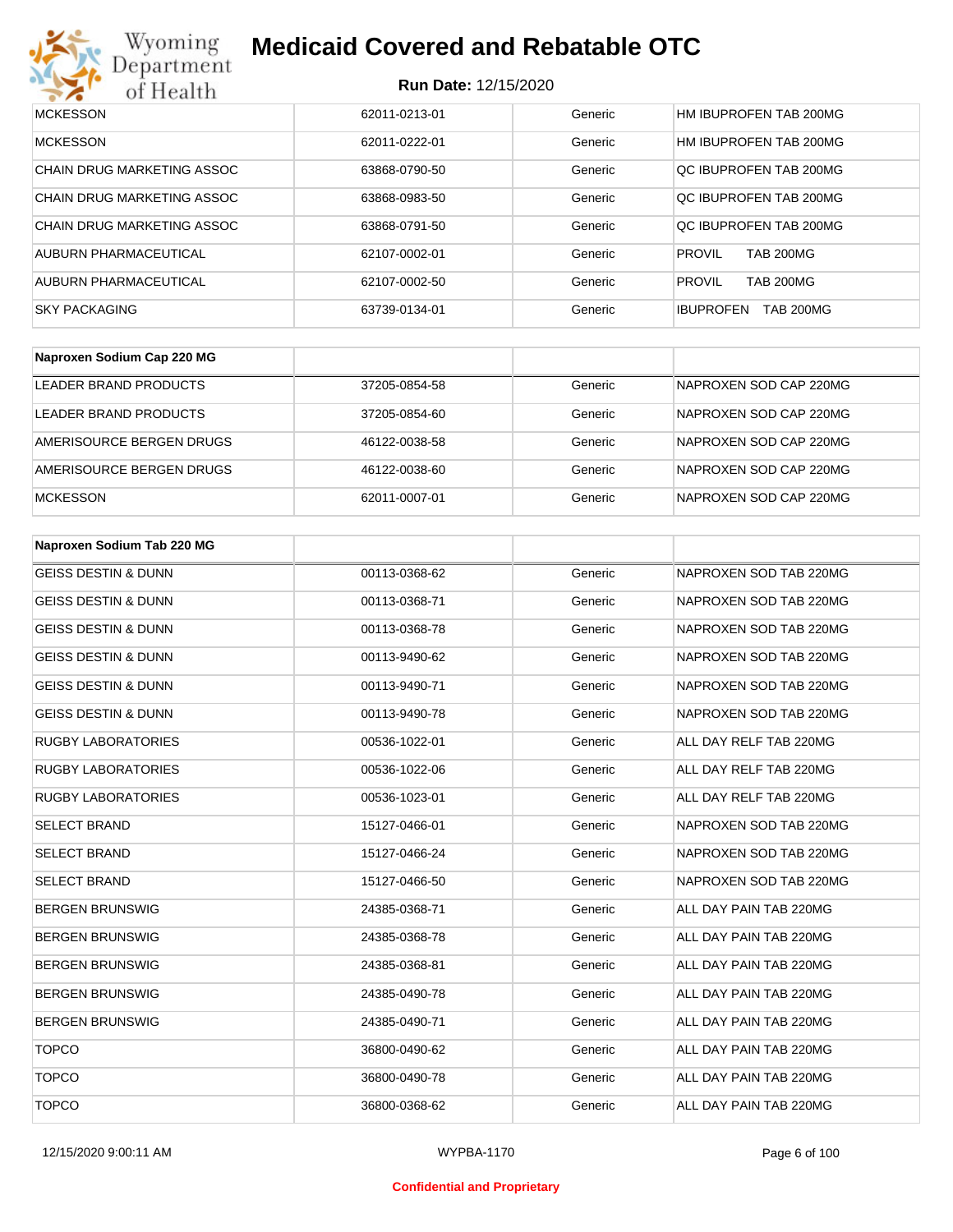

# Wyoming<br>Department<br>of Health

# **Medicaid Covered and Rebatable OTC**

### **Run Date:** 12/15/2020

| TOPCO                           | 36800-0368-71 | Generic | ALL DAY PAIN TAB 220MG |
|---------------------------------|---------------|---------|------------------------|
| <b>TOPCO</b>                    | 36800-0368-78 | Generic | ALL DAY PAIN TAB 220MG |
| <b>TOPCO</b>                    | 36800-0368-82 | Generic | ALL DAY PAIN TAB 220MG |
| PERRIGO PHARMACEUTICALS         | 45802-0490-78 | Generic | NAPROXEN SOD TAB 220MG |
| <b>MCKESSON SUNMARK</b>         | 49348-0306-09 | Generic | NAPROXEN SOD TAB 220MG |
| PERRIGO PHARMACEUTICALS         | 45802-0490-71 | Generic | NAPROXEN SOD TAB 220MG |
| <b>MCKESSON</b>                 | 62011-0017-01 | Generic | NAPROXEN SOD TAB 220MG |
| CHAIN DRUG MARKETING ASSOC      | 63868-0465-01 | Generic | NAPROXEN SOD TAB 220MG |
| <b>MCKESSON</b>                 | 62011-0017-02 | Generic | NAPROXEN SOD TAB 220MG |
| CHAIN DRUG MARKETING ASSOC      | 63868-0465-50 | Generic | NAPROXEN SOD TAB 220MG |
| <b>ANALGESICS - NonNarcotic</b> |               |         |                        |

| Acetaminophen Cap 500 MG |               |         |       |                  |
|--------------------------|---------------|---------|-------|------------------|
| MAJOR PHARMACEUTICALS    | 00904-1987-80 | Generic | MAPAP | CAP 500MG        |
| MAJOR PHARMACEUTICALS    | 00904-1987-60 | Generic | MAPAP | <b>CAP 500MG</b> |

| Acetaminophen Chew Tab 80 MG |               |         |                                  |
|------------------------------|---------------|---------|----------------------------------|
| <b>RUGBY LABORATORIES</b>    | 00536-1014-07 | Generic | <b>PAIN &amp; FEVER CHW 80MG</b> |
| MAJOR PHARMACEUTICALS        | 00904-5256-46 | Generic | CHW 80MG<br>MAPAP                |
| MAJOR PHARMACEUTICALS        | 00904-5791-46 | Generic | MAPAP CHILD CHW 80MG             |

| Acetaminophen Disintegrating Tab 160 MG |               |         |                           |
|-----------------------------------------|---------------|---------|---------------------------|
| MAJOR PHARMACEUTICALS                   | 00904-5754-24 | Generic | JUNIOR MAPAP TAB 160MG RT |
| MCKESSON SUNMARK                        | 49348-0063-04 | Generic | SM RPD MELT TAB 160MG     |
| <b>IMCKESSON</b>                        | 62011-0230-01 | Generic | HM RPD MELT TAB 160MG     |
| ICHAIN DRUG MARKETING ASSOC             | 63868-0158-24 | Generic | NON-ASA JR TAB 160MG      |

| Acetaminophen Disintegrating Tab 80 MG |               |         |                         |
|----------------------------------------|---------------|---------|-------------------------|
| MAJOR PHARMACEUTICALS                  | 00904-5751-46 | Generic | CHLDS MAPAP TAB 80MG RT |
| LEADER BRAND PRODUCTS                  | 37205-0516-65 | Generic | ICHLD PAIN RL TAB 80MG  |

| Acetaminophen Liquid 160 MG/5ML |               |         |                             |
|---------------------------------|---------------|---------|-----------------------------|
| WOMEN'S CHOICE PHARMACEUTICALS  | 00485-0057-08 | Generic | ED-APAP<br>LIQ 80MG/2.5     |
| <b>PAR PHARMACEUTICALS</b>      | 00603-0839-94 | Generic | Q-PAP<br>LIQ 160/5ML        |
| <b>PAR PHARMACEUTICALS</b>      | 00603-0840-94 | Generic | Q-PAP<br>LIQ 160/5ML        |
| MAJOR PHARMACEUTICALS           | 00904-1985-00 | Generic | LIQ 160/5ML<br><b>MAPAP</b> |
| <b>MAJOR PHARMACEUTICALS</b>    | 00904-1985-20 | Generic | <b>MAPAP</b><br>LIQ 160/5ML |
| <b>MAJOR PHARMACEUTICALS</b>    | 00904-1985-16 | Generic | <b>MAPAP</b><br>LIQ 160/5ML |

### **Confidential and Proprietary**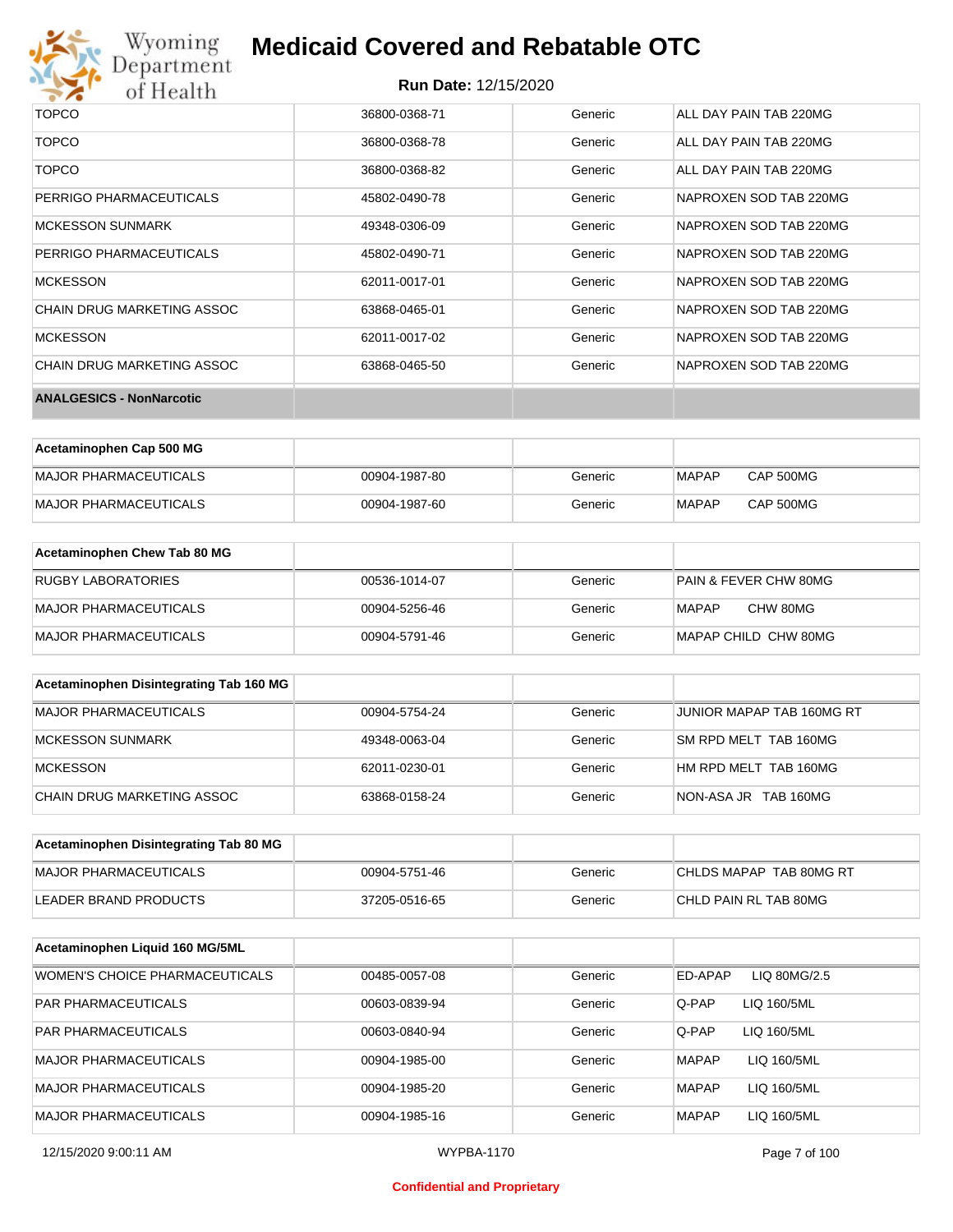# **Myoming Medicaid Covered and Rebatable OTC**

| Department<br>of Health     |  |
|-----------------------------|--|
| <b>DAD DUADMACEUTICAL C</b> |  |
|                             |  |

| PAR PHARMACEUTICALS             | 00603-0839-58 | Generic      | LIQ 160/5ML<br>Q-PAP                  |
|---------------------------------|---------------|--------------|---------------------------------------|
| <b>METHOD PHARMACEUTICALS</b>   | 58657-0520-16 | Generic      | ACETAMIN<br>LIQ 160/5ML               |
| <b>SILARX</b>                   | 54838-0144-40 | Generic      | CHLD SILAPAP LIQ 160/5ML              |
| <b>SILARX</b>                   | 54838-0144-70 | Generic      | CHLD SILAPAP LIQ 160/5ML              |
| <b>SILARX</b>                   | 54838-0144-80 | Generic      | CHLD SILAPAP LIQ 160/5ML              |
| Acetaminophen Liquid 167 MG/5ML |               |              |                                       |
| MAJOR PHARMACEUTICALS           | 00904-5847-09 | Generic      | MAPAP APAP LIQ 500/15ML               |
|                                 |               |              |                                       |
| Acetaminophen Soln 100 MG/ML    |               |              |                                       |
| PAR PHARMACEUTICALS             | 00603-0838-73 | Generic      | Q-PAP INFANT DRO 80/0.8ML             |
| <b>SILARX</b>                   | 54838-0145-15 | <b>Brand</b> | INF SILAPAP DRO 80/0.8ML              |
| <b>SILARX</b>                   | 54838-0145-30 | <b>Brand</b> | INF SILAPAP DRO 80/0.8ML              |
| Acetaminophen Soln 160 MG/5ML   |               |              |                                       |
| PHARMACEUTICAL ASSOCIATES       | 00121-0657-05 | Generic      | <b>SOL 160/5ML</b><br><b>ACETAMIN</b> |
| PHARMACEUTICAL ASSOCIATES       | 00121-0657-11 | Generic      | <b>SOL 160/5ML</b><br><b>ACETAMIN</b> |
| PHARMACEUTICAL ASSOCIATES       | 00121-0657-21 | Generic      | <b>SOL 160/5ML</b><br><b>ACETAMIN</b> |
| <b>RUGBY LABORATORIES</b>       | 00536-0122-85 | Generic      | PAIN & FEVER SOL 160/5ML              |
| RUGBY LABORATORIES              | 00536-0122-97 | Generic      | PAIN & FEVER SOL 160/5ML              |
| Acetaminophen Suppos 120 MG     |               |              |                                       |
| <b>COSETTE PHARMACEUTICALS</b>  | 00713-0118-50 | Generic      | <b>SUP 120MG</b><br><b>ACEPHEN</b>    |
| <b>COSETTE PHARMACEUTICALS</b>  | 00713-0118-01 | Generic      | <b>ACEPHEN</b><br>SUP 120MG           |
| <b>COSETTE PHARMACEUTICALS</b>  | 00713-0118-12 | Generic      | <b>ACEPHEN</b><br>SUP 120MG           |
| <b>PERRIGO</b>                  | 45802-0732-30 | Generic      | <b>ACETAMIN</b><br><b>SUP 120MG</b>   |
| PERRIGO                         | 45802-0732-33 | Generic      | ACETAMIN SUP 120MG                    |
| <b>TARO</b>                     | 51672-2115-02 | Generic      | <b>FEVERALL</b><br><b>SUP 120MG</b>   |
| <b>TARO</b>                     | 51672-2115-04 | Generic      | <b>FEVERALL</b><br><b>SUP 120MG</b>   |
|                                 |               |              |                                       |
| Acetaminophen Suppos 325 MG     |               |              |                                       |
| COSETTE PHARMACEUTICALS         | 00713-0164-12 | Generic      | <b>ACEPHEN</b><br><b>SUP 325MG</b>    |
| COSETTE PHARMACEUTICALS         | 00713-0164-50 | Generic      | <b>ACEPHEN</b><br><b>SUP 325MG</b>    |
| COSETTE PHARMACEUTICALS         | 00713-0164-01 | Generic      | <b>ACEPHEN</b><br>SUP 325MG           |
| <b>TARO</b>                     | 51672-2116-02 | Brand        | <b>FEVERALL</b><br><b>SUP 325MG</b>   |
| <b>TARO</b>                     | 51672-2116-04 | <b>Brand</b> | <b>FEVERALL</b><br><b>SUP 325MG</b>   |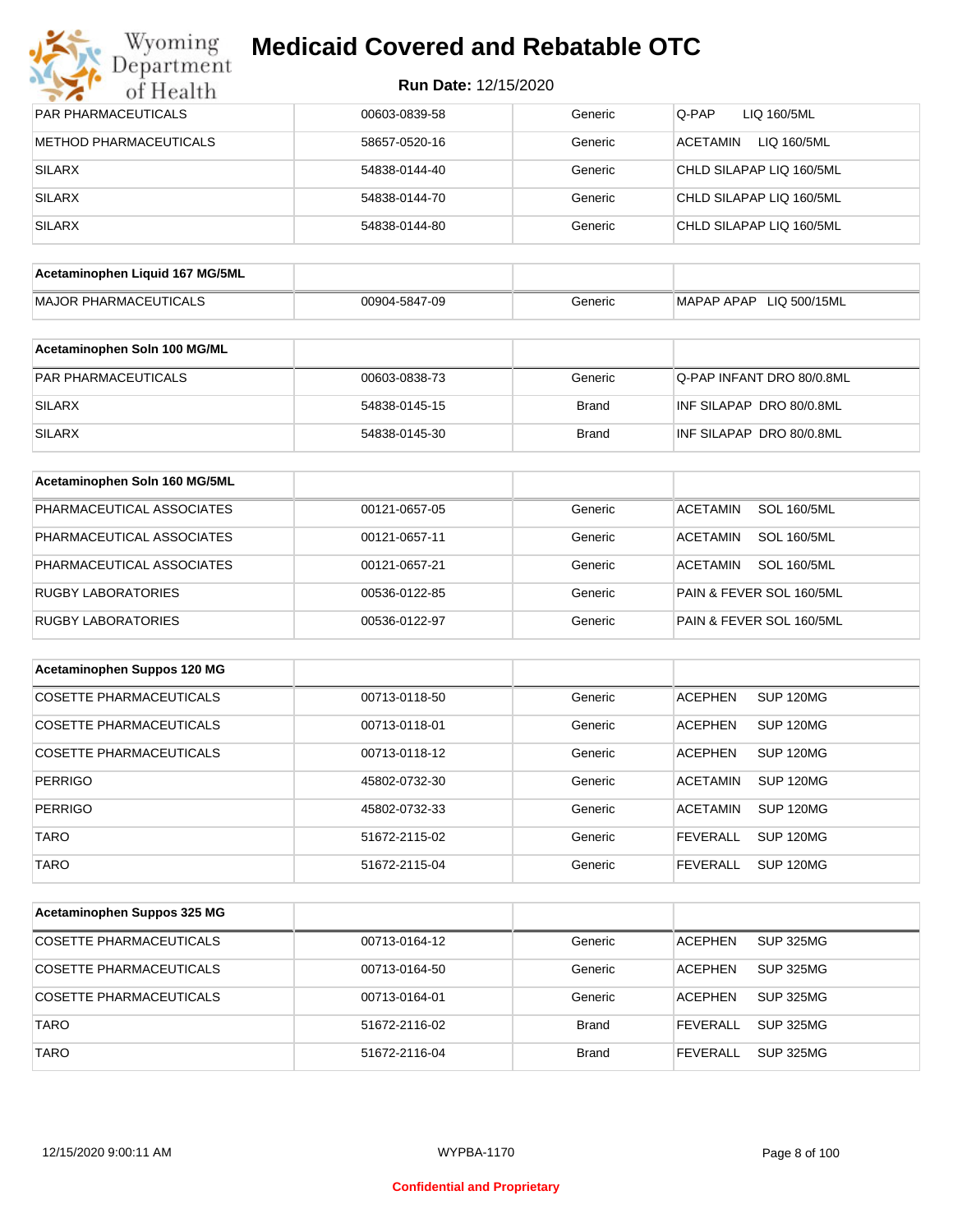

| Acetaminophen Suppos 650 MG    |               |              |                              |
|--------------------------------|---------------|--------------|------------------------------|
| <b>COSETTE PHARMACEUTICALS</b> | 00713-0165-12 | Generic      | SUP 650MG<br><b>ACEPHEN</b>  |
| COSETTE PHARMACEUTICALS        | 00713-0165-50 | Generic      | <b>ACEPHEN</b><br>SUP 650MG  |
| COSETTE PHARMACEUTICALS        | 00713-0165-01 | Generic      | <b>ACEPHEN</b><br>SUP 650MG  |
| <b>PERRIGO</b>                 | 45802-0730-30 | Generic      | <b>ACETAMIN</b><br>SUP 650MG |
| <b>PERRIGO</b>                 | 45802-0730-32 | Generic      | <b>ACETAMIN</b><br>SUP 650MG |
| <b>PERRIGO</b>                 | 45802-0730-33 | Generic      | <b>ACETAMIN</b><br>SUP 650MG |
| TARO                           | 51672-2117-04 | Generic      | <b>FEVERALL</b><br>SUP 650MG |
|                                |               |              |                              |
| Acetaminophen Suppos 80 MG     |               |              |                              |
| <b>TARO</b>                    | 51672-2114-04 | <b>Brand</b> | FEVERALL INF SUP 80MG        |
| <b>TARO</b>                    | 51672-2114-02 | <b>Brand</b> | FEVERALL INF SUP 80MG        |
|                                |               |              |                              |
| Acetaminophen Susp 160 MG/5ML  |               |              |                              |
| <b>GEISS DESTIN &amp; DUNN</b> | 00113-0212-26 | Generic      | PAIN & FEVER SUS 160/5ML     |
| <b>PERRIGO</b>                 | 00113-0590-10 | Generic      | PAIN & FEVER SUS 160/5ML     |
| PHARMACEUTICAL ASSOCIATES      | 00121-1781-05 | Generic      | ACETAMINOPHN SUS 160/5ML     |
| PERRIGO PHARMACEUTICALS        | 00113-0105-26 | Generic      | PAIN RELIEF SUS 160/5ML      |
| GEISS DESTIN & DUNN            | 00113-0608-26 | Generic      | PAIN & FEVER SUS 160/5ML     |
| <b>RUGBY LABORATORIES</b>      | 00536-3606-96 | Generic      | PAIN & FEVER SUS 160/5ML     |
| PAR PHARMACEUTICALS            | 00603-0841-54 | Generic      | Q-PAP CHILD SUS 160/5ML      |
| PAR PHARMACEUTICALS            | 00603-0842-54 | Generic      | Q-PAP CHILD SUS 160/5ML      |
| PAR PHARMACEUTICALS            | 00603-0843-54 | Generic      | Q-PAP CHILD SUS 160/5ML      |
| <b>MAJOR PHARMACEUTICALS</b>   | 00904-6308-20 | Generic      | MAPAP CHILD SUS 160/5ML      |
| <b>BERGEN BRUNSWIG</b>         | 24385-0130-26 | Generic      | PAIN RELIEF SUS 160/5ML      |
| <b>TOPCO</b>                   | 36800-0175-26 | Generic      | PAIN RELIEF SUS 160/5ML      |
| LEADER BRAND PRODUCTS          | 37205-0575-16 | Generic      | PAIN & FEVER SUS 160/5ML     |
| <b>TOPCO</b>                   | 36800-0105-26 | Generic      | PAIN RELIEF SUS 160/5ML      |
| <b>TOPCO</b>                   | 36800-0130-26 | Generic      | PAIN RELIEF SUS 160/5ML      |
| AMERISOURCE BERGEN DRUGS       | 46122-0042-03 | Generic      | PAIN & FEVER SUS 160/5ML     |
| AMERISOURCE BERGEN DRUGS       | 46122-0105-26 | Generic      | PAIN & FEVER SUS 160/5ML     |
| PERRIGO PHARMACEUTICALS        | 45802-0201-26 | Generic      | ACETAMINOPHN SUS 160/5ML     |
| AMERISOURCE BERGEN DRUGS       | 46122-0042-46 | Generic      | PAIN & FEVER SUS 160/5ML     |
| AMERISOURCE BERGEN DRUGS       | 46122-0106-26 | Generic      | PAIN RELIEF SUS 160/5ML      |
| AMERISOURCE BERGEN DRUGS       | 46122-0050-46 | Generic      | PAIN RELIEF SUS 160/5ML      |
| AMERISOURCE BERGEN DRUGS       | 46122-0210-26 | Generic      | PAIN & FEVER SUS 160/5ML     |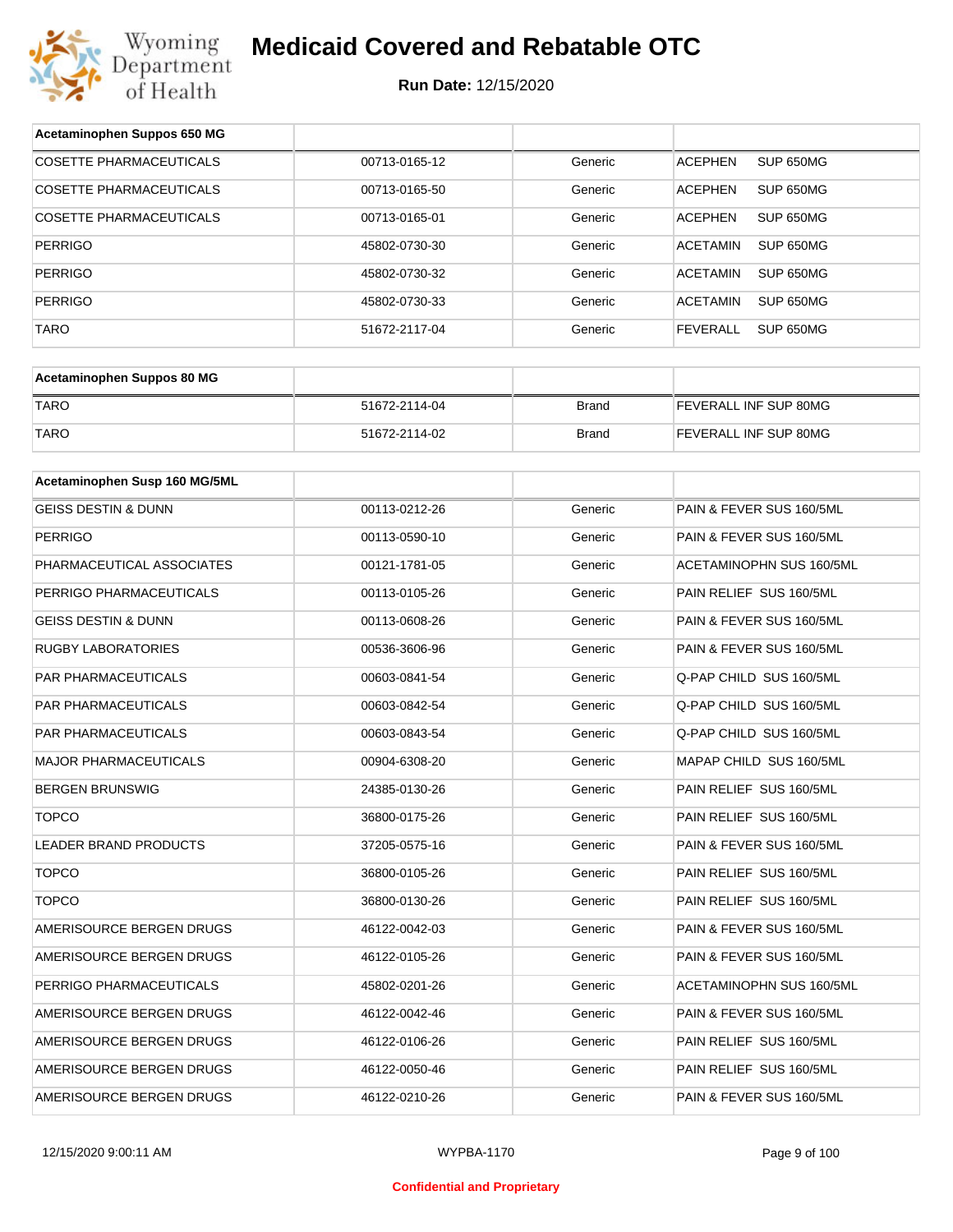

| Wyoming<br>Jepartment             | <b>Medicaid Covered and Rebatable OTC</b> |         |                          |
|-----------------------------------|-------------------------------------------|---------|--------------------------|
| of Health                         | <b>Run Date: 12/15/2020</b>               |         |                          |
| AMERISOURCE BERGEN DRUGS          | 46122-0212-26                             | Generic | PAIN & FEVER SUS 160/5ML |
| <b>MCKESSON SUNMARK</b>           | 49348-0325-34                             | Generic | PAIN & FEVER SUS 160/5ML |
| <b>MCKESSON SUNMARK</b>           | 49348-0430-30                             | Generic | PAIN & FEVER SUS 160/5ML |
| AMERISOURCE BERGEN DRUGS          | 46122-0211-26                             | Generic | PAIN & FEVER SUS 160/5ML |
| AMERISOURCE BERGEN DRUGS          | 46122-0214-26                             | Generic | PAIN & FEVER SUS 160/5ML |
| <b>MCKESSON SUNMARK</b>           | 49348-0081-30                             | Generic | PAIN & FEVER SUS 160/5ML |
| <b>MCKESSON SUNMARK</b>           | 49348-0123-34                             | Generic | PAIN & FEVER SUS 160/5ML |
| LEADER BRAND PRODUCTS             | 37205-0576-16                             | Generic | PAIN & FEVER SUS 160/5ML |
| LEADER BRAND PRODUCTS             | 37205-0577-16                             | Generic | PAIN & FEVER SUS 160/5ML |
| LEADER BRAND PRODUCTS             | 37205-0676-26                             | Generic | PAIN & FEVER SUS 160/5ML |
| PERRIGO PHARMACEUTICALS           | 45802-0203-26                             | Generic | ACETAMINOPHN SUS 160/5ML |
| AMERISOURCE BERGEN DRUGS          | 46122-0056-03                             | Generic | PAIN & FEVER SUS 160/5ML |
| AMERISOURCE BERGEN DRUGS          | 46122-0209-26                             | Generic | PAIN & FEVER SUS 160/5ML |
| <b>MCKESSON SUNMARK</b>           | 49348-0119-34                             | Generic | PAIN & FEVER SUS 160/5ML |
| <b>MCKESSON</b>                   | 62011-0001-01                             | Generic | PAIN & FEVER SUS 160/5ML |
| <b>MCKESSON</b>                   | 62011-0022-01                             | Generic | PAIN & FEVER SUS 160/5ML |
| <b>MCKESSON</b>                   | 62011-0029-01                             | Generic | PAIN RELIEF SUS 160/5ML  |
| <b>MCKESSON</b>                   | 62011-0002-01                             | Generic | PAIN & FEVER SUS 160/5ML |
| <b>MCKESSON</b>                   | 62011-0247-01                             | Generic | PAIN & FEVER SUS 160/5ML |
| <b>MCKESSON</b>                   | 62011-0183-01                             | Generic | PAIN & FEVER SUS 160/5ML |
| <b>CHAIN DRUG MARKETING ASSOC</b> | 63868-0175-26                             | Generic | NON-ASPIRIN SUS 160/5ML  |
| <b>CHAIN DRUG MARKETING ASSOC</b> | 63868-0176-26                             | Generic | NON-ASPIRIN SUS 160/5ML  |
| PRECISION DOSE, INC               | 68094-0588-59                             | Generic | ACETAMINOPHN SUS 325MG   |
| PRECISION DOSE, INC               | 68094-0587-62                             | Generic | ACETAMINOPHN SUS 160/5ML |
| PRECISION DOSE, INC.              | 68094-0588-62                             | Generic | ACETAMINOPHN SUS 325MG   |
| PRECISION DOSE, INC.              | 68094-0586-58                             | Generic | ACETAMINOPHN SUS 160/5ML |
| PRECISION DOSE, INC.              | 68094-0587-58                             | Generic | ACETAMINOPHN SUS 160/5ML |
| PRECISION DOSE, INC.              | 68094-0587-59                             | Generic | ACETAMINOPHN SUS 160/5ML |
| PRECISION DOSE, INC               | 68094-0587-61                             | Generic | ACETAMINOPHN SUS 160/5ML |

| Acetaminophen Susp 80 MG/0.8ML |               |         |                          |
|--------------------------------|---------------|---------|--------------------------|
| <b>TOPCO</b>                   | 36800-0008-05 | Generic | PAIN RELIEF DRO 80/0.8ML |
| <b>TOPCO</b>                   | 36800-0289-10 | Generic | PAIN RELIEF DRO 80/0.8ML |
| <b>TOPCO</b>                   | 36800-0289-05 | Generic | PAIN RELIEF DRO 80/0.8ML |

| Acetaminophen Tab 325 MG  |               |         |                                   |
|---------------------------|---------------|---------|-----------------------------------|
| <b>RUGBY LABORATORIES</b> | 00536-3222-01 | Beneric | <b>PAIN &amp; FEVER TAB 325MG</b> |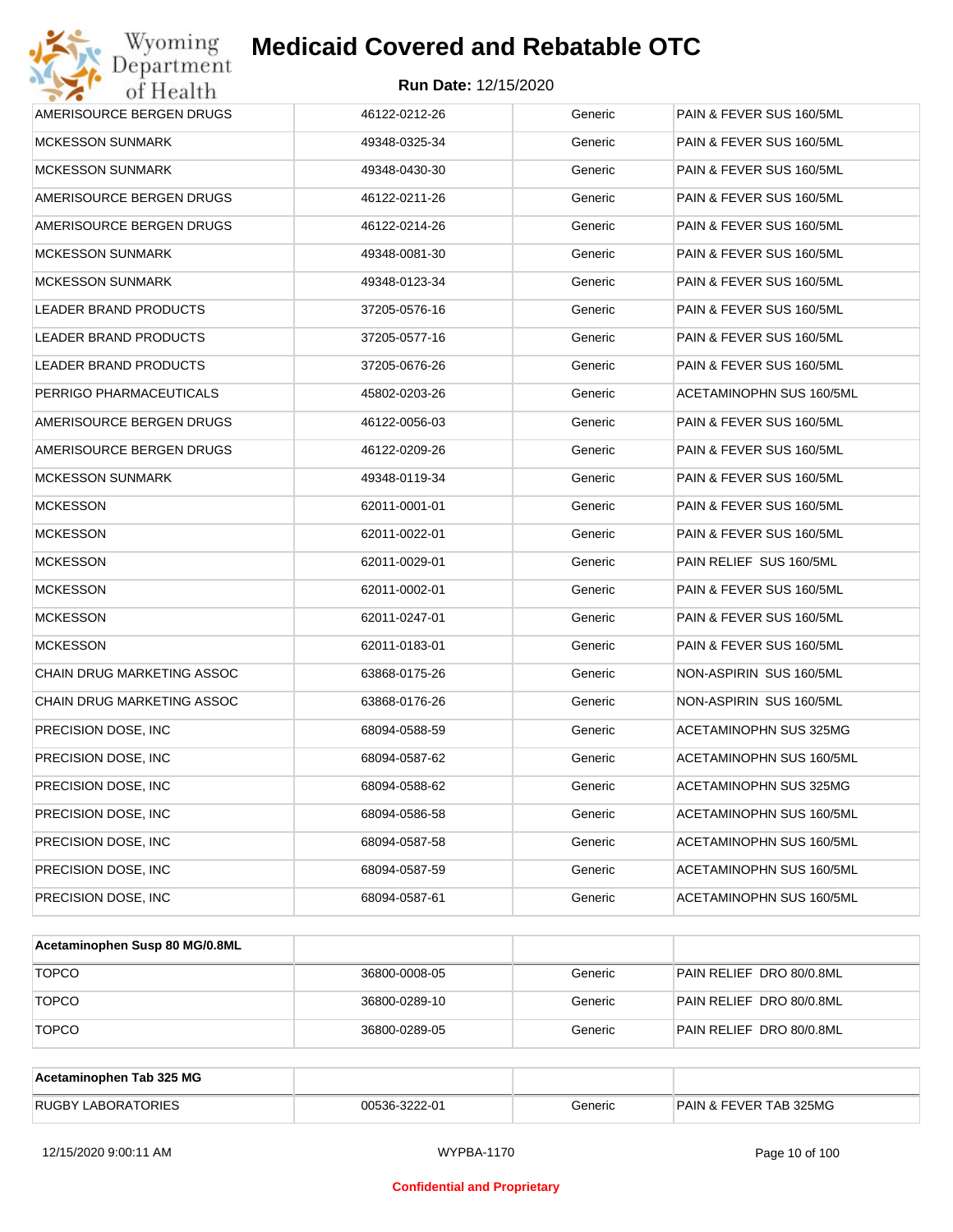# Wyoming<br>Department<br>of Health

# **Medicaid Covered and Rebatable OTC**

| <b>RUGBY LABORATORIES</b>    | 00536-3222-10 | Generic | PAIN & FEVER TAB 325MG           |
|------------------------------|---------------|---------|----------------------------------|
| PAR PHARMACEUTICAL           | 00603-0263-32 | Generic | Q-PAP<br><b>TAB 325MG</b>        |
| PAR PHARMACEUTICAL           | 00603-0263-29 | Generic | Q-PAP<br><b>TAB 325MG</b>        |
| MAJOR PHARMACEUTICALS        | 00904-1982-51 | Generic | <b>MAPAP</b><br><b>TAB 325MG</b> |
| MAJOR PHARMACEUTICALS        | 00904-1982-59 | Generic | <b>MAPAP</b><br><b>TAB 325MG</b> |
| <b>MAJOR PHARMACEUTICALS</b> | 00904-1982-60 | Generic | <b>MAPAP</b><br><b>TAB 325MG</b> |
| MAJOR PHARMACEUTICALS        | 00904-1982-61 | Generic | <b>MAPAP</b><br><b>TAB 325MG</b> |
| MAJOR PHARMACEUTICALS        | 00904-1982-80 | Generic | <b>MAPAP</b><br><b>TAB 325MG</b> |
| SELECT BRAND                 | 15127-0072-24 | Generic | NON-ASPIRIN TAB 325MG            |
| PHARBEST PHARMACEUTICALS     | 16103-0353-07 | Generic | PHARBETOL TAB 325MG              |
| SELECT BRAND                 | 15127-0072-08 | Generic | NON-ASPIRIN TAB 325MG            |
| PHARBEST PHARMACEUTICALS     | 16103-0353-08 | Generic | PHARBETOL TAB 325MG              |
| PHARBEST PHARMACEUTICALS     | 16103-0353-11 | Generic | PHARBETOL TAB 325MG              |
| BERGEN BRUNSWIG              | 24385-0403-78 | Generic | PAIN RELIEF TAB 325MG            |
| <b>TOPCO</b>                 | 36800-0403-78 | Generic | PAIN RELIEF TAB 325MG            |
| AMERISOURCE BERGEN DRUGS     | 46122-0247-78 | Generic | PAIN RELIEF TAB 325MG            |
| <b>MCKESSON SUNMARK</b>      | 49348-0973-10 | Generic | PAIN RELIEVE TAB 325MG           |
| <b>MCKESSON</b>              | 62011-0032-01 | Generic | PAIN RELIEVE TAB 325MG           |
| AUBURN PHARMACEUTICAL        | 62107-0052-01 | Generic | TACTINAL TAB 325MG               |
| AUBURN PHARMACEUTICAL        | 62107-0052-10 | Generic | TACTINAL<br><b>TAB 325MG</b>     |
| <b>SKY PACKAGING</b>         | 63739-0440-01 | Generic | ACETAMIN<br><b>TAB 325MG</b>     |
| CHAIN DRUG CONSORTIUM        | 68016-0246-00 | Generic | NON-ASPIRIN TAB 325MG            |
|                              |               |         |                                  |
| Acetaminophen Tab 500 MG     |               |         |                                  |
| PERRIGO                      | 00113-0484-62 | Generic | PAIN RELIEF TAB 500MG            |
| PERRIGO                      | 00113-0484-78 | Generic | PAIN RELIEF TAB 500MG            |
| PERRIGO                      | 00113-0484-71 | Generic | PAIN RELIEF TAB 500MG            |
| <b>PERRIGO</b>               | 00113-0484-90 | Generic | PAIN RELIEF TAB 500MG            |
| RUGBY LABORATORIES           | 00536-3218-01 | Generic | PAIN & FEVER TAB 500MG           |

| <b>PERRIGO</b>               | 00113-0484-90 | Generic | PAIN RELIEF TAB 500MG            |
|------------------------------|---------------|---------|----------------------------------|
| <b>RUGBY LABORATORIES</b>    | 00536-3218-01 | Generic | PAIN & FEVER TAB 500MG           |
| <b>RUGBY LABORATORIES</b>    | 00536-3218-10 | Generic | PAIN & FEVER TAB 500MG           |
| <b>PERRIGO</b>               | 00113-0227-71 | Generic | PAIN RELIEF TAB 500MG            |
| <b>RUGBY LABORATORIES</b>    | 00536-3231-01 | Generic | PAIN & FEVER TAB 500MG           |
| <b>MAJOR PHARMACEUTICALS</b> | 00904-1988-59 | Generic | <b>MAPAP</b><br><b>TAB 500MG</b> |
| <b>MAJOR PHARMACEUTICALS</b> | 00904-1988-60 | Generic | <b>MAPAP</b><br><b>TAB 500MG</b> |
| <b>MAJOR PHARMACEUTICALS</b> | 00904-1988-61 | Generic | <b>MAPAP</b><br><b>TAB 500MG</b> |
| <b>MAJOR PHARMACEUTICALS</b> | 00904-1988-80 | Generic | <b>MAPAP</b><br><b>TAB 500MG</b> |
| <b>MAJOR PHARMACEUTICALS</b> | 00904-1983-24 | Generic | <b>MAPAP</b><br><b>TAB 500MG</b> |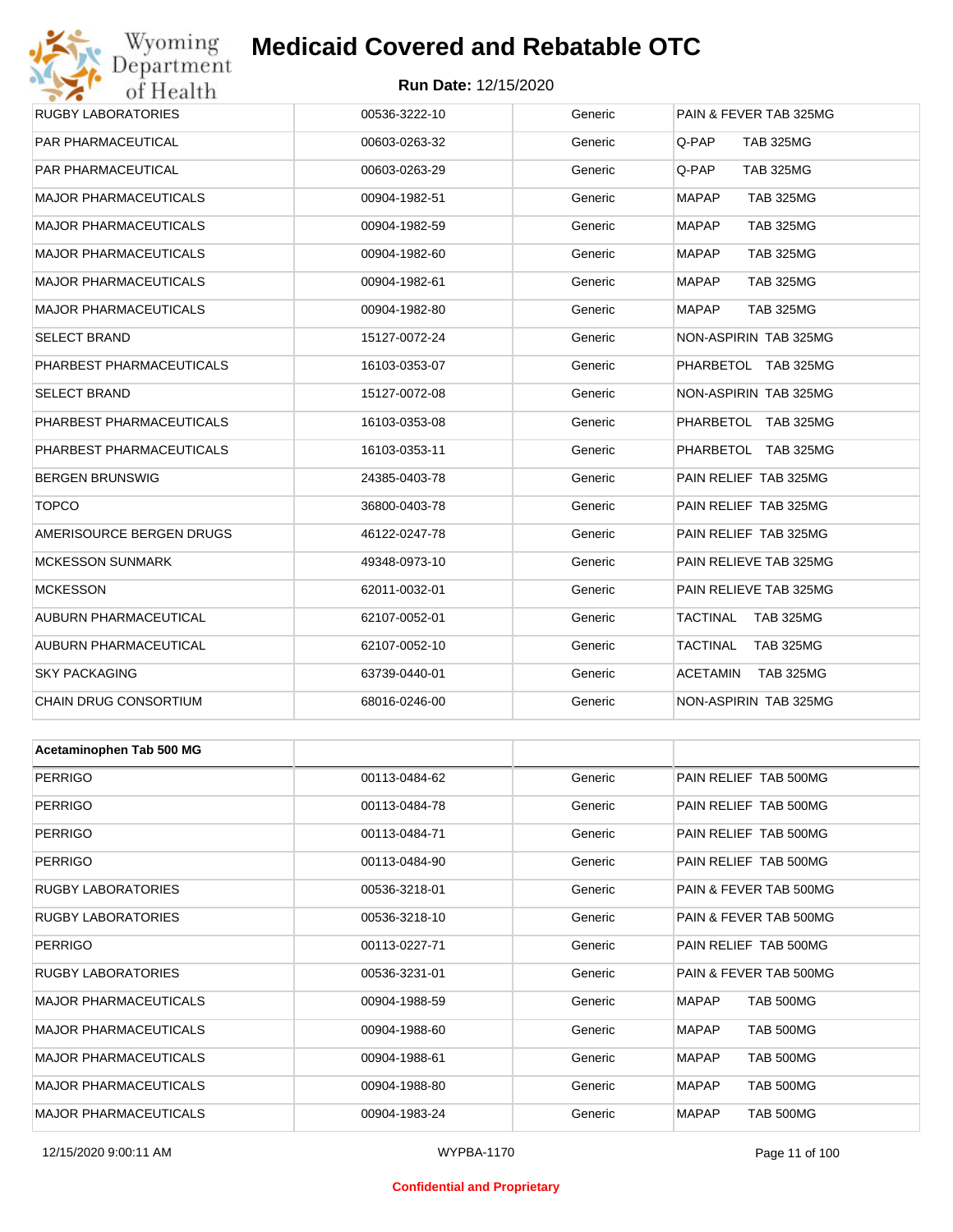| <b>MAJOR PHARMACEUTICALS</b> | 00904-1983-51 | Generic | <b>MAPAP</b><br>TAB 500MG |
|------------------------------|---------------|---------|---------------------------|
| <b>MAJOR PHARMACEUTICALS</b> | 00904-1983-40 | Generic | MAPAP<br>TAB 500MG        |
| RUGBY LABORATORIES           | 00536-3231-10 | Generic | PAIN & FEVER TAB 500MG    |
| PAR PHARMACEUTICAL           | 00603-0268-29 | Generic | Q-PAP<br>TAB 500MG        |
| PAR PHARMACEUTICAL           | 00603-0268-32 | Generic | Q-PAP<br>TAB 500MG        |
| <b>MAJOR PHARMACEUTICALS</b> | 00904-1983-59 | Generic | <b>MAPAP</b><br>TAB 500MG |
| <b>MAJOR PHARMACEUTICALS</b> | 00904-1983-60 | Generic | MAPAP<br><b>TAB 500MG</b> |
| <b>MAJOR PHARMACEUTICALS</b> | 00904-1983-80 | Generic | MAPAP<br>TAB 500MG        |
| <b>MAJOR PHARMACEUTICALS</b> | 00904-1983-94 | Generic | MAPAP<br>TAB 500MG        |
| <b>MAJOR PHARMACEUTICALS</b> | 00904-5816-60 | Generic | MAPAP<br>TAB 500MG/RR     |
| <b>SELECT BRAND</b>          | 15127-0735-09 | Generic | NON-ASPIRIN TAB 500MG     |
| <b>SELECT BRAND</b>          | 15127-0735-08 | Generic | NON-ASPIRIN TAB 500MG     |
| <b>SELECT BRAND</b>          | 15127-0735-16 | Generic | NON-ASPIRIN TAB 500MG     |
| PHARBEST PHARMACEUTICALS     | 16103-0376-06 | Generic | PHARBETOL TAB 500MG       |
| PHARBEST PHARMACEUTICALS     | 16103-0376-08 | Generic | PHARBETOL TAB 500MG       |
| PHARBEST PHARMACEUTICALS     | 16103-0376-11 | Generic | PHARBETOL TAB 500MG       |
| <b>TOPCO</b>                 | 36800-0227-71 | Generic | PAIN RELIEF TAB 500MG     |
| <b>TOPCO</b>                 | 36800-0227-78 | Generic | PAIN RELIEF TAB 500MG     |
| <b>BERGEN BRUNSWIG</b>       | 24385-0484-47 | Generic | PAIN RELIEF TAB 500MG     |
| <b>TOPCO</b>                 | 36800-0405-78 | Generic | PAIN RELIEF TAB 500MG     |
| <b>TOPCO</b>                 | 36800-0484-62 | Generic | PAIN RELIEF TAB 500MG     |
| <b>TOPCO</b>                 | 36800-0484-78 | Generic | PAIN RELIEF TAB 500MG     |
| LEADER BRAND PRODUCTS        | 37205-0594-78 | Generic | PAIN RELIEVE TAB 500MG    |
| <b>TOPCO</b>                 | 36800-0484-90 | Generic | PAIN RELIEF TAB 500MG     |
| <b>TOPCO</b>                 | 36800-0010-71 | Generic | PAIN RELIEF TAB 500MG     |
| <b>TOPCO</b>                 | 36800-0405-72 | Generic | PAIN RELIEF TAB 500MG     |
| <b>TOPCO</b>                 | 36800-0484-71 | Generic | PAIN RELIEF TAB 500MG     |
| LEADER BRAND PRODUCTS        | 37205-0594-90 | Generic | PAIN RELIEVE TAB 500MG    |
| <b>SELECT BRAND</b>          | 15127-0730-06 | Generic | NON-ASPIRIN TAB 500MG     |
| <b>SELECT BRAND</b>          | 15127-0730-21 | Generic | NON-ASPIRIN TAB 500MG     |
| <b>SELECT BRAND</b>          | 15127-0735-05 | Generic | NON-ASPIRIN TAB 500MG     |
| <b>BERGEN BRUNSWIG</b>       | 24385-0145-71 | Generic | PAIN RELIEF TAB 500MG     |
| <b>BERGEN BRUNSWIG</b>       | 24385-0484-71 | Generic | PAIN RELIEF TAB 500MG     |
| <b>BERGEN BRUNSWIG</b>       | 24385-0484-78 | Generic | PAIN RELIEF TAB 500MG     |
| <b>BERGEN BRUNSWIG</b>       | 24385-0484-90 | Generic | PAIN RELIEF TAB 500MG     |
| <b>TOPCO</b>                 | 36800-0010-78 | Generic | PAIN RELIEF TAB 500MG     |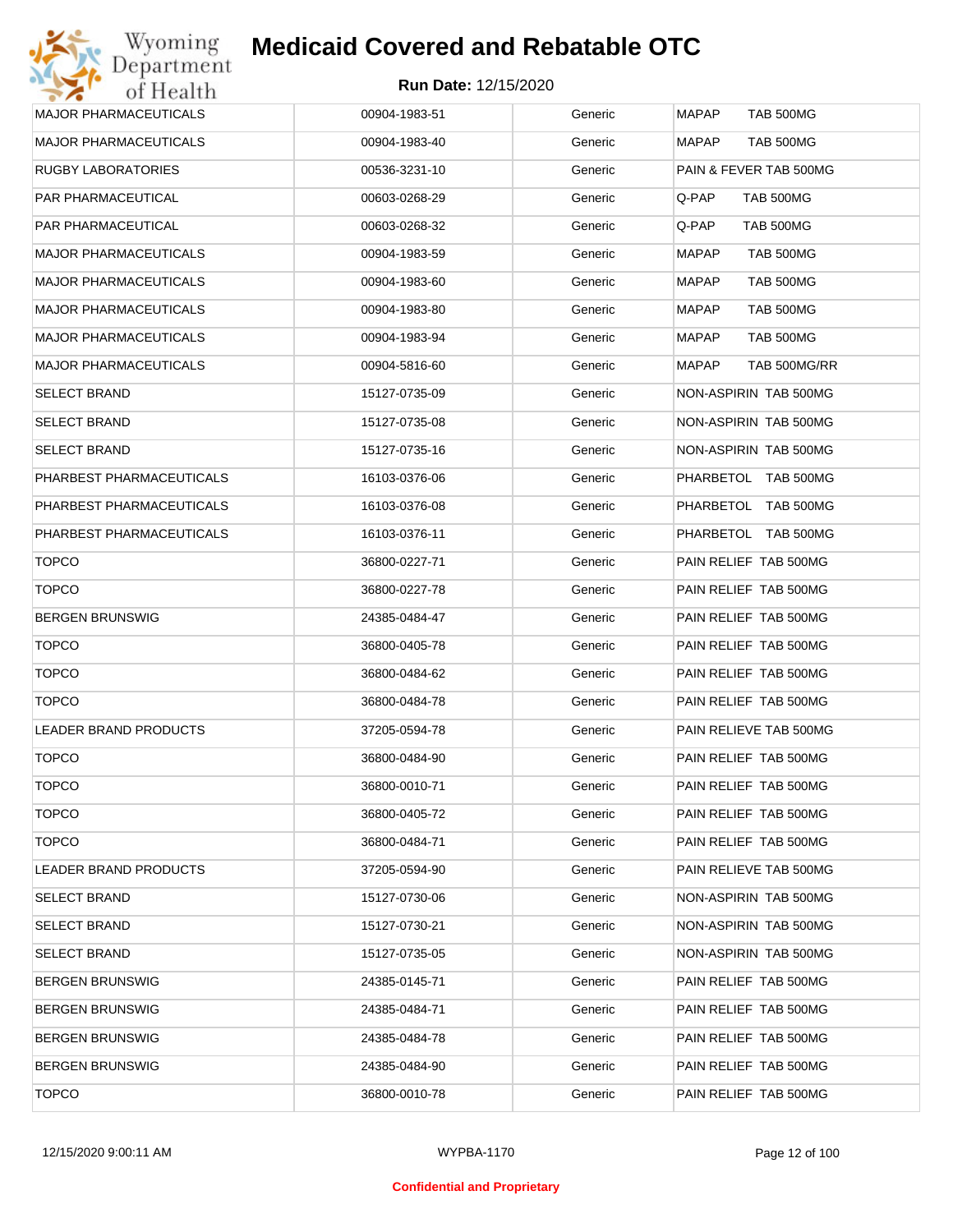

# Wyoming<br>Department<br>of Health

## **Medicaid Covered and Rebatable OTC**

| <b>TOPCO</b>                 | 36800-0046-62 | Generic | PAIN RELIEVE TAB 500MG       |
|------------------------------|---------------|---------|------------------------------|
| <b>TOPCO</b>                 | 36800-0046-71 | Generic | PAIN RELIEVE TAB 500MG       |
| <b>TOPCO</b>                 | 36800-0046-78 | Generic | PAIN RELIEVE TAB 500MG       |
| <b>TOPCO</b>                 | 36800-0046-83 | Generic | PAIN RELIEVE TAB 500MG       |
| AMERISOURCE BERGEN DRUGS     | 46122-0178-78 | Generic | PAIN RELIEVE TAB 500MG       |
| MCKESSON SUNMARK             | 49348-0042-10 | Generic | PAIN RELIEVE TAB 500MG       |
| <b>MCKESSON SUNMARK</b>      | 49348-0042-14 | Generic | PAIN RELIEVE TAB 500MG       |
| <b>MCKESSON SUNMARK</b>      | 49348-0042-09 | Generic | PAIN RELIEVE TAB 500MG       |
| <b>MCKESSON SUNMARK</b>      | 49348-0730-09 | Generic | PAIN RELIEVE TAB 500MG       |
| <b>MCKESSON SUNMARK</b>      | 49348-0998-10 | Generic | PAIN RELIEVE TAB 500MG       |
| LEADER BRAND PRODUCTS        | 37205-0593-71 | Generic | PAIN RELIEVE TAB 500MG       |
| LEADER BRAND PRODUCTS        | 37205-0593-78 | Generic | PAIN RELIEVE TAB 500MG       |
| LEADER BRAND PRODUCTS        | 37205-0594-71 | Generic | PAIN RELIEVE TAB 500MG       |
| <b>LEADER BRAND PRODUCTS</b> | 37205-0980-71 | Generic | PAIN RELIEVE TAB 500MG/RR    |
| LEADER BRAND PRODUCTS        | 37205-0980-78 | Generic | PAIN RELIEVE TAB 500MG/RR    |
| PERRIGO PHARMACEUTICALS      | 45802-0484-78 | Generic | TAB 500MG<br>ACETAMIN        |
| PERRIGO PHARMACEUTICALS      | 45802-0484-90 | Generic | TAB 500MG<br>ACETAMIN        |
| MCKESSON SUNMARK             | 49348-0730-10 | Generic | PAIN RELIEVE TAB 500MG       |
| MCKESSON                     | 62011-0023-03 | Generic | PAIN RELIEF TAB 500MG        |
| MCKESSON                     | 62011-0049-01 | Generic | PAIN RELIEF TAB 500MG        |
| MCKESSON                     | 62011-0027-01 | Generic | PAIN RELIEF TAB 500MG        |
| <b>MCKESSON</b>              | 62011-0023-01 | Generic | PAIN RELIEF TAB 500MG        |
| AUBURN PHARMACEUTICAL        | 62107-0050-01 | Generic | TAB 500MG<br>TACTINAL        |
| AUBURN PHARMACEUTICAL        | 62107-0050-10 | Generic | TACTINAL<br><b>TAB 500MG</b> |
| AUBURN PHARMACEUTICAL        | 62107-0051-01 | Generic | TACTINAL<br><b>TAB 500MG</b> |
| AUBURN PHARMACEUTICAL        | 62107-0051-10 | Generic | <b>TAB 500MG</b><br>TACTINAL |
| CHAIN DRUG MARKETING ASSOC   | 63868-0503-50 | Generic | NON-ASPIRIN TAB 500MG        |
| CHAIN DRUG MARKETING ASSOC   | 63868-0507-01 | Generic | NON-ASPIRIN TAB 500MG        |
| CHAIN DRUG MARKETING ASSOC   | 63868-0987-10 | Generic | NON-ASPIRIN TAB 500MG/RR     |
| CHAIN DRUG MARKETING ASSOC   | 63868-0987-50 | Generic | NON-ASPIRIN TAB 500MG/RR     |
|                              |               |         |                              |

| Acetaminophen Tab ER 650 MG    |               |         |                        |
|--------------------------------|---------------|---------|------------------------|
| <b>GEISS DESTIN &amp; DUNN</b> | 00113-0217-71 | Generic | PAIN RELIEF TAB 650MG  |
| <b>PERRIGO</b>                 | 00113-0544-71 | Generic | ARTHRTS PAIN TAB 650MG |
| <b>PERRIGO</b>                 | 00113-0544-62 | Generic | ARTHRTS PAIN TAB 650MG |
| MAJOR PHARMACEUTICALS          | 00904-5769-60 | Generic | ARTHRTS PAIN TAB 650MG |
| <b>BERGEN BRUNSWIG</b>         | 24385-0629-71 | Generic | ARTHRTS PAIN TAB 650MG |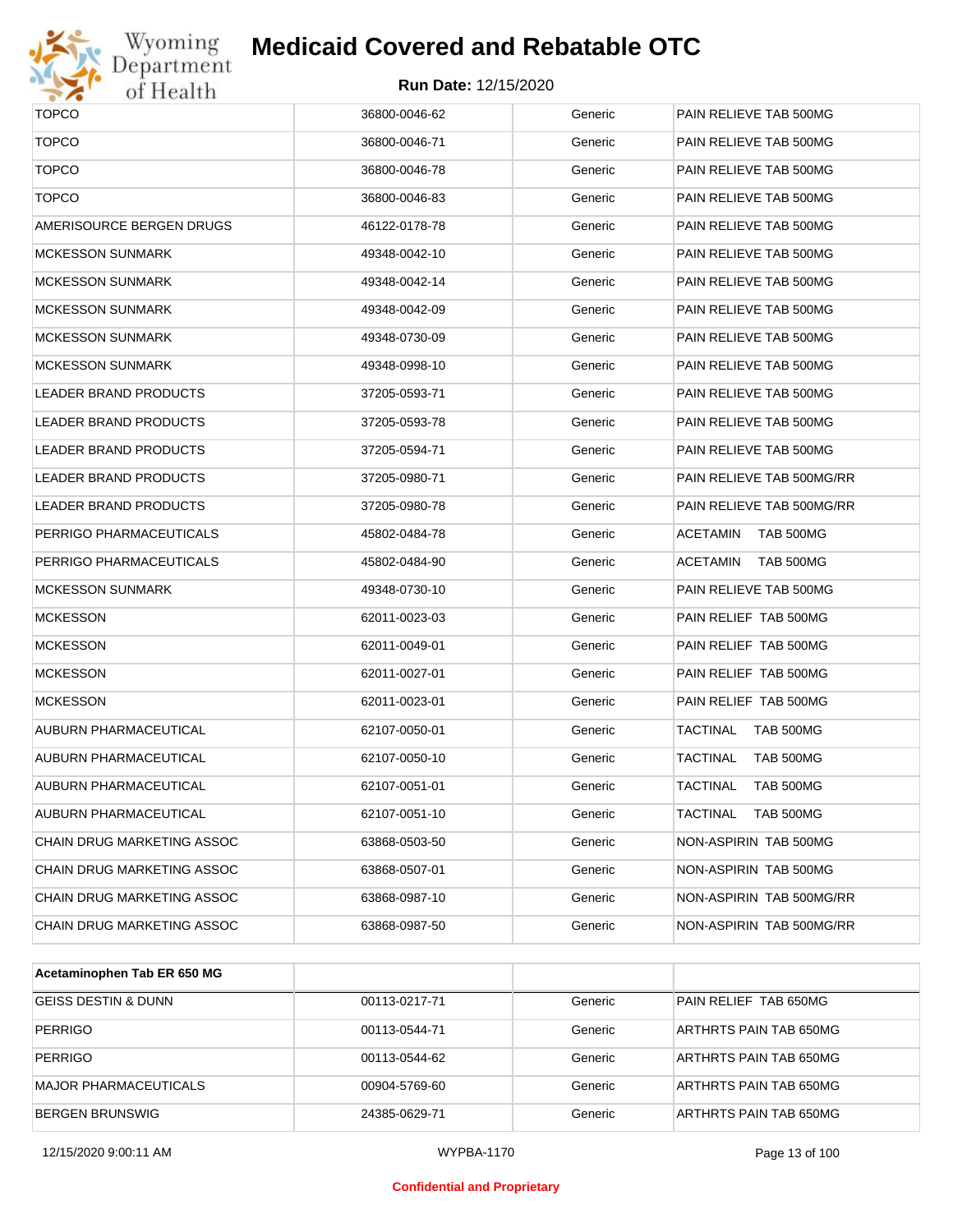# Wyoming<br>Department<br>of Health

# **Medicaid Covered and Rebatable OTC**

### **Run Date:** 12/15/2020

| <u>UL ITUGILII</u>             |               |         |                              |  |  |
|--------------------------------|---------------|---------|------------------------------|--|--|
| <b>BERGEN BRUNSWIG</b>         | 24385-0629-78 | Generic | ARTHRTS PAIN TAB 650MG       |  |  |
| <b>TOPCO</b>                   | 36800-0544-71 | Generic | ARTHRTS PAIN TAB 650MG       |  |  |
| <b>LEADER BRAND PRODUCTS</b>   | 37205-0034-78 | Generic | ARTHRTS PAIN TAB 650MG       |  |  |
| <b>TOPCO</b>                   | 36800-0544-62 | Generic | ARTHRTS PAIN TAB 650MG       |  |  |
| <b>TOPCO</b>                   | 36800-0544-78 | Generic | ARTHRTS PAIN TAB 650MG       |  |  |
| <b>LEADER BRAND PRODUCTS</b>   | 37205-0477-78 | Generic | 8 HOUR PAIN TAB 650MG        |  |  |
| <b>TOPCO</b>                   | 36800-0217-78 | Generic | 8 HOUR PAIN TAB 650MG        |  |  |
| AMERISOURCE BERGEN DRUGS       | 46122-0062-78 | Generic | 8 HOUR PAIN TAB 650MG        |  |  |
| AMERISOURCE BERGEN DRUGS       | 46122-0062-71 | Generic | 8 HOUR PAIN TAB 650MG        |  |  |
| AMERISOURCE BERGEN DRUGS       | 46122-0170-81 | Generic | ARTHRTS PAIN TAB 650MG       |  |  |
| <b>TOPCO</b>                   | 36800-0966-47 | Generic | ARTHRTS PAIN TAB 650MG       |  |  |
| <b>MCKESSON SUNMARK</b>        | 49348-0921-09 | Generic | ARTHRTS PAIN TAB 650MG       |  |  |
| <b>MCKESSON SUNMARK</b>        | 49348-0921-10 | Generic | ARTHRTS PAIN TAB 650MG       |  |  |
| <b>MCKESSON SUNMARK</b>        | 49348-0924-09 | Generic | 8 HOUR PAIN TAB 650MG        |  |  |
| <b>MCKESSON SUNMARK</b>        | 49348-0924-10 | Generic | 8 HOUR PAIN TAB 650MG        |  |  |
| OHM LABS                       | 51660-0333-01 | Generic | ARTHRTS PAIN TAB 650MG       |  |  |
| OHM LABS                       | 51660-0333-50 | Generic | ARTHRTS PAIN TAB 650MG       |  |  |
| <b>MCKESSON</b>                | 62011-0026-01 | Generic | ARTHRTS PAIN TAB 650MG       |  |  |
| CHAIN DRUG MARKETING ASSOC     | 63868-0089-01 | Generic | ARTHRTS PAIN TAB 650MG       |  |  |
| CHAIN DRUG MARKETING ASSOC     | 63868-0089-50 | Generic | ARTHRTS PAIN TAB 650MG       |  |  |
| AMERICAN HEALTH PACKAGING      | 68084-0777-95 | Generic | <b>ACETAMIN</b><br>TAB 650MG |  |  |
| AMERICAN HEALTH PACKAGING      | 68084-0777-25 | Generic | ACETAMIN<br>TAB 650MG        |  |  |
|                                |               |         |                              |  |  |
| <b>Aspirin Chew Tab 81 MG</b>  |               |         |                              |  |  |
| <b>GEISS DESTIN &amp; DUNN</b> | 00113-0274-68 | Generic | <b>ASPIRIN</b><br>CHW 81MG   |  |  |
| RUGBY LABORATORIES             | 00536-1008-36 | Generic | <b>ASPIRIN</b><br>CHW 81MG   |  |  |
| GEISS DESTIN & DUNN            | 00113-0467-68 | Generic | <b>ASPIRIN</b><br>CHW 81MG   |  |  |
| PAR PHARMACEUTICAL             | 00603-0024-36 | Generic | <b>ASPIRIN</b><br>CHW 81MG   |  |  |
| <b>MAJOR PHARMACEUTICALS</b>   | 00904-4040-73 | Generic | <b>ASPIRIN</b><br>CHW 81MG   |  |  |
| MAJOR PHARMACEUTICALS          | 00904-6288-89 | Generic | ASPIRIN LOW CHW 81MG         |  |  |
| PHARBEST PHARMACEUTICALS       | 16103-0366-05 | Generic | CHW 81MG<br><b>ASPIRIN</b>   |  |  |
| PHARBEST PHARMACEUTICALS       | 16103-0366-11 | Generic | <b>ASPIRIN</b><br>CHW 81MG   |  |  |
| <b>BERGEN BRUNSWIG</b>         | 24385-0028-68 | Generic | GNP ASPIRIN CHW 81MG         |  |  |
| <b>BERGEN BRUNSWIG</b>         | 24385-0364-68 | Generic | GNP ASPIRIN CHW 81MG         |  |  |

TOPCO 36800-0274-68 Generic ASPIRIN LOW CHW 81MG BERGEN BRUNSWIG 24385-0278-68 Generic GNP ASPIRIN CHW 81MG

TOPCO 36800-0259-68 Generic ASPIRIN CHW 81MG

### **Confidential and Proprietary**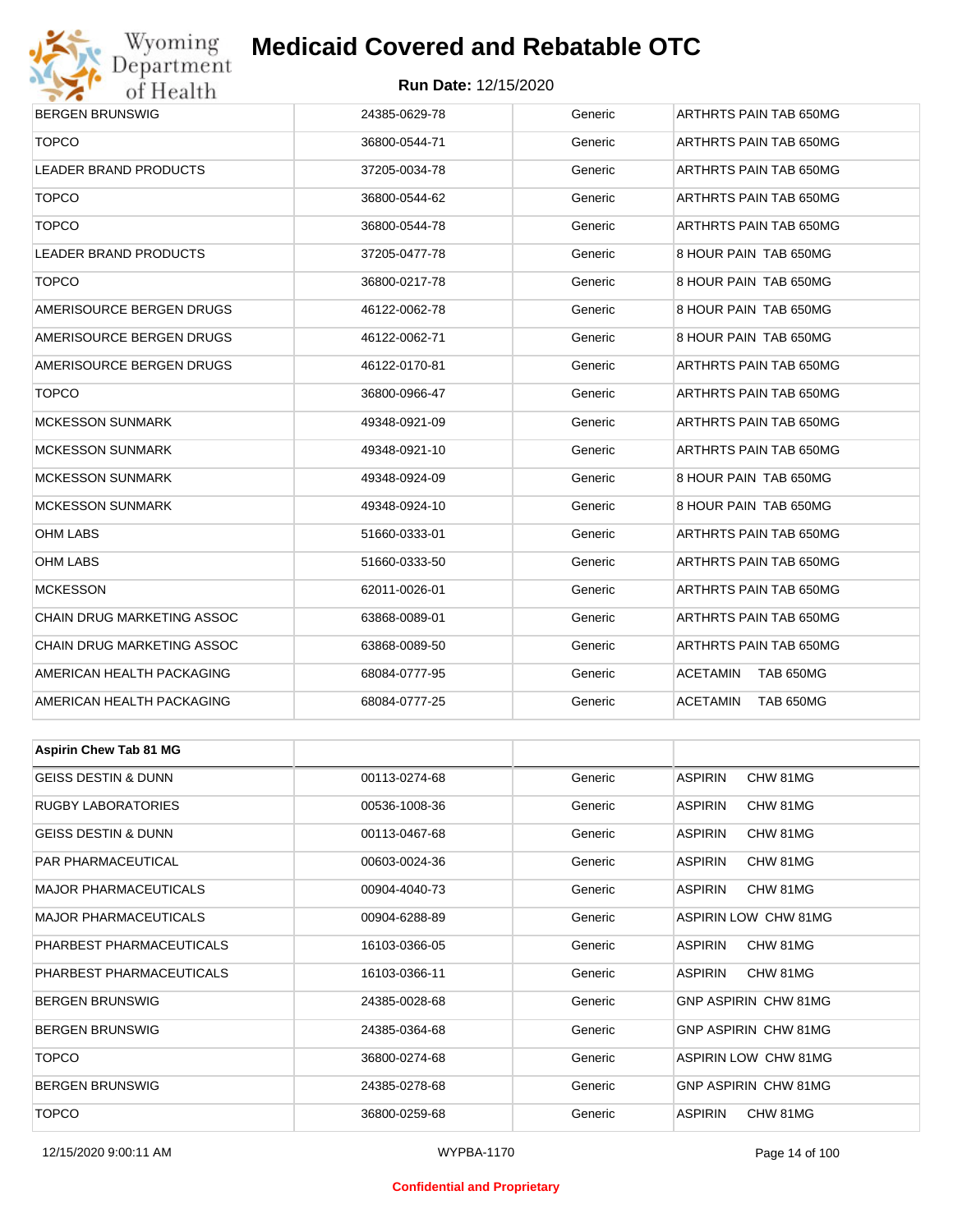

| <b>TOPCO</b>                 | 36800-0467-68 | Generic | <b>ASPIRIN LOW CHW 81MG</b> |
|------------------------------|---------------|---------|-----------------------------|
| <b>LEADER BRAND PRODUCTS</b> | 37205-0708-68 | Generic | CHILD ASA CHW 81MG          |
| <b>SELECT BRAND</b>          | 15127-0241-36 | Generic | SB CHILD ASA CHW 81MG       |
| <b>LEADER BRAND PRODUCTS</b> | 37205-0369-68 | Generic | CHW 81MG<br>ASPIRIN         |
| <b>MCKESSON SUNMARK</b>      | 49348-0498-07 | Generic | SM ASPIRIN CHW 81MG         |
| <b>LEADER BRAND PRODUCTS</b> | 37205-0467-68 | Generic | CHILD ASA CHW 81MG          |
| <b>MCKESSON SUNMARK</b>      | 49348-0191-07 | Generic | SM CHILD ASA CHW 81MG       |
| <b>MCKESSON SUNMARK</b>      | 49348-0757-07 | Generic | SM ASPIRIN CHW 81MG         |
| TIME-CAP LABS                | 49483-0334-63 | Generic | ASPIRIN LOW CHW 81MG        |
| <b>MCKESSON</b>              | 62011-0028-01 | Generic | HM ASPIRIN CHW 81MG         |
| AUBURN PHARMACEUTICAL        | 62107-0026-36 | Generic | CHILD ASA LS CHW 81MG       |
| <b>MCKESSON</b>              | 62011-0212-01 | Generic | HM ASPIRIN CHW 81MG         |
| <b>MCKESSON</b>              | 62011-0021-01 | Generic | HM ASPIRIN CHW 81MG         |
|                              |               |         |                             |

| <b>Aspirin Suppos 300 MG</b> |               |         |                |           |
|------------------------------|---------------|---------|----------------|-----------|
| PERRIGO                      | 00574-7034-12 | Generic | <b>ASPIRIN</b> | SUP 300MG |

| <b>Aspirin Suppos 600 MG</b> |               |         |         |           |
|------------------------------|---------------|---------|---------|-----------|
| PERRIGO                      | 00574-7036-12 | Generic | ASPIRIN | SUP 600MG |

| Aspirin Tab 325 MG             |               |         |                                    |
|--------------------------------|---------------|---------|------------------------------------|
| <b>GEISS DESTIN &amp; DUNN</b> | 00113-0416-87 | Generic | <b>ASPIRIN</b><br><b>TAB 325MG</b> |
| <b>GEISS DESTIN &amp; DUNN</b> | 00113-0416-90 | Generic | <b>ASPIRIN</b><br><b>TAB 325MG</b> |
| <b>GEISS DESTIN &amp; DUNN</b> | 00113-0416-78 | Generic | <b>ASPIRIN</b><br><b>TAB 325MG</b> |
| <b>RUGBY LABORATORIES</b>      | 00536-3305-10 | Generic | <b>ASPIRIN</b><br><b>TAB 325MG</b> |
| <b>RUGBY LABORATORIES</b>      | 00536-1053-05 | Generic | <b>ASPIRIN</b><br><b>TAB 325MG</b> |
| <b>RUGBY LABORATORIES</b>      | 00536-1054-29 | Generic | <b>ASPIRIN</b><br><b>TAB 325MG</b> |
| <b>RUGBY LABORATORIES</b>      | 00536-3305-01 | Generic | <b>ASPIRIN</b><br><b>TAB 325MG</b> |
| <b>MAJOR PHARMACEUTICALS</b>   | 00904-2009-40 | Generic | <b>ASPIRIN</b><br><b>TAB 325MG</b> |
| <b>MAJOR PHARMACEUTICALS</b>   | 00904-2009-60 | Generic | <b>ASPIRIN</b><br><b>TAB 325MG</b> |
| <b>RUGBY LABORATORIES</b>      | 00536-1053-01 | Generic | <b>ASPIRIN</b><br><b>TAB 325MG</b> |
| <b>SELECT BRAND</b>            | 15127-0738-10 | Generic | SB ASPIRIN TAB 325MG               |
| <b>SELECT BRAND</b>            | 15127-0738-21 | Generic | SB ASPIRIN TAB 325MG               |
| <b>SELECT BRAND</b>            | 15127-0738-01 | Generic | SB ASPIRIN TAB 325MG               |
| PHARBEST PHARMACEUTICALS       | 16103-0365-11 | Generic | <b>ASPIRIN</b><br><b>TAB 325MG</b> |
| <b>SELECT BRAND</b>            | 15127-0738-05 | Generic | SB ASPIRIN TAB 325MG               |
| PHARBEST PHARMACEUTICALS       | 16103-0365-08 | Generic | <b>ASPIRIN</b><br><b>TAB 325MG</b> |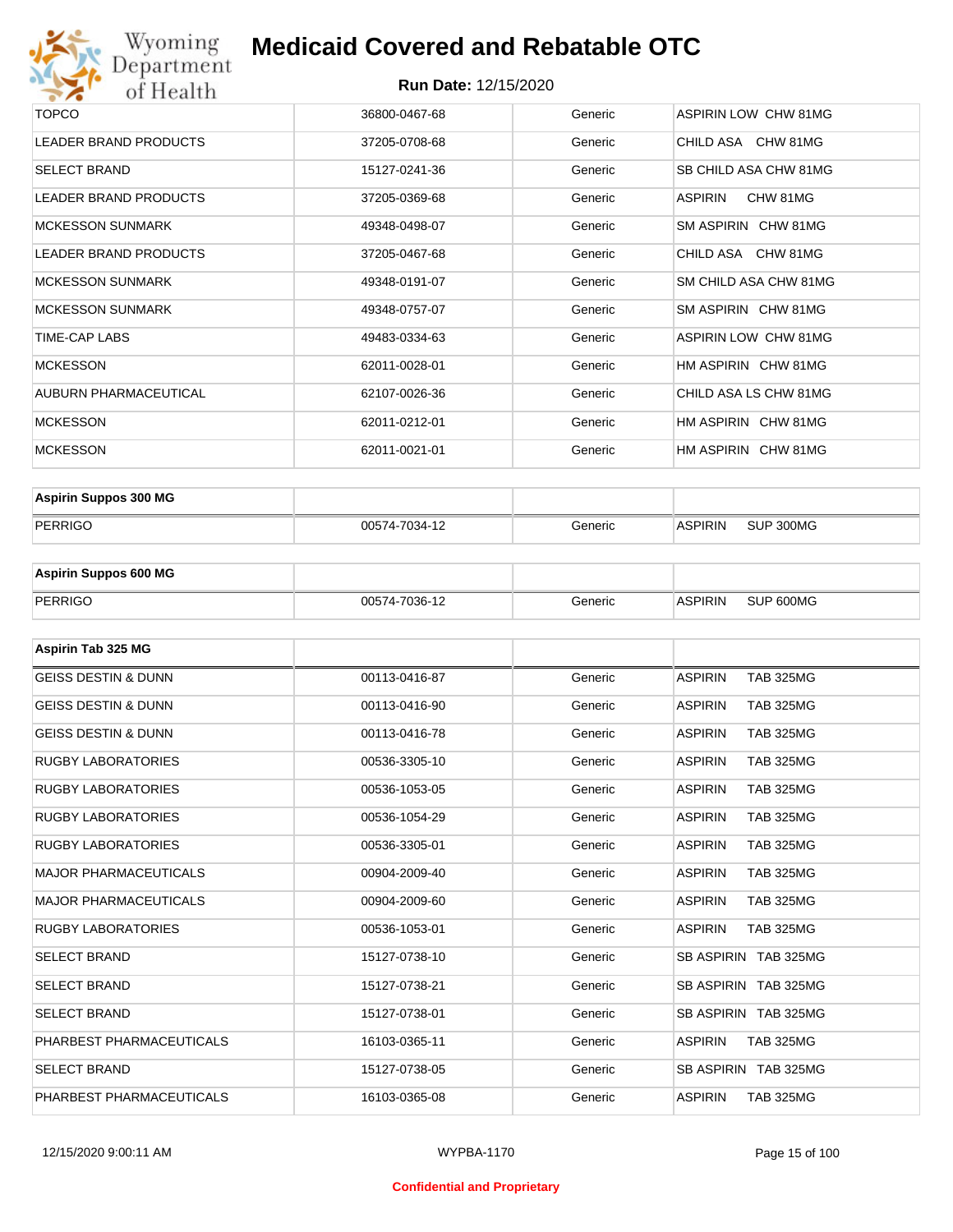# Wyoming<br>Department<br>of Health

# **Medicaid Covered and Rebatable OTC**

| <b>MCKESSON SUNMARK</b>    | 49348-0001-10 | Generic | SM ASPIRIN TAB 325MG               |
|----------------------------|---------------|---------|------------------------------------|
| <b>MCKESSON SUNMARK</b>    | 49348-0001-14 | Generic | SM ASPIRIN TAB 325MG               |
| <b>MCKESSON SUNMARK</b>    | 49348-0001-23 | Generic | SM ASPIRIN TAB 325MG               |
| TIME-CAP LABS              | 49483-0011-10 | Generic | <b>ASPIRIN</b><br><b>TAB 325MG</b> |
| <b>MCKESSON</b>            | 62011-0020-01 | Generic | HM ASPIRIN TAB 325MG               |
| CHAIN DRUG MARKETING ASSOC | 63868-0352-03 | Generic | OC ASPIRIN TAB 325MG               |
| CHAIN DRUG MARKETING ASSOC | 63868-0352-10 | Generic | OC ASPIRIN TAB 325MG               |

| <b>ASPIRIN</b><br>TAB 325MG EC<br><b>RUGBY LABORATORIES</b><br>00536-3313-01<br>Generic<br><b>PAR PHARMACEUTICAL</b><br>00603-0168-21<br>Generic<br><b>ASPIRIN</b><br>TAB 325MG EC<br><b>RUGBY LABORATORIES</b><br><b>ASPIRIN</b><br>TAB 325MG EC<br>00536-3313-10<br>Generic<br>PAR PHARMACEUTICAL<br>00603-0169-21<br>Generic<br><b>ASPIRIN</b><br>TAB 325MG EC<br>PAR PHARMACEUTICAL<br><b>ASPIRIN</b><br>TAB 325MG EC<br>00603-0169-32<br>Generic<br><b>MAJOR PHARMACEUTICALS</b><br><b>ASPIRIN</b><br>TAB 325MG EC<br>00904-2013-80<br>Generic<br><b>MAJOR PHARMACEUTICALS</b><br>TAB 325MG EC<br>00904-2013-72<br>Generic<br><b>ASPIRIN</b><br><b>MAJOR PHARMACEUTICALS</b><br><b>ASPIRIN</b><br>TAB 325MG EC<br>00904-2011-59<br>Generic<br><b>MAJOR PHARMACEUTICALS</b><br><b>ASPIRIN</b><br>TAB 325MG EC<br>00904-2013-60<br>Generic<br>PHARBEST PHARMACEUTICALS<br>TAB 325MG EC<br>16103-0357-11<br>Generic<br><b>ASPIRIN</b><br>PHARBEST PHARMACEUTICALS<br>16103-0357-08<br>Generic<br><b>ASPIRIN</b><br>TAB 325MG EC<br>GNP ASPIRIN TAB 325MG EC<br><b>BERGEN BRUNSWIG</b><br>24385-0429-02<br>Generic<br><b>BERGEN BRUNSWIG</b><br>24385-0429-90<br>Generic<br><b>GNP ASPIRIN TAB 325MG EC</b><br><b>TOPCO</b><br>36800-0429-02<br>Generic<br><b>ASPIRIN</b><br>TAB 325MG EC<br><b>LEADER BRAND PRODUCTS</b><br><b>ASPIRIN</b><br>TAB 325MG EC<br>37205-0429-96<br>Generic<br><b>LEADER BRAND PRODUCTS</b><br><b>ASPIRIN</b><br>TAB 325MG EC<br>37205-0429-87<br>Generic<br><b>MCKESSON SUNMARK</b><br>SM ASPIRIN TAB 325MG EC<br>49348-0937-14<br>Generic<br>TIME-CAP LABS<br>Generic<br><b>ASPIRIN</b><br>TAB 325MG EC<br>49483-0331-10<br><b>MCKESSON SUNMARK</b><br>SM ASPIRIN TAB 325MG EC<br>49348-0937-82<br>Generic<br><b>ASPIRIN</b><br>TIME-CAP LABS<br>49483-0331-01<br>Generic<br>TAB 325MG EC<br><b>WAL-MART</b><br>50844-0227-12<br>Generic<br>EQ ASPIRIN TAB 325MG EC<br><b>ASPIRIN</b><br>TAB 325MG EC<br><b>MCKESSON</b><br>62011-0040-01<br>Generic<br>AUBURN PHARMACEUTICAL<br>62107-0028-01<br>Generic<br><b>ECPIRIN</b><br>TAB 325MG EC<br><b>ECPIRIN</b><br>AUBURN PHARMACEUTICAL<br>62107-0028-32<br>TAB 325MG EC<br>Generic<br><b>SKY PACKAGING</b><br>63739-0523-01<br><b>ASPIRIN</b><br>TAB 325MG EC<br>Generic | Aspirin Tab Delayed Release 325 MG |  |  |
|---------------------------------------------------------------------------------------------------------------------------------------------------------------------------------------------------------------------------------------------------------------------------------------------------------------------------------------------------------------------------------------------------------------------------------------------------------------------------------------------------------------------------------------------------------------------------------------------------------------------------------------------------------------------------------------------------------------------------------------------------------------------------------------------------------------------------------------------------------------------------------------------------------------------------------------------------------------------------------------------------------------------------------------------------------------------------------------------------------------------------------------------------------------------------------------------------------------------------------------------------------------------------------------------------------------------------------------------------------------------------------------------------------------------------------------------------------------------------------------------------------------------------------------------------------------------------------------------------------------------------------------------------------------------------------------------------------------------------------------------------------------------------------------------------------------------------------------------------------------------------------------------------------------------------------------------------------------------------------------------------------------------------------------------------------------------------------------------------------------------------------------------------------------------------------------------------------------------------------------------------------|------------------------------------|--|--|
|                                                                                                                                                                                                                                                                                                                                                                                                                                                                                                                                                                                                                                                                                                                                                                                                                                                                                                                                                                                                                                                                                                                                                                                                                                                                                                                                                                                                                                                                                                                                                                                                                                                                                                                                                                                                                                                                                                                                                                                                                                                                                                                                                                                                                                                         |                                    |  |  |
|                                                                                                                                                                                                                                                                                                                                                                                                                                                                                                                                                                                                                                                                                                                                                                                                                                                                                                                                                                                                                                                                                                                                                                                                                                                                                                                                                                                                                                                                                                                                                                                                                                                                                                                                                                                                                                                                                                                                                                                                                                                                                                                                                                                                                                                         |                                    |  |  |
|                                                                                                                                                                                                                                                                                                                                                                                                                                                                                                                                                                                                                                                                                                                                                                                                                                                                                                                                                                                                                                                                                                                                                                                                                                                                                                                                                                                                                                                                                                                                                                                                                                                                                                                                                                                                                                                                                                                                                                                                                                                                                                                                                                                                                                                         |                                    |  |  |
|                                                                                                                                                                                                                                                                                                                                                                                                                                                                                                                                                                                                                                                                                                                                                                                                                                                                                                                                                                                                                                                                                                                                                                                                                                                                                                                                                                                                                                                                                                                                                                                                                                                                                                                                                                                                                                                                                                                                                                                                                                                                                                                                                                                                                                                         |                                    |  |  |
|                                                                                                                                                                                                                                                                                                                                                                                                                                                                                                                                                                                                                                                                                                                                                                                                                                                                                                                                                                                                                                                                                                                                                                                                                                                                                                                                                                                                                                                                                                                                                                                                                                                                                                                                                                                                                                                                                                                                                                                                                                                                                                                                                                                                                                                         |                                    |  |  |
|                                                                                                                                                                                                                                                                                                                                                                                                                                                                                                                                                                                                                                                                                                                                                                                                                                                                                                                                                                                                                                                                                                                                                                                                                                                                                                                                                                                                                                                                                                                                                                                                                                                                                                                                                                                                                                                                                                                                                                                                                                                                                                                                                                                                                                                         |                                    |  |  |
|                                                                                                                                                                                                                                                                                                                                                                                                                                                                                                                                                                                                                                                                                                                                                                                                                                                                                                                                                                                                                                                                                                                                                                                                                                                                                                                                                                                                                                                                                                                                                                                                                                                                                                                                                                                                                                                                                                                                                                                                                                                                                                                                                                                                                                                         |                                    |  |  |
|                                                                                                                                                                                                                                                                                                                                                                                                                                                                                                                                                                                                                                                                                                                                                                                                                                                                                                                                                                                                                                                                                                                                                                                                                                                                                                                                                                                                                                                                                                                                                                                                                                                                                                                                                                                                                                                                                                                                                                                                                                                                                                                                                                                                                                                         |                                    |  |  |
|                                                                                                                                                                                                                                                                                                                                                                                                                                                                                                                                                                                                                                                                                                                                                                                                                                                                                                                                                                                                                                                                                                                                                                                                                                                                                                                                                                                                                                                                                                                                                                                                                                                                                                                                                                                                                                                                                                                                                                                                                                                                                                                                                                                                                                                         |                                    |  |  |
|                                                                                                                                                                                                                                                                                                                                                                                                                                                                                                                                                                                                                                                                                                                                                                                                                                                                                                                                                                                                                                                                                                                                                                                                                                                                                                                                                                                                                                                                                                                                                                                                                                                                                                                                                                                                                                                                                                                                                                                                                                                                                                                                                                                                                                                         |                                    |  |  |
|                                                                                                                                                                                                                                                                                                                                                                                                                                                                                                                                                                                                                                                                                                                                                                                                                                                                                                                                                                                                                                                                                                                                                                                                                                                                                                                                                                                                                                                                                                                                                                                                                                                                                                                                                                                                                                                                                                                                                                                                                                                                                                                                                                                                                                                         |                                    |  |  |
|                                                                                                                                                                                                                                                                                                                                                                                                                                                                                                                                                                                                                                                                                                                                                                                                                                                                                                                                                                                                                                                                                                                                                                                                                                                                                                                                                                                                                                                                                                                                                                                                                                                                                                                                                                                                                                                                                                                                                                                                                                                                                                                                                                                                                                                         |                                    |  |  |
|                                                                                                                                                                                                                                                                                                                                                                                                                                                                                                                                                                                                                                                                                                                                                                                                                                                                                                                                                                                                                                                                                                                                                                                                                                                                                                                                                                                                                                                                                                                                                                                                                                                                                                                                                                                                                                                                                                                                                                                                                                                                                                                                                                                                                                                         |                                    |  |  |
|                                                                                                                                                                                                                                                                                                                                                                                                                                                                                                                                                                                                                                                                                                                                                                                                                                                                                                                                                                                                                                                                                                                                                                                                                                                                                                                                                                                                                                                                                                                                                                                                                                                                                                                                                                                                                                                                                                                                                                                                                                                                                                                                                                                                                                                         |                                    |  |  |
|                                                                                                                                                                                                                                                                                                                                                                                                                                                                                                                                                                                                                                                                                                                                                                                                                                                                                                                                                                                                                                                                                                                                                                                                                                                                                                                                                                                                                                                                                                                                                                                                                                                                                                                                                                                                                                                                                                                                                                                                                                                                                                                                                                                                                                                         |                                    |  |  |
|                                                                                                                                                                                                                                                                                                                                                                                                                                                                                                                                                                                                                                                                                                                                                                                                                                                                                                                                                                                                                                                                                                                                                                                                                                                                                                                                                                                                                                                                                                                                                                                                                                                                                                                                                                                                                                                                                                                                                                                                                                                                                                                                                                                                                                                         |                                    |  |  |
|                                                                                                                                                                                                                                                                                                                                                                                                                                                                                                                                                                                                                                                                                                                                                                                                                                                                                                                                                                                                                                                                                                                                                                                                                                                                                                                                                                                                                                                                                                                                                                                                                                                                                                                                                                                                                                                                                                                                                                                                                                                                                                                                                                                                                                                         |                                    |  |  |
|                                                                                                                                                                                                                                                                                                                                                                                                                                                                                                                                                                                                                                                                                                                                                                                                                                                                                                                                                                                                                                                                                                                                                                                                                                                                                                                                                                                                                                                                                                                                                                                                                                                                                                                                                                                                                                                                                                                                                                                                                                                                                                                                                                                                                                                         |                                    |  |  |
|                                                                                                                                                                                                                                                                                                                                                                                                                                                                                                                                                                                                                                                                                                                                                                                                                                                                                                                                                                                                                                                                                                                                                                                                                                                                                                                                                                                                                                                                                                                                                                                                                                                                                                                                                                                                                                                                                                                                                                                                                                                                                                                                                                                                                                                         |                                    |  |  |
|                                                                                                                                                                                                                                                                                                                                                                                                                                                                                                                                                                                                                                                                                                                                                                                                                                                                                                                                                                                                                                                                                                                                                                                                                                                                                                                                                                                                                                                                                                                                                                                                                                                                                                                                                                                                                                                                                                                                                                                                                                                                                                                                                                                                                                                         |                                    |  |  |
|                                                                                                                                                                                                                                                                                                                                                                                                                                                                                                                                                                                                                                                                                                                                                                                                                                                                                                                                                                                                                                                                                                                                                                                                                                                                                                                                                                                                                                                                                                                                                                                                                                                                                                                                                                                                                                                                                                                                                                                                                                                                                                                                                                                                                                                         |                                    |  |  |
|                                                                                                                                                                                                                                                                                                                                                                                                                                                                                                                                                                                                                                                                                                                                                                                                                                                                                                                                                                                                                                                                                                                                                                                                                                                                                                                                                                                                                                                                                                                                                                                                                                                                                                                                                                                                                                                                                                                                                                                                                                                                                                                                                                                                                                                         |                                    |  |  |
|                                                                                                                                                                                                                                                                                                                                                                                                                                                                                                                                                                                                                                                                                                                                                                                                                                                                                                                                                                                                                                                                                                                                                                                                                                                                                                                                                                                                                                                                                                                                                                                                                                                                                                                                                                                                                                                                                                                                                                                                                                                                                                                                                                                                                                                         |                                    |  |  |
|                                                                                                                                                                                                                                                                                                                                                                                                                                                                                                                                                                                                                                                                                                                                                                                                                                                                                                                                                                                                                                                                                                                                                                                                                                                                                                                                                                                                                                                                                                                                                                                                                                                                                                                                                                                                                                                                                                                                                                                                                                                                                                                                                                                                                                                         |                                    |  |  |
|                                                                                                                                                                                                                                                                                                                                                                                                                                                                                                                                                                                                                                                                                                                                                                                                                                                                                                                                                                                                                                                                                                                                                                                                                                                                                                                                                                                                                                                                                                                                                                                                                                                                                                                                                                                                                                                                                                                                                                                                                                                                                                                                                                                                                                                         |                                    |  |  |

| Aspirin Tab Delayed Release 81 MG |               |         |                |             |
|-----------------------------------|---------------|---------|----------------|-------------|
| RUGBY LABORATORIES                | 00536-1004-41 | Generic | <b>ASPIRIN</b> | TAB 81MG EC |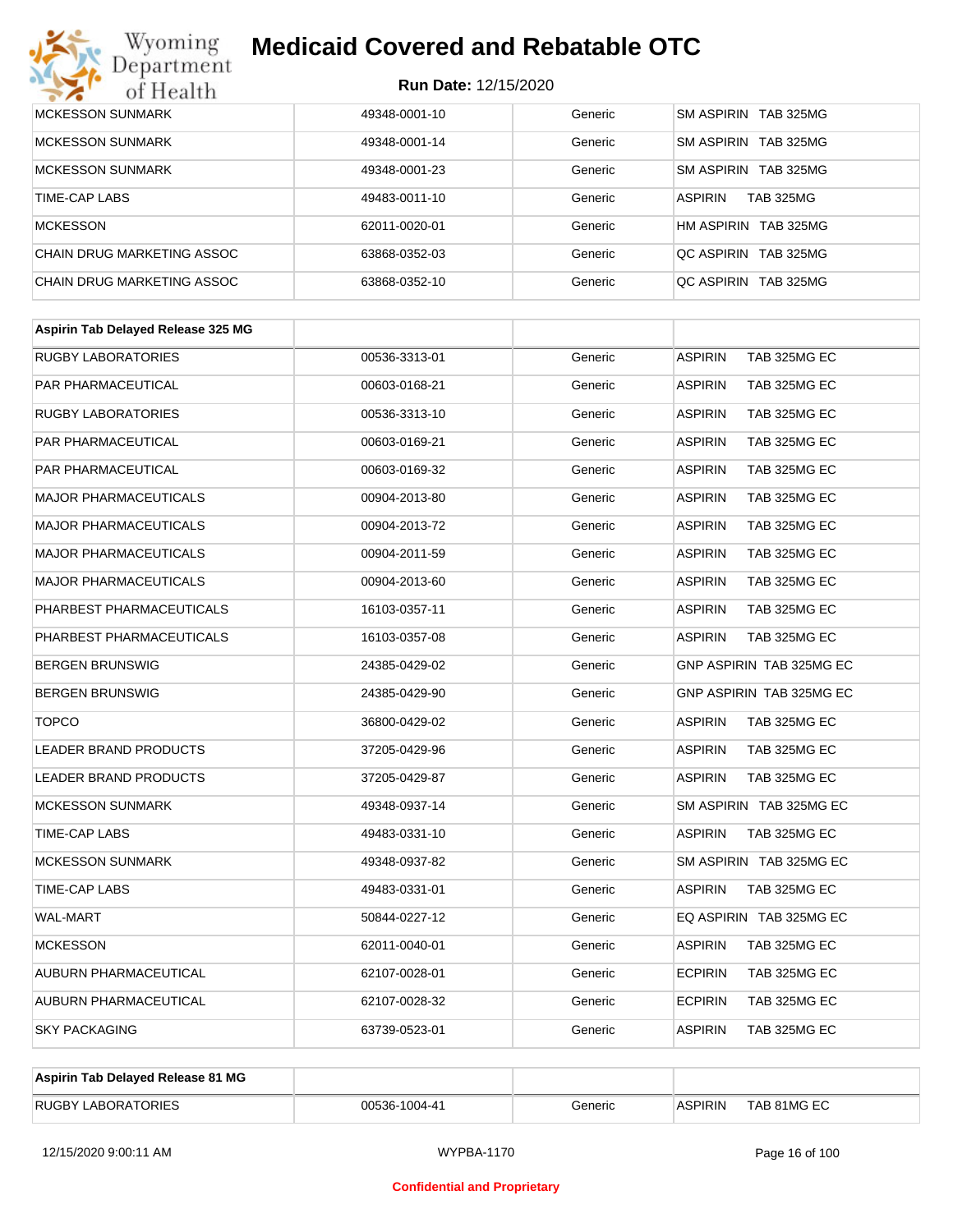| <b>RUGBY LABORATORIES</b>    | 00536-1004-10 | Generic | <b>ASPIRIN</b><br>TAB 81MG EC  |
|------------------------------|---------------|---------|--------------------------------|
| <b>PAR PHARMACEUTICAL</b>    | 00603-0026-22 | Generic | ASPIRIN LOW TAB 81MG EC        |
| <b>PAR PHARMACEUTICAL</b>    | 00603-0026-32 | Generic | ASPIRIN LOW TAB 81MG EC        |
| <b>MAJOR PHARMACEUTICALS</b> | 00904-7704-80 | Generic | ASPIR-LOW TAB 81MG EC          |
| <b>MAJOR PHARMACEUTICALS</b> | 00904-7704-18 | Generic | ASPIR-LOW TAB 81MG EC          |
| <b>MAJOR PHARMACEUTICALS</b> | 00904-7704-70 | Generic | ASPIR-LOW TAB 81MG EC          |
| PHARBEST PHARMACEUTICALS     | 16103-0356-09 | Generic | <b>ASPIRIN</b><br>TAB 81MG EC  |
| PHARBEST PHARMACEUTICALS     | 16103-0356-11 | Generic | <b>ASPIRIN</b><br>TAB 81MG EC  |
| <b>TOPCO</b>                 | 36800-0277-48 | Generic | ASPIRIN LOW TAB 81MG EC        |
| <b>SELECT BRAND</b>          | 15127-0228-65 | Generic | <b>ASPIRIN</b><br>TAB 81MG EC  |
| <b>SELECT BRAND</b>          | 15127-0228-94 | Generic | ASPIRIN LOW TAB 81MG EC        |
| AMERISOURCE BERGEN DRUGS     | 46122-0180-87 | Generic | <b>ASPIRIN LOW TAB 81MG EC</b> |
| AMERISOURCE BERGEN DRUGS     | 46122-0180-76 | Generic | ASPIRIN LOW TAB 81MG EC        |
| AMERISOURCE BERGEN DRUGS     | 46122-0182-48 | Generic | <b>GNP ASPIRIN TAB 81MG EC</b> |
| TIME-CAP LABS                | 49483-0387-12 | Generic | ASPIRIN LOW TAB 81MG EC        |
| TIME-CAP LABS                | 49483-0387-10 | Generic | ASPIRIN LOW TAB 81MG EC        |
| <b>MCKESSON SUNMARK</b>      | 49348-0980-15 | Generic | SM ASPIRIN TAB 81MG EC         |
| <b>MCKESSON SUNMARK</b>      | 49348-0980-23 | Generic | SM ASPIRIN TAB 81MG EC         |
| <b>MCKESSON SUNMARK</b>      | 49348-0980-53 | Generic | SM ASPIRIN TAB 81MG EC         |
| <b>MCKESSON SUNMARK</b>      | 49348-0981-15 | Generic | SM ASPIRIN TAB 81MG EC         |
| AUBURN PHARMACEUTICAL        | 62107-0027-26 | Generic | ASPIRIN 81 TAB 81MG EC         |
| AUBURN PHARMACEUTICAL        | 62107-0027-32 | Generic | ASPIRIN 81 TAB 81MG EC         |
| <b>MCKESSON</b>              | 62011-0003-01 | Generic | ASPIRIN LOW TAB 81MG EC        |
| <b>MCKESSON</b>              | 62011-0019-01 | Generic | ASPIRIN LOW TAB 81MG EC        |
| <b>SKY PACKAGING</b>         | 63739-0522-01 | Generic | ASPIRIN<br>TAB 81MG EC         |
| <b>SKY PACKAGING</b>         | 63739-0522-10 | Generic | <b>ASPIRIN</b><br>TAB 81MG EC  |
|                              |               |         |                                |

| Magnesium Salicylate Tab 500 MG |               |         |                               |
|---------------------------------|---------------|---------|-------------------------------|
| <b>SELECT BRAND</b>             | 15127-0448-24 | Generic | <b>ISB BACKACHE TAB 500MG</b> |
| <b>ANTACIDS</b>                 |               |         |                               |

| Alum & Mag Hydroxide-Simethicone Chew<br>Tab 200-200-25 MG |               |         |                        |
|------------------------------------------------------------|---------------|---------|------------------------|
| RUGBY LABORATORIES                                         | 00536-1011-01 | Generic | <b>CHW</b><br>ALMACONE |
| MAJOR PHARMACEUTICALS                                      | 00904-0478-60 | Generic | MINTOX PLUS CHW        |

| Alum & Mag Hydroxide-Simethicone Susp<br>200-200-20 MG/5ML |               |         |         |     |
|------------------------------------------------------------|---------------|---------|---------|-----|
| PERRIGO                                                    | 00113-0851-40 | Generic | ANTACID | SUS |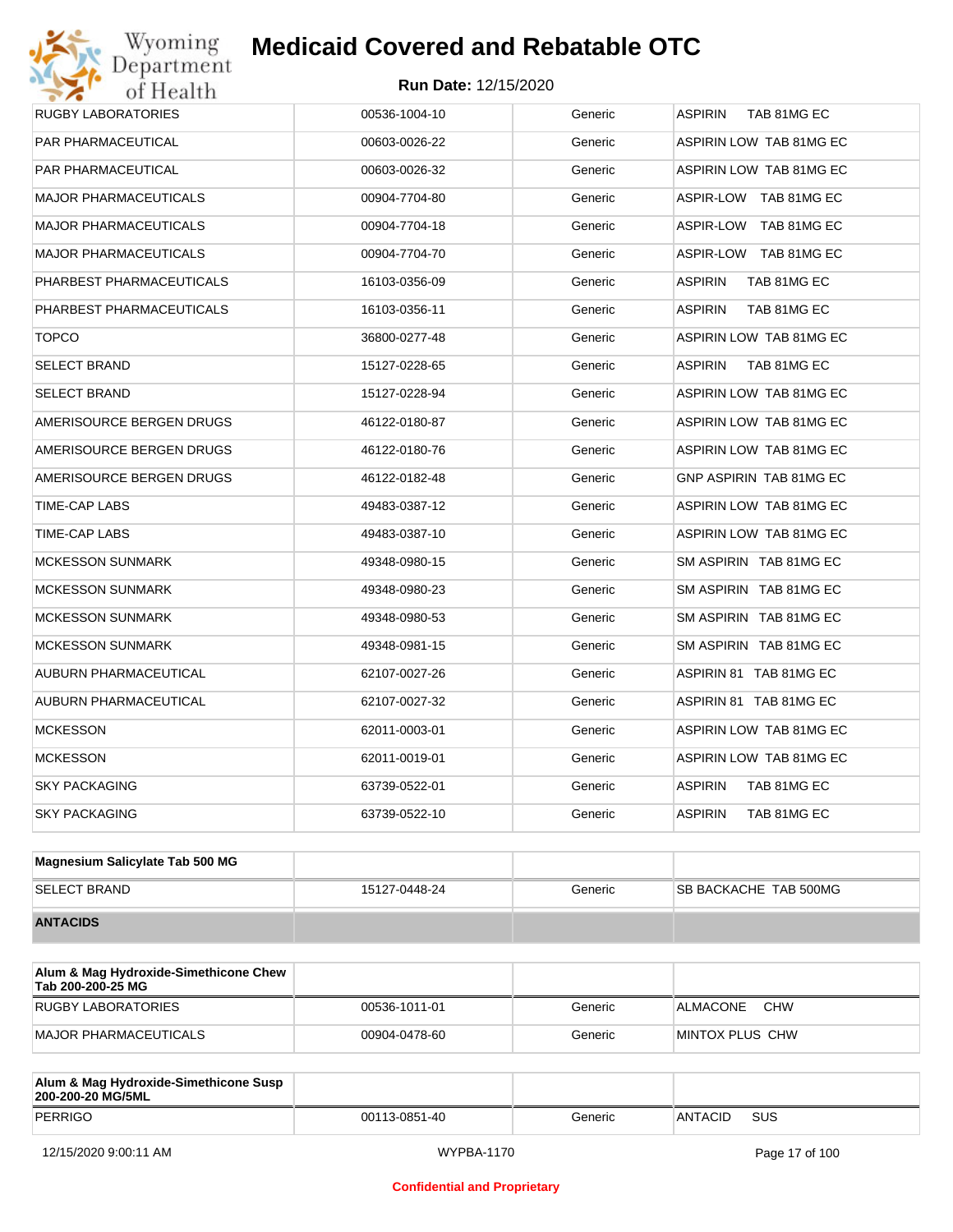

| PHARMACEUTICAL ASSOCIATES         | 00121-1761-30 | Generic | <b>MAG-AL PLUS LIQ</b>          |
|-----------------------------------|---------------|---------|---------------------------------|
| <b>RUGBY LABORATORIES</b>         | 00536-0025-83 | Generic | <b>ALMACONE</b><br><b>SUS</b>   |
| <b>PERRIGO</b>                    | 00113-0357-40 | Generic | ANTACID PLUS SUS GAS REL        |
| <b>RUGBY LABORATORIES</b>         | 00536-1945-83 | Generic | <b>RULOX</b><br><b>SUS</b>      |
| <b>MAJOR PHARMACEUTICALS</b>      | 00904-0004-14 | Generic | <b>SUS</b><br>MI-ACID           |
| <b>MAJOR PHARMACEUTICALS</b>      | 00904-5721-14 | Generic | <b>SUS</b><br><b>MINTOX</b>     |
| <b>SELECT BRAND</b>               | 15127-0883-52 | Generic | SB ANTACID/ SUS ANTIGAS         |
| <b>BERGEN BRUNSWIG</b>            | 24385-0357-40 | Generic | <b>GNP MASANTI SUS REG ST</b>   |
| <b>BERGEN BRUNSWIG</b>            | 24385-0356-40 | Generic | <b>GNP ANTACID SUS ANTI-GAS</b> |
| <b>LEADER BRAND PRODUCTS</b>      | 37205-0314-40 | Generic | SUS REG ST<br><b>ANTACID</b>    |
| <b>TOPCO</b>                      | 36800-0851-40 | Generic | <b>ANTACID FAST SUS RELIEF</b>  |
| <b>TOPCO</b>                      | 36800-0357-40 | Generic | ANTACID PLUS SUS GAS REL        |
| <b>LEADER BRAND PRODUCTS</b>      | 37205-0530-40 | Generic | <b>ANTACID FAST SUS ACTING</b>  |
| <b>MCKESSON SUNMARK</b>           | 49348-0019-39 | Generic | SM ANTACID/ SUS ANTIGAS         |
| <b>MCKESSON SUNMARK</b>           | 49348-0020-39 | Generic | SM ANTACID SUS ANTI-GAS         |
| <b>MCKESSON</b>                   | 62011-0147-01 | Generic | HM ANTACID SUS ANTI-GAS         |
| <b>MCKESSON</b>                   | 62011-0148-01 | Generic | HM ANTACID SUS ANTI-GAS         |
| CHAIN DRUG MARKETING ASSOC        | 63868-0694-57 | Generic | QC ANTACID SUS                  |
| <b>CHAIN DRUG MARKETING ASSOC</b> | 63868-0712-57 | Generic | QC ANTACID SUS ANTI-GAS         |

| Alum & Mag Hydroxide-Simethicone Susp<br>400-400-40 MG/5ML |               |         |                                       |
|------------------------------------------------------------|---------------|---------|---------------------------------------|
| <b>GEISS DESTIN &amp; DUNN</b>                             | 00113-0340-40 | Generic | ANTACID PLUS SUS GAS REL              |
| PERRIGO PHARMACEUTICALS                                    | 00113-0588-40 | Generic | <b>SUS ANTI-GAS</b><br><b>ANTACID</b> |
| PHARMACEUTICAL ASSOCIATES                                  | 00121-1762-30 | Generic | MAG-AL PLUS LIO XS                    |
| <b>RUGBY LABORATORIES</b>                                  | 00536-0015-83 | Generic | ALMACONE DBL SUS STRENGTH             |
| <b>MAJOR PHARMACEUTICALS</b>                               | 00904-5725-14 | Generic | <b>MINTOX</b><br><b>SUS MAX ST</b>    |
| <b>MAJOR PHARMACEUTICALS</b>                               | 00904-0005-14 | Generic | <b>MI-ACID</b><br><b>SUS MAX ST</b>   |
| <b>SELECT BRAND</b>                                        | 15127-0745-52 | Generic | ANTACID/ANTI SUS -GAS DS              |
| <b>BERGEN BRUNSWIG</b>                                     | 24385-0362-40 | Generic | <b>GNP ANTACID SUS CHERRY</b>         |
| <b>LEADER BRAND PRODUCTS</b>                               | 37205-0535-40 | Generic | <b>ANTACID</b><br><b>SUS MAX ST</b>   |
| <b>TOPCO</b>                                               | 36800-0340-40 | Generic | ANTACID PLUS SUS ANTI-GAS             |
| <b>TOPCO</b>                                               | 36800-0588-40 | Generic | <b>SUS MAX ST</b><br><b>ANTACID</b>   |
| <b>LEADER BRAND PRODUCTS</b>                               | 37205-0536-40 | Generic | <b>ANTACID</b><br><b>SUS MAX ST</b>   |
| <b>BERGEN BRUNSWIG</b>                                     | 24385-0340-40 | Generic | <b>GNP MASANTI SUS MAX ST</b>         |
| <b>MCKESSON</b>                                            | 62011-0149-01 | Generic | HM ANTACID SUS ANTI-GAS               |
| <b>MCKESSON</b>                                            | 62011-0122-01 | Generic | <b>ADVANCED</b><br><b>SUS ANTACID</b> |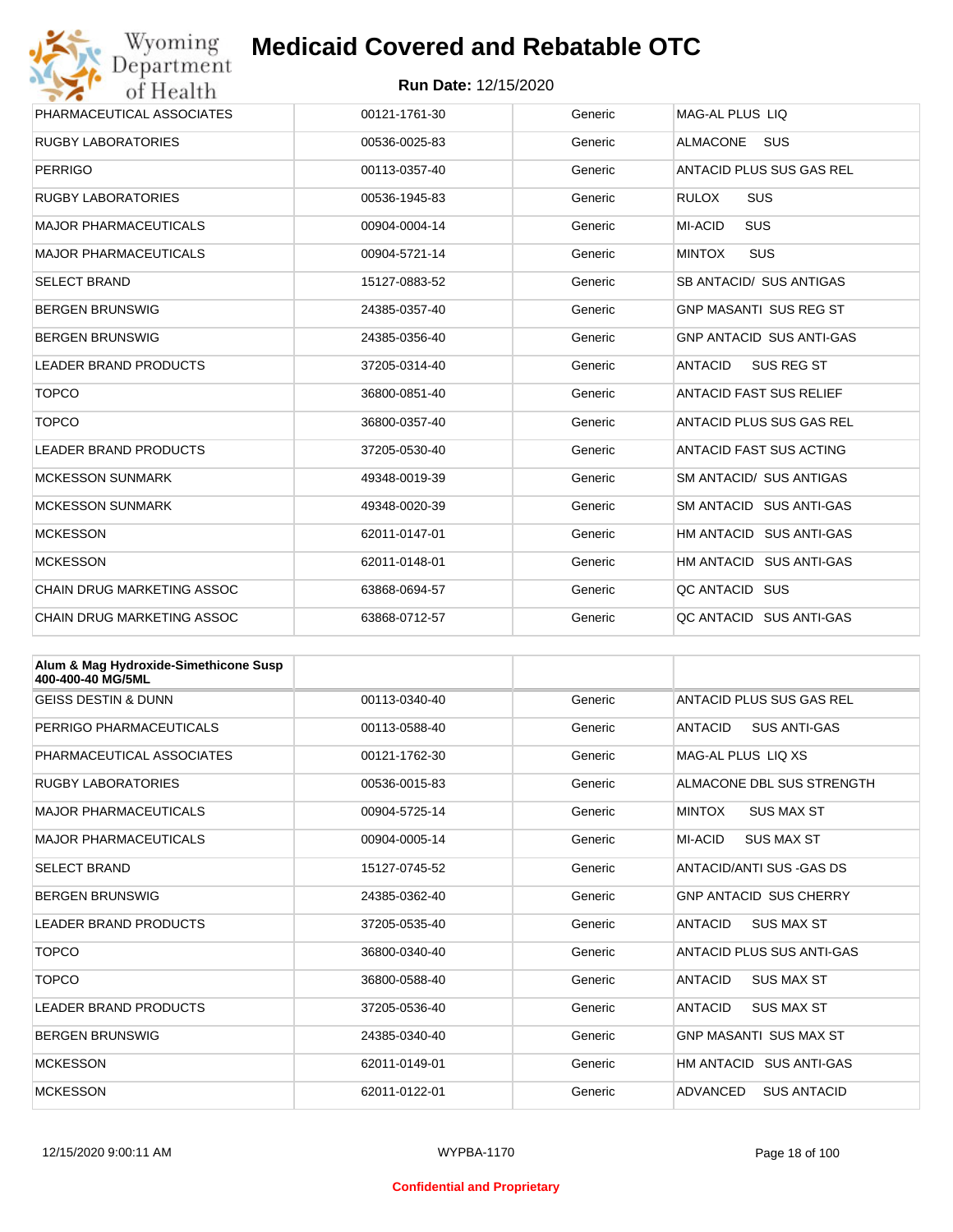

| Aluminum & Magnesium Hydroxides Susp<br>200-200 MG/5ML          |               |              |                                        |
|-----------------------------------------------------------------|---------------|--------------|----------------------------------------|
| PHARMACEUTICAL ASSOCIATES                                       | 00121-1760-30 | Brand        | MAG-AL<br>LIQ.                         |
| Aluminum Hydroxide Gel Susp 320                                 |               |              |                                        |
| MG/5ML                                                          |               |              |                                        |
| <b>RUGBY LABORATORIES</b>                                       | 00536-0091-85 | Generic      | ALUM HYDROX SUS 320/5ML                |
| Aluminum Hydroxide-Magnesium<br>Carbonate Chew Tab 160-105 MG   |               |              |                                        |
| <b>GLAXO CONSUMER HEALTHCARE L.P.</b>                           | 00135-0098-26 | <b>Brand</b> | <b>GAVISCON</b><br><b>CHW EX-STR</b>   |
| <b>GLAXO CONSUMER HEALTHCARE L.P.</b>                           | 00135-0430-03 | Brand        | <b>GAVISCON</b><br>CHW EX-STR          |
| <b>MAJOR PHARMACEUTICALS</b>                                    | 00904-5365-60 | Generic      | <b>ACID GONE</b><br><b>CHW</b>         |
| AMERISOURCE BERGEN DRUGS                                        | 46122-0150-78 | Generic      | GNP ANTACID CHW 160-105                |
|                                                                 |               |              |                                        |
| Aluminum Hydroxide-Magnesium<br>Carbonate Susp 508-475 MG/10ML  |               |              |                                        |
| <b>GLAXO CONSUMER HEALTHCARE L.P.</b>                           | 00135-0095-41 | <b>Brand</b> | <b>GAVISCON</b><br><b>SUS</b>          |
|                                                                 |               |              |                                        |
| Aluminum Hydroxide-Magnesium<br>Carbonate Susp 95-358 MG/15ML   |               |              |                                        |
| <b>GLAXO CONSUMER HEALTHCARE L.P.</b>                           | 00135-0094-41 | <b>Brand</b> | <b>GAVISCON</b><br><b>SUS</b>          |
| <b>MAJOR PHARMACEUTICALS</b>                                    | 00904-7727-14 | Generic      | <b>ACID GONE</b><br><b>SUS</b>         |
|                                                                 |               |              |                                        |
| Aluminum Hydroxide-Magnesium<br>Trisilicate Chew Tab 80-14.2 MG |               |              |                                        |
| GLAXO CONSUMER HEALTHCARE L.P.                                  | 00135-0096-26 | Brand        | <b>GAVISCON</b><br><b>CHW</b>          |
|                                                                 |               |              |                                        |
| <b>Calcium Carbonate (Antacid) Chew Tab</b><br>1000 MG          |               |              |                                        |
| <b>GLAXO CONSUMER HEALTHCARE L.P.</b>                           | 00135-0180-02 | <b>Brand</b> | <b>TUMS ULTRA</b><br><b>CHW 1000MG</b> |
| GLAXO CONSUMER HEALTHCARE L.P.                                  | 00135-0181-14 | Brand        | TUMS ULTRA CHW 1000MG                  |
| GLAXO CONSUMER HEALTHCARE L.P.                                  | 00135-0180-14 | Brand        | TUMS ULTRA CHW 1000MG                  |
| GLAXO CONSUMER HEALTHCARE L.P.                                  | 00135-0181-01 | Brand        | TUMS ULTRA CHW 1000MG                  |
| GLAXO CONSUMER HEALTHCARE L.P.                                  | 00135-0181-02 | Brand        | TUMS ULTRA CHW 1000MG                  |
| GLAXO CONSUMER HEALTHCARE L.P.                                  | 00135-0181-03 | Brand        | TUMS ULTRA CHW 1000MG                  |
| GLAXO CONSUMER HEALTHCARE L.P.                                  | 00135-0228-01 | Brand        | TUMS ULTRA CHW 1000MG                  |
| PERRIGO PHARMACEUTICALS                                         | 00113-0595-23 | Generic      | CAL ANTACID CHW 1000MG                 |
| GLAXO CONSUMER HEALTHCARE L.P.                                  | 00135-0181-05 | <b>Brand</b> | TUMS ULTRA CHW 1000MG                  |
| GLAXO CONSUMER HEALTHCARE L.P.                                  | 00135-0118-14 | Brand        | TUMS ULTRA CHW 1000MG                  |
| GLAXO CONSUMER HEALTHCARE L.P.                                  | 00135-0118-83 | <b>Brand</b> | TUMS ULTRA CHW 1000MG                  |
| <b>TOPCO</b>                                                    | 36800-0595-23 | Generic      | CALC ANTACID CHW 1000MG                |
| LEADER BRAND PRODUCTS                                           | 37205-0333-69 | Generic      | CAL ANTACID CHW 1000MG                 |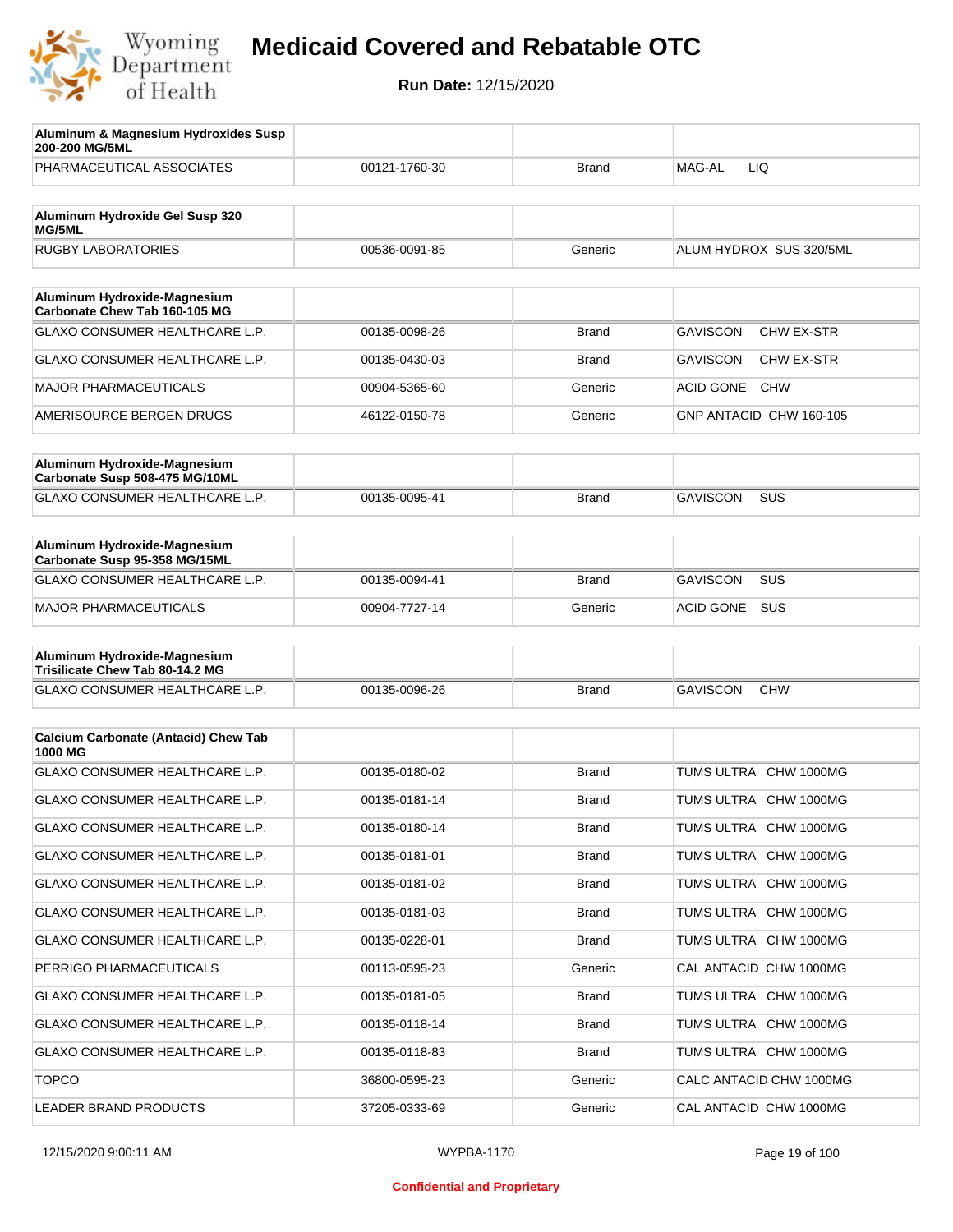

| <b>MCKESSON SUNMARK</b>                                            | 49348-0959-16 | Generic      | SM ANTACID CHW 1000MG       |
|--------------------------------------------------------------------|---------------|--------------|-----------------------------|
| <b>Calcium Carbonate (Antacid) Chew Tab</b><br>1177 MG (471 MG Ca) |               |              |                             |
| GLAXO CONSUMER HEALTHCARE L.P.                                     | 00135-0560-01 | <b>Brand</b> | TUMS CHW DEL CHW 1177MG     |
| <b>Calcium Carbonate (Antacid) Chew Tab</b><br><b>500 MG</b>       |               |              |                             |
| PERRIGO PHARMACEUTICALS                                            | 00113-0478-47 | Generic      | CALC ANTACID CHW 500MG      |
| GLAXO CONSUMER HEALTHCARE L.P.                                     | 00135-0070-27 | <b>Brand</b> | <b>TUMS</b><br>CHW 500MG    |
| GLAXO CONSUMER HEALTHCARE L.P.                                     | 00135-0070-03 | <b>Brand</b> | TUMS<br>CHW 500MG           |
| <b>RUGBY LABORATORIES</b>                                          | 00536-1007-15 | Generic      | CAL-GEST<br>CHW 500MG       |
| <b>RUGBY LABORATORIES</b>                                          | 00536-1048-15 | Generic      | <b>ANTACID</b><br>CHW 500MG |
| PERRIGO PHARMACEUTICALS                                            | 00113-0485-47 | Generic      | <b>ANTACID</b><br>CHW 500MG |
| <b>GLAXO CONSUMER HEALTHCARE L.P.</b>                              | 00135-0070-48 | <b>Brand</b> | <b>TUMS</b><br>CHW 500MG    |
| GLAXO CONSUMER HEALTHCARE L.P.                                     | 00135-0071-27 | <b>Brand</b> | TUMS<br>CHW 500MG           |
| <b>GLAXO CONSUMER HEALTHCARE L.P.</b>                              | 00135-0071-48 | <b>Brand</b> | TUMS<br>CHW 500MG           |
| <b>MAJOR PHARMACEUTICALS</b>                                       | 00904-1257-92 | Generic      | CALC ANTACID CHW 500MG      |
| <b>MAJOR PHARMACEUTICALS</b>                                       | 00904-6412-92 | Generic      | CALC ANTACID CHW 500MG      |
| <b>GLAXO CONSUMER HEALTHCARE L.P.</b>                              | 00135-0522-03 | Generic      | TUMS FRESHER CHW 500MG      |
| <b>SELECT BRAND</b>                                                | 15127-0211-24 | Generic      | <b>ANTACID</b><br>CHW 500MG |
| <b>SELECT BRAND</b>                                                | 15127-0210-24 | Generic      | CHW 500MG<br>ANTACID        |
| <b>TOPCO</b>                                                       | 36800-0478-47 | Generic      | <b>ANTACID</b><br>CHW 500MG |
| <b>TOPCO</b>                                                       | 36800-0485-47 | Generic      | CALC ANTACID CHW 500MG      |
| LEADER BRAND PRODUCTS                                              | 37205-0200-47 | Generic      | <b>ANTACID</b><br>CHW 500MG |
| <b>LEADER BRAND PRODUCTS</b>                                       | 37205-0210-47 | Generic      | <b>ANTACID</b><br>CHW 500MG |
| <b>MCKESSON SUNMARK</b>                                            | 49348-0958-21 | Generic      | CALC ANTACID CHW 500MG      |
| <b>MCKESSON SUNMARK</b>                                            | 49348-0957-21 | Generic      | CALC ANTACID CHW 500MG      |
| <b>MCKESSON</b>                                                    | 62011-0132-01 | Generic      | CALC ANTACID CHW 500MG      |
|                                                                    |               |              |                             |
|                                                                    |               |              |                             |

| <b>Calcium Carbonate (Antacid) Chew Tab</b><br>750 MG |               |              |                             |
|-------------------------------------------------------|---------------|--------------|-----------------------------|
| PERRIGO PHARMACEUTICALS                               | 00113-0179-80 | Generic      | CALC ANTACID CHW 750MG      |
| PERRIGO PHARMACEUTICALS                               | 00113-0468-80 | Generic      | CHW 750MG<br><b>ANTACID</b> |
| GLAXO CONSUMER HEALTHCARE L.P.                        | 00135-0074-25 | <b>Brand</b> | TUMS EXTRA CHW 750MG        |
| GLAXO CONSUMER HEALTHCARE L.P.                        | 00135-0076-25 | <b>Brand</b> | CHW 750MG<br>TUMS E-X       |
| GLAXO CONSUMER HEALTHCARE L.P.                        | 00135-0140-01 | <b>Brand</b> | CHW 750MG<br>TUMS E-X       |
| GLAXO CONSUMER HEALTHCARE L.P.                        | 00135-0178-09 | <b>Brand</b> | CHW 750MG<br>TUMS E-X       |
| <b>GLAXO CONSUMER HEALTHCARE L.P.</b>                 | 00135-0243-02 | <b>Brand</b> | TUMS SMOOTHI CHW 750MG      |
| <b>GLAXO CONSUMER HEALTHCARE L.P.</b>                 | 00135-0154-05 | <b>Brand</b> | CHW 750MG<br>TUMS E-X       |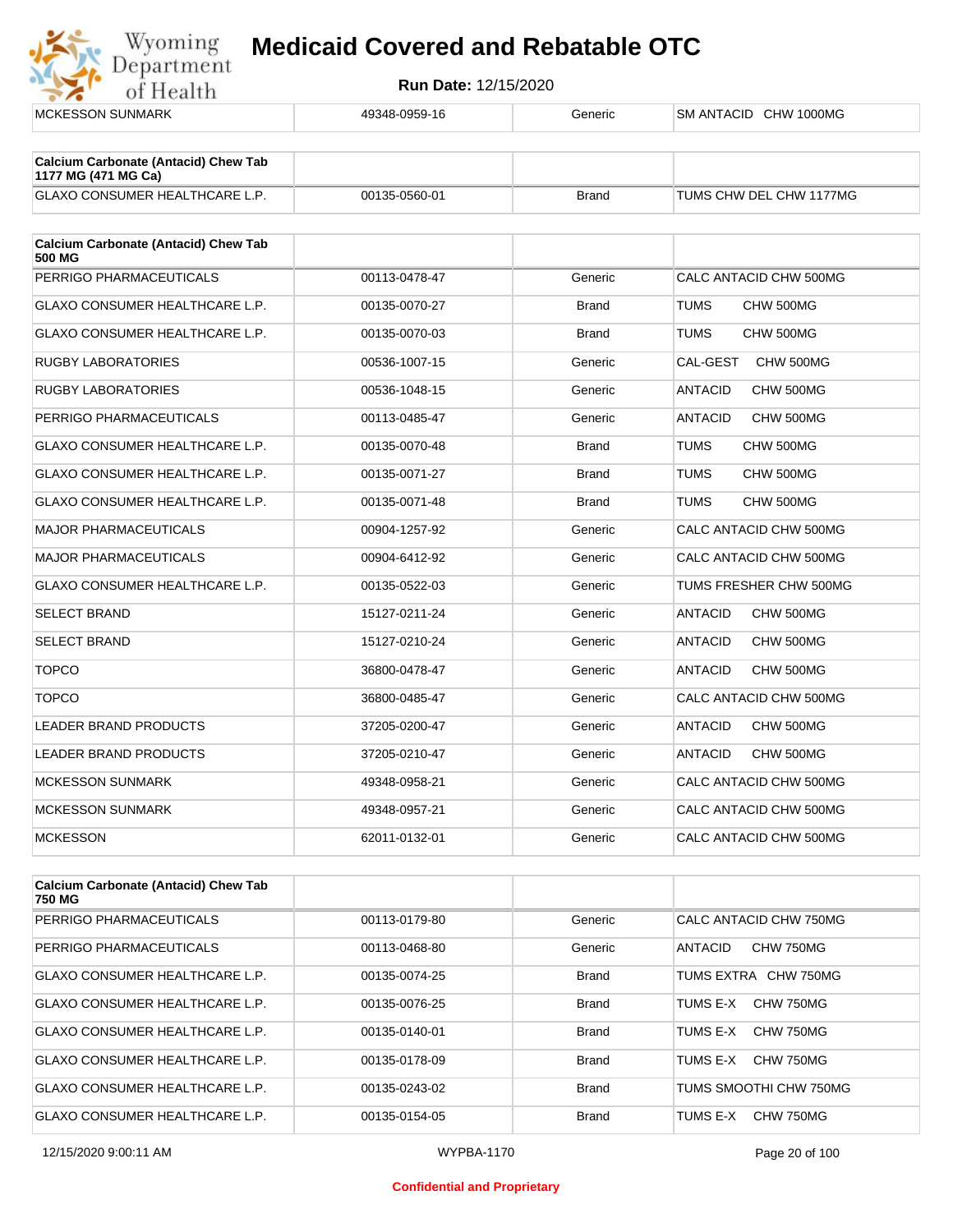

| GLAXO CONSUMER HEALTHCARE L.P.        | 00135-0469-01 | <b>Brand</b> | TUMS KIDS CHW 750MG         |
|---------------------------------------|---------------|--------------|-----------------------------|
| PERRIGO PHARMACEUTICALS               | 00113-0489-80 | Generic      | ANTACID<br>CHW 750MG        |
| GLAXO CONSUMER HEALTHCARE L.P.        | 00135-0074-24 | Brand        | TUMS EXTRA CHW 750MG        |
| GLAXO CONSUMER HEALTHCARE L.P.        | 00135-0074-46 | <b>Brand</b> | TUMS EXTRA CHW 750MG        |
| GLAXO CONSUMER HEALTHCARE L.P.        | 00135-0246-02 | <b>Brand</b> | TUMS SMOOTHI CHW 750MG      |
| GLAXO CONSUMER HEALTHCARE L.P.        | 00135-0456-03 | <b>Brand</b> | TUMS SMOOTHI CHW 750MG      |
| <b>GLAXO CONSUMER HEALTHCARE L.P.</b> | 00135-0074-07 | <b>Brand</b> | TUMS EXTRA CHW 750MG        |
| GLAXO CONSUMER HEALTHCARE L.P.        | 00135-0074-22 | <b>Brand</b> | TUMS EXTRA CHW 750MG        |
| GLAXO CONSUMER HEALTHCARE L.P.        | 00135-0140-03 | Brand        | TUMS E-X<br>CHW 750MG       |
| GLAXO CONSUMER HEALTHCARE L.P.        | 00135-0178-02 | <b>Brand</b> | TUMS E-X<br>CHW 750MG       |
| GLAXO CONSUMER HEALTHCARE L.P.        | 00135-0178-03 | Brand        | TUMS E-X<br>CHW 750MG       |
| GLAXO CONSUMER HEALTHCARE L.P.        | 00135-0178-08 | <b>Brand</b> | TUMS E-X<br>CHW 750MG       |
| <b>RUGBY LABORATORIES</b>             | 00536-1049-22 | Generic      | CALC ANTACID CHW 750MG      |
| <b>MAJOR PHARMACEUTICALS</b>          | 00904-5513-79 | Generic      | CALC ANTACID CHW 750MG      |
| GLAXO CONSUMER HEALTHCARE L.P.        | 00135-0245-02 | Generic      | TUMS SMOOTHI CHW 750MG      |
| GLAXO CONSUMER HEALTHCARE L.P.        | 00135-0246-01 | <b>Brand</b> | TUMS SMOOTHI CHW 750MG      |
| RUGBY LABORATORIES                    | 00536-1050-22 | Generic      | CALC ANTACID CHW 750MG      |
| <b>SELECT BRAND</b>                   | 15127-0207-37 | Generic      | ANTACID<br>CHW 750MG        |
| <b>MAJOR PHARMACEUTICALS</b>          | 00904-7695-91 | Generic      | CALC ANTACID CHW 750MG      |
| <b>SELECT BRAND</b>                   | 15127-0212-96 | Generic      | ANTACID<br>CHW 750MG        |
| <b>BERGEN BRUNSWIG</b>                | 24385-0106-80 | Generic      | ANTACID<br>CHW 750MG        |
| <b>TOPCO</b>                          | 36800-0179-80 | Generic      | CALC ANTACID CHW 750MG      |
| <b>TOPCO</b>                          | 36800-0468-80 | Generic      | CALC ANTACID CHW 750MG      |
| <b>TOPCO</b>                          | 36800-0489-80 | Generic      | CALC ANTACID CHW 750MG      |
| <b>LEADER BRAND PRODUCTS</b>          | 37205-0205-80 | Generic      | ANTACID<br>CHW 750MG        |
| LEADER BRAND PRODUCTS                 | 37205-0706-80 | Generic      | <b>ANTACID</b><br>CHW 750MG |
| <b>MCKESSON SUNMARK</b>               | 49348-0954-34 | Generic      | CALC ANTACID CHW 750MG      |
| <b>MCKESSON</b>                       | 62011-0131-01 | Generic      | CALC ANTACID CHW 750MG      |
| <b>MCKESSON</b>                       | 62011-0229-01 | Generic      | CALC ANTACID CHW 750MG      |

| Calcium Carbonate (Antacid) Susp 1250<br><b>MG/5ML</b> |               |         |                           |
|--------------------------------------------------------|---------------|---------|---------------------------|
| PHARMACEUTICAL ASSOCIATES                              | 00121-4766-05 | Generic | CALCIUM CARB SUS 1250/5ML |
| <b>HIKMA</b>                                           | 00054-3117-63 | Generic | CALCIUM CARB SUS 1250/5ML |
| PHARMACEUTICAL ASSOCIATES                              | 00121-0766-16 | Generic | CALCIUM CARB SUS 1250/5ML |

| Calcium Carbonate (Antacid) Tab 648 MG |               |         |                        |
|----------------------------------------|---------------|---------|------------------------|
| <b>RUGBY LABORATORIES</b>              | 00536-1024-10 | Generic | CALCIUM CARB TAB 648MG |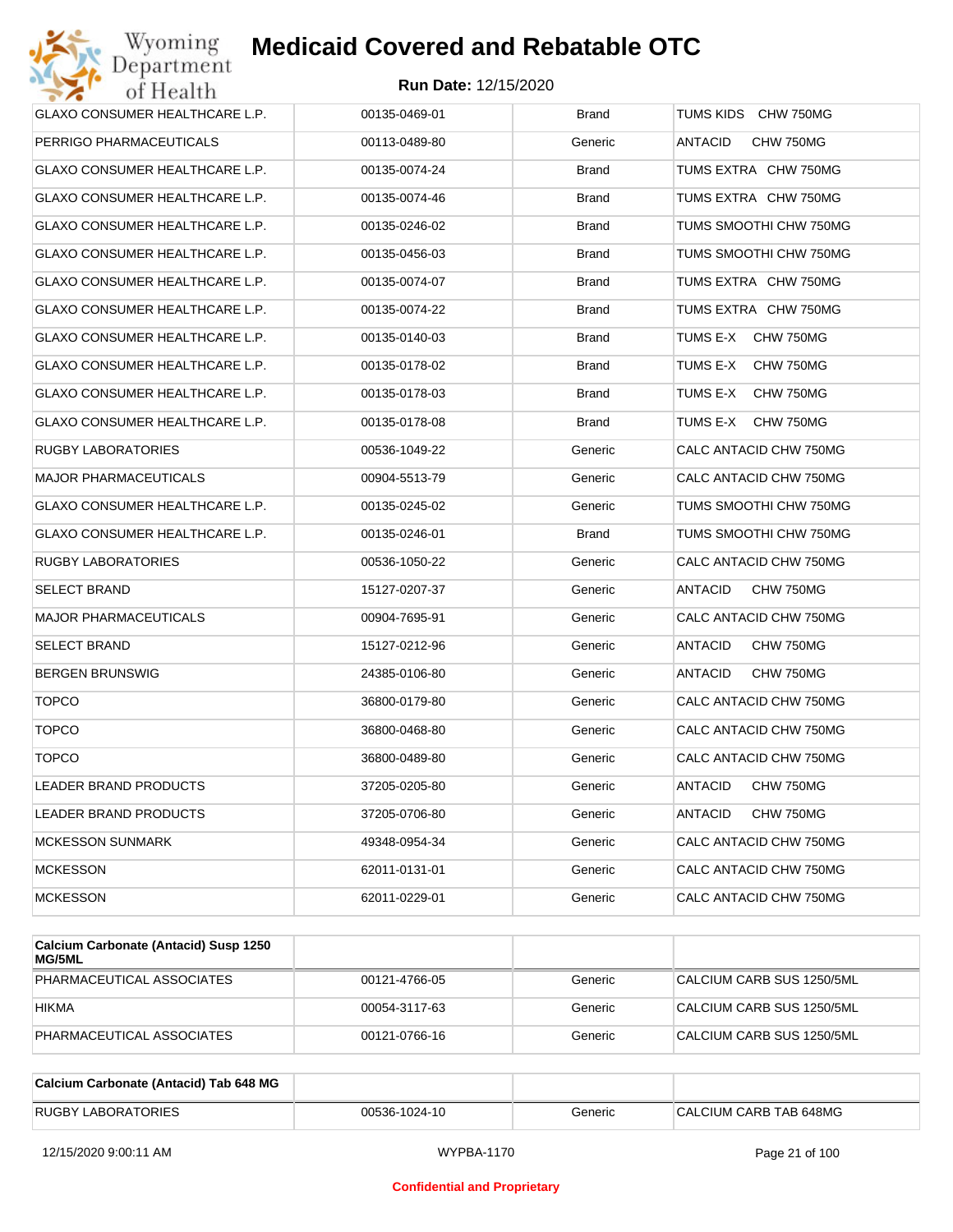

| Calcium Carbonate-Mag Hydroxide Chew<br>Tab 550-110 MG        |               |              |                             |
|---------------------------------------------------------------|---------------|--------------|-----------------------------|
| AMERISOURCE BERGEN DRUGS                                      | 46122-0153-47 | Generic      | GNP ANTACID CHW 550-110     |
| <b>Calcium Carbonate-Mag Hydroxide Chew</b><br>Tab 700-300 MG |               |              |                             |
| <b>MAJOR PHARMACEUTICALS</b>                                  | 00904-5115-71 | <b>Brand</b> | MI-ACID<br><b>CHW</b>       |
| <b>Calcium Carbonate-Simethicone Chew Tab</b><br>1000-60 MG   |               |              |                             |
| AMERISOURCE BERGEN DRUGS                                      | 46122-0151-75 | Generic      | ANT/ANTI-GAS CHW 1000-60    |
| Magnesium Oxide Tab 400 MG                                    |               |              |                             |
| PAR PHARMACEUTICALS                                           | 00603-0209-22 | Generic      | MAG OXIDE TAB 400MG         |
| Magnesium Oxide Tab 420 MG                                    |               |              |                             |
| PAR PHARMACEUTICALS                                           | 00603-0213-21 | Generic      | MAG OXIDE TAB 420MG         |
| Sodium Bicarbonate Tab 325 MG                                 |               |              |                             |
| <b>RUGBY LABORATORIES</b>                                     | 00536-1046-10 | Generic      | SODIUM BICAR TAB 325MG      |
| Sodium Bicarbonate Tab 650 MG                                 |               |              |                             |
| <b>RUGBY LABORATORIES</b>                                     | 00536-1047-10 | Generic      | SODIUM BICAR TAB 650MG      |
| <b>RUGBY LABORATORIES</b>                                     | 00536-4544-10 | Generic      | SODIUM BICAR TAB 650MG      |
| RISING PHARMACEUTICALS                                        | 64980-0182-10 | Generic      | SODIUM BICAR TAB 10GR       |
| <b>ANTIASTHMATIC AND BRONCHODILATOR</b><br><b>AGENTS</b>      |               |              |                             |
| <b>Ephedrine Sulfate Cap 25 MG</b>                            |               |              |                             |
| <b>HIKMA</b>                                                  | 00143-3145-01 | Generic      | EPHEDRINE SU CAP 25MG       |
| Racepinephrine HCI Soln Nebu 2.25%<br>(Base Equivalent)       |               |              |                             |
| NEPHRON PHARMACEUTICALS CORP.                                 | 00487-5901-10 | <b>Brand</b> | S <sub>2</sub><br>NEB 2.25% |
| NEPHRON PHARMACEUTICALS CORP.                                 | 00487-5901-99 | <b>Brand</b> | S2<br>NEB 2.25%             |
| <b>ANTIDIABETICS</b>                                          |               |              |                             |
|                                                               |               |              |                             |

| Insulin NPH & Regular Susp Pen-Inj 100<br>Unit/ML (70-30) |               |              |                                |
|-----------------------------------------------------------|---------------|--------------|--------------------------------|
| LILLY                                                     | 00002-8803-01 | <b>Brand</b> | INJ 70/30KWP<br><b>HUMULIN</b> |
| LILLY                                                     | 00002-8803-59 | <b>Brand</b> | INJ 70/30KWP<br><b>HUMULIN</b> |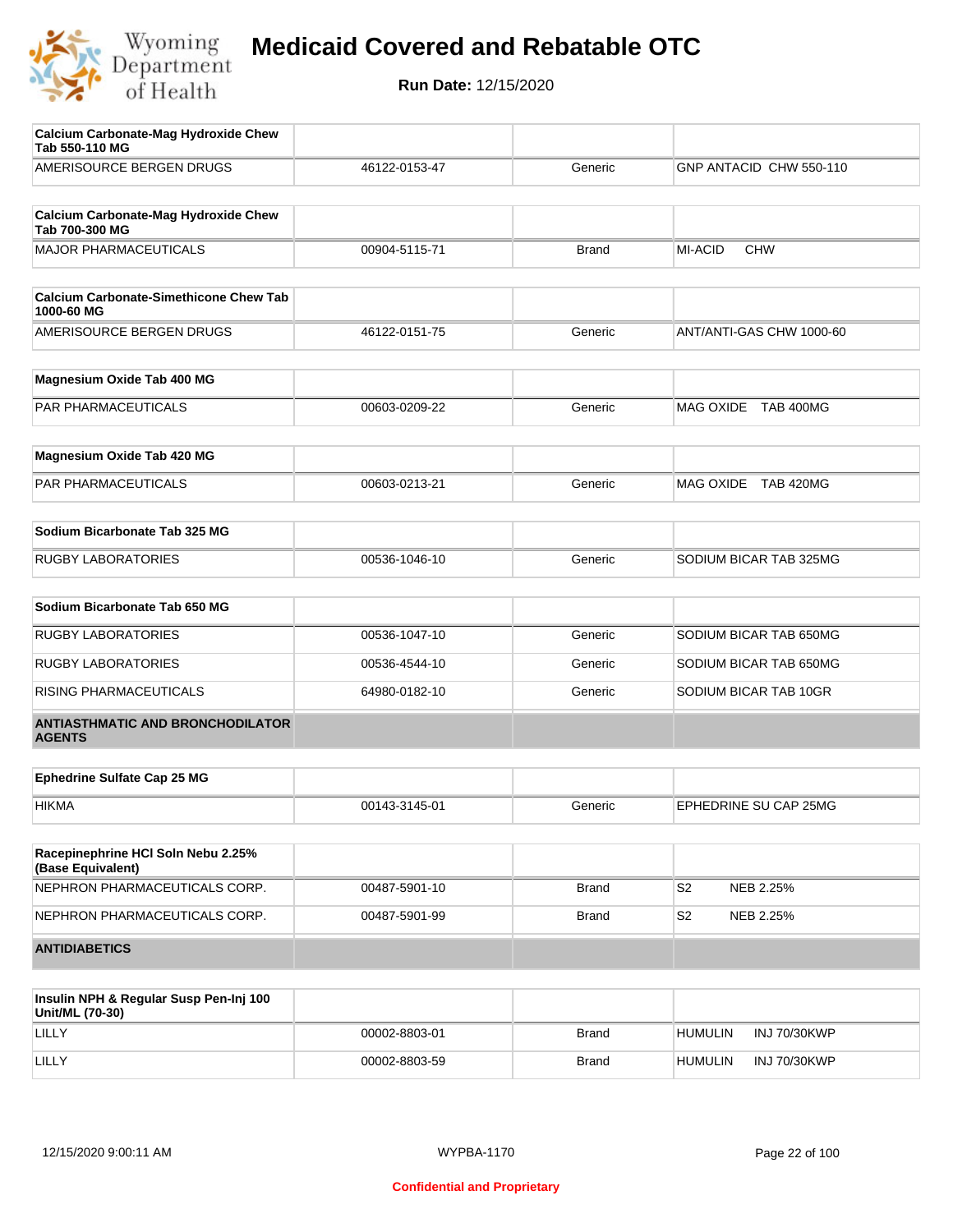

| Insulin NPH (Human) (Isophane) Inj 100<br>Unit/ML |               |              |                         |
|---------------------------------------------------|---------------|--------------|-------------------------|
| LILLY                                             | 00002-8315-01 | <b>Brand</b> | HUMULIN N INJ U-100     |
| LILLY                                             | 00002-8315-17 | Brand        | HUMULIN N INJ U-100     |
| NOVO NORDISK                                      | 00169-1834-02 | <b>Brand</b> | INJ RELION<br>NOVOLIN N |
| NOVO NORDISK                                      | 00169-1834-11 | <b>Brand</b> | NOVOLIN N<br>INJ U-100  |

| Insulin NPH (Human) (Isophane) Susp Pen-<br>injector 100 Unit/ML |               |       |                        |
|------------------------------------------------------------------|---------------|-------|------------------------|
| LILLY                                                            | 00002-8805-01 | Brand | HUMULIN N INJ U-100KWP |
| LILLY                                                            | 00002-8805-59 | Brand | HUMULIN N INJ U-100KWP |

| Insulin NPH Isophane & Regular Human Inj<br>100 Unit/ML (70-30) |               |              |                             |
|-----------------------------------------------------------------|---------------|--------------|-----------------------------|
| LILLY                                                           | 00002-8715-17 | <b>Brand</b> | <b>HUMULIN</b><br>INJ 70/30 |
| LILLY                                                           | 00002-8715-01 | <b>Brand</b> | <b>HUMULIN</b><br>INJ 70/30 |
| NOVO NORDISK                                                    | 00169-1837-02 | <b>Brand</b> | NOVOLIN70/30 INJ RELION     |
| NOVO NORDISK                                                    | 00169-1837-11 | <b>Brand</b> | <b>NOVOLIN</b><br>INJ 70/30 |

| Insulin Regular (Human) Inj 100 Unit/ML |               |              |                         |
|-----------------------------------------|---------------|--------------|-------------------------|
| LILLY                                   | 00002-8215-17 | <b>Brand</b> | INJ U-100<br>HUMULIN R  |
| LILLY                                   | 00002-8215-01 | <b>Brand</b> | HUMULIN R INJ U-100     |
| NOVO NORDISK                            | 00169-1833-11 | <b>Brand</b> | NOVOLIN R<br>INJ U-100  |
| NOVO NORDISK                            | 00169-1833-02 | <b>Brand</b> | NOVOLIN R<br>INJ RELION |
| <b>ANTIDIARRHEAL/PROBIOTIC AGENTS</b>   |               |              |                         |

| <b>Bismuth Subsalicylate Chew Tab 262 MG</b> |               |         |                               |
|----------------------------------------------|---------------|---------|-------------------------------|
| <b>RUGBY LABORATORIES</b>                    | 00536-1021-07 | Generic | PEPTIC RELF CHW 262MG         |
| <b>PAR PHARMACEUTICAL</b>                    | 00603-0235-16 | Generic | PINK BISMUTH CHW 262MG        |
| <b>MAJOR PHARMACEUTICALS</b>                 | 00904-1315-46 | Generic | <b>CHW 262MG</b><br>BISMATROL |
| <b>BERGEN BRUNSWIG</b>                       | 24385-0024-65 | Generic | PINK BISMUTH CHW 262MG        |
| <b>TOPCO</b>                                 | 36800-0469-65 | Generic | <b>STOMACH RELF CHW 262MG</b> |
| LEADER BRAND PRODUCTS                        | 37205-0720-65 | Generic | PINK BISMUTH CHW 262MG        |
| <b>MCKESSON SUNMARK</b>                      | 49348-0953-44 | Generic | <b>STOMACH RELF CHW 262MG</b> |
| <b>MCKESSON</b>                              | 62011-0140-01 | Generic | <b>STOMACH RELF CHW 262MG</b> |

| Bismuth Subsalicylate Susp 262 MG/15ML |               |         |                           |
|----------------------------------------|---------------|---------|---------------------------|
| PERRIGO                                | 00113-0302-34 | Generic | STOMACH RELF SUS 262/15ML |
| PERRIGO                                | 00113-0302-40 | Generic | STOMACH RELF SUS 262/15ML |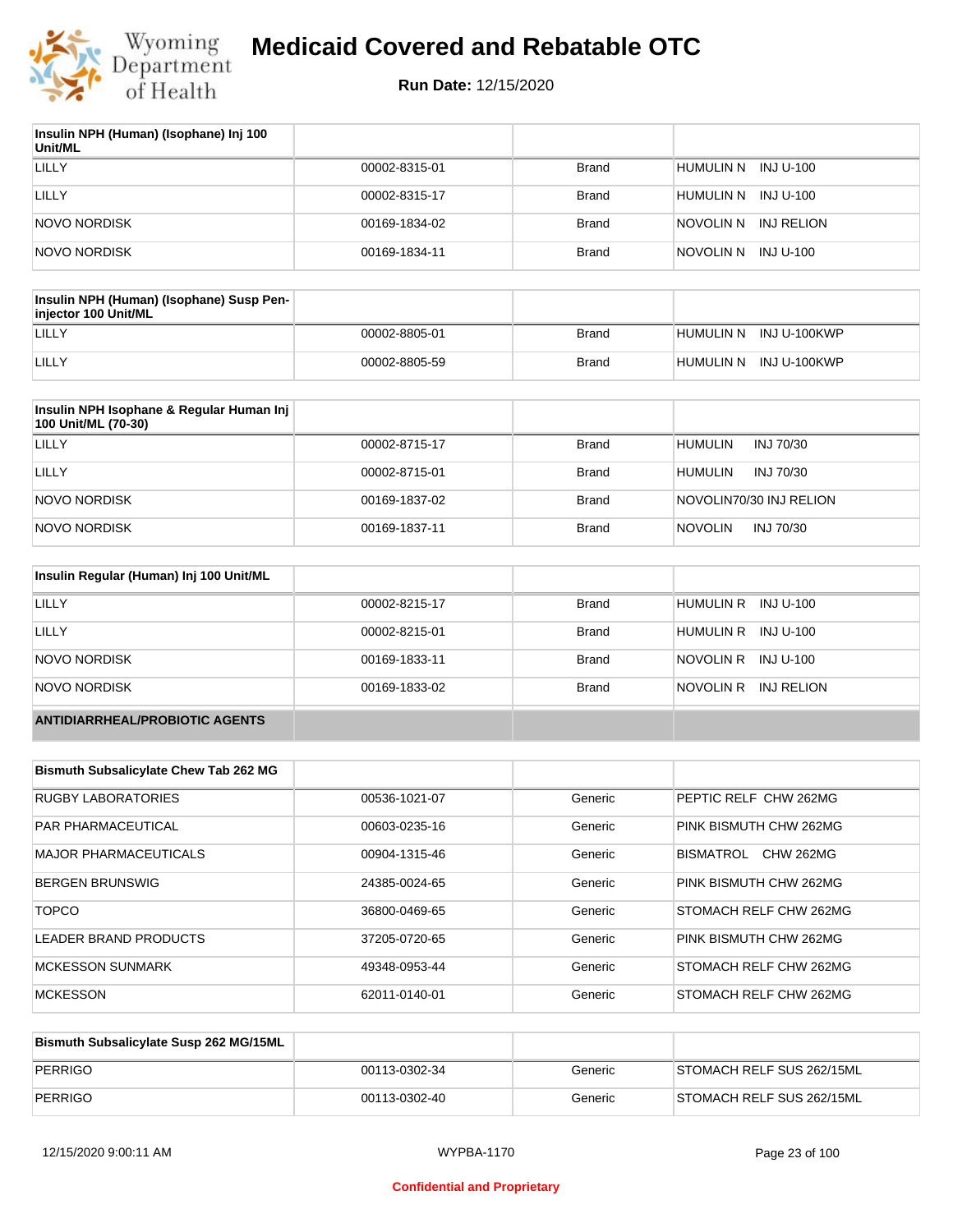# Wyoming<br>Department<br>of Health **Medicaid Covered and Rebatable OTC**

| RUGBY LABORATORIES           | 00536-1810-59 | Generic | PEPTIC RELF SUS 262/15ML  |
|------------------------------|---------------|---------|---------------------------|
| <b>MAJOR PHARMACEUTICALS</b> | 00904-1313-09 | Generic | SUS 262/15ML<br>BISMATROL |
| <b>MAJOR PHARMACEUTICALS</b> | 00904-5709-09 | Generic | SUS 262/15ML<br>KAO-TIN   |
| <b>MAJOR PHARMACEUTICALS</b> | 00904-5709-16 | Generic | KAO-TIN<br>SUS 262/15ML   |
| <b>BERGEN BRUNSWIG</b>       | 24385-0302-34 | Generic | STOMACH RELF SUS 262/15ML |
| <b>BERGEN BRUNSWIG</b>       | 24385-0302-26 | Generic | STOMACH RELF SUS 262/15ML |
| <b>TOPCO</b>                 | 36800-0302-40 | Generic | STOMACH RELF SUS 262/15ML |
| <b>TOPCO</b>                 | 36800-0302-34 | Generic | STOMACH RELF SUS 262/15ML |
| <b>SELECT BRAND</b>          | 15127-0550-68 | Generic | SB BISMUTH SUS 262/15ML   |
| <b>MCKESSON SUNMARK</b>      | 49348-0922-37 | Generic | SM STOMACH SUS 262/15ML   |
| <b>MCKESSON</b>              | 62011-0126-01 | Generic | STOMACH RELF SUS 262/15ML |

| Bismuth Subsalicylate Susp 525 MG/15ML |               |         |                            |
|----------------------------------------|---------------|---------|----------------------------|
| PERRIGO PHARMACEUTICALS                | 00113-0337-34 | Generic | STOMACH RELF SUS 525/15ML  |
| <b>MAJOR PHARMACEUTICALS</b>           | 00904-1314-09 | Generic | SUS 525/15ML<br>BISMATROL  |
| <b>BERGEN BRUNSWIG</b>                 | 24385-0337-34 | Generic | STOMACH RELF SUS 525/15ML  |
| <b>TOPCO</b>                           | 36800-0337-34 | Generic | STOMACH RELF SUS 525/15ML  |
| <b>TOPCO</b>                           | 36800-0337-40 | Generic | STOMACH RELF SUS 525/15ML  |
| <b>SELECT BRAND</b>                    | 15127-0555-68 | Generic | SUS 525/15ML<br>BISMUTH MS |
| <b>MCKESSON</b>                        | 62011-0127-01 | Generic | STOMACH RELF SUS 525/15ML  |

| <b>Bismuth Subsalicylate Tab 262 MG</b> |               |         |                        |
|-----------------------------------------|---------------|---------|------------------------|
| BERGEN BRUNSWIG                         | 24385-0017-58 | Generic | PINK BISMUTH TAB 262MG |
| <b>IMCKESSON SUNMARK</b>                | 49348-0511-59 | Generic | STOMACH RELF TAB 262MG |

| Loperamide HCI Cap 2 MG  |               |         |                      |
|--------------------------|---------------|---------|----------------------|
| IMCKESSON SUNMARK        | 49348-0752-04 | Generic | ANTI-DIARRHE CAP 2MG |
| AMERISOURCE BERGEN DRUGS | 46122-0207-62 | Generic | ANTI-DIARRHE CAP 2MG |
| <b>IMCKESSON</b>         | 62011-0158-01 | Generic | LOPERAMIDE CAP 2MG   |

| Loperamide HCI Liq 1 MG/5ML (0.2 MG/ML) |               |         |                        |
|-----------------------------------------|---------------|---------|------------------------|
| HI-TECH                                 | 50383-0618-05 | Generic | LOPERAMIDE LIQ 1MG/5ML |
| HI-TECH                                 | 50383-0618-10 | Generic | LOPERAMIDE LIQ 1MG/5ML |
| HI-TECH                                 | 50383-0618-04 | Generic | LOPERAMIDE LIQ 1MG/5ML |
| HI-TECH                                 | 50383-0618-06 | Generic | LOPERAMIDE LIQ 1MG/5ML |
| HI-TECH                                 | 50383-0618-11 | Generic | LOPERAMIDE LIQ 1MG/5ML |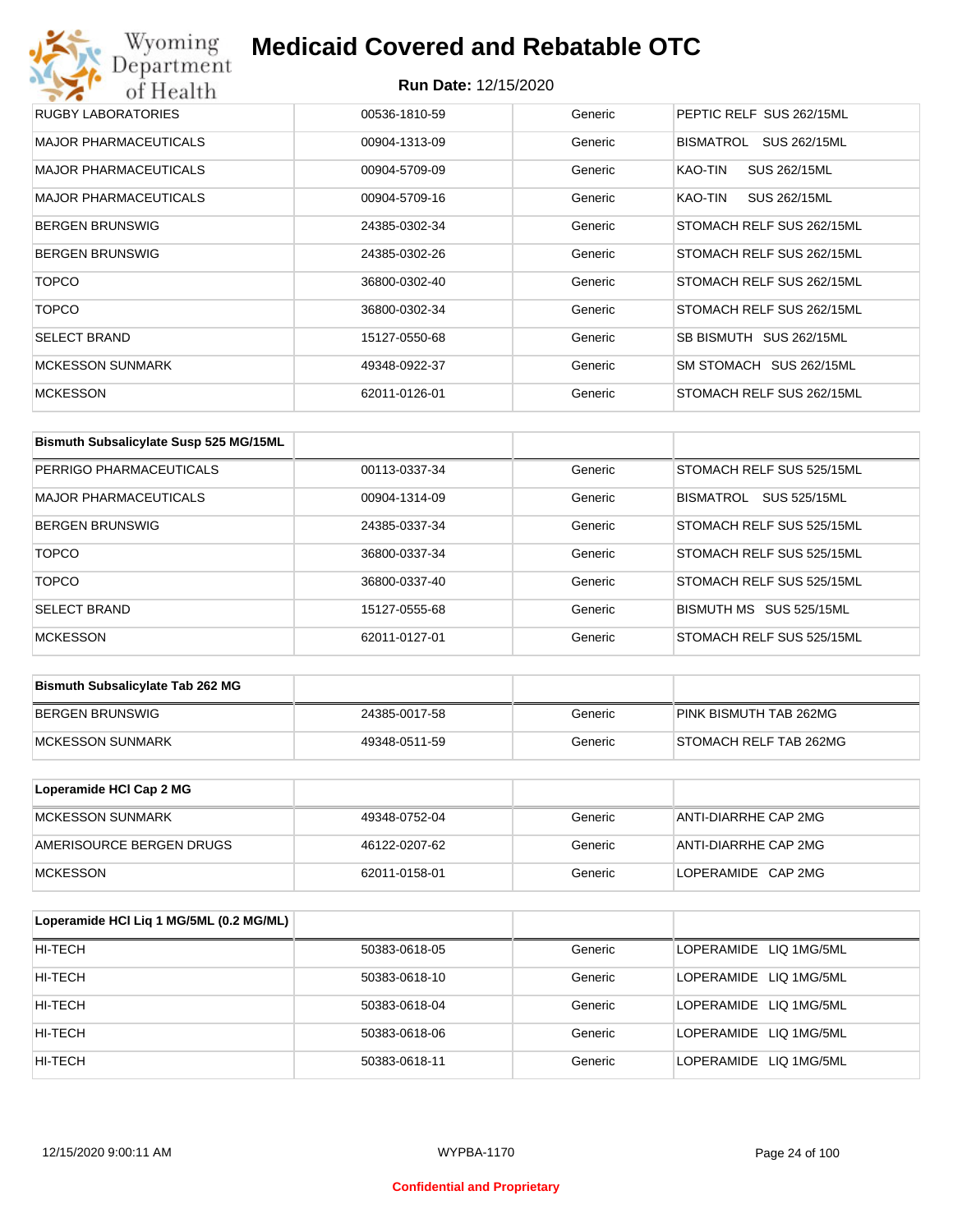

| Loperamide HCI Liq 1 MG/7.5ML |               |         |                             |
|-------------------------------|---------------|---------|-----------------------------|
| PERRIGO PHARMACEUTICALS       | 00113-0645-26 | Generic | LOPERAMIDE SUS 1MG/7.5      |
| <b>MAJOR PHARMACEUTICALS</b>  | 00904-6256-20 | Generic | LOPERAMIDE SUS 1MG/7.5      |
| AMERISOURCE BERGEN DRUGS      | 46122-0111-26 | Generic | LOPERAMIDE SUS 1MG/7.5      |
| <b>MCKESSON SUNMARK</b>       | 49348-0999-34 | Generic | LOPERAMIDE SUS 1MG/7.5      |
| <b>MCKESSON</b>               | 62011-0151-01 | Generic | LOPERAMIDE SUS 1MG/7.5      |
| <b>MCKESSON</b>               | 62011-0236-01 | Generic | LOPERAMIDE LIQ 1MG/7.5      |
| PRECISION DOSE, INC           | 68094-0107-62 | Generic | LOPERAMIDE SUS 1MG/7.5      |
| PRECISION DOSE, INC           | 68094-0108-62 | Generic | LOPERAMIDE SUS 1MG/7.5      |
| PRECISION DOSE, INC           | 68094-0107-59 | Generic | LOPERAMIDE SUS 1MG/7.5      |
| PRECISION DOSE, INC           | 68094-0108-59 | Generic | LOPERAMIDE SUS 1MG/7.5      |
|                               |               |         |                             |
| Loperamide HCI Tab 2 MG       |               |         |                             |
| PERRIGO PHARMACEUTICALS       | 00113-0224-53 | Generic | ANTI-DIARRHE TAB 2MG        |
| PERRIGO PHARMACEUTICALS       | 00113-0224-89 | Generic | ANTI-DIARRHE TAB 2MG        |
| PERRIGO PHARMACEUTICALS       | 00113-0224-62 | Generic | ANTI-DIARRHE TAB 2MG        |
| PERRIGO PHARMACEUTICALS       | 00113-0224-91 | Generic | ANTI-DIARRHE TAB 2MG        |
| <b>MAJOR PHARMACEUTICALS</b>  | 00904-7725-24 | Generic | ANTI-DIARRHE TAB 2MG        |
| <b>SELECT BRAND</b>           | 15127-0338-66 | Generic | ANTI-DIARRHE TAB 2MG        |
| <b>MAJOR PHARMACEUTICALS</b>  | 00904-7725-12 | Generic | ANTI-DIARRHE TAB 2MG        |
| <b>SELECT BRAND</b>           | 15127-0338-12 | Generic | ANTI-DIARRHE TAB 2MG        |
| <b>BERGEN BRUNSWIG</b>        | 24385-0554-53 | Generic | ANTI-DIARRHE TAB 2MG        |
| <b>BERGEN BRUNSWIG</b>        | 24385-0386-89 | Generic | ANTI-DIARRHE TAB 2MG        |
| <b>TOPCO</b>                  | 36800-0224-91 | Generic | ANTI-DIARRHE TAB 2MG        |
| <b>TOPCO</b>                  | 36800-0224-53 | Generic | ANTI-DIARRHE TAB 2MG        |
| <b>TOPCO</b>                  | 36800-0224-80 | Generic | <b>ANTI-DIARRHE TAB 2MG</b> |
| LEADER BRAND PRODUCTS         | 37205-0370-67 | Generic | ANTI-DIARRHE TAB 2MG        |
| <b>TOPCO</b>                  | 36800-0224-62 | Generic | ANTI-DIARRHE TAB 2MG        |
| LEADER BRAND PRODUCTS         | 37205-0370-89 | Generic | ANTI-DIARRHE TAB 2MG        |
| <b>BERGEN BRUNSWIG</b>        | 24385-0554-62 | Generic | ANTI-DIARRHE TAB 2MG        |
| <b>BERGEN BRUNSWIG</b>        | 24385-0554-67 | Generic | <b>ANTI-DIARRHE TAB 2MG</b> |
| LEADER BRAND PRODUCTS         | 37205-0370-53 | Generic | ANTI-DIARRHE TAB 2MG        |
| <b>MCKESSON SUNMARK</b>       | 49348-0529-04 | Generic | SM ANTI-DIAR TAB 2MG        |
| AMERISOURCE BERGEN DRUGS      | 46122-0169-08 | Generic | ANTI-DIARRHE TAB 2MG        |
| <b>MCKESSON SUNMARK</b>       | 49348-0529-02 | Generic | SM ANTI-DIAR TAB 2MG        |
| <b>MCKESSON SUNMARK</b>       | 49348-0529-08 | Generic | SM ANTI-DIAR TAB 2MG        |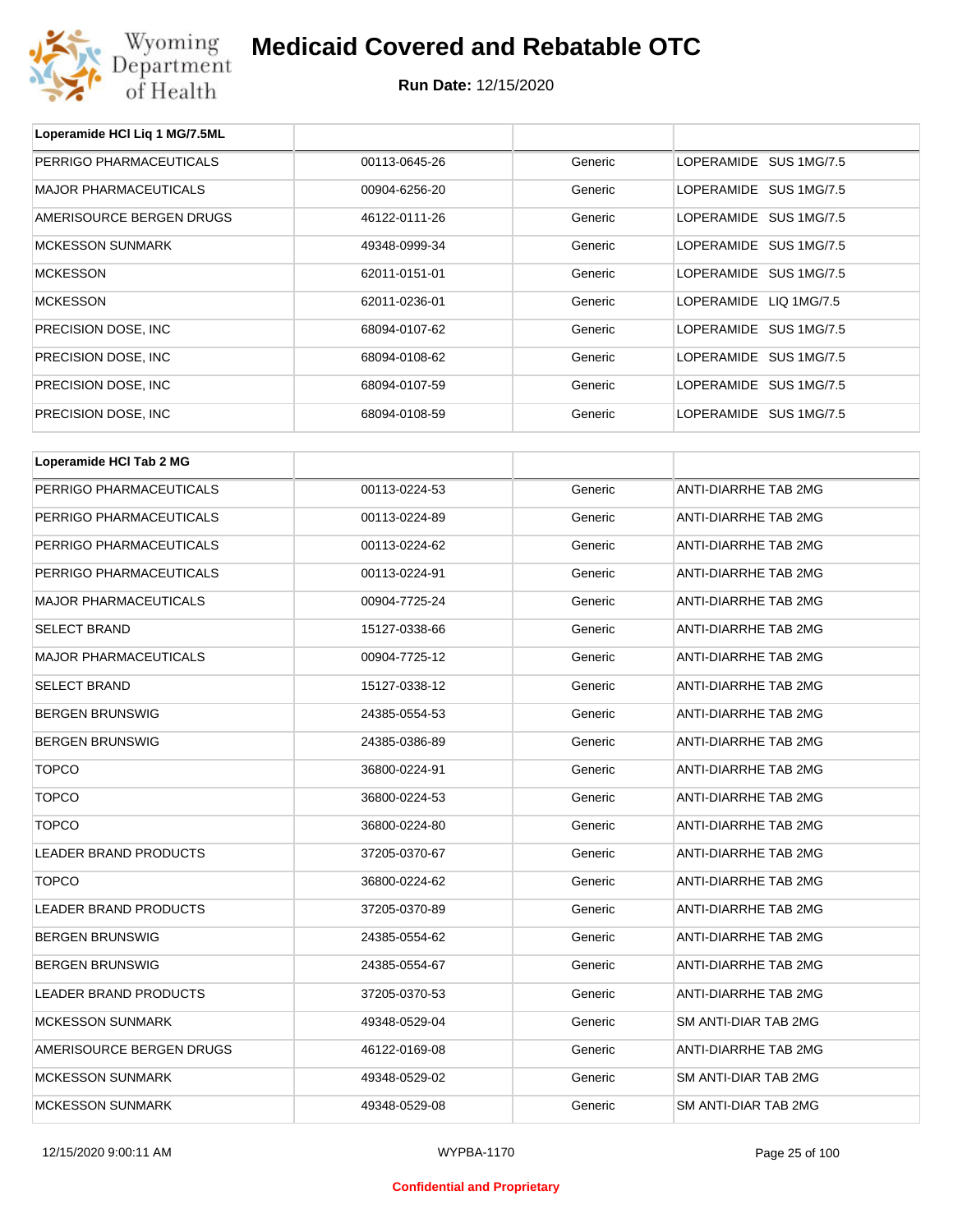

| MCKESSON SUNMARK           | 49348-0529-34 | Generic | SM ANTI-DIAR TAB 2MG |
|----------------------------|---------------|---------|----------------------|
| <b>MCKESSON</b>            | 62011-0150-01 | Generic | ANTI-DIARRHE TAB 2MG |
| <b>MCKESSON</b>            | 62011-0150-03 | Generic | ANTI-DIARRHE TAB 2MG |
| <b>MCKESSON</b>            | 62011-0150-02 | Generic | ANTI-DIARRHE TAB 2MG |
| CHAIN DRUG MARKETING ASSOC | 63868-0338-12 | Generic | ANTI-DIARRHE TAB 2MG |
| CHAIN DRUG MARKETING ASSOC | 63868-0338-24 | Generic | ANTI-DIARRHE TAB 2MG |
| CHAIN DRUG MARKETING ASSOC | 63868-0338-60 | Generic | ANTI-DIARRHE TAB 2MG |
| <b>ANTIHISTAMINES</b>      |               |         |                      |

| Brompheniramine Maleate Liquid 1 MG/ML |               |       |          |            |
|----------------------------------------|---------------|-------|----------|------------|
| <b>JAYMAC PHARMACEUTICAL LLC</b>       | 64661-0031-30 | Brand | J-TAN PD | DRO 1MG/ML |

| Cetirizine HCI Chew Tab 10 MG |               |         |                       |
|-------------------------------|---------------|---------|-----------------------|
| SANDOZ                        | 00781-5284-64 | Generic | CETIRIZINE CHW 10MG   |
| MAJOR PHARMACEUTICALS         | 00904-5879-12 | Generic | ALL DAY ALLG CHW 10MG |
| <b>ISUN PHARMACEUTICALS</b>   | 47335-0344-83 | Generic | CETIRIZINE CHW 10MG   |

| <b>Cetirizine HCI Chew Tab 5 MG</b> |               |         |                    |
|-------------------------------------|---------------|---------|--------------------|
| SANDOZ                              | 00781-5283-64 | Generic | CETIRIZINE CHW 5MG |
| <b>SUN PHARMACEUTICALS</b>          | 47335-0343-83 | Generic | CETIRIZINE CHW 5MG |

| Cetirizine HCI Oral Soln 1 MG/ML (5<br>MG/5ML) |               |         |                          |
|------------------------------------------------|---------------|---------|--------------------------|
| PERRIGO PHARMACEUTICALS                        | 00113-0974-26 | Generic | ALL DAY ALLG SOL 5MG/5ML |
| <b>MAJOR PHARMACEUTICALS</b>                   | 00904-5828-20 | Generic | ALL DAY ALLG SOL 1MG/ML  |
| <b>MAJOR PHARMACEUTICALS</b>                   | 00904-6372-20 | Generic | ALL DAY ALLG SOL 1MG/ML  |
| <b>LEADER BRAND PRODUCTS</b>                   | 37205-0591-26 | Generic | ALLERGY RELF SOL 5MG/5ML |
| <b>BERGEN BRUNSWIG</b>                         | 24385-0188-26 | Generic | ALL DAY ALLG SOL 1MG/ML  |
| <b>LEADER BRAND PRODUCTS</b>                   | 37205-0855-26 | Generic | ALL DAY ALLG SOL 5MG/5ML |
| PERRIGO PHARMACEUTICALS                        | 45802-0974-26 | Generic | CETIRIZINE SOL 1MG/ML    |
| AMERISOURCE BERGEN DRUGS                       | 46122-0020-26 | Generic | ALL DAY ALLG SOL 1MG/ML  |
| <b>MCKESSON SUNMARK</b>                        | 49348-0078-34 | Generic | ALL DAY ALLG SOL 5MG/5ML |
| <b>MCKESSON SUNMARK</b>                        | 49348-0934-34 | Generic | ALL DAY ALLG SOL 5MG/5ML |
| <b>TOPCO</b>                                   | 36800-0974-26 | Generic | ALL DAY ALLG SOL 5MG/5ML |
| LEADER BRAND PRODUCTS                          | 37205-0826-26 | Generic | ALL DAY ALLG SOL 1MG/ML  |
| AMERISOURCE BERGEN DRUGS                       | 46122-0101-26 | Generic | ALL DAY ALLG SOL 5MG/5ML |
| <b>MCKESSON SUNMARK</b>                        | 49348-0326-34 | Generic | ALL DAY ALLG SOL 5MG/5ML |
| <b>TARO</b>                                    | 51672-2088-08 | Generic | CETIRIZINE SOL 1MG/ML    |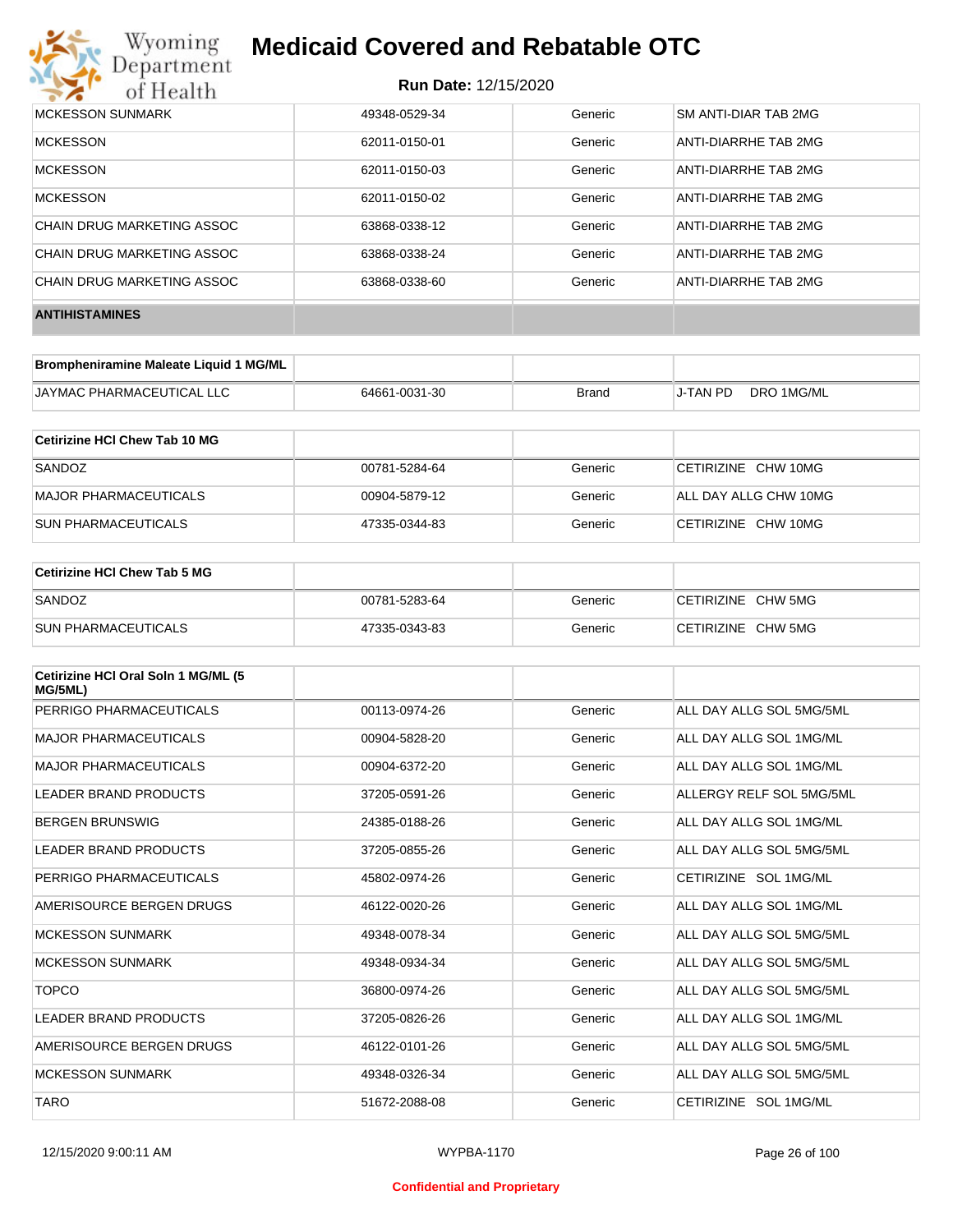

| <b>TARO</b>          | 51672-2102-08 | Generic | CETIRIZINE SOL 5MG/5ML           |
|----------------------|---------------|---------|----------------------------------|
| <b>MCKESSON</b>      | 62011-0093-01 | Generic | CETIRIZINE SOL 5MG/5ML           |
| <b>SILARX</b>        | 54838-0552-40 | Generic | CETIRIZINE SOL 5MG/5ML           |
| <b>MCKESSON</b>      | 62011-0051-01 | Generic | CETIRIZINE SOL 5MG/5ML           |
| <b>MCKESSON</b>      | 62011-0054-01 | Generic | ALLERGY COMP SOL 1MG/ML          |
| PRECISION DOSE, INC. | 68094-0720-59 | Generic | CETIRIZINE SOL 5MG/5ML           |
| PRECISION DOSE, INC  | 68094-0720-62 | Generic | <b>CETIRIZINE</b><br>SOL 5MG/5ML |

| <b>Cetirizine HCI Tab 10 MG</b> |               |         |                                |
|---------------------------------|---------------|---------|--------------------------------|
| <b>GEISS DESTIN &amp; DUNN</b>  | 00113-9458-39 | Generic | ALL DAY ALLG TAB 10MG          |
| GEISS DESTIN & DUNN             | 00113-9458-66 | Generic | ALL DAY ALLG TAB 10MG          |
| <b>RUGBY LABORATORIES</b>       | 00536-1041-05 | Generic | CETIRIZINE TAB 10MG            |
| MYLAN                           | 00378-3637-01 | Generic | CETIRIZINE TAB 10MG            |
| MAJOR PHARMACEUTICALS           | 00904-5852-61 | Generic | CETIRIZINE TAB 10MG            |
| <b>MAJOR PHARMACEUTICALS</b>    | 00904-5852-60 | Generic | ALL DAY ALLG TAB 10MG          |
| <b>MAJOR PHARMACEUTICALS</b>    | 00904-5852-89 | Generic | ALL DAY ALLG TAB 10MG          |
| MYLAN                           | 00378-3637-05 | Generic | CETIRIZINE TAB 10MG            |
| <b>RUGBY LABORATORIES</b>       | 00536-4088-07 | Generic | CETIRIZINE TAB 10MG            |
| <b>RUGBY LABORATORIES</b>       | 00536-4088-11 | Generic | CETIRIZINE TAB 10MG            |
| <b>RUGBY LABORATORIES</b>       | 00536-4088-88 | Generic | CETIRIZINE TAB 10MG            |
| SANDOZ                          | 00781-1684-01 | Generic | CETIRIZINE TAB 10MG            |
| <b>MAJOR PHARMACEUTICALS</b>    | 00904-5852-41 | Generic | ALL DAY ALLG TAB 10MG          |
| <b>MAJOR PHARMACEUTICALS</b>    | 00904-5852-43 | Generic | ALL DAY ALLG TAB 10MG          |
| <b>MAJOR PHARMACEUTICALS</b>    | 00904-5852-46 | Generic | ALL DAY ALLG TAB 10MG          |
| <b>NORTHSTAR RX</b>             | 16714-0271-02 | Generic | CETIRIZINE TAB 10MG            |
| <b>NORTHSTAR RX</b>             | 16714-0271-03 | Generic | CETIRIZINE TAB 10MG            |
| <b>TOPCO</b>                    | 36800-0458-47 | Generic | ALL DAY ALLG TAB 10MG          |
| <b>TOPCO</b>                    | 36800-0458-72 | Generic | ALL DAY ALLG TAB 10MG          |
| <b>TOPCO</b>                    | 36800-0458-13 | Generic | ALL DAY ALLG TAB 10MG          |
| <b>TOPCO</b>                    | 36800-0458-39 | Generic | ALL DAY ALLG TAB 10MG          |
| <b>TOPCO</b>                    | 36800-0458-66 | Generic | ALL DAY ALLG TAB 10MG          |
| <b>SELECT BRAND</b>             | 15127-0909-14 | Generic | SB ALLERGY TAB 10MG            |
| <b>SELECT BRAND</b>             | 15127-0909-30 | Generic | SB ALLERGY TAB 10MG            |
| PACK PHARMACEUTICALS, LLC       | 16571-0402-10 | Generic | CETIRIZINE TAB 10MG            |
| PACK PHARMACEUTICALS, LLC       | 16571-0402-50 | Generic | CETIRIZINE TAB 10MG            |
| <b>BERGEN BRUNSWIG</b>          | 24385-0998-65 | Generic | GNP ALL DAY TAB ALLERGY        |
| <b>BERGEN BRUNSWIG</b>          | 24385-0998-74 | Generic | <b>GNP ALL DAY TAB ALLERGY</b> |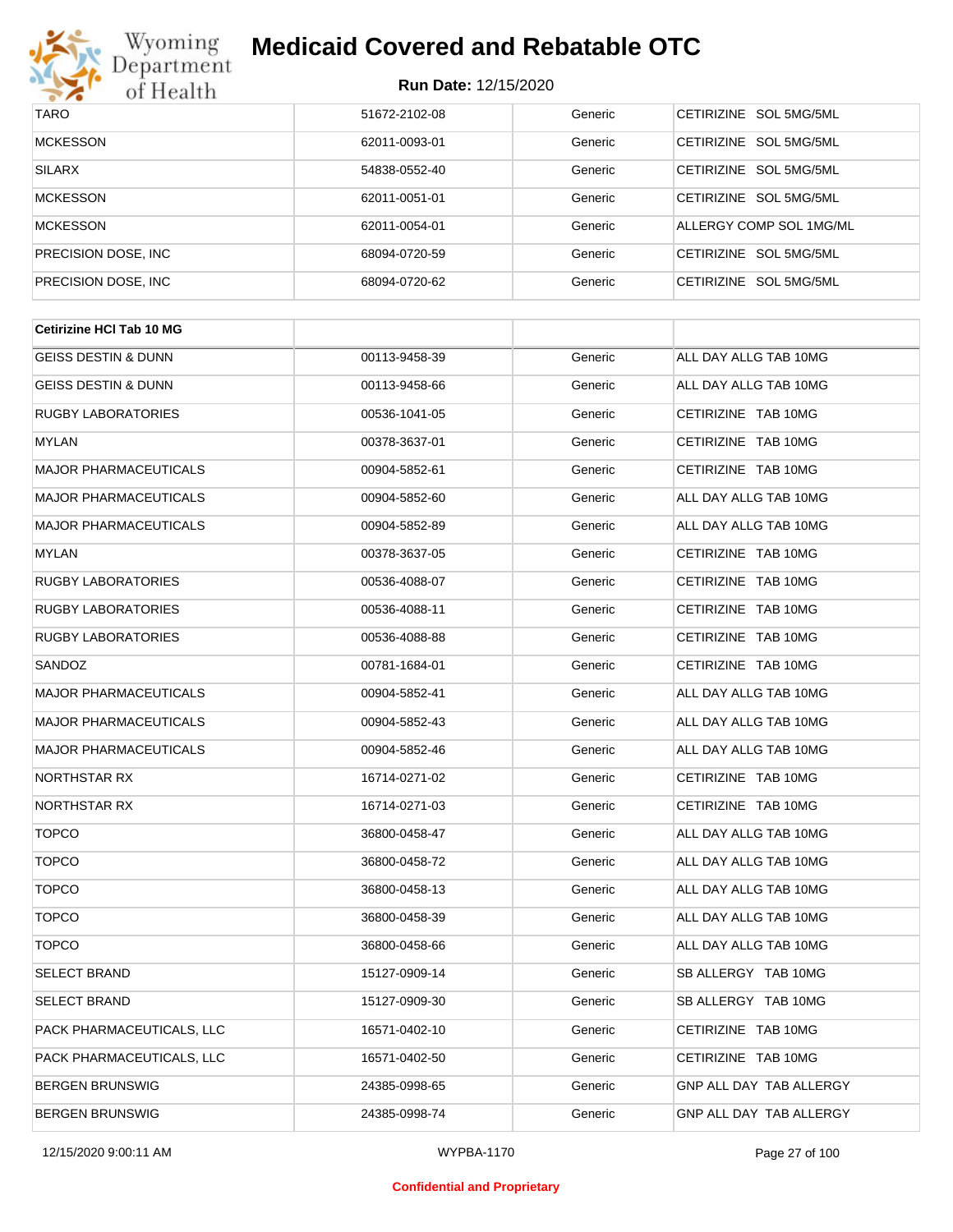

| <b>BERGEN BRUNSWIG</b>            | 24385-0998-75 | Generic | GNP ALL DAY TAB ALLERGY |
|-----------------------------------|---------------|---------|-------------------------|
| <b>TOPCO</b>                      | 36800-0458-87 | Generic | ALL DAY ALLG TAB 10MG   |
| <b>TOPCO</b>                      | 36800-0458-95 | Generic | ALL DAY ALLG TAB 10MG   |
| <b>PERRIGO</b>                    | 45802-0919-39 | Generic | CETIRIZINE TAB 10MG     |
| <b>PERRIGO</b>                    | 45802-0919-87 | Generic | CETIRIZINE TAB 10MG     |
| <b>MCKESSON SUNMARK</b>           | 49348-0984-46 | Generic | SM ALL DAY TAB ALLERGY  |
| <b>MYLAN INSTITUTIONAL</b>        | 51079-0597-20 | Generic | CETIRIZINE TAB 10MG     |
| <b>MCKESSON SUNMARK</b>           | 49348-0939-12 | Generic | SM ALL DAY TAB ALLERGY  |
| <b>MYLAN INSTITUTIONAL</b>        | 51079-0597-01 | Generic | CETIRIZINE TAB 10MG     |
| <b>MCKESSON SUNMARK</b>           | 49348-0939-44 | Generic | SM ALL DAY TAB ALLERGY  |
| <b>OHM LABS</b>                   | 51660-0939-54 | Generic | CETIRIZINE TAB 10MG     |
| DR.REDDY'S LABORATORIES, INC.     | 55111-0699-90 | Generic | CETIRIZINE TAB 10MG     |
| <b>APOTEX</b>                     | 60505-2633-01 | Generic | CETIRIZINE TAB 10MG     |
| <b>APOTEX</b>                     | 60505-2633-08 | Generic | CETIRIZINE TAB 10MG     |
| <b>CHAIN DRUG MARKETING ASSOC</b> | 63868-0132-14 | Generic | QC ALLERGY TAB 10MG     |
| CHAIN DRUG MARKETING ASSOC        | 63868-0132-30 | Generic | QC ALLERGY TAB 10MG     |
| <b>MCKESSON</b>                   | 62011-0052-01 | Generic | ALL DAY ALLG TAB 10MG   |
| <b>MCKESSON</b>                   | 62011-0052-02 | Generic | ALL DAY ALLG TAB 10MG   |
| CHAIN DRUG MARKETING ASSOC        | 63868-0132-90 | Generic | QC ALLERGY TAB 10MG     |
| <b>MCKESSON</b>                   | 62011-0205-02 | Generic | ALL DAY ALLG TAB 10MG   |

| Cetirizine HCI Tab 5 MG   |               |         |                    |
|---------------------------|---------------|---------|--------------------|
| <b>MYLAN</b>              | 00378-3635-01 | Generic | CETIRIZINE TAB 5MG |
| SANDOZ                    | 00781-1683-01 | Generic | CETIRIZINE TAB 5MG |
| PACK PHARMACEUTICALS. LLC | 16571-0401-10 | Generic | CETIRIZINE TAB 5MG |

| <b>Chlorcyclizine HCI Tab 25 MG</b> |               |       |       |          |
|-------------------------------------|---------------|-------|-------|----------|
| MAGNA PHARMACEUTICALS. INC          | 58407-0025-30 | Brand | AHIST | TAB 25MG |

| <b>Chlorpheniramine Maleate Liquid 2 MG/ML</b> |               |              |                                |
|------------------------------------------------|---------------|--------------|--------------------------------|
| WOMEN'S CHOICE PHARMACEUTICALS                 | 00485-0094-02 | <b>Brand</b> | <b>IED CHLORPED LIQ 2MG/ML</b> |

| <b>Chlorpheniramine Maleate Syrup 2</b><br>MG/5ML |               |         |                         |
|---------------------------------------------------|---------------|---------|-------------------------|
| WOMEN'S CHOICE PHARMACEUTICALS                    | 00485-0098-04 | Generic | ED CHLORPED SYP JR      |
| RUGBY LABORATORIES                                | 00536-1025-47 | Generic | ALLER-CHLOR SYP 2MG/5ML |
| WOMEN'S CHOICE PHARMACEUTICALS                    | 00485-0098-16 | Generic | ED CHLORPED SYP JR      |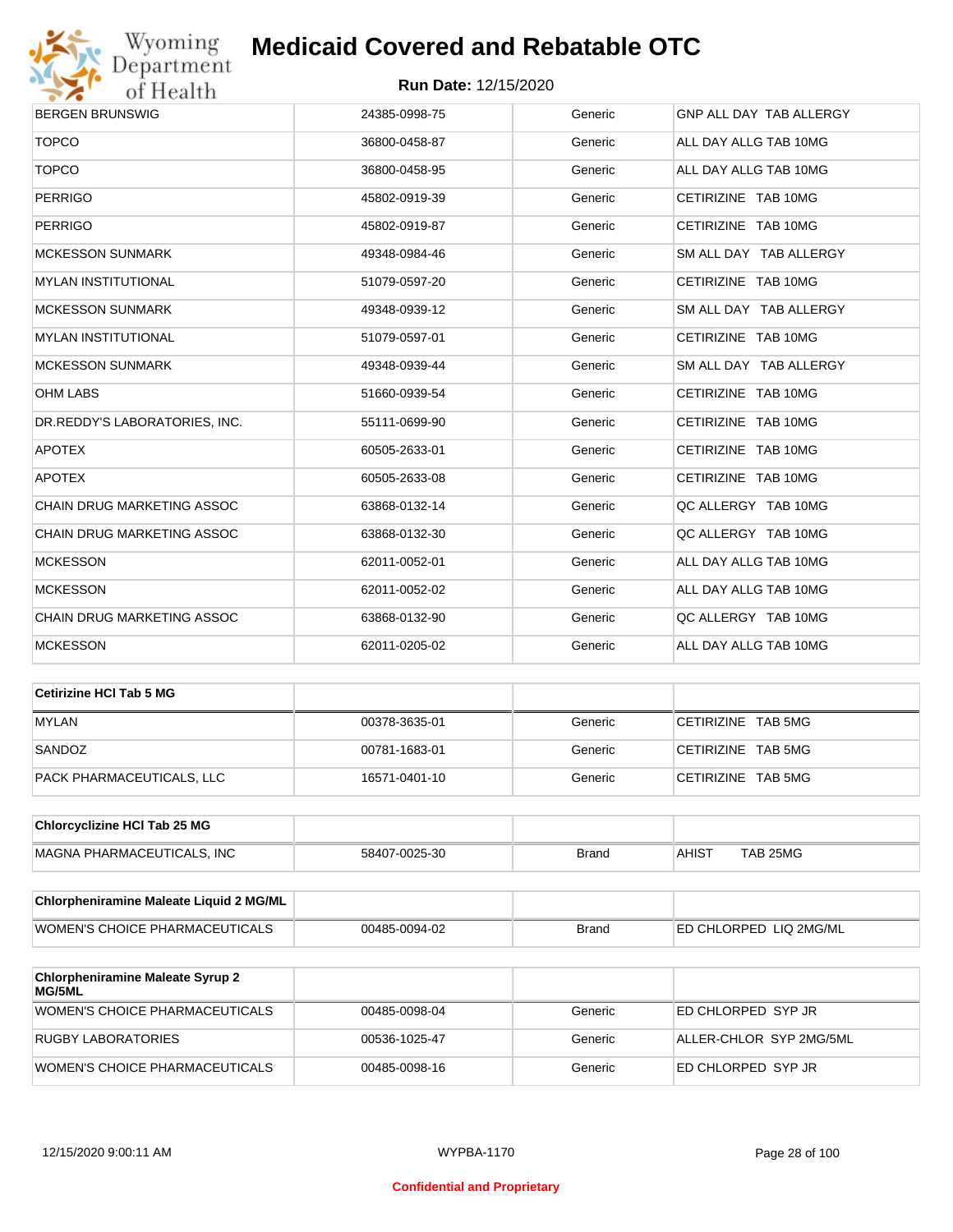

| <b>Chlorpheniramine Maleate Tab 4 MG</b> |               |         |                           |
|------------------------------------------|---------------|---------|---------------------------|
| <b>RUGBY LABORATORIES</b>                | 00536-1006-35 | Generic | ALLER-CHLOR TAB 4MG       |
| <b>RUGBY LABORATORIES</b>                | 00536-1006-01 | Generic | ALLER-CHLOR TAB 4MG       |
| <b>RUGBY LABORATORIES</b>                | 00536-1006-10 | Generic | ALLER-CHLOR TAB 4MG       |
| <b>MAJOR PHARMACEUTICALS</b>             | 00904-0012-61 | Generic | <b>ALLERGY</b><br>TAB 4MG |
| <b>RUGBY LABORATORIES</b>                | 00536-3467-10 | Generic | ALLER-CHLOR TAB 4MG       |
| <b>MAJOR PHARMACEUTICALS</b>             | 00904-0012-80 | Generic | <b>ALLERGY</b><br>TAB 4MG |
| <b>WOMEN'S CHOICE PHARMACEUTICALS</b>    | 00485-0085-01 | Generic | ED-CHLORTAN TAB 4MG       |
| <b>MAJOR PHARMACEUTICALS</b>             | 00904-0012-24 | Generic | <b>ALLERGY</b><br>TAB 4MG |
| <b>MAJOR PHARMACEUTICALS</b>             | 00904-0012-59 | Generic | <b>ALLERGY</b><br>TAB 4MG |
| <b>SELECT BRAND</b>                      | 15127-0821-09 | Generic | CHLORPHENIR TAB 4MG       |
| <b>BERGEN BRUNSWIG</b>                   | 24385-0463-62 | Generic | GNP ALLERGY TAB 4MG       |
| <b>BERGEN BRUNSWIG</b>                   | 24385-0463-78 | Generic | GNP ALLERGY TAB 4MG       |
| <b>TOPCO</b>                             | 36800-0463-62 | Generic | <b>ALLERGY</b><br>TAB 4MG |
| <b>LEADER BRAND PRODUCTS</b>             | 37205-0215-62 | Generic | ALLERGY<br>TAB 4MG        |
| LEADER BRAND PRODUCTS                    | 37205-0215-78 | Generic | <b>ALLERGY</b><br>TAB 4MG |
| <b>MCKESSON SUNMARK</b>                  | 49348-0025-04 | Generic | SM ALLERGY TAB 4MG        |
| <b>MCKESSON SUNMARK</b>                  | 49348-0025-10 | Generic | SM ALLERGY TAB 4MG        |
| <b>TIME-CAP LABS</b>                     | 49483-0242-01 | Generic | ALLERGY-TIME TAB 4MG      |
| <b>TIME-CAP LABS</b>                     | 49483-0242-10 | Generic | ALLERGY-TIME TAB 4MG      |
| <b>MCKESSON</b>                          | 62011-0059-01 | Generic | HM ALLERGY TAB 4MG        |

| <b>Chlorpheniramine Maleate Tab ER 12 MG</b> |               |         |                         |
|----------------------------------------------|---------------|---------|-------------------------|
| KVK TECH                                     | 10702-0017-06 | Generic | CHLORPHENIR TAB 12MG CR |
| KVK TECH                                     | 10702-0017-24 | Generic | CHLORPHENIR TAB 12MG CR |
| LEADER BRAND PRODUCTS                        | 37205-0117-62 | Generic | TAB 12MG CR<br>ALLERGY  |

| Clemastine Fumarate Tab 1.34 MG (1 MG<br>Base Equiv) |               |         |                          |
|------------------------------------------------------|---------------|---------|--------------------------|
| PERRIGO PHARMACEUTICALS                              | 00113-0282-73 | Generic | DAYHIST ALRG TAB 12 HOUR |
| SANDOZ                                               | 00781-1358-01 | Generic | CLEMASTINE TAB 1.34MG    |
| <b>TOPCO</b>                                         | 36800-0282-51 | Generic | DAYHIST ALRG TAB 12 HOUR |
| <b>BERGEN BRUNSWIG</b>                               | 24385-0183-51 | Generic | GNP DAYHIST TAB 1.34MG   |
| <b>MCKESSON SUNMARK</b>                              | 49348-0686-03 | Generic | ALLERGY RELF TAB 1.34MG  |
| LEADER BRAND PRODUCTS                                | 37205-0228-73 | Generic | ALLERHIST-1 TAB 1.34MG   |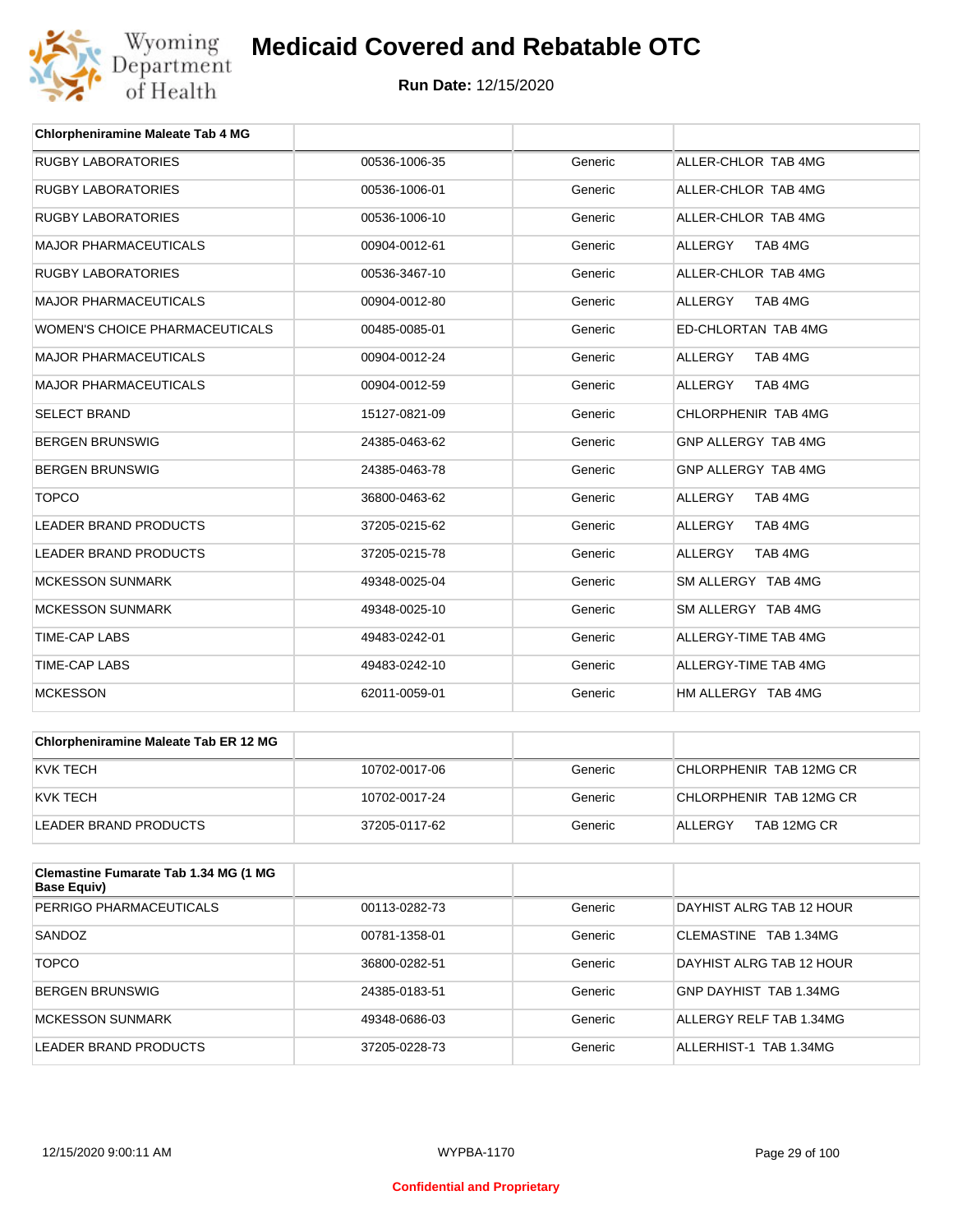

| Dexbrompheniramine Maleate Tab 2 MG |               |              |                             |
|-------------------------------------|---------------|--------------|-----------------------------|
| POLY PHARMACEUTICALS                | 50991-0783-60 | <b>Brand</b> | ALA-HIST IR TAB 2MG         |
|                                     |               |              |                             |
| Diphenhydramine HCI Cap 25 MG       |               |              |                             |
| <b>GEISS DESTIN &amp; DUNN</b>      | 00113-0462-62 | Generic      | ALLERGY RELF CAP 25MG       |
| SANDOZ                              | 00185-0648-01 | Generic      | DIPHENHYDRAM CAP 25MG       |
| SANDOZ                              | 00185-0648-10 | Generic      | DIPHENHYDRAM CAP 25MG       |
| <b>RUGBY LABORATORIES</b>           | 00536-1010-01 | Generic      | DIPHENHIST CAP 25MG         |
| PAR PHARMACEUTICAL                  | 00603-0241-18 | Generic      | Q-DRYL<br>CAP 25MG          |
| <b>MAJOR PHARMACEUTICALS</b>        | 00904-5306-61 | Generic      | DIPHENHYDRAM CAP 25MG       |
| <b>MAJOR PHARMACEUTICALS</b>        | 00904-5306-80 | Generic      | <b>BANOPHEN</b><br>CAP 25MG |
| <b>MAJOR PHARMACEUTICALS</b>        | 00904-2035-24 | Generic      | <b>BANOPHEN</b><br>CAP 25MG |
| MAJOR PHARMACEUTICALS               | 00904-5306-60 | Generic      | <b>BANOPHEN</b><br>CAP 25MG |
| PAR PHARMACEUTICALS                 | 00603-3339-21 | Generic      | DIPHENHYDRAM CAP 25MG       |
| PAR PHARMACEUTICALS                 | 00603-3339-32 | Generic      | DIPHENHYDRAM CAP 25MG       |
| <b>SELECT BRAND</b>                 | 15127-0283-24 | Generic      | ALLERGY<br>CAP 25MG         |
| CONTRACT PHARMACAL CORPORATION      | 10267-0835-04 | Generic      | DIPHENHYDRAM CAP 25MG       |
| <b>SELECT BRAND</b>                 | 15127-0283-48 | Generic      | CAP 25MG<br>ALLERGY         |
| PHARBEST PHARMACEUTICALS            | 16103-0348-03 | Generic      | PHARBEDRYL CAP 25MG         |
| BERGEN BRUNSWIG                     | 24385-0462-62 | Generic      | GNP ALLERGY CAP 25MG        |
| <b>BERGEN BRUNSWIG</b>              | 24385-0462-78 | Generic      | GNP ALLERGY CAP 25MG        |
| <b>TOPCO</b>                        | 36800-0462-67 | Generic      | ALLERGY<br>CAP 25MG         |
| <b>TOPCO</b>                        | 36800-0462-78 | Generic      | <b>ALLERGY</b><br>CAP 25MG  |
| CONTRACT PHARMACAL CORPORATION      | 10267-0835-01 | Generic      | DIPHENHYDRAM CAP 25MG       |
| PHARBEST PHARMACEUTICALS            | 16103-0348-08 | Generic      | PHARBEDRYL CAP 25MG         |
| PHARBEST PHARMACEUTICALS            | 16103-0348-11 | Generic      | PHARBEDRYL CAP 25MG         |
| <b>TOPCO</b>                        | 36800-0462-62 | Generic      | ALLERGY<br>CAP 25MG         |
| <b>MCKESSON SUNMARK</b>             | 49348-0971-10 | Generic      | ALLERGY RELF CAP 25MG       |
| <b>MCKESSON</b>                     | 62011-0056-03 | Generic      | CAP 25MG<br>ALLERGY         |
| <b>MCKESSON</b>                     | 62011-0056-01 | Generic      | ALLERGY<br>CAP 25MG         |
| SDA LABORATORIES INC                | 66424-0020-01 | Generic      | DIPHENHYDRAM CAP 25MG       |
| SDA LABORATORIES INC                | 66424-0020-10 | Generic      | DIPHENHYDRAM CAP 25MG       |
| CHAIN DRUG MARKETING ASSOC          | 63868-0087-24 | Generic      | COMP ALLERGY CAP 25MG       |
| CHAIN DRUG MARKETING ASSOC          | 63868-0087-01 | Generic      | COMP ALLERGY CAP 25MG       |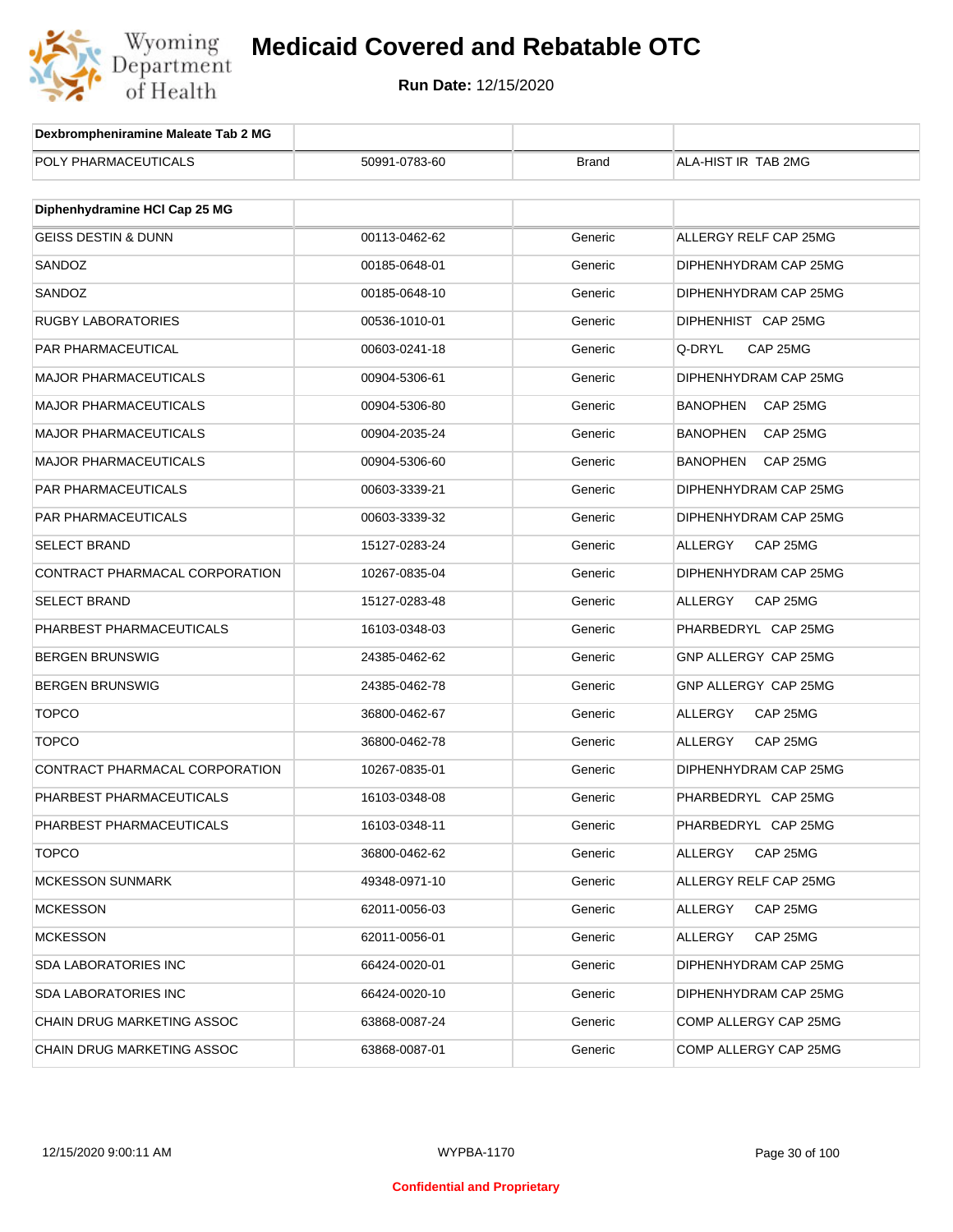

# **Medicaid Covered and Rebatable OTC**

**Run Date:** 12/15/2020

| Diphenhydramine HCI Cap 50 MG          |               |         |                                 |
|----------------------------------------|---------------|---------|---------------------------------|
| SANDOZ                                 | 00185-0649-01 | Generic | DIPHENHYDRAM CAP 50MG           |
| PAR PHARMACEUTICALS                    | 00603-3340-32 | Generic | DIPHENHYDRAM CAP 50MG           |
| PAR PHARMACEUTICALS                    | 00603-3340-21 | Generic | DIPHENHYDRAM CAP 50MG           |
| <b>MAJOR PHARMACEUTICALS</b>           | 00904-5307-60 | Generic | BANOPHEN<br>CAP 50MG            |
| <b>MAJOR PHARMACEUTICALS</b>           | 00904-5307-80 | Generic | <b>BANOPHEN</b><br>CAP 50MG     |
| SANDOZ                                 | 00185-0649-10 | Generic | DIPHENHYDRAM CAP 50MG           |
| <b>MAJOR PHARMACEUTICALS</b>           | 00904-2056-61 | Generic | DIPHENHYDRAM CAP 50MG           |
| PHARBEST PHARMACEUTICALS               | 16103-0347-11 | Generic | PHARBEDRYL CAP 50MG             |
| <b>SDA LABORATORIES INC</b>            | 66424-0021-10 | Generic | DIPHENHYDRAM CAP 50MG           |
| <b>SDA LABORATORIES INC</b>            | 66424-0021-01 | Generic | DIPHENHYDRAM CAP 50MG           |
| Diphenhydramine HCI Liquid 12.5 MG/5ML |               |         |                                 |
| <b>GEISS DESTIN &amp; DUNN</b>         | 00113-0379-26 | Generic | ALLERGY RELF LIQ 12.5/5ML       |
| PAR PHARMACEUTICALS                    | 00603-0823-58 | Generic | Q-DRYL<br>LIQ 12.5/5ML          |
| PAR PHARMACEUTICALS                    | 00603-0823-54 | Generic | Q-DRYL<br>LIQ 12.5/5ML          |
| PAR PHARMACEUTICALS                    | 00603-0823-81 | Generic | Q-DRYL<br>LIQ 12.5/5ML          |
| <b>MAJOR PHARMACEUTICALS</b>           | 00904-5174-16 | Generic | BANOPHEN<br>LIQ 12.5/5ML        |
| <b>RUGBY LABORATORIES</b>              | 00536-0770-85 | Generic | DIPHENHIST LIQ 12.5/5ML         |
| <b>RUGBY LABORATORIES</b>              | 00536-0770-97 | Generic | DIPHENHIST LIQ 12.5/5ML         |
| PAR PHARMACEUTICALS                    | 00603-0823-94 | Generic | Q-DRYL<br>LIQ 12.5/5ML          |
| <b>MAJOR PHARMACEUTICALS</b>           | 00904-1228-00 | Generic | BANOPHEN<br>LIQ 12.5/5ML        |
| <b>MAJOR PHARMACEUTICALS</b>           | 00904-1228-20 | Generic | <b>BANOPHEN</b><br>LIQ 12.5/5ML |
| LEADER BRAND PRODUCTS                  | 37205-0565-26 | Generic | <b>ALLERGY</b><br>LIQ 12.5/5ML  |
| <b>TOPCO</b>                           | 36800-0379-26 | Generic | ALLERGY RELF LIQ 12.5/5ML       |
| <b>TOPCO</b>                           | 36800-0379-34 | Generic | ALLERGY RELF LIQ 12.5/5ML       |
| LEADER BRAND PRODUCTS                  | 37205-0565-34 | Generic | ALLERGY<br>LIQ 12.5/5ML         |
| <b>BERGEN BRUNSWIG</b>                 | 24385-0379-26 | Generic | CHLD ALLERGY LIQ 12.5/5ML       |
| <b>MCKESSON SUNMARK</b>                | 49348-0045-34 | Generic | ALLERGY RELF LIQ 12.5/5ML       |
| <b>MCKESSON SUNMARK</b>                | 49348-0045-37 | Generic | ALLERGY RELF LIQ 12.5/5ML       |
| <b>SILARX</b>                          | 54838-0135-40 | Generic | SILADRYL ALR LIQ 12.5/5ML       |
| <b>MCKESSON</b>                        | 62011-0057-01 | Generic | ALLERGY CHLD LIQ 12.5/5ML       |
| <b>SILARX</b>                          | 54838-0135-70 | Generic | SILADRYL ALR LIQ 12.5/5ML       |
| <b>SILARX</b>                          | 54838-0135-80 | Generic | SILADRYL ALR LIQ 12.5/5ML       |
| CHAIN DRUG MARKETING ASSOC             | 63868-0823-54 | Generic | ALLERGY CHLD LIQ 12.5/5ML       |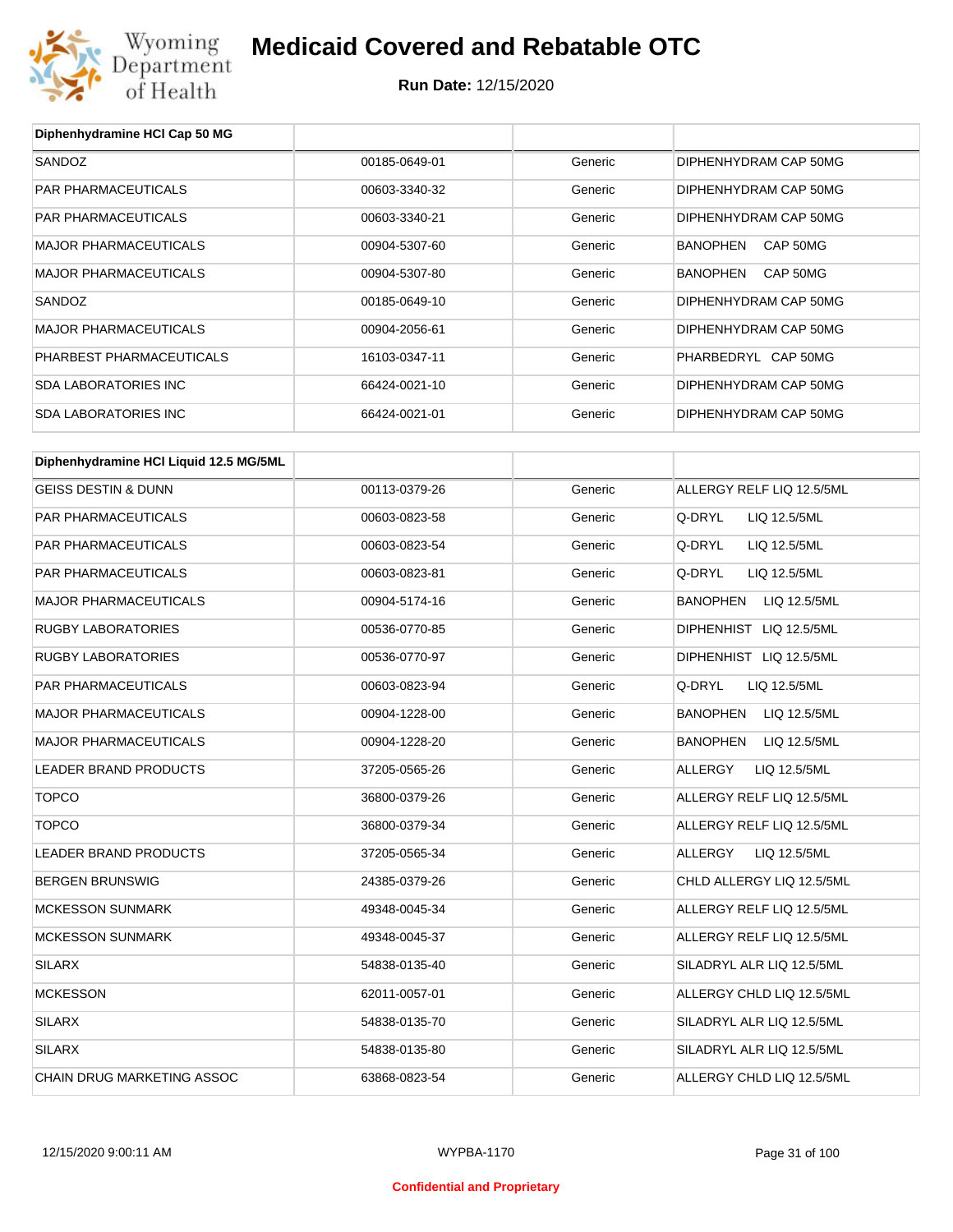

| Diphenhydramine HCI Syrup 12.5 MG/5ML |               |              |                           |
|---------------------------------------|---------------|--------------|---------------------------|
| <b>PAR PHARMACEUTICALS</b>            | 00603-0860-54 | Generic      | QUENALIN<br>SYP 12.5/5ML  |
| SILARX                                | 54838-0154-40 | <b>Brand</b> | SILPHEN COUG SYP 12.5/5ML |
| SILARX                                | 54838-0154-80 | <b>Brand</b> | SILPHEN COUG SYP 12.5/5ML |
| <b>SILARX</b>                         | 54838-0154-70 | <b>Brand</b> | SILPHEN COUG SYP 12.5/5ML |

| Diphenhydramine HCI Tab 25 MG |               |         |                             |
|-------------------------------|---------------|---------|-----------------------------|
| <b>PERRIGO</b>                | 00113-0479-62 | Generic | ALLERGY RELF TAB 25MG       |
| <b>PERRIGO</b>                | 00113-0479-78 | Generic | ALLERGY RELF TAB 25MG       |
| <b>MAJOR PHARMACEUTICALS</b>  | 00904-5551-24 | Generic | <b>BANOPHEN</b><br>TAB 25MG |
| <b>MAJOR PHARMACEUTICALS</b>  | 00904-5551-59 | Generic | <b>BANOPHEN</b><br>TAB 25MG |
| <b>RUGBY LABORATORIES</b>     | 00536-1016-01 | Generic | DIPHENHIST TAB 25MG         |
| <b>SELECT BRAND</b>           | 15127-0018-01 | Generic | SB ALLERGY TAB 25MG MED     |
| <b>BERGEN BRUNSWIG</b>        | 24385-0479-78 | Generic | GNP ALLERGY TAB 25MG        |
| <b>BERGEN BRUNSWIG</b>        | 24385-0479-62 | Generic | GNP ALLERGY TAB 25MG        |
| <b>TOPCO</b>                  | 36800-0479-62 | Generic | <b>ALLERGY</b><br>TAB 25MG  |
| <b>TOPCO</b>                  | 36800-0479-67 | Generic | <b>ALLERGY</b><br>TAB 25MG  |
| <b>TOPCO</b>                  | 36800-0479-78 | Generic | <b>ALLERGY</b><br>TAB 25MG  |
| <b>TOPCO</b>                  | 36800-0479-79 | Generic | <b>ALLERGY</b><br>TAB 25MG  |
| <b>TIME-CAP LABS</b>          | 49483-0061-01 | Generic | DIPHENHYDRAM TAB 25MG       |
| <b>TIME-CAP LABS</b>          | 49483-0061-10 | Generic | DIPHENHYDRAM TAB 25MG       |
| <b>MCKESSON SUNMARK</b>       | 49348-0983-10 | Generic | SM ALLERGY TAB 25MG RLF     |
| <b>MCKESSON</b>               | 62011-0058-01 | Generic | HM ALLERGY TAB 25MG         |
| <b>MCKESSON</b>               | 62011-0058-03 | Generic | HM ALLERGY TAB 25MG         |

| Fexofenadine HCI Susp 30 MG/5ML (6<br>MG/ML) |               |         |                                  |
|----------------------------------------------|---------------|---------|----------------------------------|
| RUGBY LABORATORIES                           | 00536-1005-97 | Generic | <b>FEXOFENADINE SUS 30MG/5ML</b> |
| ACTAVIS MID ATLANTIC                         | 00472-0527-94 | Generic | <b>FEXOFENADINE SUS 30MG/5ML</b> |

| Fexofenadine HCI Tab 180 MG  |               |         |                               |
|------------------------------|---------------|---------|-------------------------------|
| <b>MYLAN</b>                 | 00378-0782-05 | Generic | <b>FEXOFENADINE TAB 180MG</b> |
| <b>MYLAN</b>                 | 00378-0782-93 | Generic | <b>FEXOFENADINE TAB 180MG</b> |
| <b>MAJOR PHARMACEUTICALS</b> | 00904-6214-46 | Generic | <b>FEXOFENADINE TAB 180MG</b> |
| <b>RUGBY LABORATORIES</b>    | 00536-1066-15 | Generic | <b>FEXOFENADINE TAB 180MG</b> |
| <b>MAJOR PHARMACEUTICALS</b> | 00904-6214-52 | Generic | <b>FEXOFENADINE TAB 180MG</b> |
| <b>MAJOR PHARMACEUTICALS</b> | 00904-6214-89 | Generic | <b>FEXOFENADINE TAB 180MG</b> |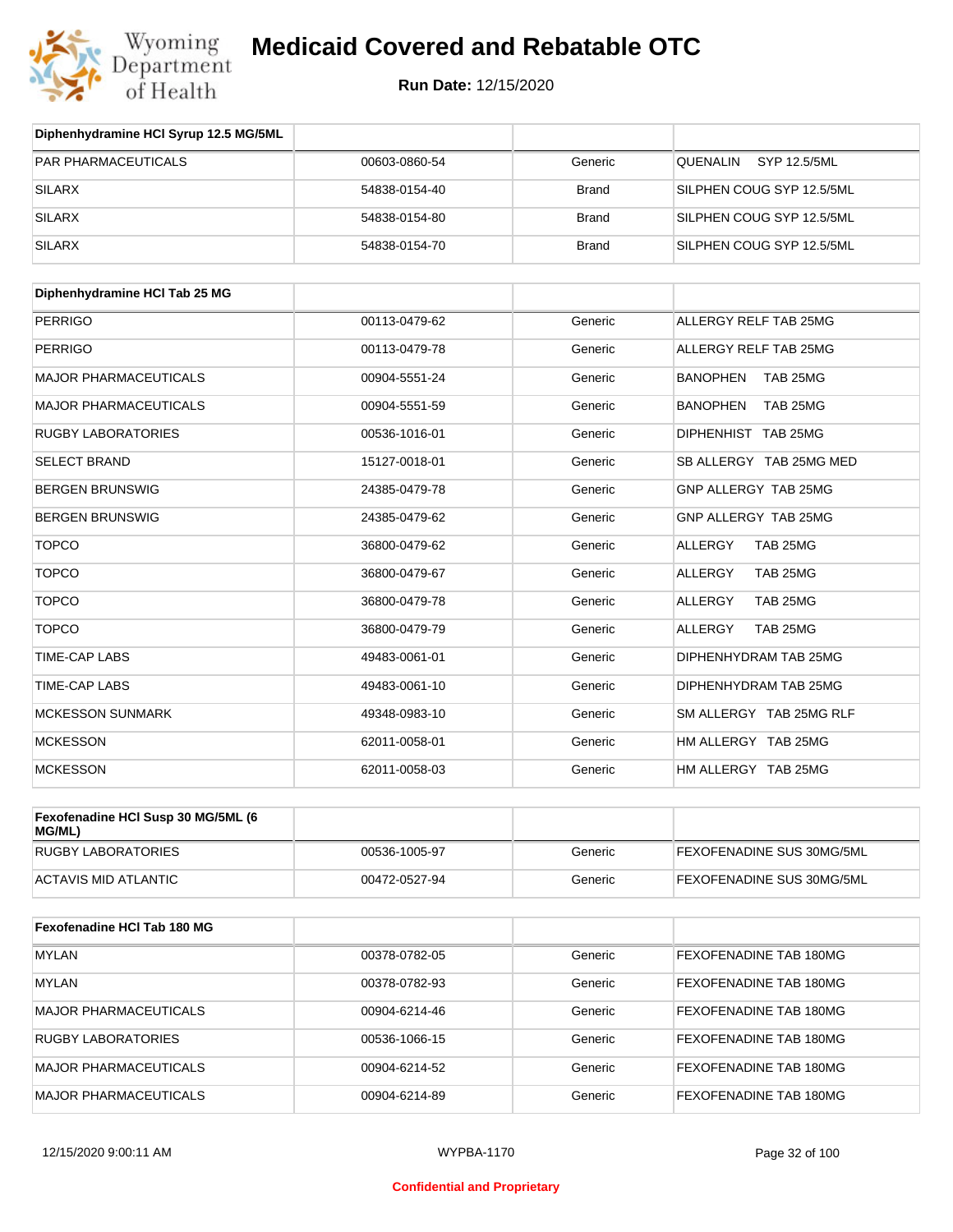

| <b>MAJOR PHARMACEUTICALS</b>   | 00904-6214-18 | Generic | FEXOFENADINE TAB 180MG |
|--------------------------------|---------------|---------|------------------------|
| <b>MAJOR PHARMACEUTICALS</b>   | 00904-6214-48 | Generic | FEXOFENADINE TAB 180MG |
| <b>LEADER BRAND PRODUCTS</b>   | 37205-0650-65 | Generic | ALLER-EASE TAB 180MG   |
| LEADER BRAND PRODUCTS          | 37205-0650-88 | Generic | ALLER-EASE TAB 180MG   |
| PERRIGO PHARMACEUTICALS        | 45802-0571-78 | Generic | FEXOFENADINE TAB 180MG |
| AMERISOURCE BERGEN DRUGS       | 46122-0040-22 | Generic | GNP ALLERGY TAB 180MG  |
| AMERISOURCE BERGEN DRUGS       | 46122-0040-65 | Generic | GNP ALLERGY TAB 180MG  |
| AMERISOURCE BERGEN DRUGS       | 46122-0040-61 | Generic | GNP ALLERGY TAB 180MG  |
| AMERISOURCE BERGEN DRUGS       | 46122-0040-75 | Generic | GNP ALLERGY TAB 180MG  |
| <b>MCKESSON SUNMARK</b>        | 49348-0968-56 | Generic | FEXOFENADINE TAB 180MG |
| <b>MYLAN INSTITUTIONAL</b>     | 51079-0548-20 | Generic | FEXOFENADINE TAB 180MG |
| <b>MCKESSON SUNMARK</b>        | 49348-0968-44 | Generic | FEXOFENADINE TAB 180MG |
| <b>MCKESSON SUNMARK</b>        | 49348-0968-57 | Generic | FEXOFENADINE TAB 180MG |
| <b>MYLAN INSTITUTIONAL</b>     | 51079-0548-01 | Generic | FEXOFENADINE TAB 180MG |
| <b>MCKESSON</b>                | 62011-0067-01 | Generic | FEXOFENADINE TAB 180MG |
| <b>MCKESSON</b>                | 62011-0067-02 | Generic | FEXOFENADINE TAB 180MG |
| <b>MCKESSON</b>                | 62011-0233-01 | Generic | FEXOFENADINE TAB 180MG |
| RECKITT BENCKISER              | 63824-0926-05 | Generic | MUCINEX ALLR TAB 180MG |
| <b>RECKITT BENCKISER</b>       | 63824-0926-30 | Generic | MUCINEX ALLR TAB 180MG |
| DR. REDDY'S LABORATORIES. INC. | 55111-0784-30 | Generic | FEXOFENADINE TAB 180MG |
| <b>RECKITT BENCKISER</b>       | 63824-0926-10 | Generic | MUCINEX ALLR TAB 180MG |
| <b>RECKITT BENCKISER</b>       | 63824-0926-40 | Generic | MUCINEX ALLR TAB 180MG |

| Fexofenadine HCI Tab 60 MG |               |         |                       |
|----------------------------|---------------|---------|-----------------------|
| <b>MYLAN</b>               | 00378-0781-05 | Generic | FEXOFENADINE TAB 60MG |
| <b>MYLAN</b>               | 00378-0781-91 | Generic | FEXOFENADINE TAB 60MG |
| PERRIGO                    | 00113-0425-53 | Generic | ALLER-EASE TAB 60MG   |
| PERRIGO PHARMACEUTICALS    | 45802-0425-78 | Generic | FEXOFENADINE TAB 60MG |
| <b>MCKESSON SUNMARK</b>    | 49348-0970-02 | Generic | FEXOFENADINE TAB 60MG |
| MYLAN INSTITUTIONAL        | 51079-0547-20 | Generic | FEXOFENADINE TAB 60MG |
| MYLAN INSTITUTIONAL        | 51079-0547-01 | Generic | FEXOFENADINE TAB 60MG |
| <b>MCKESSON</b>            | 62011-0068-01 | Generic | FEXOFENADINE TAB 60MG |

| Loratadine Rapidly-Disintegrating Tab 10<br>MG |               |         |                       |
|------------------------------------------------|---------------|---------|-----------------------|
| MAJOR PHARMACEUTICALS                          | 00904-5806-15 | Generic | TAB 10MG<br>ALL FRGY  |
| BERGEN BRUNSWIG                                | 24385-0540-53 | Generic | ALLERGY RELF TAB 10MG |
| BERGEN BRUNSWIG                                | 24385-0161-52 | Generic | ALLERGY RELF TAB 10MG |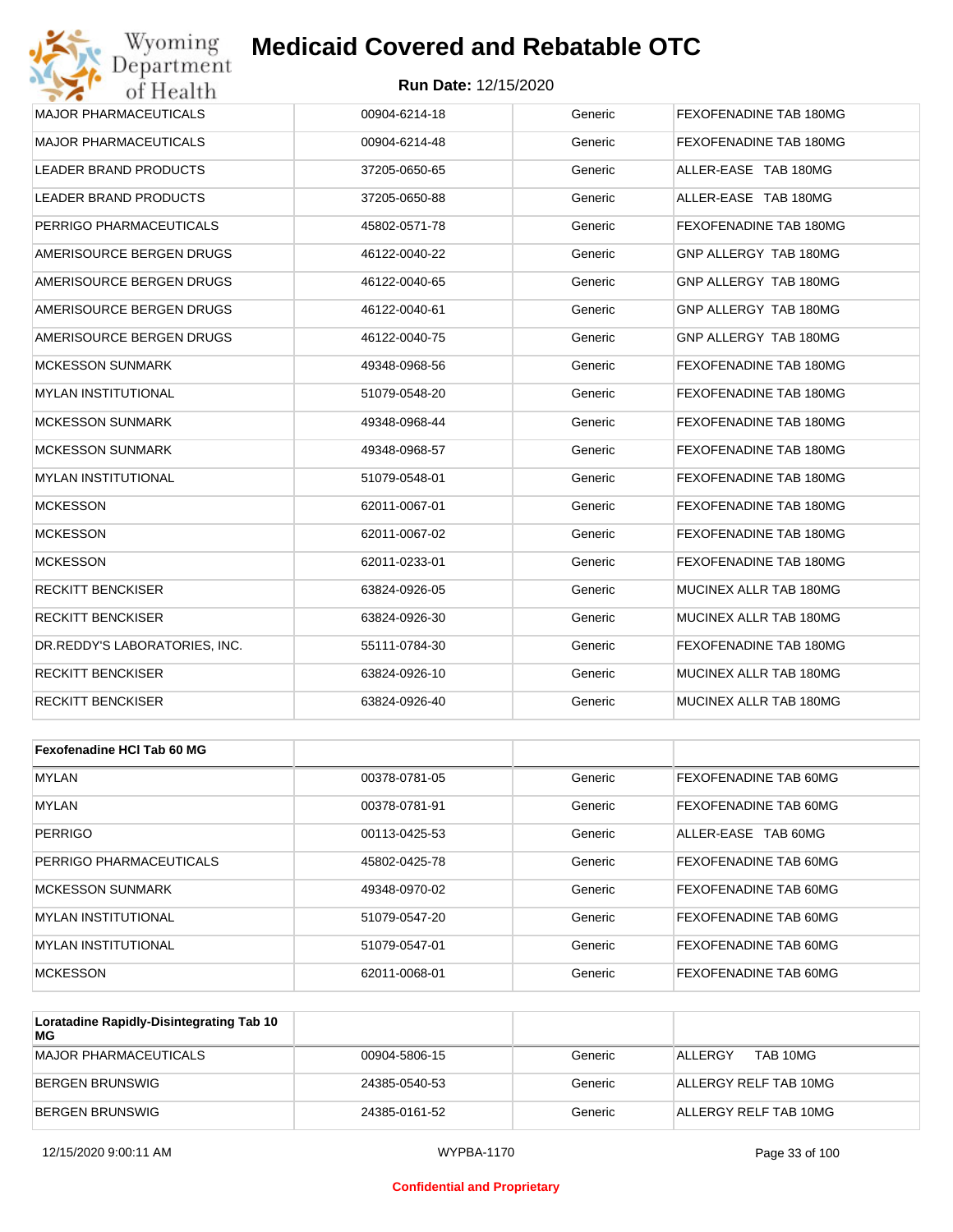| Wyoming<br><b>Medicaid Covered and Rebatable OTC</b><br>Department |                             |         |                               |  |
|--------------------------------------------------------------------|-----------------------------|---------|-------------------------------|--|
| of Health                                                          | <b>Run Date: 12/15/2020</b> |         |                               |  |
| LEADER BRAND PRODUCTS                                              | 37205-0745-65               | Generic | ALLERGY RELF TAB 10MG         |  |
| AMERISOURCE BERGEN DRUGS                                           | 46122-0140-52               | Generic | ALLERGY RELF TAB 10MG         |  |
| <b>MCKESSON SUNMARK</b>                                            | 49348-0930-01               | Generic | <b>LORATADINE</b><br>TAB 10MG |  |
| <b>MCKESSON SUNMARK</b>                                            | 49348-0930-44               | Generic | <b>LORATADINE</b><br>TAB 10MG |  |
| <b>OHM LABS</b>                                                    | 51660-0527-31               | Generic | ALLERGY RELF TAB 10MG         |  |
| <b>MCKESSON</b>                                                    | 62011-0073-01               | Generic | ALLERGY RELF TAB 10MG         |  |
| CHAIN DRUG MARKETING ASSOC                                         | 63868-0157-10               | Generic | ALLERGY RELF TAB 10MG         |  |

| Loratadine Syrup 5 MG/5ML    |               |         |                          |
|------------------------------|---------------|---------|--------------------------|
| <b>MAJOR PHARMACEUTICALS</b> | 00904-6234-20 | Generic | LORATADINE SOL 5MG/5ML   |
| <b>BERGEN BRUNSWIG</b>       | 24385-0531-26 | Generic | LORATADINE SYP 5MG/5ML   |
| LEADER BRAND PRODUCTS        | 37205-0378-26 | Generic | ALLERGY RELF SYP 5MG/5ML |
| <b>MCKESSON SUNMARK</b>      | 49348-0636-34 | Generic | LORATADINE SYP 5MG/5ML   |
| <b>MCKESSON SUNMARK</b>      | 49348-0333-34 | Generic | LORATADINE SYP 5MG/5ML   |
| AMERISOURCE BERGEN DRUGS     | 46122-0164-26 | Generic | LORATADINE SYP 5MG/5ML   |
| <b>TARO</b>                  | 51672-2073-08 | Generic | LORATADINE SYP 5MG/5ML   |
| <b>TARO</b>                  | 51672-2085-08 | Generic | LORATADINE SYP 5MG/5ML   |
| <b>TARO</b>                  | 51672-2092-08 | Generic | LORATADINE SOL 5MG/5ML   |
| <b>SILARX</b>                | 54838-0558-40 | Generic | LORATADINE SOL 5MG/5ML   |
| <b>MCKESSON</b>              | 62011-0072-01 | Generic | LORATADINE SYP 5MG/5ML   |
| <b>MCKESSON</b>              | 62011-0181-01 | Generic | LORATADINE SYP 5MG/5ML   |
| <b>SILARX</b>                | 54838-0554-40 | Generic | LORATADINE SOL 5MG/5ML   |

| Loratadine Tab 10 MG         |               |         |                       |
|------------------------------|---------------|---------|-----------------------|
| <b>PERRIGO</b>               | 00113-0612-65 | Generic | ALLERGY RELF TAB 10MG |
| <b>PERRIGO</b>               | 00113-0612-39 | Generic | ALLERGY RELF TAB 10MG |
| <b>PERRIGO</b>               | 00113-0612-60 | Generic | ALLERGY RELF TAB 10MG |
| <b>PERRIGO</b>               | 00113-0612-46 | Generic | ALLERGY RELF TAB 10MG |
| <b>MAJOR PHARMACEUTICALS</b> | 00904-5728-87 | Generic | TAB 10MG<br>ALLERGY   |
| SANDOZ                       | 00781-5077-01 | Generic | LORATADINE TAB 10MG   |
| <b>MAJOR PHARMACEUTICALS</b> | 00904-5728-89 | Generic | ALLERGY<br>TAB 10MG   |
| <b>MAJOR PHARMACEUTICALS</b> | 00904-6074-46 | Generic | TAB 10MG<br>ALLERGY   |
| <b>MAJOR PHARMACEUTICALS</b> | 00904-6074-60 | Generic | ALLERGY<br>TAB 10MG   |
| <b>MAJOR PHARMACEUTICALS</b> | 00904-6074-61 | Generic | LORATADINE TAB 10MG   |
| <b>MAJOR PHARMACEUTICALS</b> | 00904-6074-89 | Generic | ALLERGY<br>TAB 10MG   |
| <b>SELECT BRAND</b>          | 15127-0715-10 | Generic | LORATADINE TAB 10MG   |
| <b>SELECT BRAND</b>          | 15127-0715-30 | Generic | LORATADINE TAB 10MG   |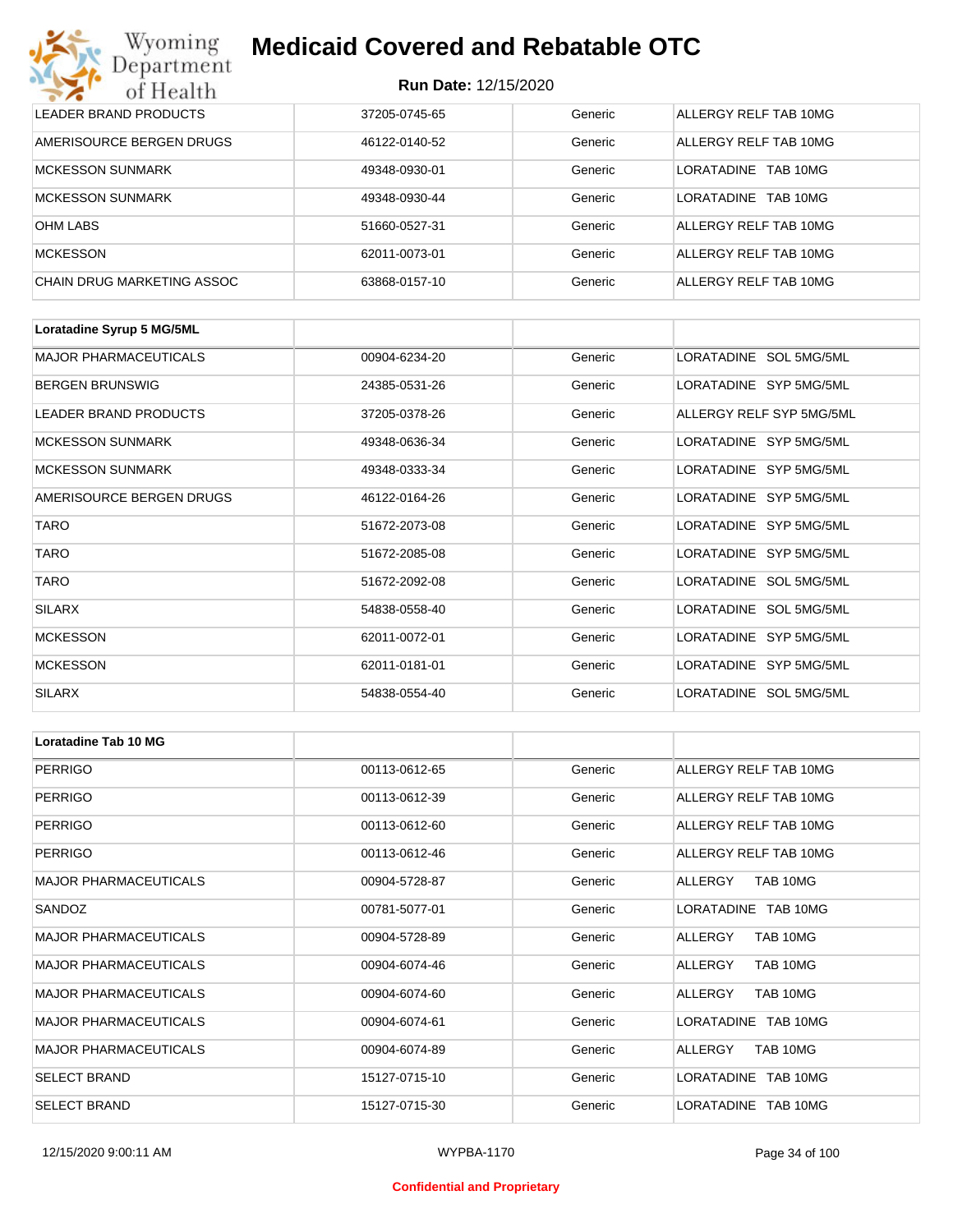

| <b>BERGEN BRUNSWIG</b>              | 24385-0471-78 | Generic      | LORATADINE TAB 10MG          |
|-------------------------------------|---------------|--------------|------------------------------|
| <b>BERGEN BRUNSWIG</b>              | 24385-0471-99 | Generic      | LORATADINE TAB 10MG          |
| <b>TOPCO</b>                        | 36800-0612-46 | Generic      | ALLERGY RELF TAB 10MG        |
| BERGEN BRUNSWIG                     | 24385-0471-52 | Generic      | LORATADINE TAB 10MG          |
| <b>TOPCO</b>                        | 36800-0612-65 | Generic      | ALLERGY RELF TAB 10MG        |
| <b>TOPCO</b>                        | 36800-0612-72 | Generic      | ALLERGY RELF TAB 10MG        |
| <b>TOPCO</b>                        | 36800-0612-76 | Generic      | ALLERGY RELF TAB 10MG        |
| <b>TOPCO</b>                        | 36800-0612-87 | Generic      | ALLERGY RELF TAB 10MG        |
| PERRIGO PHARMACEUTICALS             | 45802-0650-87 | Generic      | LORATADINE TAB 10MG          |
| PERRIGO PHARMACEUTICALS             | 45802-0650-78 | Generic      | LORATADINE TAB 10MG          |
| PERRIGO PHARMACEUTICALS             | 45802-0650-65 | Generic      | LORATADINE TAB 10MG          |
| AMERISOURCE BERGEN DRUGS            | 46122-0158-65 | Generic      | LORATADINE TAB 10MG          |
| LEADER BRAND PRODUCTS               | 37205-0346-72 | Generic      | LORATADINE TAB 10MG          |
| <b>MCKESSON SUNMARK</b>             | 49348-0818-01 | Generic      | SM LORATADIN TAB 10MG        |
| <b>MCKESSON SUNMARK</b>             | 49348-0818-13 | Generic      | SM LORATADIN TAB 10MG        |
| <b>MCKESSON SUNMARK</b>             | 49348-0818-44 | Generic      | SM LORATADIN TAB 10MG        |
| OHM LABS                            | 51660-0526-01 | Generic      | ALLERGY RELF TAB 10MG        |
| MYLAN INSTITUTIONAL                 | 51079-0246-01 | Generic      | LORATADINE TAB 10MG          |
| <b>MYLAN INSTITUTIONAL</b>          | 51079-0246-20 | Generic      | LORATADINE TAB 10MG          |
| OHM LABS                            | 51660-0526-05 | Generic      | ALLERGY RELF TAB 10MG        |
| OHM LABS                            | 51660-0526-31 | Generic      | ALLERGY RELF TAB 10MG        |
| <b>APOTEX</b>                       | 60505-0147-01 | Generic      | LORATADINE TAB 10MG          |
| <b>APOTEX</b>                       | 60505-0147-08 | Generic      | LORATADINE TAB 10MG          |
| CHAIN DRUG MARKETING ASSOC          | 63868-0151-01 | Generic      | LORATADINE TAB 10MG          |
| CHAIN DRUG MARKETING ASSOC          | 63868-0151-10 | Generic      | LORATADINE TAB 10MG          |
| CHAIN DRUG MARKETING ASSOC          | 63868-0151-30 | Generic      | LORATADINE TAB 10MG          |
| AMERICAN HEALTH PACKAGING           | 68084-0248-11 | Generic      | LORATADINE TAB 10MG          |
| AMERICAN HEALTH PACKAGING           | 68084-0248-01 | Generic      | LORATADINE TAB 10MG          |
| Triprolidine HCI Drops 0.938 MG/ML  |               |              |                              |
| ALLEGIS PHARMACEUTICALS             | 28595-0801-30 | <b>Brand</b> | DRO 0.938MG<br>HISTEX PD     |
|                                     |               |              |                              |
| Triprolidine HCI Liquid 0.625 MG/ML |               |              |                              |
| <b>GM PHARMACEUTICALS</b>           | 58809-0501-30 | <b>Brand</b> | VANAHIST PD LIQ 0.625MG      |
|                                     |               |              |                              |
| Triprolidine HCI Syrup 2.5 MG/5ML   |               |              |                              |
| ALLEGIS PHARMACEUTICALS             | 28595-0802-08 | <b>Brand</b> | <b>HISTEX</b><br>SYP 2.5MG/5 |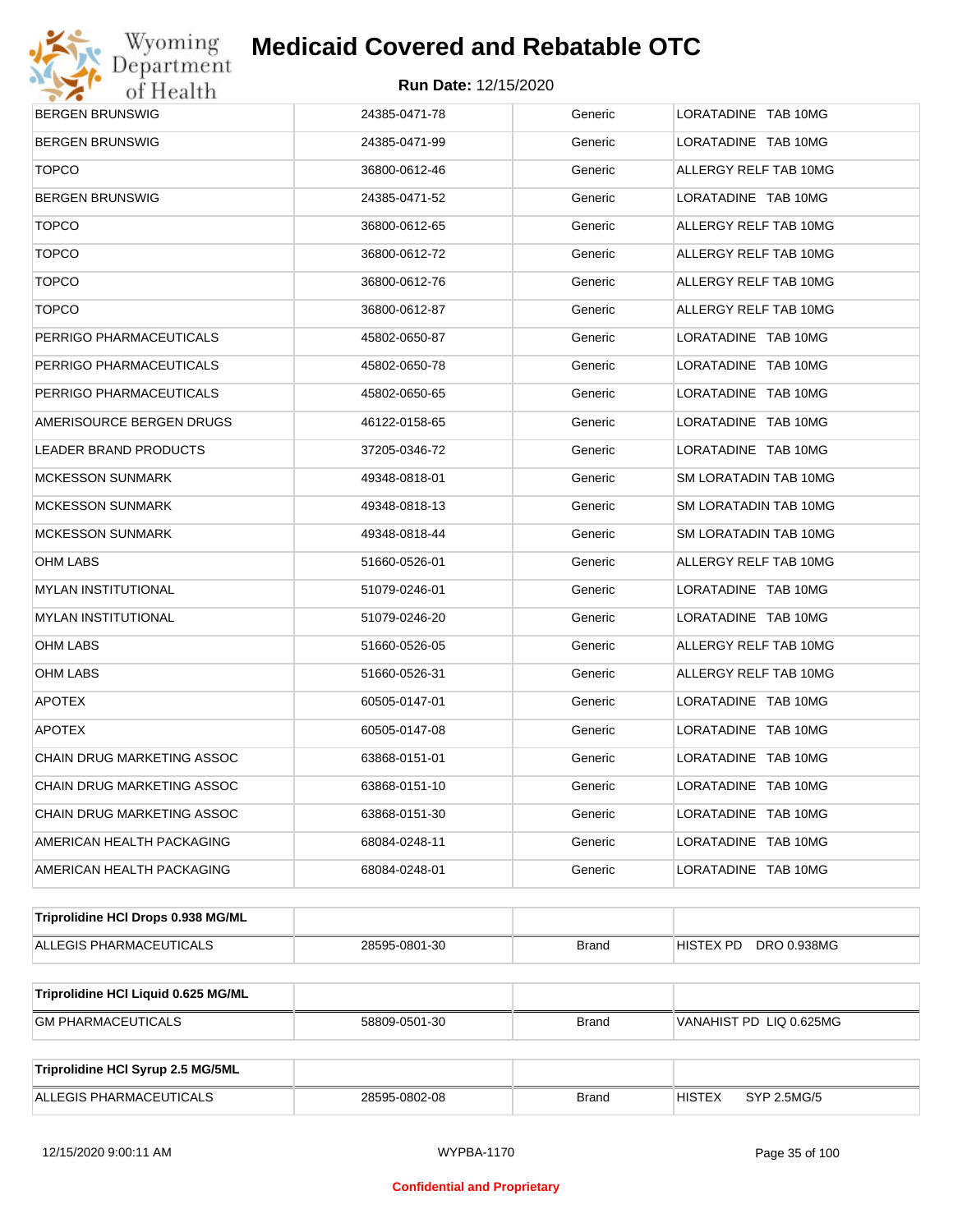

|  | <b>CONTRACEPTIVES</b> |
|--|-----------------------|
|  |                       |

| Levonorgestrel Tab 1.5 MG             |               |              |                                    |
|---------------------------------------|---------------|--------------|------------------------------------|
| LUPIN PHARMACEUTICALS                 | 43386-0622-30 | Generic      | <b>MY WAY</b><br><b>TAB 1.5MG</b>  |
| <b>TEVA/WOMENS HEALTH</b>             | 51285-0943-88 | <b>Brand</b> | <b>TAB 1.5MG</b><br>PLAN B         |
| <b>AFAXYS</b>                         | 50102-0111-01 | Generic      | ECONTRA EZ TAB 1.5MG               |
| <b>AFAXYS</b>                         | 50102-0111-12 | Generic      | ECONTRA EZ TAB 1.5MG               |
| <b>FOUNDATION CONSUMER HEALTHCARE</b> | 51285-0100-88 | Generic      | TAKE ACTION TAB 1.5MG              |
| <b>FOUNDATION CONSUMER HEALTHCARE</b> | 51285-0103-88 | Generic      | AFTERA<br><b>TAB 1.5MG</b>         |
| <b>ACTAVIS PHARMA</b>                 | 52544-0065-54 | Generic      | NEXT CHOICE TAB 1.5MG              |
| <b>FOUNDATION CONSUMER HEALTHCARE</b> | 51285-0146-19 | <b>Brand</b> | <b>TAB 1.5MG</b><br>PI AN B        |
| <b>FOUNDATION CONSUMER HEALTHCARE</b> | 51285-0162-88 | <b>Brand</b> | <b>TAB 1.5MG</b><br><b>PLAN B</b>  |
| <b>SUN PHARMACEUTICALS</b>            | 62756-0718-60 | Generic      | <b>OPCICON</b><br><b>TAB 1.5MG</b> |
| LUPIN PHARMACEUTICALS                 | 68180-0853-13 | Generic      | <b>TAB 1.5MG</b><br>FALLBACK       |
| PHARMACIST PHARMACEUTICAL LLC         | 63704-0010-01 | Generic      | LEVONORGESTR TAB 1.5MG             |
| <b>COUGH/COLD/ALLERGY</b>             |               |              |                                    |

| *Camphor-Eucalyptus-Menthol - Oint*** |               |         |                             |
|---------------------------------------|---------------|---------|-----------------------------|
| AMERISOURCE BERGEN DRUGS              | 46122-0157-54 | Generic | OIN RUB<br><b>GNP CHEST</b> |
| <b>MCKESSON</b>                       | 62011-0075-01 | Generic | HM CHEST RUB OIN            |

| *Camphor-Eucalyptus-Menthol-Turp Oil-<br>White Pet -Oint*** |               |         |                            |
|-------------------------------------------------------------|---------------|---------|----------------------------|
| <b>IMCKESSON SUNMARK</b>                                    | 49348-0398-96 | Generic | ISM MEDICATED MIS CHST RUB |

| *DM-GG-PE Tab & APAP-Diphenhyd-PE<br>Tab Therapy Pack*** |               |       |                            |
|----------------------------------------------------------|---------------|-------|----------------------------|
| <b>RECKITT BENCKISER</b>                                 | 63824-0555-30 | Brand | IMUCINEX FAST MIS MX DAY/N |

| *PE-DM-GG Ligd & Diphenhyd-PE-APAP<br>Ligd Therapy Pack*** |               |              |                                   |
|------------------------------------------------------------|---------------|--------------|-----------------------------------|
| RECKITT BENCKISER                                          | 63824-0287-22 | <b>Brand</b> | <b>IMUCINEX CHLD MIS DAY/NITE</b> |

| *PE-DM-GG-APAP Ligd & PE-Diphenhyd-<br><b>APAP Ligd Therapy Pack***</b> |               |       |                             |
|-------------------------------------------------------------------------|---------------|-------|-----------------------------|
| <b>RECKITT BENCKISER</b>                                                | 63824-0526-22 | Brand | I MUCINEX FAST MIS DAY/NGHT |

| *PE-DM-GG-APAP Pack & PE-Diphenhyd-<br><b>APAP Pack Therapy Pack***</b> |               |              |                |              |
|-------------------------------------------------------------------------|---------------|--------------|----------------|--------------|
| <b>RECKITT BENCKISER</b>                                                | 63824-0234-44 | <b>Brand</b> | <b>MUCINEX</b> | MIS DAY/NGHT |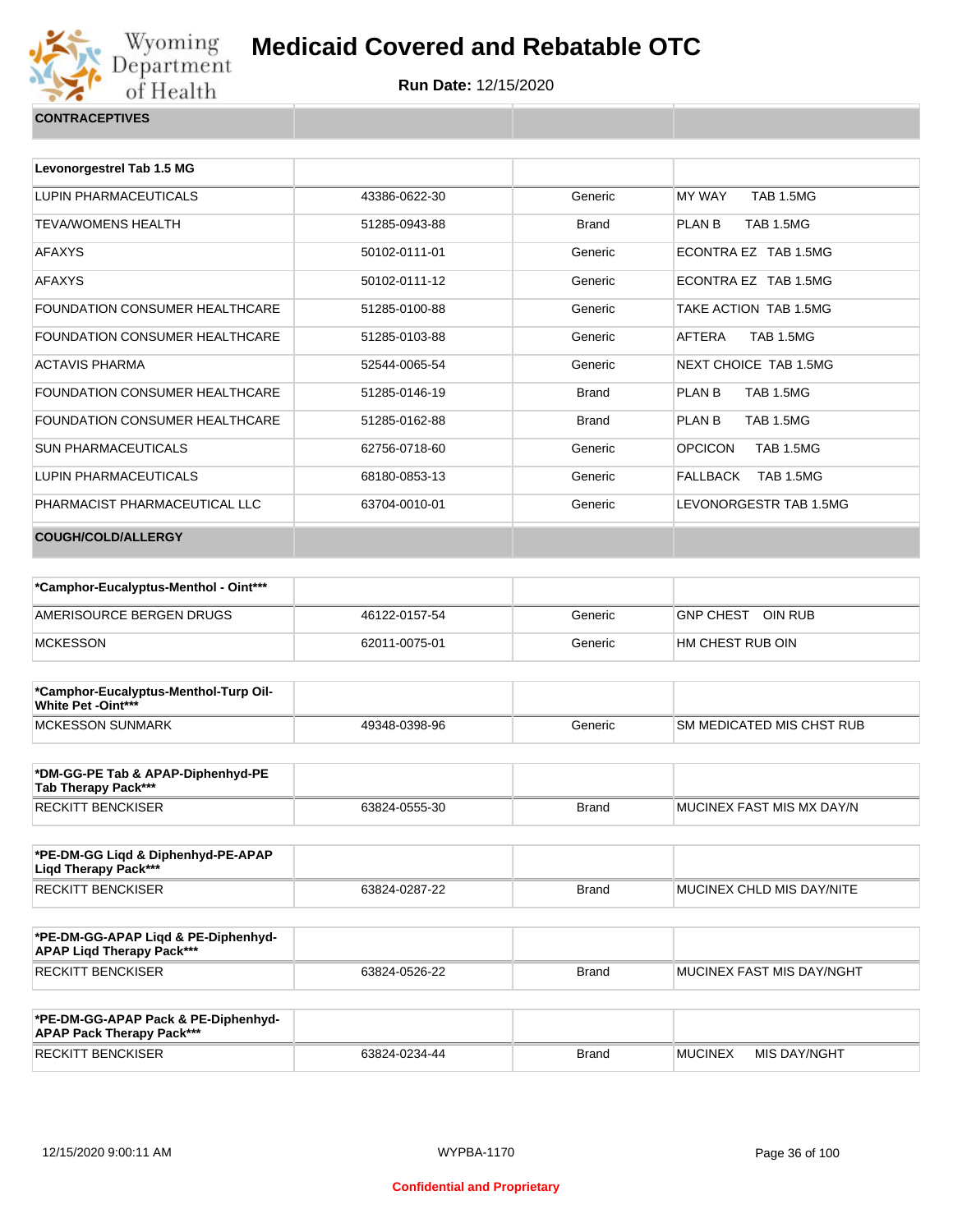

| *PE-DM-GG-APAP Tab & PE-Diphenhyd-<br><b>APAP Tab Therapy Pack***</b> |               |              |                                         |
|-----------------------------------------------------------------------|---------------|--------------|-----------------------------------------|
| <b>RECKITT BENCKISER</b>                                              | 63824-0551-30 | Generic      | MUCINEX FAST PAK DAY/NGHT               |
| Acetaminophen w/ DM Liq 1000-30<br>MG/30ML                            |               |              |                                         |
| <b>TOPCO</b>                                                          | 36800-0698-34 | Generic      | COUGH & SORE LIQ THRT DAY               |
| Acetaminophen w/ DM Susp 160-5 MG/5ML                                 |               |              |                                         |
| <b>GLAXO CONSUMER HEALTHCARE L.P.</b>                                 | 00067-8115-04 | <b>Brand</b> | <b>TRIAMINIC</b><br>SUS CGH/ST          |
| Brompheniramine & Phenylephrine Elixir 1<br>-2.5 MG/5ML               |               |              |                                         |
| <b>PERRIGO</b>                                                        | 00113-0906-26 | Generic      | COLD/ALLERGY ELX CHILDREN               |
| WOMEN'S CHOICE PHARMACEUTICALS                                        | 00485-0202-16 | Generic      | <b>RYNEX PE</b><br>ELX                  |
| <b>MAJOR PHARMACEUTICALS</b>                                          | 00904-5781-20 | Generic      | <b>ELX CHILDREN</b><br>DIMAPHEN         |
| <b>TOPCO</b>                                                          | 36800-0906-34 | Generic      | COLD/ALLERGY ELX CHILDREN               |
| <b>TOPCO</b>                                                          | 36800-0906-26 | Generic      | COLD/ALLERGY ELX CHILDREN               |
| <b>BERGEN BRUNSWIG</b>                                                | 24385-0517-26 | Generic      | <b>GNP CLD/ALLE ELX CHILDREN</b>        |
| <b>BERGEN BRUNSWIG</b>                                                | 24385-0517-34 | Generic      | <b>GNP CLD/ALLE ELX CHILDREN</b>        |
| <b>MCKESSON SUNMARK</b>                                               | 49348-0777-34 | Generic      | SM CLD/ALRGY ELX CHILDREN               |
| <b>LEADER BRAND PRODUCTS</b>                                          | 37205-0931-26 | Generic      | COLD/ALLERGY ELX CHILDREN               |
| <b>MCKESSON SUNMARK</b>                                               | 49348-0777-37 | Generic      | SM CLD/ALRGY ELX CHILDREN               |
| <b>MCKESSON</b>                                                       | 62011-0062-01 | Generic      | COLD/ALLERGY ELX CHILDREN               |
| Brompheniramine & Phenylephrine Syrup<br>1-2.5 MG/5ML                 |               |              |                                         |
| GLAXO CONSUMER HEALTHCARE L.P.                                        | 00067-8117-04 | <b>Brand</b> | <b>SYP CLD/ALRG</b><br><b>TRIAMINIC</b> |
| Brompheniramine & Phenylephrine Tab 4-<br>10 MG                       |               |              |                                         |
| ALLEGIS PHARMACEUTICALS                                               | 28595-0900-60 | Brand        | RU-HIST D TAB 4-10MG                    |
| Brompheniramine & Pseudoephedrine Cap<br>4-60 MG                      |               |              |                                         |
| <b>BAUSCH HEALTH</b>                                                  | 00095-0860-06 | <b>Brand</b> | LODRANE D CAP 4-60MG                    |
| <b>Brompheniramine &amp; Pseudoephedrine</b><br>Elixir 1-15 MG/5ML    |               |              |                                         |
| WOMEN'S CHOICE PHARMACEUTICALS                                        | 00485-0206-16 | Generic      | RYNEX PSE LIQ                           |
| PAR PHARMACEUTICALS                                                   | 00603-0851-94 | Generic      | Q-TAPP<br><b>ELX 1-15/5ML</b>           |
| <b>SILARX</b>                                                         | 54838-0125-40 | Generic      | LIQ<br><b>BROTAPP</b>                   |
| <b>SILARX</b>                                                         | 54838-0125-80 | Generic      | LIQ<br><b>BROTAPP</b>                   |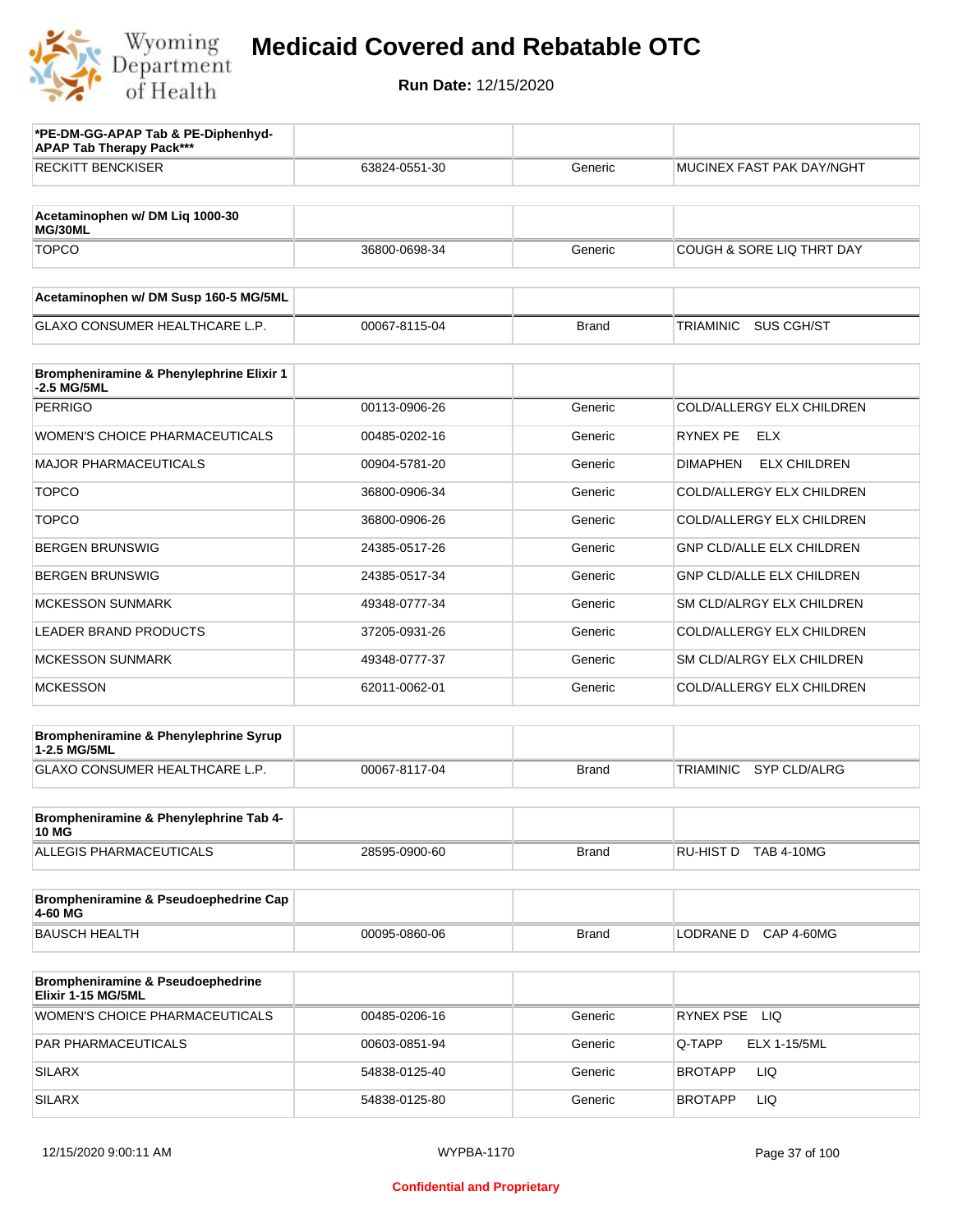

| <b>SILARX</b>                                                | 54838-0125-70 | Generic      | <b>BROTAPP</b><br>LIQ                |
|--------------------------------------------------------------|---------------|--------------|--------------------------------------|
| Brompheniramine & Pseudoephedrine                            |               |              |                                      |
| Liquid 1-7.5 MG/ML<br><b>JAYMAC PHARMACEUTICAL LLC</b>       | 64661-0032-30 | <b>Brand</b> | J-TAN D PD DRO 1-7.5MG               |
|                                                              |               |              |                                      |
| Brompheniramine-Acetaminophen Tab 2-<br><b>250 MG</b>        |               |              |                                      |
| MAGNA PHARMACEUTICALS, INC                                   | 58407-0225-01 | <b>Brand</b> | <b>STAFLEX</b><br><b>TAB 2-250MG</b> |
| Cetirizine-Pseudoephedrine Tab ER 12HR<br>5-120 MG           |               |              |                                      |
| <b>GEISS DESTIN &amp; DUNN</b>                               | 00113-0176-53 | Generic      | ALLERGY-D TAB 5-120MG                |
| <b>GEISS DESTIN &amp; DUNN</b>                               | 00113-0176-62 | Generic      | ALLERGY-D TAB 5-120MG                |
| <b>PERRIGO</b>                                               | 00113-2176-53 | Generic      | ALLERGY-D TAB 5-120MG                |
| <b>PERRIGO</b>                                               | 00113-2176-62 | Generic      | ALLERGY-D TAB 5-120MG                |
| <b>MAJOR PHARMACEUTICALS</b>                                 | 00904-5831-12 | Generic      | ALLERGY-D TAB 5-120MG                |
| <b>BERGEN BRUNSWIG</b>                                       | 24385-0175-53 | Generic      | ALLERGY-D TAB 5-120MG                |
| <b>BERGEN BRUNSWIG</b>                                       | 24385-0175-62 | Generic      | ALLERGY-D TAB 5-120MG                |
| <b>TOPCO</b>                                                 | 36800-0176-62 | Generic      | ALLERGY D TAB 5-120MG                |
| <b>TOPCO</b>                                                 | 36800-0176-53 | Generic      | ALLERGY D TAB 5-120MG                |
| PERRIGO PHARMACEUTICALS                                      | 45802-0721-53 | Generic      | CETIRIZ/PSE TAB 5-120MG              |
| PERRIGO PHARMACEUTICALS                                      | 45802-0721-62 | Generic      | CETIRIZ/PSE TAB 5-120MG              |
| <b>MCKESSON SUNMARK</b>                                      | 49348-0851-04 | Generic      | ALLERGY-D TAB 5-120MG                |
| <b>MCKESSON</b>                                              | 62011-0055-01 | Generic      | ALLGY COMP-D TAB 5-120MG             |
| Chlophedianol-Dexbrompheniramine Soln<br>12.5-1 MG/5ML       |               |              |                                      |
| <b>RAMCNEIL</b>                                              | 12830-0864-16 | <b>Brand</b> | CHLO HIST SOL                        |
| Chlophedianol-Guaifenesin Liquid 12.5-100<br>MG/5ML          |               |              |                                      |
| <b>RAMCNEIL</b>                                              | 12830-0767-16 | <b>Brand</b> | CHLO TUSS EX LIQ 12.5-100            |
| Chlophedianol-Pyrilamine Liquid 12.5-12.5<br>MG/5ML          |               |              |                                      |
| <b>CENTURION LABS</b>                                        | 23359-0032-16 | <b>Brand</b> | <b>NINJACOF</b><br>LIQ.              |
| Chlophedianol-Pyrilamine Liquid 25-50<br>MG/15ML             |               |              |                                      |
| <b>GM PHARMACEUTICALS</b>                                    | 58809-0350-04 | Brand        | VANACOF-8 LIQ 25-50/15               |
| Chlophedianol-Pyrilamine-APAP Liquid<br>12.5-12.5-160 MG/5ML |               |              |                                      |
| <b>CENTURION LABS</b>                                        | 23359-0033-16 | <b>Brand</b> | NINJACOF-A LIQ                       |
|                                                              |               |              |                                      |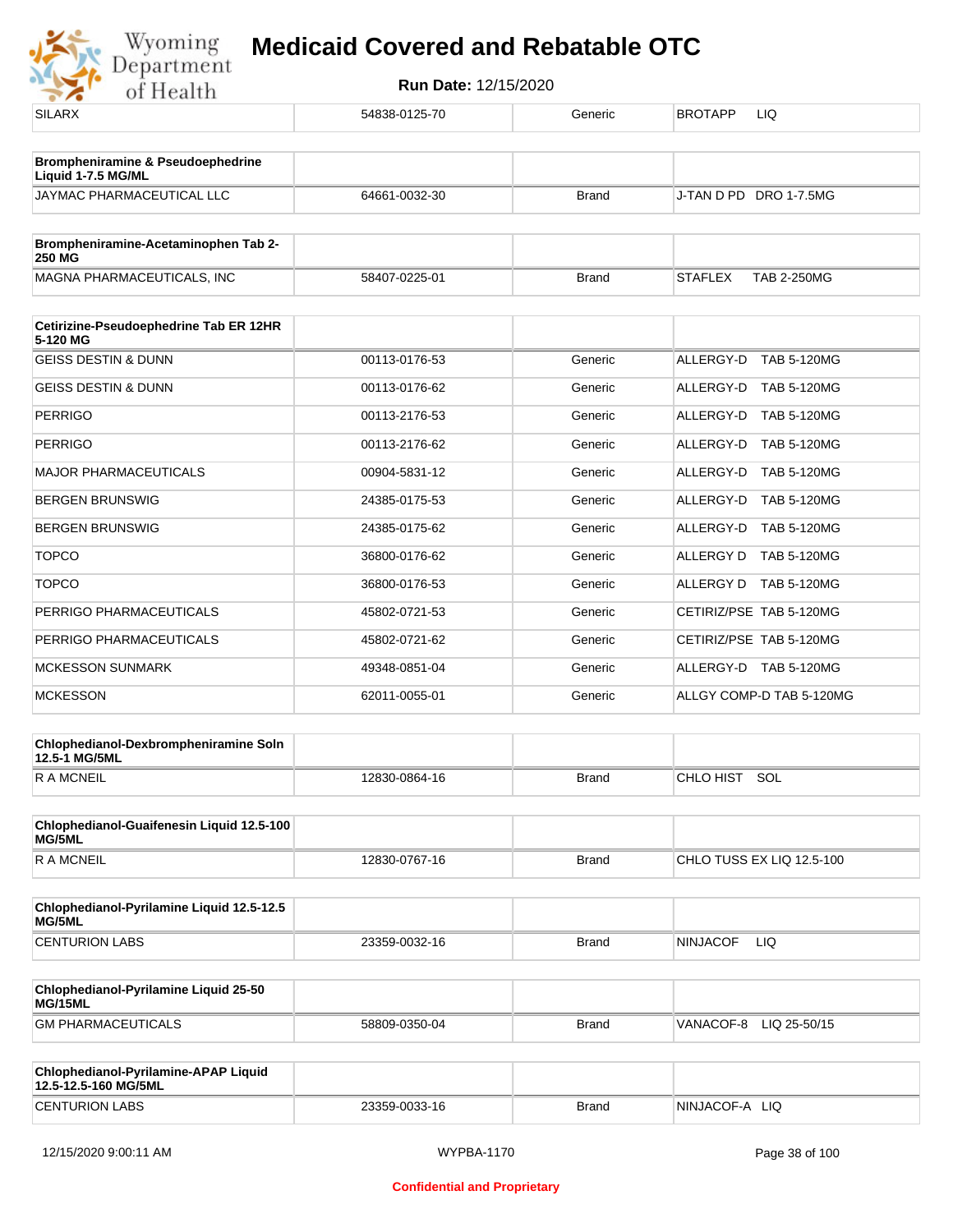

| <b>Chlorcyclizine &amp; Pseudoephedrine Liquid</b><br>25-60 MG/5ML  |               |              |                                       |
|---------------------------------------------------------------------|---------------|--------------|---------------------------------------|
| MAGNA PHARMACEUTICALS, INC                                          | 58407-0624-04 | <b>Brand</b> | STAHIST AD LIQ                        |
| Chlorcyclizine & Pseudoephedrine Tab 25-                            |               |              |                                       |
| 60 MG                                                               |               |              |                                       |
| MAGNA PHARMACEUTICALS, INC                                          | 58407-0625-30 | <b>Brand</b> | STAHIST AD TAB 25-60MG                |
| Chlorpheniramine & Phenylephrine Liquid<br>1-2.5 MG/ML              |               |              |                                       |
| <b>LASER PHARMACEUTICALS</b>                                        | 16477-0121-30 | <b>Brand</b> | <b>DALLERGY</b><br><b>DRO 1-2.5MG</b> |
| Chlorpheniramine & Phenylephrine Liquid<br>1-3.5 MG/ML              |               |              |                                       |
| <b>VIRTUS PHARMACEUTICALS OPCO</b>                                  | 76439-0319-30 | Generic      | <b>VIRDEC</b><br><b>DRO</b>           |
| Chlorpheniramine & Phenylephrine Liquid<br>2-5 MG/ML                |               |              |                                       |
| WOMEN'S CHOICE PHARMACEUTICALS                                      | 00485-0096-02 | <b>Brand</b> | ED CHLORPED DRO D                     |
| Chlorpheniramine & Phenylephrine Liquid<br>4-10 MG/5ML              |               |              |                                       |
| WOMEN'S CHOICE PHARMACEUTICALS                                      | 00485-0155-16 | <b>Brand</b> | ED A-HIST<br>LIQ 4-10/5ML             |
| LARKEN LABORATORIES, INC.                                           | 68047-0185-16 | Generic      | NOHIST-LQ LIQ 4-10/5ML                |
| Chlorpheniramine & Phenylephrine Tab 4-<br><b>10 MG</b>             |               |              |                                       |
| <b>WOMEN'S CHOICE PHARMACEUTICALS</b>                               | 00485-0254-01 | Generic      | ED A-HIST TAB 4-10MG                  |
| <b>SELECT BRAND</b>                                                 | 15127-0082-24 | Generic      | SINUS/ALERGY TAB MAX ST               |
| <b>TOPCO</b>                                                        | 36800-0139-62 | Generic      | COLD/ALLERGY TAB 4-10MG               |
| <b>BERGEN BRUNSWIG</b>                                              | 24385-0961-62 | Generic      | SINUS/ALLERG TAB 4-10MG               |
| <b>TOPCO</b>                                                        | 36800-0358-62 | Generic      | SINUS/ALERGY TAB PE MAX               |
| AMERISOURCE BERGEN DRUGS                                            | 46122-0181-62 | Generic      | COLD/ALLERGY TAB 4-10MG               |
| <b>Chlorpheniramine &amp; Pseudoephedrine</b><br>Liquid 2-30 MG/5ML |               |              |                                       |
| LARKEN LABORATORIES, INC.                                           | 68047-0120-16 | <b>Brand</b> | LOHIST-D<br>LIQ                       |
| Chlorpheniramine & Pseudoephedrine Tab<br>4-60 MG                   |               |              |                                       |
| MAJOR PHARMACEUTICALS                                               | 00904-5351-24 | Generic      | <b>SUDOGEST</b><br><b>TAB 4-60MG</b>  |
| MAJOR PHARMACEUTICALS                                               | 00904-5351-96 | Generic      | <b>SUDOGEST</b><br><b>TAB 4-60MG</b>  |
| Chlorpheniramine w/ Codeine Liquid 2-9<br>MG/5ML                    |               |              |                                       |
| MAGNA PHARMACEUTICALS, INC                                          | 58407-0920-16 | <b>Brand</b> | Z-TUSS AC<br>LIQ 2-9/5ML              |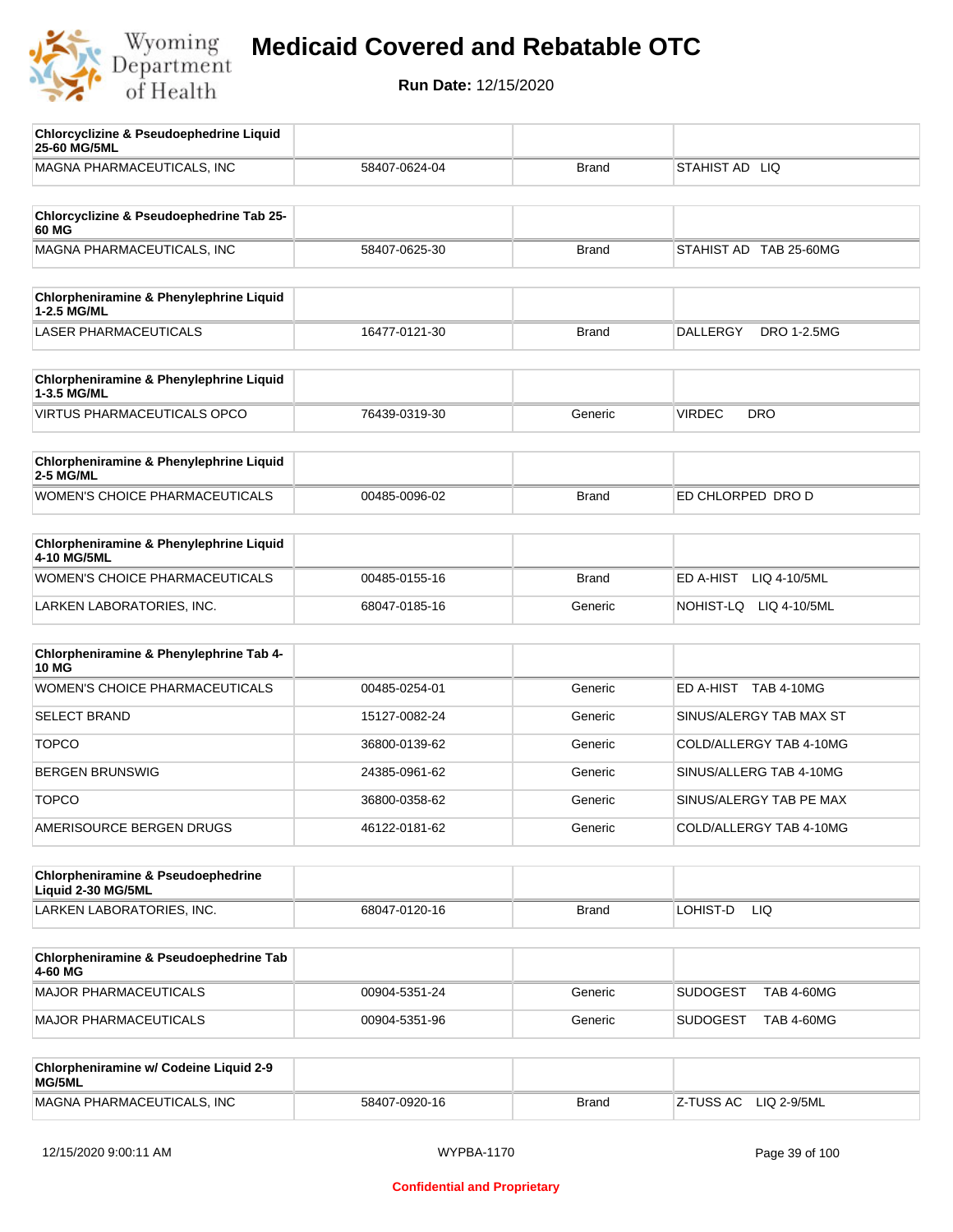

| Chlorpheniramine-DM Tab 4-30 MG                                  |               |              |                                       |
|------------------------------------------------------------------|---------------|--------------|---------------------------------------|
| <b>MAJOR PHARMACEUTICALS</b>                                     | 00904-5817-44 | Generic      | <b>COUGH &amp; COLD TAB</b>           |
| <b>SELECT BRAND</b>                                              | 15127-0268-16 | Generic      | SB COLD/CGH TAB HBP                   |
| Chlorpheniramine-Phenylephrine-ASA<br>Effer Tab 2-7.8-325 MG     |               |              |                                       |
| <b>CHAIN DRUG MARKETING ASSOC</b>                                | 63868-0228-20 | Generic      | <b>COLD RELIEF TAB PLUS</b>           |
| Chlorphen-PE-APAP Tab 2-5-325 MG & PE-<br>APAP Tab 5-325 MG Pack |               |              |                                       |
| <b>SELECT BRAND</b>                                              | 15127-0933-24 | Generic      | <b>SB SINUS CNG PAK/PAIN</b>          |
| AMERISOURCE BERGEN DRUGS                                         | 46122-0075-60 | Generic      | SINUS RELIEF PAK CNG/PAIN             |
| Chlorphen-Phenylephrine w/ APAP Tab 2-5<br>-325 MG               |               |              |                                       |
| <b>GEISS DESTIN &amp; DUNN</b>                                   | 00113-0476-62 | Generic      | <b>ALLERGY</b><br><b>TAB MULTI-SY</b> |
| SELECT BRAND                                                     | 15127-0966-24 | Generic      | SB SINUS CNG TAB / PAIN               |
| <b>SELECT BRAND</b>                                              | 15127-0967-24 | Generic      | SB ALLERGY TAB MULTI-SY               |
| <b>TOPCO</b>                                                     | 36800-0935-62 | Generic      | NIGHT TIME TAB SINUS                  |
| <b>TOPCO</b>                                                     | 36800-0476-62 | Generic      | ALLERGY<br>TAB MULTI-SY               |
| <b>TOPCO</b>                                                     | 36800-0476-67 | Generic      | <b>ALLERGY</b><br>TAB MULTI-SY        |
| <b>BERGEN BRUNSWIG</b>                                           | 24385-0147-62 | Generic      | GNP ALLERGY TAB MULTI-SY              |
| <b>MCKESSON SUNMARK</b>                                          | 49348-0778-04 | Generic      | SM ALLERGY TAB MULTI-SY               |
| LEADER BRAND PRODUCTS                                            | 37205-0940-62 | Generic      | <b>ALLERGY</b><br>TAB MULTI-SY        |
| AMERISOURCE BERGEN DRUGS                                         | 46122-0074-62 | Generic      | GNP SINUS TAB CNG/PAIN                |
| CHAIN DRUG MARKETING ASSOC                                       | 63868-0981-24 | Generic      | QC ALLERGY TAB RELIEF                 |
| Chlorphen-Phenylephrine w/ APAP Tab 4-<br>10-325 MG              |               |              |                                       |
| U S PHARMACEUTICAL                                               | 52747-0475-70 | <b>Brand</b> | NOREL AD<br>TAB 4-10-325              |
| Dexbrompheniramine & Pseudoephedrine<br><b>Soln 1-30 MG/5ML</b>  |               |              |                                       |
| <b>LLORENS PHARMACEUTICAL</b>                                    | 54859-0802-04 | <b>Brand</b> | <b>CONEX</b><br>SOL CLD/ALRG          |
| Dexbrompheniramine & Pseudoephedrine<br><b>Tab 2-60 MG</b>       |               |              |                                       |
| LLORENS PHARMACEUTICAL                                           | 54859-0702-60 | <b>Brand</b> | <b>CONEX</b><br><b>TAB 2-60MG</b>     |
| Dexbrompheniramine-Phenylephrine<br>Syrup 1-5 MG/5ML             |               |              |                                       |
| LASER PHARMACEUTICALS                                            | 16477-0822-01 | <b>Brand</b> | DALLERGY SYP                          |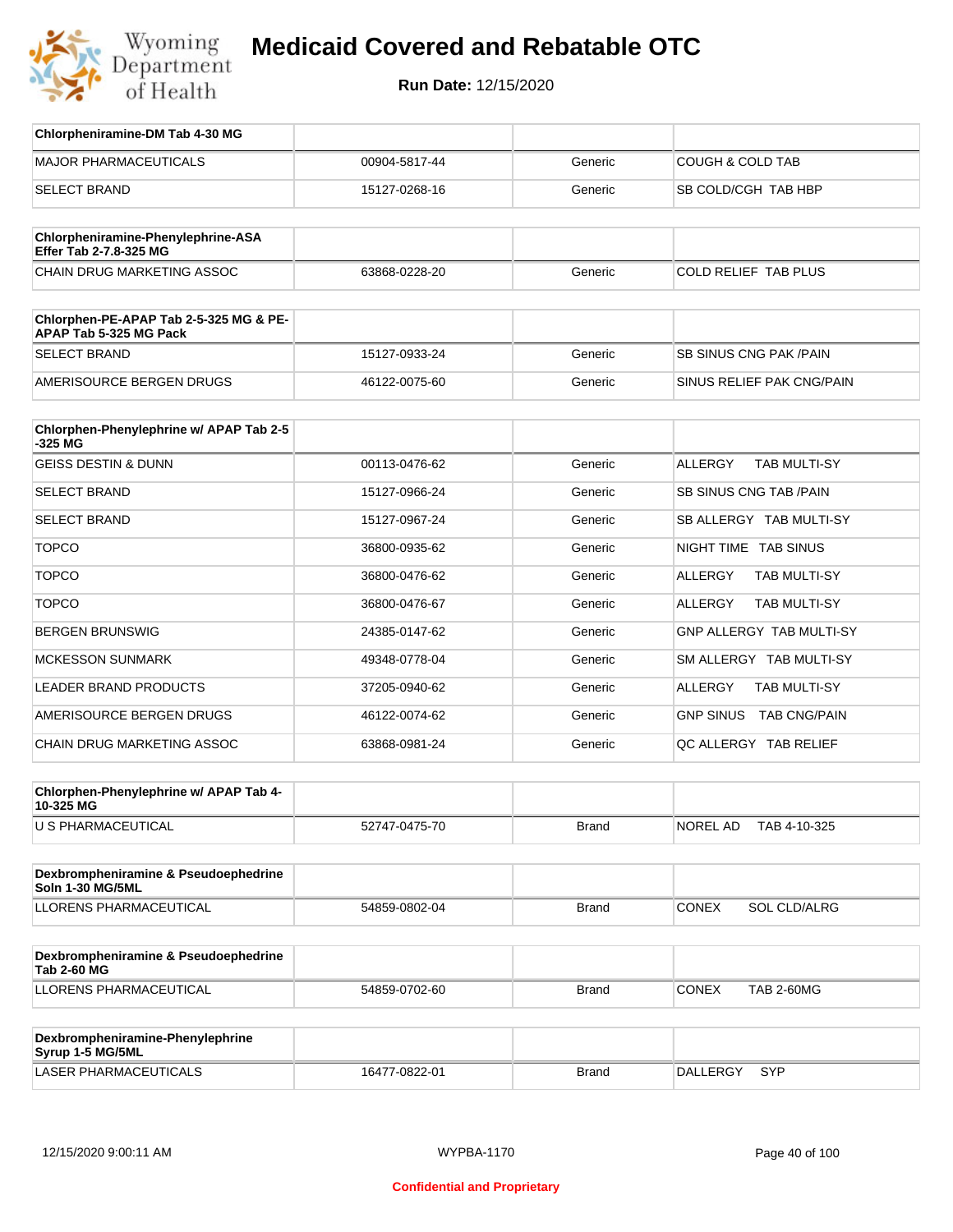

| Dexbrompheniramine-Phenylephrine Tab 1<br>-5 MG                |               |              |                                    |
|----------------------------------------------------------------|---------------|--------------|------------------------------------|
| <b>LASER PHARMACEUTICALS</b>                                   | 16477-0161-01 | <b>Brand</b> | <b>DALLERGY</b><br>TAB 1-5MG       |
| Dexbrompheniramine-Phenylephrine Tab 2<br>$-10M$               |               |              |                                    |
| POLY PHARMACEUTICALS                                           | 50991-0782-60 | <b>Brand</b> | ALA-HIST PE TAB 2-10MG             |
|                                                                |               |              |                                    |
| Dexchlorpheniramine & Pseudoephedrine<br><b>Tab 2-60 MG</b>    |               |              |                                    |
| CAPELLON PHARMACEUTICALS                                       | 64543-0097-90 | Brand        | <b>RESCON</b><br><b>TAB 2-60MG</b> |
| Dexchlorpheniramine-Phenylephrine Tab 2<br>-10 MG              |               |              |                                    |
| WOMEN'S CHOICE PHARMACEUTICALS                                 | 00485-0080-01 | <b>Brand</b> | <b>RYMED</b><br><b>TAB 2-10MG</b>  |
| Dextromethorphan HBr Cap 15 MG                                 |               |              |                                    |
| <b>RUGBY LABORATORIES</b>                                      | 00536-1068-34 | Generic      | ROBAFEN CGH CAP 15MG               |
| <b>MAJOR PHARMACEUTICALS</b>                                   | 00904-5752-95 | Generic      | ROBAFEN CGH CAP 15MG               |
| <b>SELECT BRAND</b>                                            | 15127-0984-20 | Generic      | SB CGH CONTR CAP 15MG              |
| Dextromethorphan HBr Liquid 15 MG/15ML                         |               |              |                                    |
| <b>TOPCO</b>                                                   | 36800-0473-38 | Generic      | DAY TIME<br>LIQ COUGH              |
| Dextromethorphan HBr Liquid 15 MG/5ML                          |               |              |                                    |
| <b>SELECT BRAND</b>                                            | 15127-0925-04 | Generic      | SB CGH RELF LIQ 15MG/5ML           |
| <b>BERGEN BRUNSWIG</b>                                         | 24385-0263-26 | Generic      | GNP CGH RELF LIQ 15MG/5ML          |
| <b>BERGEN BRUNSWIG</b>                                         | 24385-0262-26 | Generic      | GNP CGH RELF LIQ 15MG/5ML          |
| CHAIN DRUG MARKETING ASSOC                                     | 63868-0070-04 | Generic      | QC CGH RELF LIQ 15MG/5ML           |
| Dextromethorphan HBr Syrup 15 MG/5ML                           |               |              |                                    |
| <b>BERGEN BRUNSWIG</b>                                         | 24385-0493-26 | Generic      | TUSSIN COUGH SYP 15MG/5ML          |
| <b>TOPCO</b>                                                   |               |              |                                    |
|                                                                | 36800-0300-26 | Generic      | TUSSIN COUGH SYP 15MG/5ML          |
| Dextromethorphan Polistirex Extended<br>Release Susp 30 MG/5ML |               |              |                                    |
| <b>MAJOR PHARMACEUTICALS</b>                                   | 00904-6312-56 | Generic      | COUGH DM<br>SUS 30MG/5ML           |
| LEADER BRAND PRODUCTS                                          | 37205-0697-21 | Generic      | <b>COUGH DM</b><br>SUS 30MG/5ML    |
| PERRIGO PHARMACEUTICALS                                        | 45802-0433-21 | Generic      | DEXTROMETHOR SUS 30MG/5ML          |
| AMERISOURCE BERGEN DRUGS                                       | 46122-0141-25 | Generic      | GNP COUGH DM SUS 30MG/5ML          |
| AMERISOURCE BERGEN DRUGS                                       | 46122-0141-21 | Generic      | GNP COUGH DM SUS 30MG/5ML          |
| AMERISOURCE BERGEN DRUGS                                       | 46122-0142-21 | Generic      | GNP COUGH DM SUS 30MG/5ML          |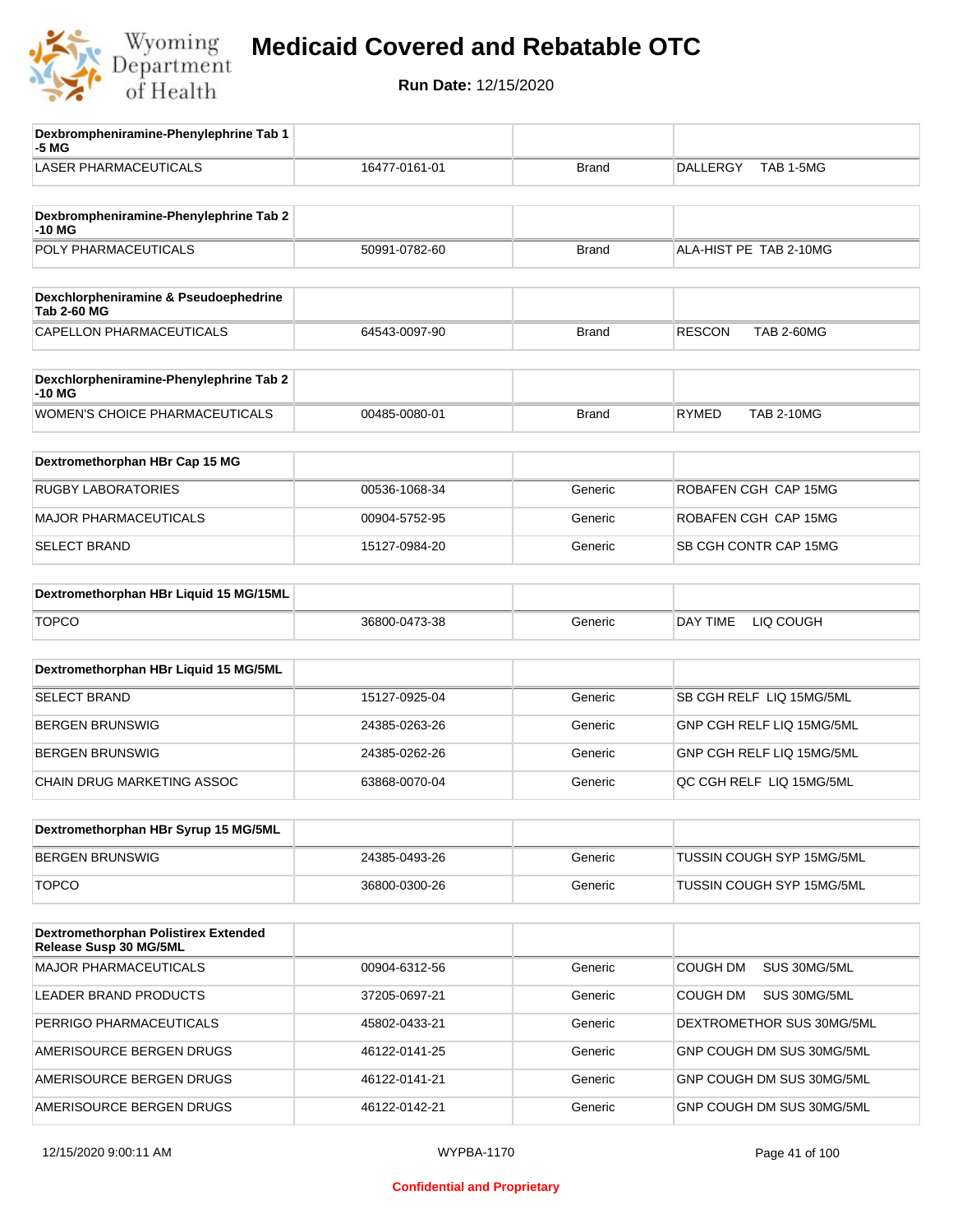| <b>RECKITT BENCKISER</b> | 63824-0176-65 | <b>Brand</b> | <b>DELSYM</b><br>SUS 30MG/5ML |
|--------------------------|---------------|--------------|-------------------------------|
| <b>RECKITT BENCKISER</b> | 63824-0177-63 | <b>Brand</b> | DELSYM CHILD SUS 30MG/5ML     |
| <b>RECKITT BENCKISER</b> | 63824-0177-65 | <b>Brand</b> | DELSYM CHILD SUS 30MG/5ML     |
| <b>MCKESSON</b>          | 62011-0198-01 | Generic      | HM COUGH DM SUS 30MG/5ML      |
| <b>RECKITT BENCKISER</b> | 63824-0171-65 | <b>Brand</b> | SUS 30MG/5ML<br>DELSYM        |
| <b>RECKITT BENCKISER</b> | 63824-0173-65 | <b>Brand</b> | DELSYM CHILD SUS 30MG/5ML     |
| <b>MCKESSON</b>          | 62011-0176-01 | Generic      | HM COUGH DM SUS 30MG/5ML      |
| <b>RECKITT BENCKISER</b> | 63824-0171-63 | <b>Brand</b> | <b>DELSYM</b><br>SUS 30MG/5ML |
| <b>RECKITT BENCKISER</b> | 63824-0175-65 | <b>Brand</b> | <b>DELSYM</b><br>SUS 30MG/5ML |
| <b>RECKITT BENCKISER</b> | 63824-0175-63 | <b>Brand</b> | <b>DELSYM</b><br>SUS 30MG/5ML |
| <b>RECKITT BENCKISER</b> | 63824-0176-63 | <b>Brand</b> | <b>DELSYM</b><br>SUS 30MG/5ML |
| <b>RECKITT BENCKISER</b> | 63824-0172-63 | <b>Brand</b> | <b>DELSYM</b><br>SUS 30MG/5ML |
| <b>RECKITT BENCKISER</b> | 63824-0172-65 | <b>Brand</b> | <b>DELSYM</b><br>SUS 30MG/5ML |
| <b>RECKITT BENCKISER</b> | 63824-0173-63 | <b>Brand</b> | DELSYM CHILD SUS 30MG/5ML     |

| Dextromethorphan-Doxylamine-APAP Cap<br>15-6.25-325 MG |               |         |                           |
|--------------------------------------------------------|---------------|---------|---------------------------|
| <b>MAJOR PHARMACEUTICALS</b>                           | 00904-5764-44 | Generic | NIGHT TIME CAP COLD/FLU   |
| <b>TOPCO</b>                                           | 36800-0977-60 | Generic | CAP COLD/FLU<br>NITE TIME |
| <b>SELECT BRAND</b>                                    | 15127-0985-12 | Generic | NIGHT TIME CAP COLD/FLU   |
| <b>TOPCO</b>                                           | 36800-0977-53 | Generic | NITE TIME<br>CAP COLD/FLU |
| <b>LEADER BRAND PRODUCTS</b>                           | 37205-0707-62 | Generic | NITE-TIME<br>CAP COLD/FLU |
| AMERISOURCE BERGEN DRUGS                               | 46122-0183-73 | Generic | NIGHT TIME CAP COLD/FLU   |
| AMERISOURCE BERGEN DRUGS                               | 46122-0245-62 | Generic | NIGHT TIME CAP COLD/FLU   |
| <b>MCKESSON SUNMARK</b>                                | 49348-0741-03 | Generic | SM NITE TIME CAP COLD/FLU |
| <b>MCKESSON</b>                                        | 62011-0084-02 | Generic | NIGHT TIME CAP COLD/FLU   |

| Dextromethorphan-Doxylamine-APAP<br>Liquid 15-6.25-325 MG/15ML |               |         |                            |
|----------------------------------------------------------------|---------------|---------|----------------------------|
| <b>MAJOR PHARMACEUTICALS</b>                                   | 00904-5777-09 | Generic | ALL-NITE<br>LIQ COLD/FLU   |
| AMERISOURCE BERGEN DRUGS                                       | 46122-0136-34 | Generic | LIQ COLD/FLU<br>NIGHT TIME |
| AMERISOURCE BERGEN DRUGS                                       | 46122-0136-40 | Generic | NIGHT TIME<br>LIQ COLD/FLU |
| AMERISOURCE BERGEN DRUGS                                       | 46122-0198-34 | Generic | NIGHT TIME<br>LIQ COLD/FLU |
| AMERISOURCE BERGEN DRUGS                                       | 46122-0198-40 | Generic | NIGHT TIME LIQ COLD/FLU    |
| <b>MCKESSON SUNMARK</b>                                        | 49348-0975-37 | Generic | SM NITE TIME LIQ CLD/FLU   |
| <b>MCKESSON SUNMARK</b>                                        | 49348-0975-39 | Generic | SM NITE TIME LIQ CLD/FLU   |
| <b>MCKESSON</b>                                                | 62011-0082-02 | Generic | NIGHT TIME LIQ CLD/FLU     |
| <b>MCKESSON</b>                                                | 62011-0083-02 | Generic | NIGHT TIME<br>LIO CLD/FLU  |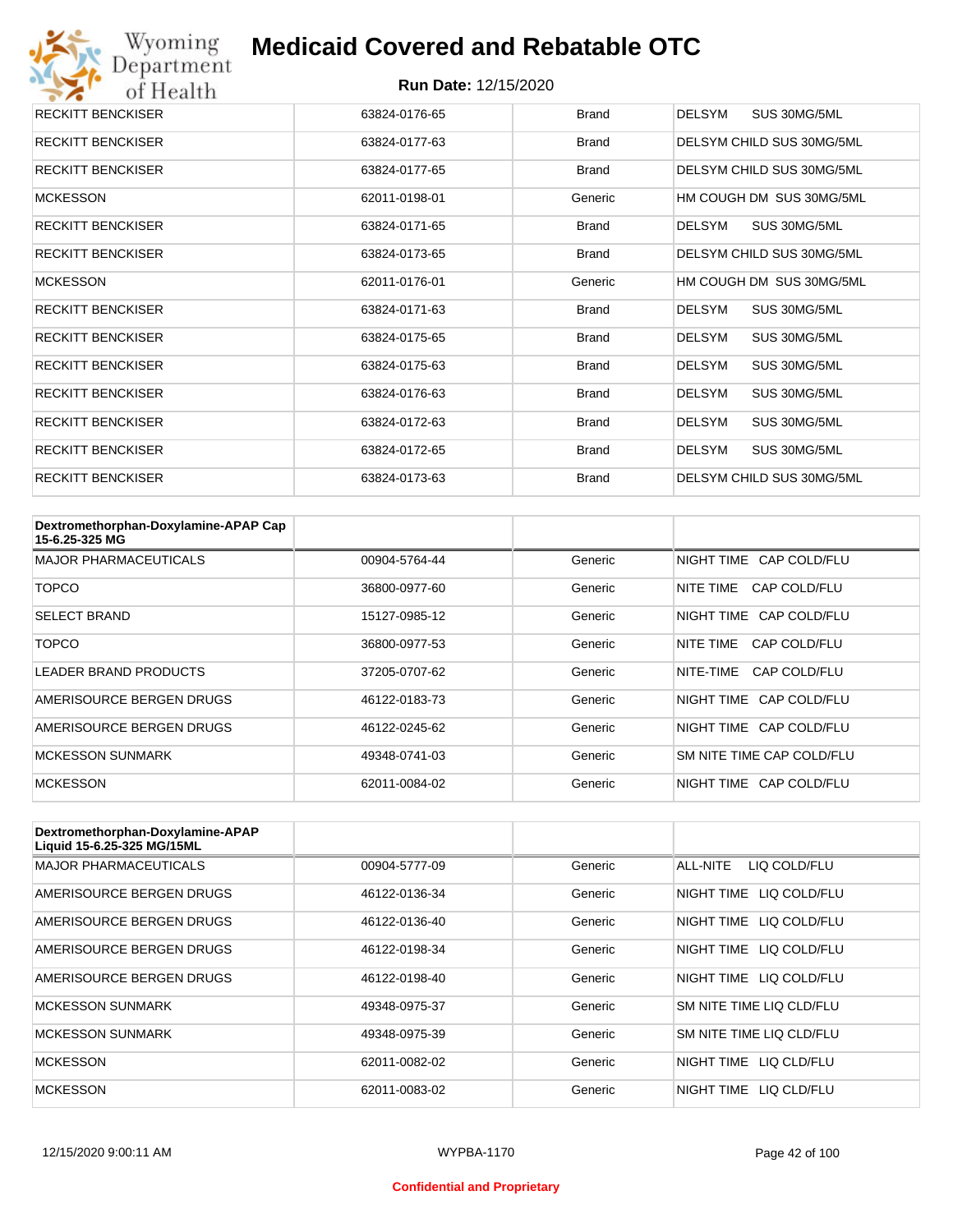

| Dextromethorphan-Doxylamine-APAP<br>Liquid 30-12.5-1000 MG/30ML |               |         |                            |
|-----------------------------------------------------------------|---------------|---------|----------------------------|
| <b>SELECT BRAND</b>                                             | 15127-0987-10 | Generic | NIGHT TIME<br>LIQ COLD/FLU |
| <b>SELECT BRAND</b>                                             | 15127-0987-06 | Generic | LIQ COLD/FLU<br>NIGHT TIME |
| <b>TOPCO</b>                                                    | 36800-0041-30 | Generic | NITE-TIME<br>LIQ COLD/FLU  |
| <b>TOPCO</b>                                                    | 36800-0041-38 | Generic | NITE-TIME<br>LIQ COLD/FLU  |
| <b>TOPCO</b>                                                    | 36800-0990-38 | Generic | NITE TIME<br>LIQ COLD/FLU  |
| <b>TOPCO</b>                                                    | 36800-0908-30 | Generic | NITE TIME<br>LIQ COLD/FLU  |
| <b>TOPCO</b>                                                    | 36800-0666-34 | Generic | COUGH & SORE LIQ NGT TIME  |
| <b>TOPCO</b>                                                    | 36800-0908-38 | Generic | NITE TIME<br>LIQ COLD/FLU  |
| CHAIN DRUG MARKETING ASSOC                                      | 63868-0065-08 | Generic | LIQ SORE THR<br>QC COUGH   |
|                                                                 |               |         |                            |

| Dextromethorphan-Guaifenesin Granules<br>Packet 5-100 MG |               |       |                         |
|----------------------------------------------------------|---------------|-------|-------------------------|
| <b>RECKITT BENCKISER</b>                                 | 63824-0256-12 | Brand | MUCINEX CGH GRA 5-100MG |

| Dextromethorphan-Guaifenesin Liquid 10-<br><b>100 MG/5ML</b> |               |         |                                      |
|--------------------------------------------------------------|---------------|---------|--------------------------------------|
| <b>PERRIGO</b>                                               | 00113-0578-26 | Generic | TUSSIN DM LIQ                        |
| <b>PAR PHARMACEUTICALS</b>                                   | 00603-1330-58 | Generic | IOPHEN DM-NR LIQ 100-10/5            |
| <b>BERGEN BRUNSWIG</b>                                       | 24385-0359-26 | Generic | <b>GNP TUSSIN LIQ DM</b>             |
| <b>BERGEN BRUNSWIG</b>                                       | 24385-0578-26 | Generic | GNP TUSSIN LIQ DM COUGH              |
| <b>TOPCO</b>                                                 | 36800-0359-26 | Generic | TUSSIN DM LIQ 100-10/5               |
| <b>TOPCO</b>                                                 | 36800-0359-40 | Generic | <b>TUSSIN DM</b><br>LIQ 100-10/5     |
| <b>TOPCO</b>                                                 | 36800-0578-26 | Generic | <b>TUSSIN DM</b><br>LIQ 100-10/5     |
| <b>TOPCO</b>                                                 | 36800-0359-34 | Generic | TUSSIN DM<br>LIQ 100-10/5            |
| <b>BERGEN BRUNSWIG</b>                                       | 24385-0359-34 | Generic | <b>GNP TUSSIN LIQ DM</b>             |
| <b>LEADER BRAND PRODUCTS</b>                                 | 37205-0712-26 | Generic | <b>TUSSIN DM</b><br><b>LIQ CLEAR</b> |
| HI-TECH                                                      | 50383-0062-07 | Generic | DM/GG<br>SOL 10-100/5                |
| <b>HI-TECH</b>                                               | 50383-0062-12 | Generic | SOL<br>DM/GG                         |
| <b>HI-TECH</b>                                               | 50383-0062-11 | Generic | SOL<br>DM/GG                         |
| <b>SILARX</b>                                                | 54838-0133-40 | Generic | SILTUSSIN DM LIQ DAS                 |
| <b>SILARX</b>                                                | 54838-0139-40 | Generic | SILTUSSIN-DM LIQ DIABETIC            |
| <b>LLORENS PHARMACEUTICAL</b>                                | 54859-0505-16 | Generic | TUSNEL DIABT LIQ 10-100/5            |
| <b>HI-TECH</b>                                               | 50383-0062-06 | Generic | DM/GG<br>SOL 10-100/5                |
| LLORENS PHARMACEUTICAL                                       | 54859-0505-04 | Generic | TUSNEL DIABT LIQ 10-100/5            |
| <b>MCKESSON</b>                                              | 62011-0091-02 | Generic | HM TUSSIN LIQ ADLT DM                |
| <b>MCKESSON</b>                                              | 62011-0092-02 | Generic | TUSSIN ADULT LIQ CGH/CONG            |
| <b>MCKESSON</b>                                              | 62011-0091-01 | Generic | HM TUSSIN LIQ ADLT DM                |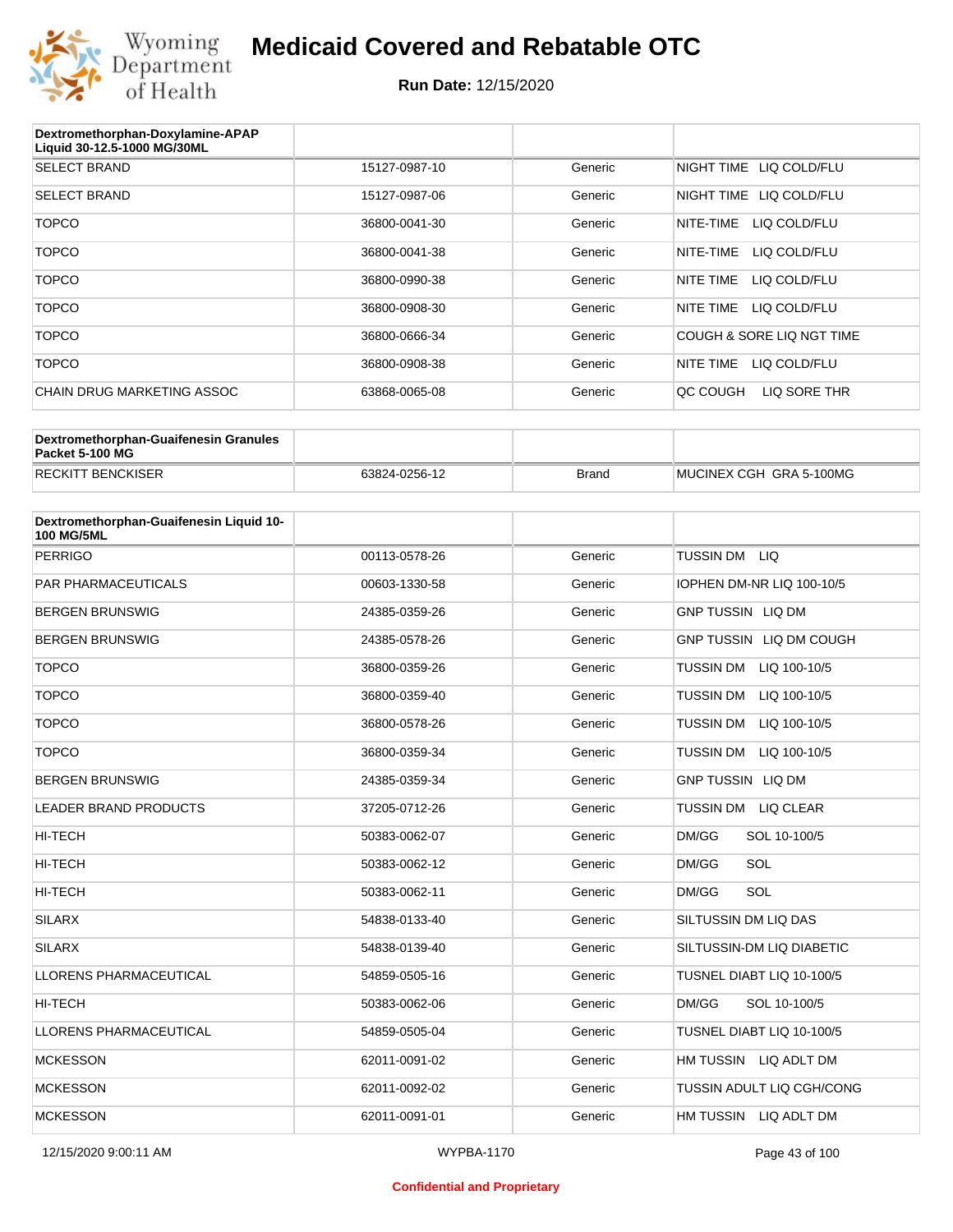

| <b>MCKESSON</b>                                              | 62011-0092-01 | Generic | TUSSIN ADULT LIQ CGH/CONG    |
|--------------------------------------------------------------|---------------|---------|------------------------------|
|                                                              |               |         |                              |
| Dextromethorphan-Guaifenesin Liquid 10-<br><b>200 MG/5ML</b> |               |         |                              |
| <b>PERRIGO</b>                                               | 00113-0799-26 | Generic | TUSSIN DM MX LIQ 10-200/5    |
| <b>TOPCO</b>                                                 | 36800-0799-26 | Generic | LIQ MAX<br>TUSSIN DM         |
| <b>LEADER BRAND PRODUCTS</b>                                 | 37205-0629-34 | Generic | TUSSIN DM MX LIQ 10-200/5    |
| <b>TOPCO</b>                                                 | 36800-0799-34 | Generic | TUSSIN DM<br>LIQ MAX         |
| <b>LEADER BRAND PRODUCTS</b>                                 | 37205-0629-26 | Generic | TUSSIN DM MX LIQ 10-200/5    |
| AMERISOURCE BERGEN DRUGS                                     | 46122-0139-26 | Generic | TUSSIN DM<br>LIQ 10-200/5    |
| AMERISOURCE BERGEN DRUGS                                     | 46122-0139-34 | Generic | TUSSIN DM<br>LIQ 10-200/5    |
| AMERISOURCE BERGEN DRUGS                                     | 46122-0017-26 | Generic | <b>GNP TUSSIN LIQ DM MAX</b> |
| AMERISOURCE BERGEN DRUGS                                     | 46122-0017-34 | Generic | GNP TUSSIN LIQ DM MAX        |
| <b>SILARX</b>                                                | 54838-0140-40 | Generic | SILTUSSIN-DM LIQ MAX ST      |
| <b>MCKESSON</b>                                              | 62011-0211-01 | Generic | HM TUSSIN<br>LIQ DM MAX      |

| Dextromethorphan-Guaifenesin Liquid 5-<br><b>100 MG/5ML</b> |               |         |                           |
|-------------------------------------------------------------|---------------|---------|---------------------------|
| <b>GEISS DESTIN &amp; DUNN</b>                              | 00113-0419-26 | Generic | MUCUS RELIEF LIQ 5-100MG  |
| <b>BERGEN BRUNSWIG</b>                                      | 24385-0985-26 | Generic | MUCUS RELIEF LIO 5-100MG  |
| TOPCO                                                       | 36800-0419-26 | Generic | MUCUS RELIEF LIQ 5-100MG  |
| <b>LEADER BRAND PRODUCTS</b>                                | 37205-0993-26 | Generic | MUCUS RELIEF LIQ 5-100MG  |
| <b>MCKESSON SUNMARK</b>                                     | 49348-0828-34 | Generic | MUCUS RELIEF LIQ 5-100MG  |
| <b>RECKITT BENCKISER</b>                                    | 63824-0019-66 | Generic | MUCINEX DM LIQ 20-400     |
| <b>RECKITT BENCKISER</b>                                    | 63824-0286-64 | Generic | MUCINEX CGH LIQ 5-100MG   |
| <b>RECKITT BENCKISER</b>                                    | 63824-0213-66 | Generic | DELSYM COUGH LIQ CONGS DM |
| <b>RECKITT BENCKISER</b>                                    | 63824-0214-66 | Generic | DELSYM COUGH LIQ CONGS DM |

| Dextromethorphan-Guaifenesin Syrup 10-<br><b>100 MG/5ML</b> |               |         |                           |
|-------------------------------------------------------------|---------------|---------|---------------------------|
| <b>PERRIGO</b>                                              | 00113-0359-26 | Generic | TUSSIN DM SYP 100-10/5    |
| PHARMACEUTICAL ASSOCIATES                                   | 00121-0638-10 | Generic | <b>GUAIFENESIN SYP DM</b> |
| <b>PERRIGO</b>                                              | 00113-0359-34 | Generic | SYP 100-10/5<br>TUSSIN DM |
| <b>RUGBY LABORATORIES</b>                                   | 00536-0970-85 | Generic | EXTRA ACTION SYP 100-10/5 |
| <b>RUGBY LABORATORIES</b>                                   | 00536-0970-97 | Generic | EXTRA ACTION SYP 100-10/5 |
| PHARMACEUTICAL ASSOCIATES                                   | 00121-0638-05 | Generic | <b>GUAIFENESIN SYP DM</b> |
| <b>PAR PHARMACEUTICALS</b>                                  | 00603-0855-94 | Generic | Q-TUSSIN DM SYP 100-10/5  |
| <b>PAR PHARMACEUTICALS</b>                                  | 00603-0855-58 | Generic | Q-TUSSIN DM SYP 100-10/5  |
| <b>PAR PHARMACEUTICALS</b>                                  | 00603-0855-81 | Generic | Q-TUSSIN DM SYP 100-10/5  |
| <b>MAJOR PHARMACEUTICALS</b>                                | 00904-0053-00 | Generic | ROBAFEN DM SYP 100-10/5   |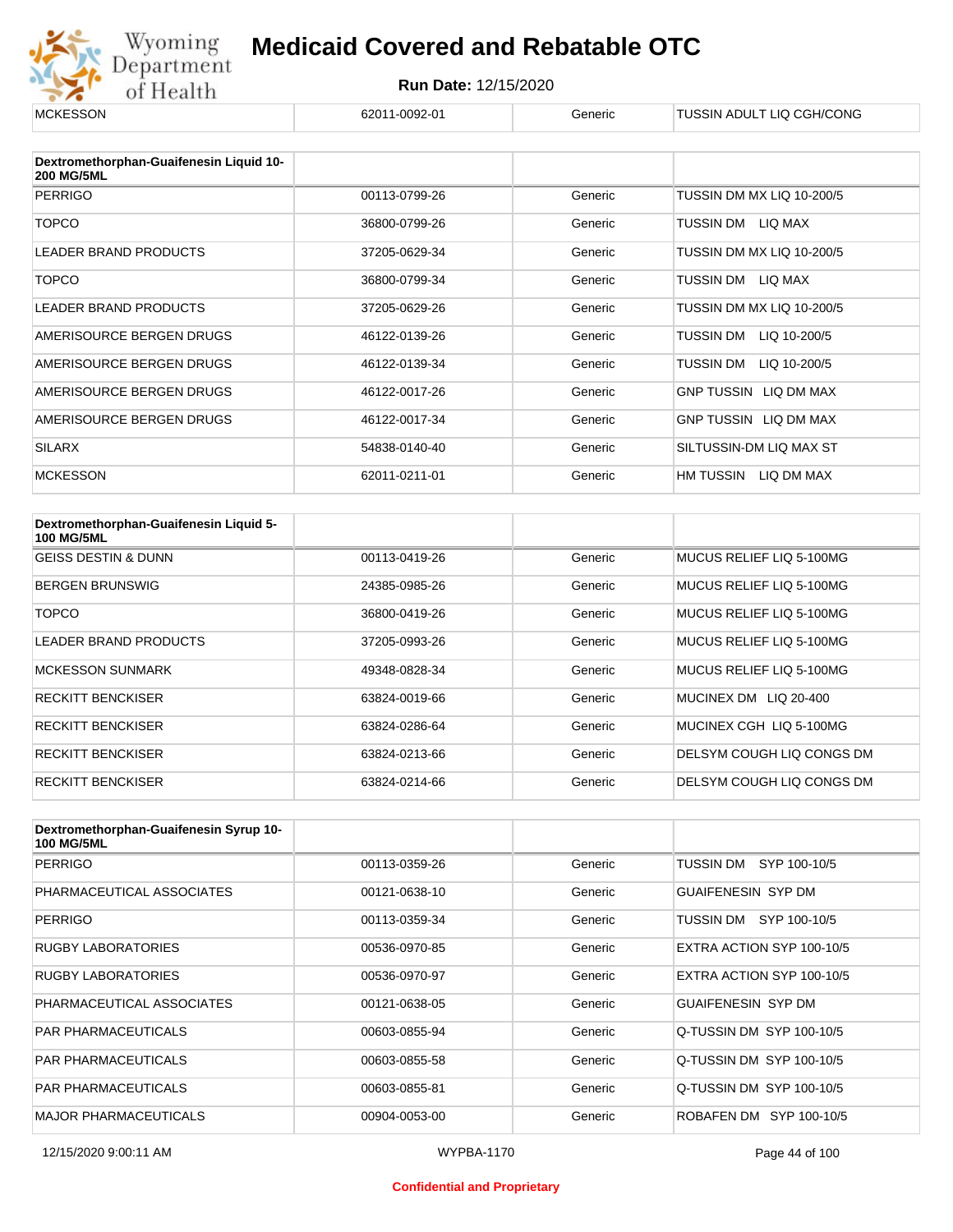| Wyoming<br>Department        | <b>Medicaid Covered and Rebatable OTC</b> |         |                           |  |  |
|------------------------------|-------------------------------------------|---------|---------------------------|--|--|
| of Health                    | <b>Run Date: 12/15/2020</b>               |         |                           |  |  |
| <b>MAJOR PHARMACEUTICALS</b> | 00904-0053-09                             | Generic | ROBAFEN DM SYP 100-10/5   |  |  |
| <b>MAJOR PHARMACEUTICALS</b> | 00904-0053-16                             | Generic | ROBAFEN DM SYP 100-10/5   |  |  |
| <b>MAJOR PHARMACEUTICALS</b> | 00904-0053-20                             | Generic | ROBAFEN DM SYP 100-10/5   |  |  |
| <b>MAJOR PHARMACEUTICALS</b> | 00904-6306-20                             | Generic | ROBAFEN DM SYP 100-10/5   |  |  |
| <b>LEADER BRAND PRODUCTS</b> | 37205-0970-26                             | Generic | SYP 100-10/5<br>TUSSIN DM |  |  |
| <b>LEADER BRAND PRODUCTS</b> | 37205-0970-34                             | Generic | TUSSIN DM<br>SYP 100-10/5 |  |  |
| <b>MCKESSON SUNMARK</b>      | 49348-0017-37                             | Generic | SM TUSSIN DM SYP 100-10/5 |  |  |
| <b>MCKESSON SUNMARK</b>      | 49348-0017-34                             | Generic | SM TUSSIN DM SYP 100-10/5 |  |  |
| <b>MCKESSON SUNMARK</b>      | 49348-0017-39                             | Generic | SM TUSSIN DM SYP 100-10/5 |  |  |
| <b>MCKESSON SUNMARK</b>      | 49348-0861-34                             | Generic | SM TUSSIN SYP DM          |  |  |
| <b>MCKESSON SUNMARK</b>      | 49348-0861-37                             | Generic | SM TUSSIN SYP DM          |  |  |
| <b>SILARX</b>                | 54838-0209-40                             | Generic | SILTUSSIN-DM SYP ALC FREE |  |  |
| <b>SILARX</b>                | 54838-0209-70                             | Generic | SILTUSSIN-DM SYP ALC FREE |  |  |
| <b>SILARX</b>                | 54838-0209-80                             | Generic | SILTUSSIN-DM SYP ALC FREE |  |  |

| Dextromethorphan-Guaifenesin Syrup 5-<br><b>100 MG/5ML</b> |               |              |                       |
|------------------------------------------------------------|---------------|--------------|-----------------------|
| <b>GLAXO CONSUMER HEALTHCARE L.P.</b>                      | 00067-8118-04 | <b>Brand</b> | TRIAMINIC SYP CGH/CNG |

| Dextromethorphan-Guaifenesin Tab 20-400<br>MG |               |         |                            |
|-----------------------------------------------|---------------|---------|----------------------------|
| <b>MAJOR PHARMACEUTICALS</b>                  | 00904-6233-46 | Generic | <b>MUCUS RELIEF TAB DM</b> |
| <b>MAJOR PHARMACEUTICALS</b>                  | 00904-6233-52 | Generic | <b>MUCUS RELIEF TAB DM</b> |
| <b>BERGEN BRUNSWIG</b>                        | 24385-0026-71 | Generic | <b>MUCUS RELIEF TAB DM</b> |
| <b>MCKESSON SUNMARK</b>                       | 49348-0728-09 | Generic | CHEST CONGES TAB 20-400MG  |
| <b>LEADER BRAND PRODUCTS</b>                  | 37205-0538-71 | Generic | CHEST CONGES TAB 20-400MG  |
| <b>LEADER BRAND PRODUCTS</b>                  | 37205-0675-62 | Generic | TABTUSSIN DM TAB 20-400MG  |
| AMERISOURCE BERGEN DRUGS                      | 46122-0058-62 | Generic | TAB TUSSIN TAB DM          |
| TIME-CAP LABS                                 | 49483-0280-06 | Generic | MUCOSA DM<br>TAB 20-400MG  |
| <b>MCKESSON</b>                               | 62011-0061-01 | Generic | CHEST CONGES TAB RELF DM   |
| CHAIN DRUG MARKETING ASSOC                    | 63868-0753-50 | Generic | OC MEDIFIN TAB DM          |

| Dextromethorphan-Guaifenesin Tab ER<br>12HR 30-600 MG |               |       |                         |
|-------------------------------------------------------|---------------|-------|-------------------------|
| RECKITT BENCKISER                                     | 63824-0056-69 | Brand | MUCINEX DM TAB 30-600ER |
| RECKITT BENCKISER                                     | 63824-0056-34 | Brand | MUCINEX DM TAB 30-600ER |
| <b>RECKITT BENCKISER</b>                              | 63824-0056-32 | Brand | MUCINEX DM TAB 30-600ER |

| Dextromethorphan-Guaifenesin Tab ER<br>12HR 60-1200 MG |               |              |                        |
|--------------------------------------------------------|---------------|--------------|------------------------|
| <b>RECKITT BENCKISER</b>                               | 63824-0072-35 | <b>Brand</b> | MUCINEX DM TAB 60-1200 |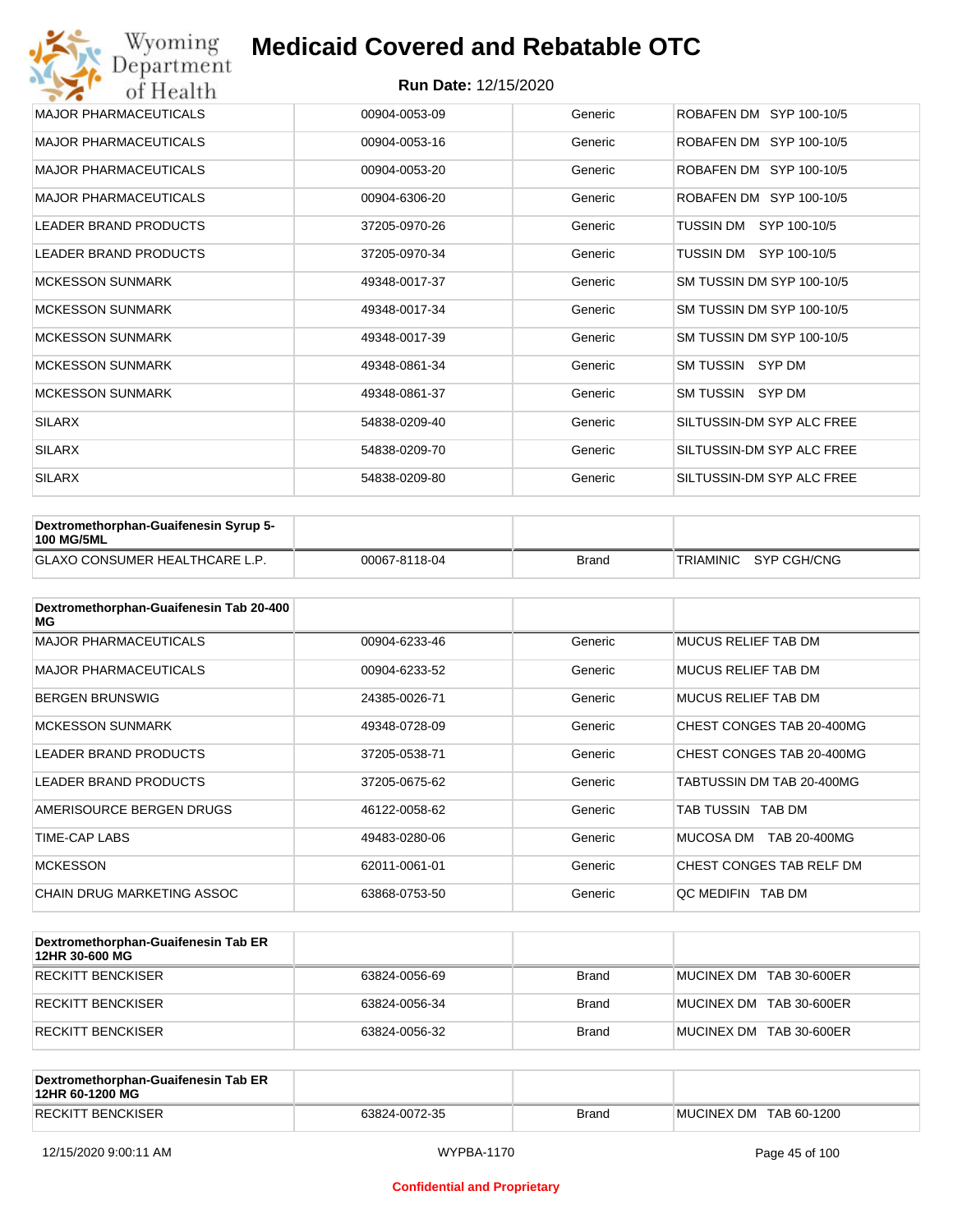# Wyoming<br>Department<br>of Health

#### **Medicaid Covered and Rebatable OTC**

| <b>RECKITT BENCKISER</b> | 63824-0072-36 | <b>Brand</b> | MUCINEX DM TAB 60-1200 |
|--------------------------|---------------|--------------|------------------------|
| <b>RECKITT BENCKISER</b> | 63824-0072-46 | <b>Brand</b> | MUCINEX DM TAB 60-1200 |

| Dextromethorphan-Phenylephrine-APAP<br>Cap 10-5-325 MG |               |              |                                  |
|--------------------------------------------------------|---------------|--------------|----------------------------------|
| <b>MAJOR PHARMACEUTICALS</b>                           | 00904-5763-44 | <b>Brand</b> | DAY TIME<br>CAP COLD/FLU         |
| <b>SELECT BRAND</b>                                    | 15127-0989-12 | Generic      | SB DAY TIME CAP COLD/FLU         |
| <b>BERGEN BRUNSWIG</b>                                 | 24385-0036-62 | Generic      | <b>GNP DAY TIME CAP COLD/FLU</b> |
| <b>TOPCO</b>                                           | 36800-0215-53 | Generic      | DAYTIME PE CAP COLD/FLU          |
| <b>TOPCO</b>                                           | 36800-0215-60 | Generic      | DAYTIME PE CAP COLD/FLU          |
| <b>MCKESSON SUNMARK</b>                                | 49348-0738-04 | Generic      | SM DAY TIME CAP PE               |
| AMERISOURCE BERGEN DRUGS                               | 46122-0184-73 | Generic      | DAY COLD/FLU CAP 10-5-325        |
| <b>MCKESSON</b>                                        | 62011-0066-02 | Generic      | HM DAY TIME CAP                  |

| Dextromethorphan-Phenylephrine-APAP<br>Ligd 10-5-325 MG/15ML |               |         |                                  |
|--------------------------------------------------------------|---------------|---------|----------------------------------|
| <b>BERGEN BRUNSWIG</b>                                       | 24385-0005-34 | Generic | <b>GNP DAY TIME LIQ COLD/FLU</b> |
| <b>TOPCO</b>                                                 | 36800-0656-30 | Generic | LIQ COLD/FLU<br>DAY TIME         |
| <b>TOPCO</b>                                                 | 36800-0656-38 | Generic | DAY TIME<br>LIQ COLD/FLU         |
| AMERISOURCE BERGEN DRUGS                                     | 46122-0015-33 | Generic | <b>GNP FLU RELF LIQ DAYTIME</b>  |
| <b>MCKESSON SUNMARK</b>                                      | 49348-0753-37 | Generic | SM DAY TIME LIQ COLD/FLU         |
| CHAIN DRUG MARKETING ASSOC                                   | 63868-0067-08 | Generic | QC FLU RELF LIQ DAYTIME          |
| <b>MCKESSON</b>                                              | 62011-0065-02 | Generic | HM DAYTIME LIQ COLD/FLU          |

| Dextromethorphan-Phenylephrine-APAP<br><b>Powd Pack 20-10-500 MG</b> |               |       |          |              |
|----------------------------------------------------------------------|---------------|-------|----------|--------------|
| <b>GLAXO CONSUMER HEALTHCARE L.P.</b>                                | 00067-6426-06 | Brand | THERAFLU | PAK SEV COLD |
|                                                                      |               |       |          |              |

| Dextromethorphan-Phenylephrine-APAP<br><b>Powd Pack 20-10-650 MG</b> |               |         |                                 |
|----------------------------------------------------------------------|---------------|---------|---------------------------------|
| PERRIGO PHARMACEUTICALS                                              | 00113-0096-91 | Generic | <b>FLU/COLD/CGH POW DAYTIME</b> |
| CHAIN DRUG MARKETING ASSOC                                           | 63868-0763-06 | Generic | IQC COLD/CGH POW DAYTIME        |

| Dextromethorphan-Phenylephrine-APAP<br>Tab 10-5-325 MG |               |         |                                  |
|--------------------------------------------------------|---------------|---------|----------------------------------|
| MAJOR PHARMACEUTICALS                                  | 00904-5786-24 | Generic | MAPAP COLD TAB 10-5-325          |
| <b>TOPCO</b>                                           | 36800-0371-62 | Generic | COLD MULT-SY TAB DAYTIME         |
| <b>TOPCO</b>                                           | 36800-0402-62 | Generic | <b>TAB CONGESTI</b><br>COLD HEAD |
| AMERISOURCE BERGEN DRUGS                               | 46122-0073-62 | Generic | <b>COLD RELIEF TAB MULTI-S</b>   |

| Dextromethorphan-Pyrilamine Liquid 7.5-<br>7.5 MG/5ML |               |       |                  |
|-------------------------------------------------------|---------------|-------|------------------|
| CAPITAL PHARMACEUTICAL                                | 29978-0127-16 | Brand | LIQ<br>CAPRON DM |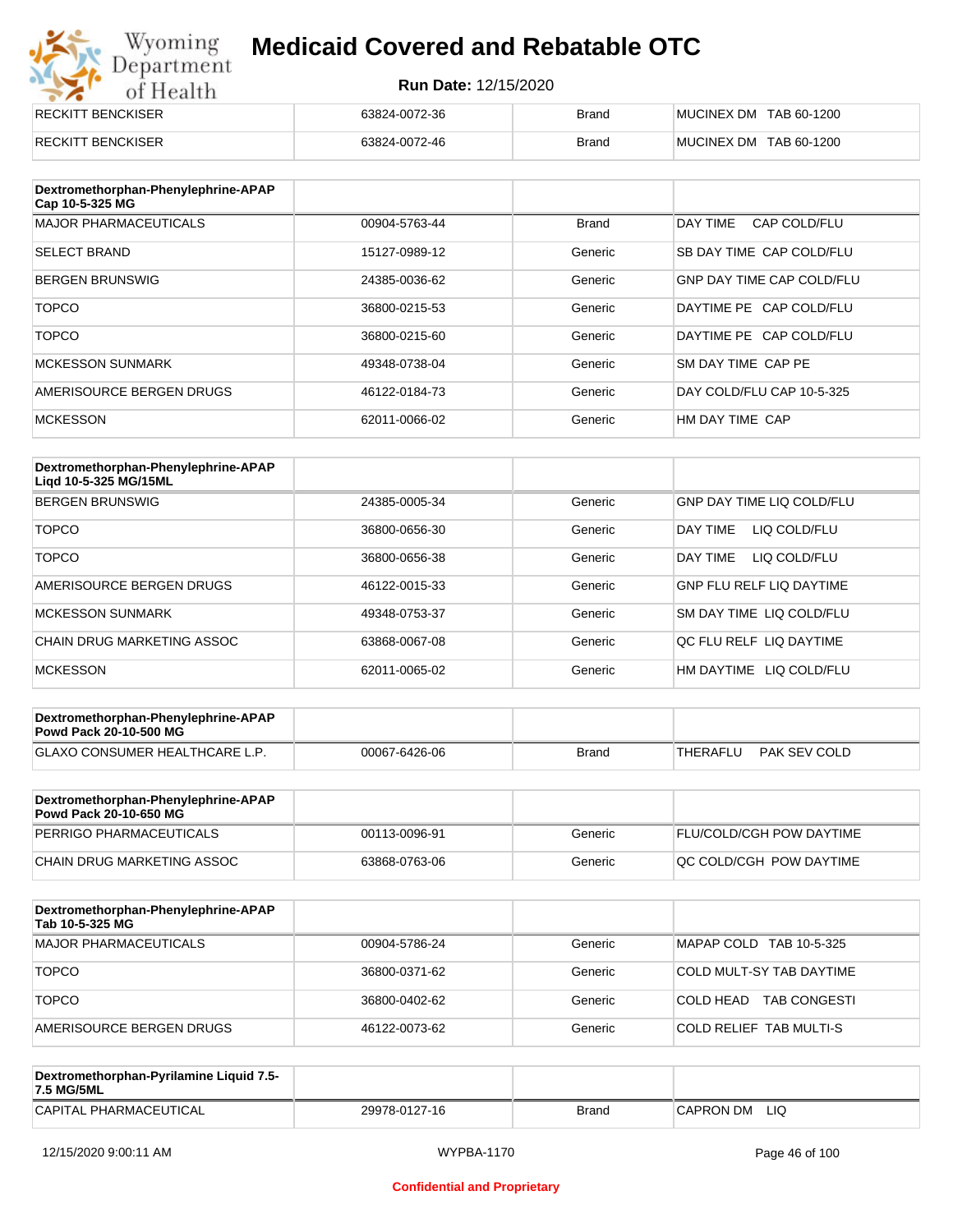

**12.5-325 MG**

**Diphenhydramine-Acetaminophen Tab** 

## **Medicaid Covered and Rebatable OTC**

| <b>RUGBY LABORATORIES</b>                                    | 00536-1003-01 | Generic      | ACETA-GESIC TAB 12.5-325         |
|--------------------------------------------------------------|---------------|--------------|----------------------------------|
| Diphenhydramine-Phenylephrine Liq 6.25-                      |               |              |                                  |
| 2.5 MG/5ML                                                   |               |              |                                  |
| <b>TOPCO</b>                                                 | 36800-0913-26 | Generic      | TRIACTING NT LIQ COLD/CGH        |
| Diphenhydramine-Phenylephrine Syrup<br>6.25-2.5 MG/5ML       |               |              |                                  |
| GLAXO CONSUMER HEALTHCARE L.P.                               | 00067-8106-04 | <b>Brand</b> | SYP COLD/CGH<br>TRIAMINIC        |
| Diphenhydramine-Phenylephrine-APAP<br>Liq 12.5-5-325 MG/10ML |               |              |                                  |
| <b>RECKITT BENCKISER</b>                                     | 63824-0262-66 | Generic      | LIQ<br><b>MUCINEX</b>            |
| <b>RECKITT BENCKISER</b>                                     | 63824-0500-66 | Generic      | MUCINEX FAST LIQ COLD FLU        |
| <b>RECKITT BENCKISER</b>                                     | 63824-0211-66 | Generic      | DELSYM NIGHT LIQ CGH+CLD         |
| <b>RECKITT BENCKISER</b>                                     | 63824-0212-66 | Generic      | DELSYM NIGHT LIQ CGH+CLD         |
| <b>RECKITT BENCKISER</b>                                     | 63824-0600-64 | Generic      | MUCINEX MS LIQ COLD NGH          |
| Diphenhydramine-Phenylephrine-APAP<br>Liq 12.5-5-325 MG/15ML |               |              |                                  |
| AMERISOURCE BERGEN DRUGS                                     | 46122-0016-33 | Generic      | <b>GNP FLU RELF LIQ NIGHTIME</b> |
| CHAIN DRUG MARKETING ASSOC                                   | 63868-0068-08 | Generic      | QC FLU RELF LIQ NIGHTIME         |
| Diphenhydramine-Phenylephrine-APAP<br>Packet 25-10-650 MG    |               |              |                                  |
| GLAXO CONSUMER HEALTHCARE L.P.                               | 00067-7918-06 | <b>Brand</b> | THERAFLU SEV POW COLD/CGH        |
| <b>RECKITT BENCKISER</b>                                     | 63824-0233-04 | Generic      | <b>MUCINEX</b><br>PAK FAST-MAX   |
| <b>CHAIN DRUG MARKETING ASSOC</b>                            | 63868-0764-06 | Generic      | QC COLD/CGH POW NIGHTTIM         |
| Diphenhydramine-Phenylephrine-APAP<br>Tab 12.5-5-325 MG      |               |              |                                  |
| <b>SELECT BRAND</b>                                          | 15127-0973-24 | Generic      | SB ALLERGY/ TAB COLD PE          |
| <b>SELECT BRAND</b>                                          | 15127-0974-12 | Generic      | SB SEVERE TAB COLD PE            |
| AMERISOURCE BERGEN DRUGS                                     | 46122-0052-62 | Generic      | ALLERGY PLUS TAB SINUS           |
| CHAIN DRUG MARKETING ASSOC                                   | 63868-0985-24 | Generic      | QC ALLERGY/ TAB SINUS            |
| Diphenhydramine-Phenylephrine-APAP<br>Tab 25-5-325 MG        |               |              |                                  |
| AMERISOURCE BERGEN DRUGS                                     | 46122-0053-60 | Generic      | ALLERGY PLUS TAB SEV/SINU        |
| <b>RECKITT BENCKISER</b>                                     | 63824-0550-20 | Generic      | MUCINEX FAST TAB 25-5-325        |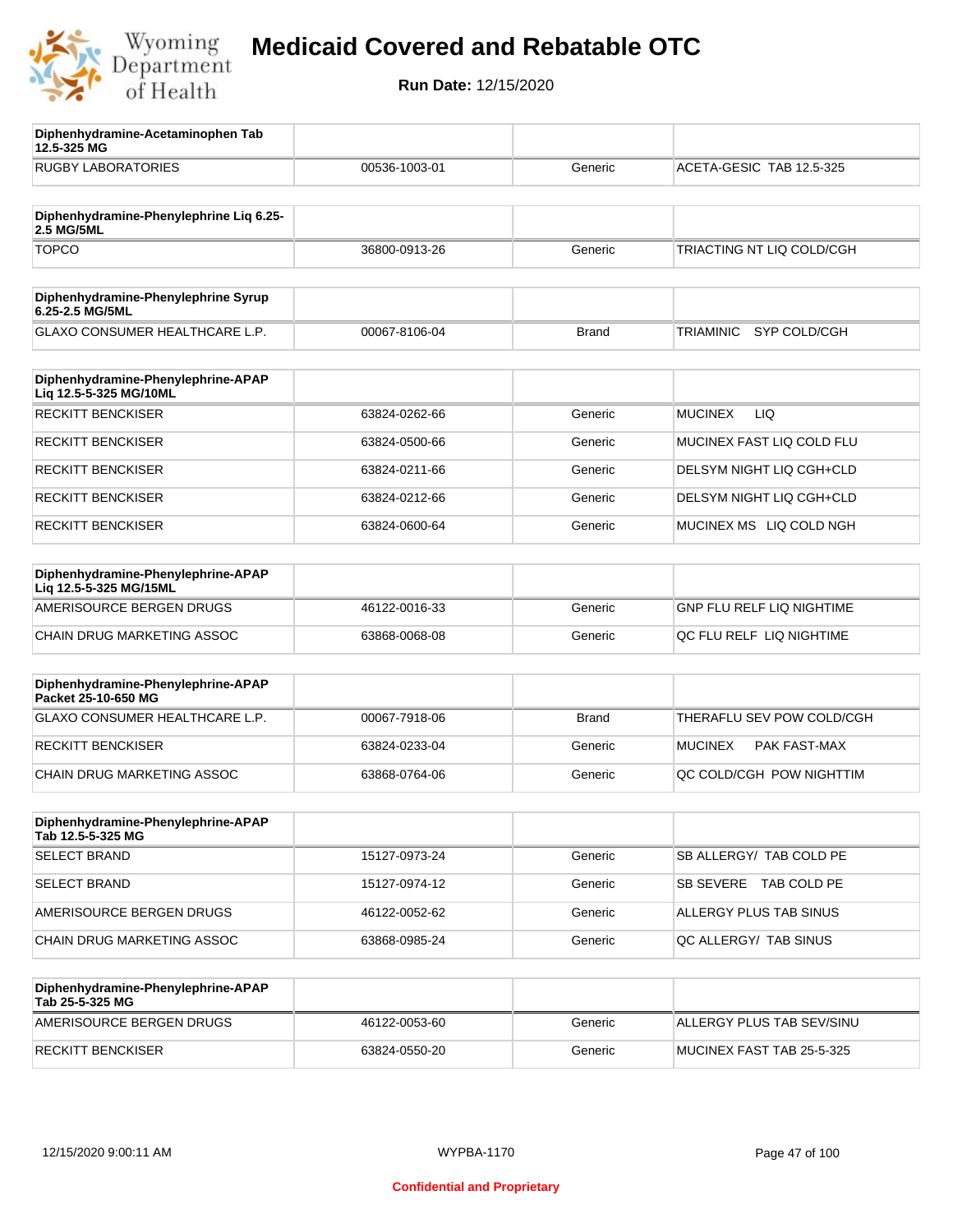

| Doxylamine-DM Liquid 6.25-15 MG/15ML                   |               |              |                                 |
|--------------------------------------------------------|---------------|--------------|---------------------------------|
| <b>BERGEN BRUNSWIG</b>                                 | 24385-0461-34 | Generic      | NIGHT TIME LIQ COUGH            |
| BERGEN BRUNSWIG                                        | 24385-0461-40 | Generic      | NIGHT TIME LIQ COUGH            |
| <b>TOPCO</b>                                           | 36800-0668-38 | Generic      | NITE TIME LIQ COUGH             |
| Doxylamine-Phenylephrine Tab 7.5-10 MG                 |               |              |                                 |
| POLY PHARMACEUTICALS                                   | 50991-0216-01 | <b>Brand</b> | POLY HIST<br>TAB 7.5-10MG       |
| Doxylamine-Pseudoephedrine Liquid 6.25-<br>30 MG/5ML   |               |              |                                 |
| <b>SALLUS LABORATORIES</b>                             | 69036-0110-16 | <b>Brand</b> | LORTUSS LQ LIQ                  |
| Fexofenadine-Pseudoephedrine Tab ER<br>24HR 180-240 MG |               |              |                                 |
| DR.REDDY'S LABORATORIES, INC.                          | 55111-0557-35 | Generic      | FEXOFEN/PSE TAB 180-240         |
| <b>Guaifenesin Granules Packet 100 MG</b>              |               |              |                                 |
| <b>RECKITT BENCKISER</b>                               | 63824-0254-12 | <b>Brand</b> | MUCINEX/KIDS GRA 100MG          |
| <b>Guaifenesin Liquid 100 MG/5ML</b>                   |               |              |                                 |
| PHARMACEUTICAL ASSOCIATES                              | 00121-1744-05 | Generic      | <b>GUAIFENESIN SOL 100/5ML</b>  |
| PHARMACEUTICAL ASSOCIATES                              | 00121-1744-15 | Generic      | GUAIFENESIN SOL 100/5ML         |
| PERRIGO PHARMACEUTICALS                                | 00113-0288-26 | Generic      | MUCUS RELIEF LIQ 100/5ML        |
| PHARMACEUTICAL ASSOCIATES                              | 00121-1744-10 | Generic      | <b>GUAIFENESIN SOL 100/5ML</b>  |
| PAR PHARMACEUTICALS                                    | 00603-0857-94 | Generic      | Q-TUSSIN<br><b>SOL 100/5ML</b>  |
| <b>PAR PHARMACEUTICALS</b>                             | 00603-0857-58 | Generic      | Q-TUSSIN<br><b>SOL 100/5ML</b>  |
| PAR PHARMACEUTICALS                                    | 00603-0857-81 | Generic      | Q-TUSSIN<br><b>SOL 100/5ML</b>  |
| PAR PHARMACEUTICALS                                    | 00603-1328-58 | Generic      | <b>IOPHEN-NR</b><br>LIQ 100/5ML |
| BERGEN BRUNSWIG                                        | 24385-0982-26 | Generic      | MUCUS RELIEF LIQ 100/5ML        |
| <b>TOPCO</b>                                           | 36800-0288-26 | Generic      | MUCUS RELIEF LIQ 100/5ML        |
| HI-TECH                                                | 50383-0063-06 | Generic      | GUAIFENESIN SOL 100/5ML         |
| HI-TECH                                                | 50383-0063-18 | Generic      | GUAIFENESIN SOL 300/15ML        |
| HI-TECH                                                | 50383-0063-07 | Generic      | GUAIFENESIN SOL 100/5ML         |
| HI-TECH                                                | 50383-0063-11 | Generic      | GUAIFENESIN SOL 200/10ML        |
| HI-TECH                                                | 50383-0063-12 | Generic      | GUAIFENESIN SOL 200/10ML        |
| HI-TECH                                                | 50383-0063-17 | Generic      | GUAIFENESIN SOL 300/15ML        |
| <b>SILARX</b>                                          | 54838-0138-40 | Generic      | SILTUSS DAS LIQ 100/5ML         |
| <b>RECKITT BENCKISER</b>                               | 63824-0285-64 | Generic      | MUCINEX CHLD LIQ 100/5ML        |
| <b>MCKESSON</b>                                        | 62011-0089-01 | Generic      | TUSSIN ADULT LIQ 100/5ML        |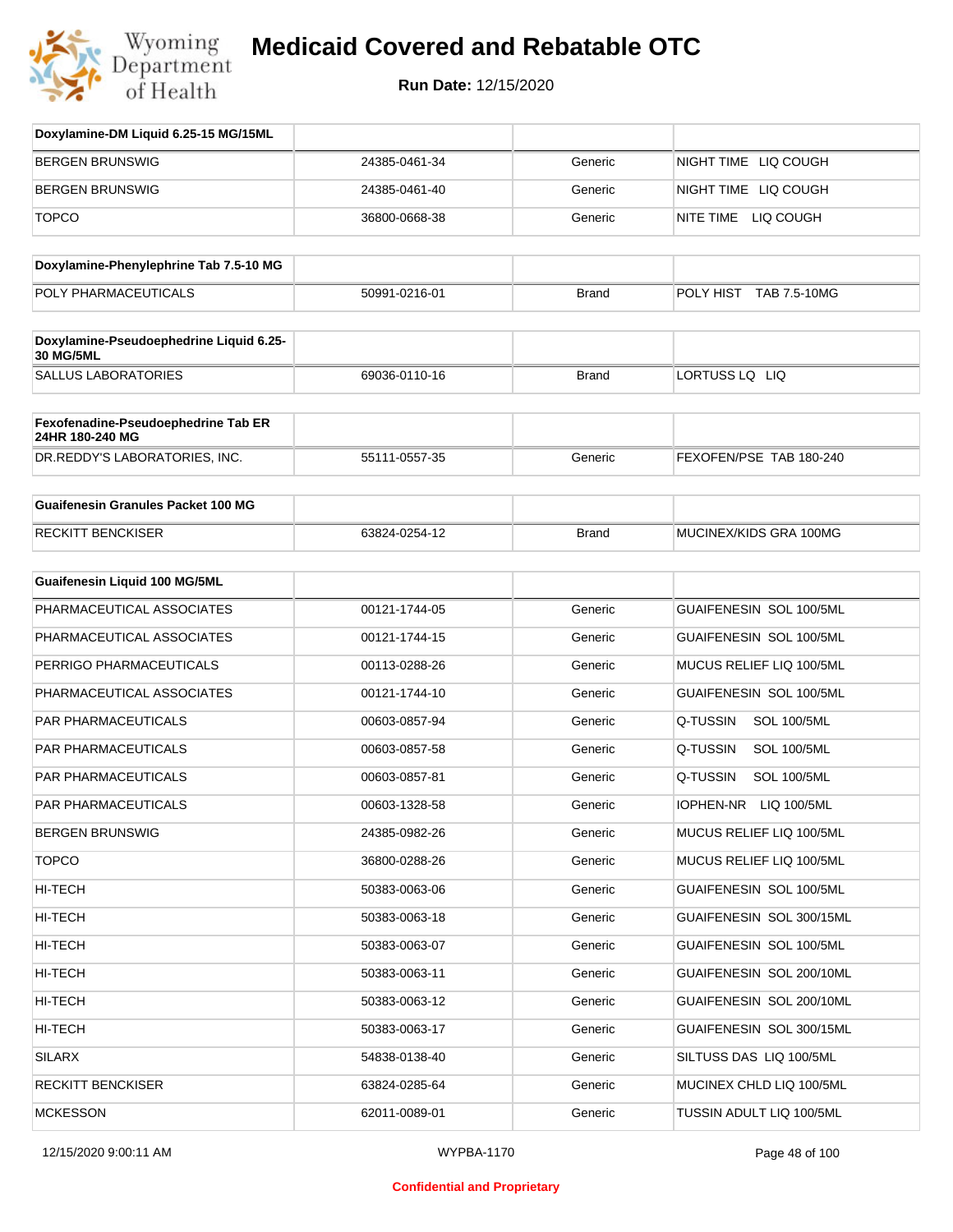

| <b>MCKESSON</b>              | 62011-0089-02 | Generic | TUSSIN ADULT LIQ 100/5ML             |
|------------------------------|---------------|---------|--------------------------------------|
|                              |               |         |                                      |
| Guaifenesin Syrup 100 MG/5ML |               |         |                                      |
| <b>PERRIGO</b>               | 00113-0061-34 | Generic | TUSSIN CHEST SYP 100/5ML             |
| <b>PERRIGO</b>               | 00113-0061-26 | Generic | TUSSIN CHEST SYP 100/5ML             |
| <b>RUGBY LABORATORIES</b>    | 00536-0825-97 | Generic | <b>COUGH</b><br><b>SYP 100/5ML</b>   |
| <b>RUGBY LABORATORIES</b>    | 00536-0825-85 | Generic | <b>COUGH</b><br><b>SYP 100/5ML</b>   |
| <b>MAJOR PHARMACEUTICALS</b> | 00904-0061-09 | Generic | <b>ROBAFEN</b><br><b>SYP 100/5ML</b> |
| <b>MAJOR PHARMACEUTICALS</b> | 00904-0061-00 | Generic | <b>ROBAFEN</b><br><b>SYP 100/5ML</b> |
| <b>MAJOR PHARMACEUTICALS</b> | 00904-0061-16 | Generic | <b>ROBAFEN</b><br><b>SYP 100/5ML</b> |
| <b>SELECT BRAND</b>          | 15127-0940-44 | Generic | SB CGH CONTR SYP 100/5ML             |
| <b>SELECT BRAND</b>          | 15127-0940-48 | Generic | SB CGH CONTR SYP 100/5ML             |
| <b>BERGEN BRUNSWIG</b>       | 24385-0310-34 | Generic | GNP TUSSIN SYP 100/5ML               |
| <b>TOPCO</b>                 | 36800-0310-26 | Generic | TUSSIN CHEST SYP 100/5ML             |
| <b>MCKESSON SUNMARK</b>      | 49348-0278-34 | Generic | SM TUSSIN SYP 100/5ML                |
| <b>MCKESSON SUNMARK</b>      | 49348-0278-37 | Generic | SM TUSSIN SYP 100/5ML                |
| <b>SILARX</b>                | 54838-0117-40 | Generic | SILTUSSIN SA SYP 100/5ML             |
| <b>SILARX</b>                | 54838-0117-80 | Generic | SILTUSSIN SA SYP 100/5ML             |
| <b>SILARX</b>                | 54838-0117-70 | Generic | SILTUSSIN SA SYP 100/5ML             |
|                              |               |         |                                      |
| Guaifenesin Tab 200 MG       |               |         |                                      |
| <b>PAR PHARMACEUTICALS</b>   | 00603-4886-21 | Generic | ORGAN-I NR TAB 200MG                 |

| <b>PAR PHARMACEUTICALS</b> | 00603-4886-21 | Generic | ORGAN-INR TAB 200MG                 |
|----------------------------|---------------|---------|-------------------------------------|
| <b>PAR PHARMACEUTICALS</b> | 00603-4890-21 | Generic | ORGAN-INR TAB 200MG                 |
| MAJOR PHARMACEUTICALS      | 00904-5154-60 | Generic | GUAIFENESIN TAB 200MG               |
| LEADER BRAND PRODUCTS      | 37205-0466-72 | Generic | <b>TAB 200MG</b><br><b>COUGHTAB</b> |
| <b>SELECT BRAND</b>        | 15127-0129-60 | Generic | ISB COUGHTAB TAB 200MG              |

| Guaifenesin Tab 400 MG       |               |         |                                   |
|------------------------------|---------------|---------|-----------------------------------|
| <b>MAJOR PHARMACEUTICALS</b> | 00904-6232-46 | Generic | MUCUS RELIEF TAB 400MG            |
| <b>MAJOR PHARMACEUTICALS</b> | 00904-6232-52 | Generic | MUCUS RELIEF TAB 400MG            |
| <b>BERGEN BRUNSWIG</b>       | 24385-0602-71 | Generic | MUCUS RELIEF TAB 400MG            |
| LEADER BRAND PRODUCTS        | 37205-0476-71 | Generic | CHEST CONGES TAB 400MG            |
| LEADER BRAND PRODUCTS        | 37205-0674-62 | Generic | TABTUSSIN<br><b>TAB 400MG</b>     |
| <b>MCKESSON SUNMARK</b>      | 49348-0729-09 | Generic | CHEST CONGES TAB 400MG            |
| AMERISOURCE BERGEN DRUGS     | 46122-0057-62 | Generic | TAB TUSSIN TAB 400MG              |
| TIME-CAP LABS                | 49483-0272-06 | Generic | <b>MUCOSA</b><br><b>TAB 400MG</b> |
| <b>MCKESSON</b>              | 62011-0060-01 | Generic | CHEST CONGES TAB 400MG            |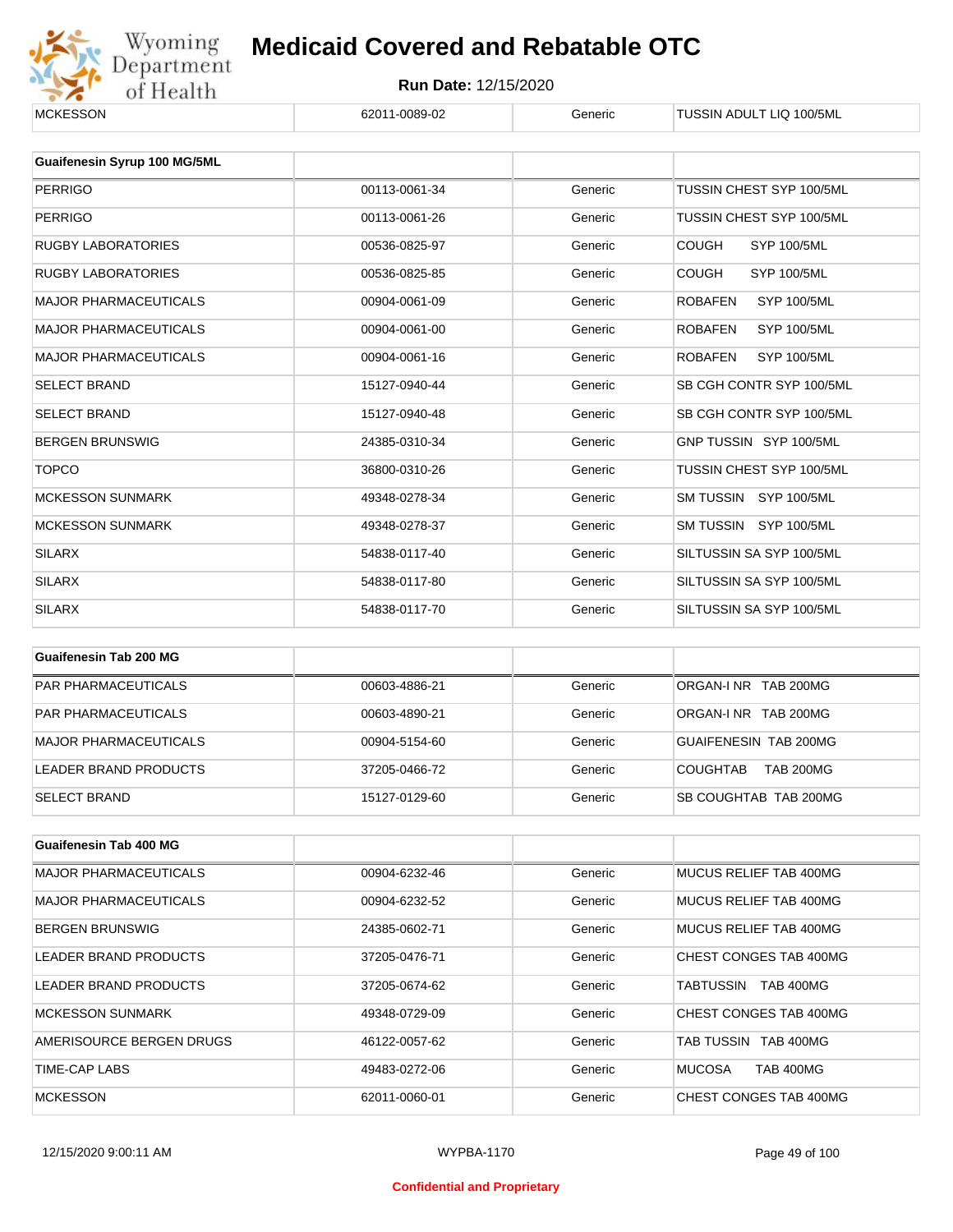

| CHAIN DRUG MARKETING ASSOC                   | 63868-0998-50 | Generic      | MEDIFIN 400 TAB 400MG               |
|----------------------------------------------|---------------|--------------|-------------------------------------|
|                                              |               |              |                                     |
| Guaifenesin Tab ER 12HR 1200 MG              |               |              |                                     |
| <b>RECKITT BENCKISER</b>                     | 63824-0023-35 | Brand        | <b>MUCINEX</b><br><b>TAB 1200MG</b> |
| <b>RECKITT BENCKISER</b>                     | 63824-0023-36 | <b>Brand</b> | <b>MUCINEX</b><br><b>TAB 1200MG</b> |
| <b>RECKITT BENCKISER</b>                     | 63824-0023-46 | Brand        | <b>MUCINEX</b><br><b>TAB 1200MG</b> |
| <b>RECKITT BENCKISER</b>                     | 63824-0023-48 | <b>Brand</b> | <b>MUCINEX</b><br><b>TAB 1200MG</b> |
| Guaifenesin Tab ER 12HR 600 MG               |               |              |                                     |
| <b>RUGBY LABORATORIES</b>                    | 00536-1026-37 | Generic      | <b>MUCUS-ER</b><br>TAB 600MG        |
|                                              |               |              |                                     |
| LEADER BRAND PRODUCTS                        | 37205-0628-58 | Generic      | MUCUS-ER<br>TAB 600MG               |
| PERRIGO PHARMACEUTICALS                      | 45802-0498-60 | Generic      | GUAIFENESIN TAB 600MG ER            |
| AMERISOURCE BERGEN DRUGS                     | 46122-0028-60 | Generic      | GNP MUCUS-ER TAB 600MG              |
| PERRIGO PHARMACEUTICALS                      | 45802-0498-58 | Generic      | GUAIFENESIN TAB 600MG ER            |
| PERRIGO PHARMACEUTICALS                      | 45802-0498-78 | Generic      | GUAIFENESIN TAB 600MG ER            |
| AMERISOURCE BERGEN DRUGS                     | 46122-0028-58 | Generic      | GNP MUCUS-ER TAB 600MG              |
| <b>MCKESSON SUNMARK</b>                      | 49348-0905-47 | Generic      | SM MUCUS ER TAB 600MG               |
| <b>MCKESSON SUNMARK</b>                      | 49348-0905-59 | Generic      | SM MUCUS ER TAB 600MG               |
| <b>MCKESSON</b>                              | 62011-0076-01 | Generic      | HM MUCUS ER TAB 600MG               |
| <b>MCKESSON</b>                              | 62011-0076-02 | Generic      | HM MUCUS ER TAB 600MG               |
| <b>RECKITT BENCKISER</b>                     | 63824-0008-50 | <b>Brand</b> | <b>MUCINEX</b><br>TAB 600MG ER      |
| <b>RECKITT BENCKISER</b>                     | 63824-0008-61 | <b>Brand</b> | <b>MUCINEX</b><br>TAB 600MG ER      |
| <b>RECKITT BENCKISER</b>                     | 63824-0008-27 | <b>Brand</b> | <b>MUCINEX</b><br>TAB 600MG ER      |
| <b>RECKITT BENCKISER</b>                     | 63824-0008-34 | <b>Brand</b> | <b>MUCINEX</b><br>TAB 600MG ER      |
| <b>RECKITT BENCKISER</b>                     | 63824-0008-32 | <b>Brand</b> | <b>MUCINEX</b><br>TAB 600MG ER      |
| RECKITT BENCKISER                            | 63824-0008-36 | Brand        | <b>MUCINEX</b><br>TAB 600MG ER      |
| <b>RECKITT BENCKISER</b>                     | 63824-0008-69 | <b>Brand</b> | <b>MUCINEX</b><br>TAB 600MG ER      |
| <b>RECKITT BENCKISER</b>                     | 63824-0008-15 | <b>Brand</b> | <b>MUCINEX</b><br>TAB 600MG ER      |
| Guaifenesin-Codeine Liquid 200-8 MG/5ML      |               |              |                                     |
| <b>CENTURION LABS</b>                        | 23359-0040-16 | Brand        | NINJACOF-XG LIQ 200-8/5             |
|                                              |               |              |                                     |
| Guaifenesin-Codeine Liquid 225-7.5<br>MG/5ML |               |              |                                     |
| ALLEGIS PHARMACEUTICALS                      | 00682-0475-16 | Brand        | MAR-COF CG LIQ 225-7.5              |
| Guaifenesin-Codeine Soln 100-10 MG/5ML       |               |              |                                     |

| Guaifenesin-Codeine Soln 100-10 MG/5ML |               |         |                         |
|----------------------------------------|---------------|---------|-------------------------|
| PHARMACEUTICAL ASSOCIATES              | 00121-0775-04 | Generic | GG/CODEINE SOL 100-10/5 |
| PHARMACEUTICAL ASSOCIATES              | 00121-0775-16 | Generic | GG/CODEINE SOL 100-10/5 |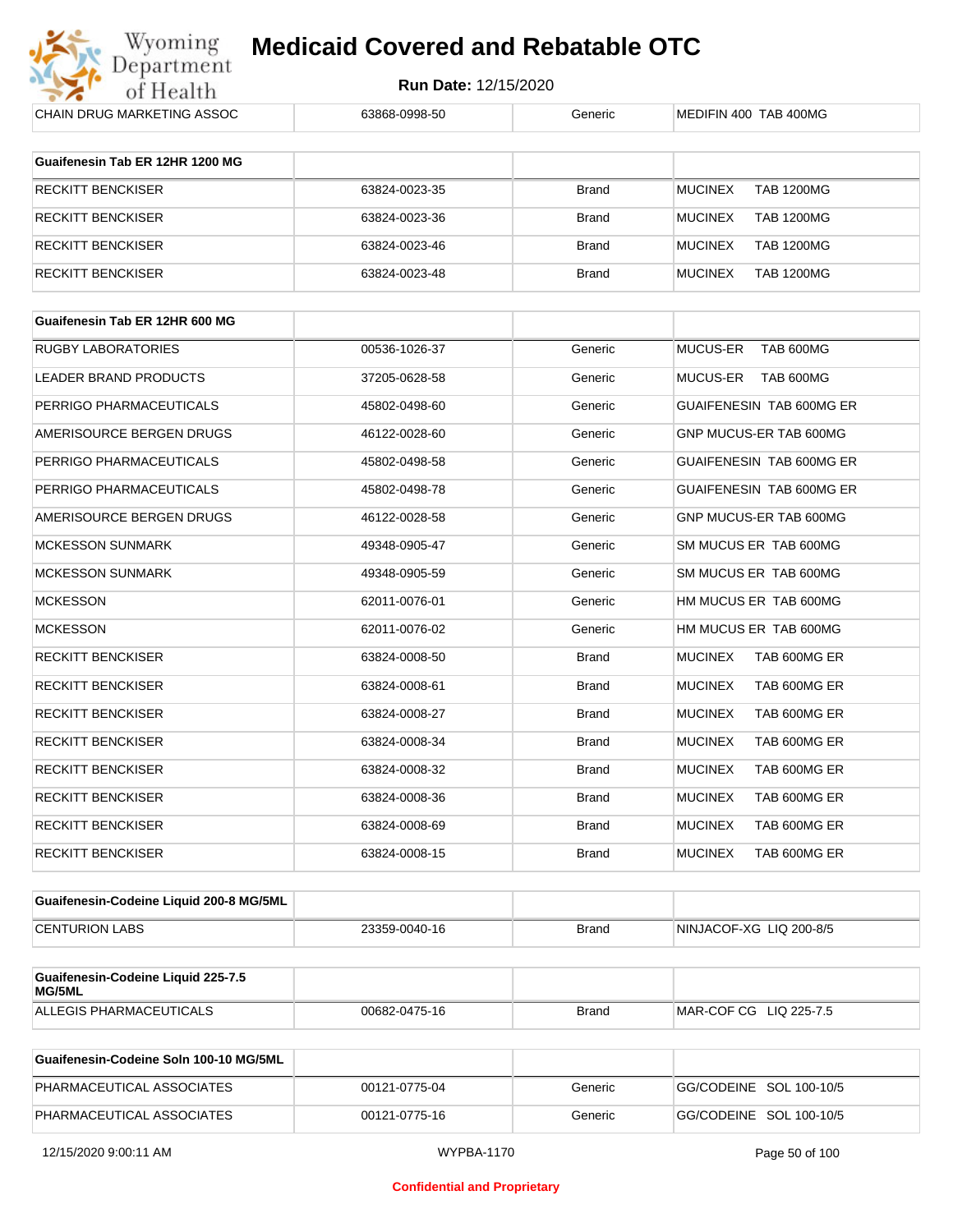

| PHARMACEUTICAL ASSOCIATES          | 00121-1775-05 | Generic | GG/CODEINE SOL 100-10/5         |
|------------------------------------|---------------|---------|---------------------------------|
| PHARMACEUTICAL ASSOCIATES          | 00121-1775-10 | Generic | GG/CODEINE SOL 100-10/5         |
| <b>PAR PHARMACEUTICALS</b>         | 00603-1075-56 | Generic | CHERATUSSIN SYP AC              |
| <b>PAR PHARMACEUTICALS</b>         | 00603-1075-54 | Generic | CHERATUSSIN SYP AC              |
| <b>PAR PHARMACEUTICALS</b>         | 00603-1329-58 | Generic | <b>IOPHEN C-NR LIQ 100-10/5</b> |
| <b>PAR PHARMACEUTICALS</b>         | 00603-1075-58 | Generic | CHERATUSSIN SYP AC              |
| PACK PHARMACEUTICALS, LLC          | 16571-0302-16 | Generic | GUAIFENESIN SYP 100-10/5        |
| HI-TECH                            | 50383-0087-12 | Generic | GUAIATUSS AC SYP 100-10/5       |
| HI-TECH                            | 50383-0087-10 | Generic | GUAIATUSS AC SYP 100-10/5       |
| HI-TECH                            | 50383-0087-16 | Generic | GUAIATUSS AC SYP 100-10/5       |
| HI-TECH                            | 50383-0087-04 | Generic | GUAIATUSS AC SYP 100-10/5       |
| HI-TECH                            | 50383-0087-05 | Generic | GUAIATUSS AC SYP 100-10/5       |
| HI-TECH                            | 50383-0087-07 | Generic | GUAIATUSS AC SYP 100-10/5       |
| <b>METHOD PHARMACEUTICALS</b>      | 58657-0500-04 | Generic | CODEINE/GG SOL 10-100/5         |
| <b>METHOD PHARMACEUTICALS</b>      | 58657-0500-16 | Generic | CODEINE/GG SOL 10-100/5         |
| <b>VIRTUS PHARMACEUTICALS OPCO</b> | 76439-0252-04 | Generic | VIRTUSSIN AC SOL 100-10/5       |
| VIRTUS PHARMACEUTICALS OPCO        | 76439-0252-16 | Generic | VIRTUSSIN AC SOL 100-10/5       |

| Guaifenesin-Codeine Soln 100-6.3 MG/5ML |               |         |                        |
|-----------------------------------------|---------------|---------|------------------------|
| R A MCNEIL                              | 12830-0717-16 | Brand   | M-CLEAR WC LIQ 100-6.3 |
| BUREL PHARMACEUTICALS                   | 35573-0006-16 | Generic | RELCOF C SOL 100-6.3   |

| Loratadine & Pseudoephedrine Tab ER<br>12HR 5-120 MG |               |         |                          |
|------------------------------------------------------|---------------|---------|--------------------------|
| <b>PERRIGO</b>                                       | 00113-2013-39 | Generic | ALLERGY/CONG TAB 5-120MG |
| <b>PERRIGO</b>                                       | 00113-2013-52 | Generic | ALLERGY/CONG TAB 5-120MG |
| <b>PERRIGO</b>                                       | 00113-2013-60 | Generic | ALLERGY/CONG TAB 5-120MG |
| PERRIGO PHARMACEUTICALS                              | 45802-0106-39 | Generic | LORATADINE-D TAB 5-120MG |
| PERRIGO PHARMACEUTICALS                              | 45802-0106-52 | Generic | LORATADINE-D TAB 5-120MG |
| PERRIGO PHARMACEUTICALS                              | 45802-0106-60 | Generic | LORATADINE-D TAB 5-120MG |
| AMERISOURCE BERGEN DRUGS                             | 46122-0109-52 | Generic | LORATADINE-D TAB 5-120MG |
| <b>MCKESSON SUNMARK</b>                              | 49348-0183-47 | Generic | LORATADINE D TAB 5-120MG |
| <b>MCKESSON</b>                                      | 62011-0120-01 | Generic | ALLERGY/CONG TAB 5-120MG |

| Loratadine & Pseudoephedrine Tab ER<br>24HR 10-240 MG |               |         |                           |
|-------------------------------------------------------|---------------|---------|---------------------------|
| PERRIGO                                               | 00113-0165-22 | Generic | ALLERGY/CONG TAB RELIEF   |
| PERRIGO                                               | 00113-0165-52 | Generic | ALLERGY/CONG TAB RELIEF   |
| MAJOR PHARMACEUTICALS                                 | 00904-5833-15 | Generic | LORATADINE-D TAB 10-240MG |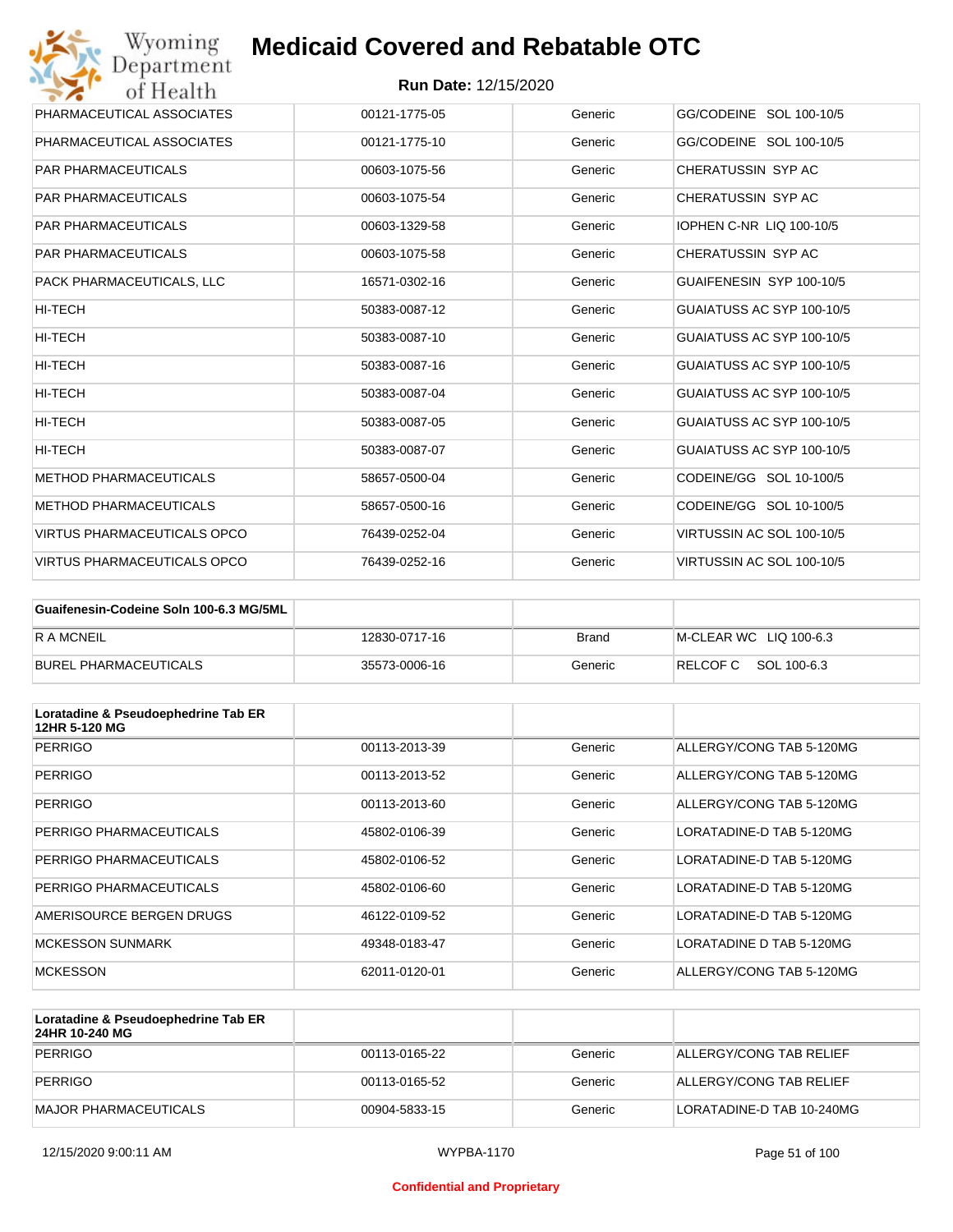| Wyoming<br>Department                    | <b>Medicaid Covered and Rebatable OTC</b> |         |                           |  |
|------------------------------------------|-------------------------------------------|---------|---------------------------|--|
| <b>Run Date: 12/15/2020</b><br>of Health |                                           |         |                           |  |
| <b>MAJOR PHARMACEUTICALS</b>             | 00904-5833-48                             | Generic | LORATADINE-D TAB 10-240MG |  |
| <b>LEADER BRAND PRODUCTS</b>             | 37205-0348-52                             | Generic | ALLERGY RELF TAB D-24     |  |
| <b>LEADER BRAND PRODUCTS</b>             | 37205-0348-88                             | Generic | ALLERGY RELF TAB D-24     |  |
| PERRIGO PHARMACEUTICALS                  | 45802-0008-22                             | Generic | LORATADINE-D TAB 10-240MG |  |
| PERRIGO PHARMACEUTICALS                  | 45802-0008-52                             | Generic | LORATADINE-D TAB 10-240MG |  |
| AMERISOURCE BERGEN DRUGS                 | 46122-0167-52                             | Generic | ALLER/CONGES TAB 10-240MG |  |
| AMERISOURCE BERGEN DRUGS                 | 46122-0206-22                             | Generic | LORATADINE-D TAB 10-240MG |  |
| <b>MCKESSON SUNMARK</b>                  | 49348-0543-01                             | Generic | LORATA-DINE TAB D 24HR    |  |
| <b>MCKESSON SUNMARK</b>                  | 49348-0543-57                             | Generic | LORATA-DINE TAB D 24HR    |  |
| <b>OHM LABS</b>                          | 51660-0724-15                             | Generic | ALLERGY RELF TAB DECONGES |  |
| <b>OHM LABS</b>                          | 51660-0724-69                             | Generic | ALLERGY RELF TAB DECONGES |  |
| <b>MCKESSON</b>                          | 62011-0071-01                             | Generic | ALLERGY REL/TAB DECONGES  |  |
| CHAIN DRUG MARKETING ASSOC               | 63868-0154-10                             | Generic | LORATADINE-D TAB 10-240MG |  |

| PE-DM-APAP & PE-CPM-DM-APAP Tab<br>Day/Night Therapy Pack |               |         |                                  |
|-----------------------------------------------------------|---------------|---------|----------------------------------|
| <b>SELECT BRAND</b>                                       | 15127-0927-24 | Generic | <b>SB COLD MULT PAK DAY/NGHT</b> |
| BERGEN BRUNSWIG                                           | 24385-0963-60 | Generic | COLD HEAD PAK DAY/NGHT           |

| <b>PE-GG-APAP Tab 5-200-325MG &amp;PE-</b><br>Diphenhyd-APAP Tab 5-25-325MG |               |         |                           |
|-----------------------------------------------------------------------------|---------------|---------|---------------------------|
| <b>RECKITT BENCKISER</b>                                                    | 63824-0202-20 | Generic | MIS DAY/NGHT<br>SINUS-MAX |

| Pheniramine-Phenylephrine w/ APAP<br>Powd Pack 20-10-650 MG |               |       |                                  |
|-------------------------------------------------------------|---------------|-------|----------------------------------|
| GLAXO CONSUMER HEALTHCARE L.P.                              | 00067-7916-06 | Brand | 'THERAFLU FLU PAK SORE THR       |
| <b>TOPCO</b>                                                | 36800-0133-91 | Brand | <b>FLU &amp; SORE POW THROAT</b> |

| Phenyleph-Chlorphen-DM w/APAP Susp<br>2.5-1-5-160 MG/5ML |               |         |                                     |
|----------------------------------------------------------|---------------|---------|-------------------------------------|
| <b>GLAXO CONSUMER HEALTHCARE L.P.</b>                    | 00067-8116-04 | Generic | TRIAMINIC<br><b>SUS FEV&amp;CLD</b> |
| <b>BERGEN BRUNSWIG</b>                                   | 24385-0984-26 | Generic | PAIN RELIEF SUS PLS COLD            |
| <b>TOPCO</b>                                             | 36800-0903-26 | Generic | PAIN RELIEF SUS PLS COLD            |
| AMERISOURCE BERGEN DRUGS                                 | 46122-0036-26 | Generic | MULTI-SYMPT SUS PLS COLD            |
| MCKESSON SUNMARK                                         | 49348-0879-34 | Generic | SM CHILDRENS SUS MS COLD            |
| CHAIN DRUG MARKETING ASSOC                               | 63868-0063-04 | Generic | OC COLD RELF SUS PLUS MS            |

| Phenyleph-Chlorphen-DM w/APAP Tab 5-2-<br>10-325 MG |               |         |                           |
|-----------------------------------------------------|---------------|---------|---------------------------|
| BERGEN BRUNSWIG                                     | 24385-0195-62 | Generic | CLD HEAD CNG TAB NIGHTTIM |
| <b>TOPCO</b>                                        | 36800-0393-62 | Generic | CLD HEAD CNG TAB NIGHTTIM |
| <b>TOPCO</b>                                        | 36800-0014-62 | Generic | COLD MULTI-S TAB NIGHTTIM |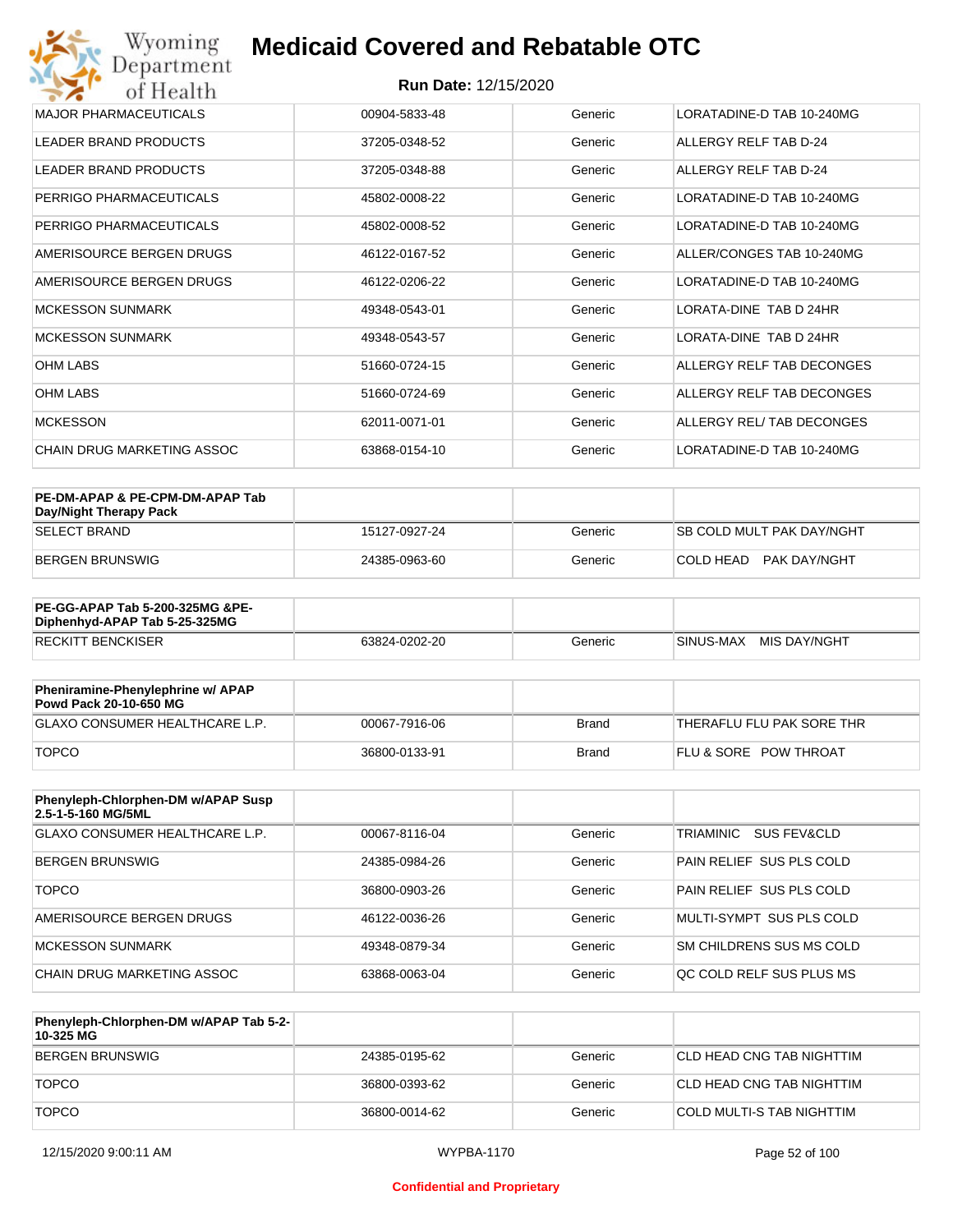#### **Run Date:** 12/15/2020

| Wyoming<br><b>Medicaid Covered and Rebatable OTC</b><br>Department |                             |         |                           |
|--------------------------------------------------------------------|-----------------------------|---------|---------------------------|
| of Health                                                          | <b>Run Date: 12/15/2020</b> |         |                           |
| CHAIN DRUG MARKETING ASSOC                                         | 63868-0072-24               | Generic | MULTI-SYMPTM TAB NIGHTTIM |
| CHAIN DRUG MARKETING ASSOC                                         | 63868-0074-24               | Generic | QC COLD/HEAD TAB NIGHTTIM |

| Phenylephrine w/ Acetaminophen Tab 5-<br>325 MG |               |         |                                         |
|-------------------------------------------------|---------------|---------|-----------------------------------------|
| <b>PERRIGO</b>                                  | 00113-0272-62 | Generic | SINUS CONGST TAB / PAIN DT              |
| MAJOR PHARMACEUTICALS                           | 00904-5783-24 | Generic | MAPAP SINUS TAB MAX ST                  |
| <b>SELECT BRAND</b>                             | 15127-0965-24 | Generic | SB SINUS CNG TAB / PAIN DT              |
| BERGEN BRUNSWIG                                 | 24385-0169-62 | Generic | <b>GNP SINUS</b><br><b>TAB CNG/PAIN</b> |
| <b>TOPCO</b>                                    | 36800-0272-62 | Generic | SINUS CONGST TAB /PAIN DT               |
| LEADER BRAND PRODUCTS                           | 37205-0571-62 | Generic | PAIN RLF SIN TAB PE DAY                 |
| CHAIN DRUG MARKETING ASSOC                      | 63868-0984-24 | Generic | OC SINUS PAI TAB RELIEF                 |

| Phenylephrine w/ DM-GG Ligd 10-18-200<br>MG/15ML |               |              |                     |
|--------------------------------------------------|---------------|--------------|---------------------|
| <b>GM PHARMACEUTICALS</b>                        | 58809-0555-08 | <b>Brand</b> | 'VANACOF DM<br>-LIQ |

| Phenylephrine w/ DM-GG Ligd 2.5-5-100<br>MG/5ML |               |              |                           |
|-------------------------------------------------|---------------|--------------|---------------------------|
| <b>MCKESSON SUNMARK</b>                         | 49348-0083-36 | Generic      | SEVERE CONG LIQ COUGH     |
| <b>RECKITT BENCKISER</b>                        | 63824-0014-66 | <b>Brand</b> | MUCINEX CONG LIO COUGH    |
| <b>RECKITT BENCKISER</b>                        | 63824-0282-67 | <b>Brand</b> | MUCINEX COLD LIQ CHILDREN |
| <b>RECKITT BENCKISER</b>                        | 63824-0283-67 | <b>Brand</b> | MUCINEX CONG LIO & COUGH  |
| <b>RECKITT BENCKISER</b>                        | 63824-0282-64 | <b>Brand</b> | MUCINEX COLD LIQ CHILDREN |
| <b>RECKITT BENCKISER</b>                        | 63824-0014-69 | <b>Brand</b> | MUCINEX CONG LIO COUGH    |

| Phenylephrine w/ DM-GG Ligd 5-10-100<br><b>MG/5ML</b> |               |         |                                  |
|-------------------------------------------------------|---------------|---------|----------------------------------|
| PERRIGO PHARMACEUTICALS                               | 00113-0516-26 | Generic | LIQ CGH/COLD<br><b>TUSSIN CF</b> |
| PERRIGO PHARMACEUTICALS                               | 00113-0516-34 | Generic | LIQ CGH/COLD<br><b>TUSSIN CF</b> |
| <b>SELECT BRAND</b>                                   | 15127-0943-04 | Generic | SB CGH CONTR LIQ CF              |
| <b>SELECT BRAND</b>                                   | 15127-0943-08 | Generic | SB CGH CONTR LIQ CF              |
| <b>TOPCO</b>                                          | 36800-0516-26 | Generic | TUSSIN CF<br>LIQ.                |
| <b>LEADER BRAND PRODUCTS</b>                          | 37205-0709-26 | Generic | <b>TUSSIN CF</b><br>LIQ.         |
| <b>TOPCO</b>                                          | 36800-0516-34 | Generic | TUSSIN CF<br>LIQ.                |
| <b>LEADER BRAND PRODUCTS</b>                          | 37205-0709-34 | Generic | <b>TUSSIN CF</b><br>LIQ.         |
| <b>MCKESSON SUNMARK</b>                               | 49348-0737-34 | Generic | <b>SM TUSSIN CF LIQ</b>          |
| <b>MCKESSON SUNMARK</b>                               | 49348-0737-37 | Generic | SM TUSSIN CF LIQ                 |
| <b>CHAIN DRUG MARKETING ASSOC</b>                     | 63868-0244-04 | Generic | TUSSIN CF LIQ                    |
| <b>MCKESSON</b>                                       | 62011-0090-01 | Generic | TUSSIN ADULT LIQ COLD            |
| CHAIN DRUG MARKETING ASSOC                            | 63868-0244-08 | Generic | TUSSIN CF<br>LIQ.                |

#### **Confidential and Proprietary**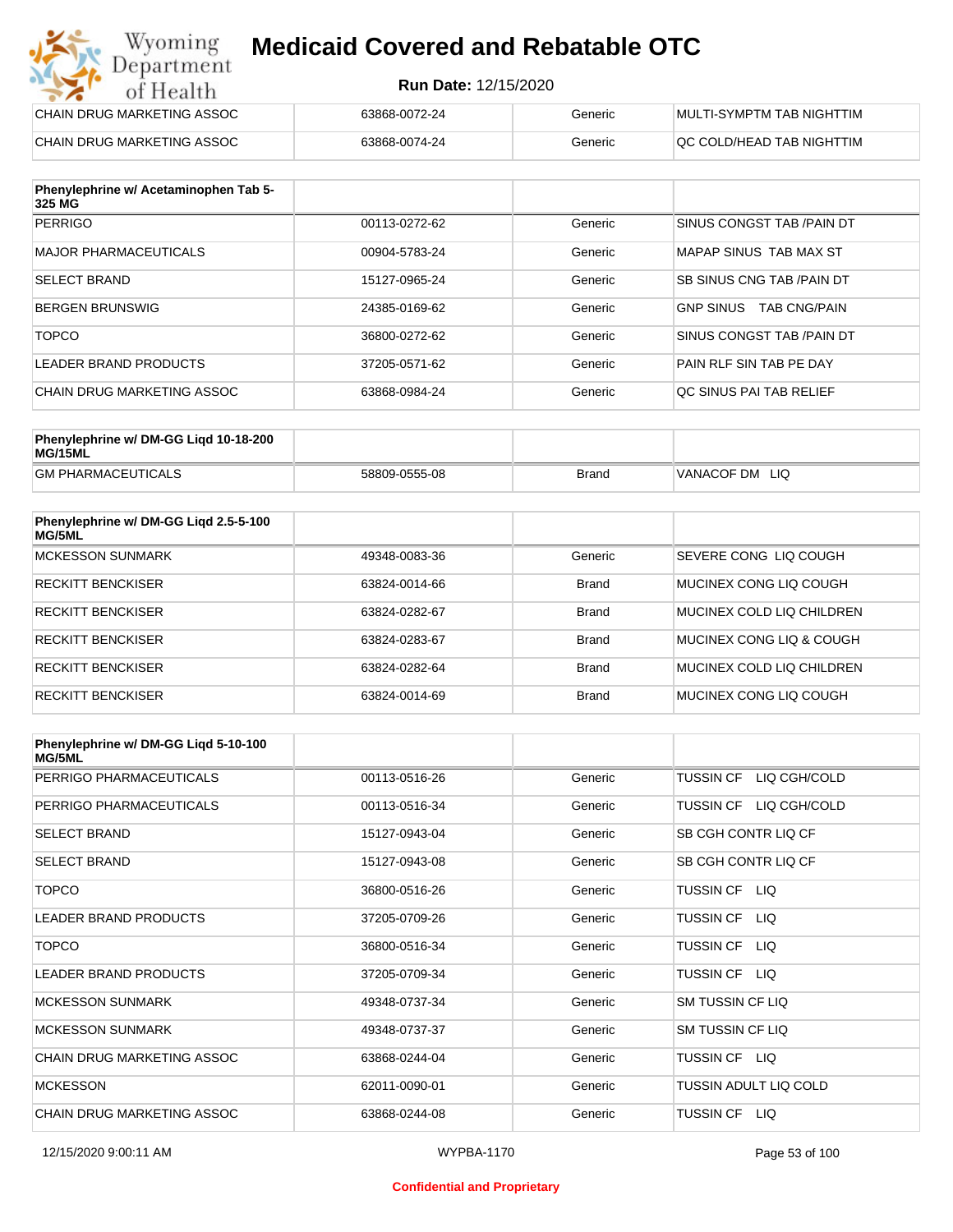

| Phenylephrine w/ DM-GG Ligd 5-10-200<br>MG/5ML |               |         |                                 |
|------------------------------------------------|---------------|---------|---------------------------------|
| AMERISOURCE BERGEN DRUGS                       | 46122-0138-26 | Generic | LIO MAX/M-S<br><b>TUSSIN CF</b> |
| AMERISOURCE BERGEN DRUGS                       | 46122-0138-34 | Generic | LIO MAX/M-S<br>TUSSIN CF        |
|                                                |               |         |                                 |

| Phenylephrine w/ DM-GG Syrup 5-10-100<br>MG/5ML |               |         |                        |
|-------------------------------------------------|---------------|---------|------------------------|
| MAJOR PHARMACEUTICALS                           | 00904-6309-20 | Generic | ROBAFEN CF SYP CGH/CLD |
| BERGEN BRUNSWIG                                 | 24385-0904-34 | Generic | GNP TUSSIN SYP CF      |
| BERGEN BRUNSWIG                                 | 24385-0904-26 | Generic | GNP TUSSIN SYP CF      |

| Phenylephrine w/ DM-GG Tab 10-15-380<br>MG |               |              |                 |
|--------------------------------------------|---------------|--------------|-----------------|
| POLY PHARMACEUTICALS                       | 50991-0730-60 | <b>Brand</b> | DECONEX DMX TAB |
| NIVAGEN PHARMACEUTICALS                    | 75834-0040-60 | Brand        | NIVANEX DMX TAB |

| Phenylephrine w/ DM-GG Tab 10-15-395<br>MG |               |       |                 |
|--------------------------------------------|---------------|-------|-----------------|
| ALLEGIS PHARMACEUTICALS                    | 28595-0906-60 | Brand | DURAVENT DM TAB |

| Phenylephrine w/ DM-GG Tab 5-10-200 MG |               |       |                           |
|----------------------------------------|---------------|-------|---------------------------|
| RECKITT BENCKISER                      | 63824-0193-20 | Brand | MUCINEX FAST TAB 5-10-200 |
| RECKITT BENCKISER                      | 63824-0193-30 | Brand | MUCINEX FAST TAB 5-10-200 |

| Phenylephrine-APAP-GG Ligd 10-650-400<br>MG/20ML |               |              |                        |
|--------------------------------------------------|---------------|--------------|------------------------|
| RECKITT BENCKISER                                | 63824-0260-66 | Generic      | LIQ<br><b>MUCINEX</b>  |
| RECKITT BENCKISER                                | 63824-0261-66 | Generic      | LIQ<br><b>MUCINEX</b>  |
| RECKITT BENCKISER                                | 63824-0016-66 | <b>Brand</b> | MUCINEX COLD LIQ SINUS |

| Phenylephrine-APAP-GG Tab 5-325-200<br>MG |               |         |                                    |
|-------------------------------------------|---------------|---------|------------------------------------|
| <b>SELECT BRAND</b>                       | 15127-0963-24 | Generic | SB SINUS CNG TAB /PAIN             |
| AMERISOURCE BERGEN DRUGS                  | 46122-0194-60 | Generic | <b>MUCUS RELIEF TAB CLD/SINU</b>   |
| <b>RECKITT BENCKISER</b>                  | 63824-0200-30 | Generic | <b>MUCINEX</b><br><b>TAB SINUS</b> |
| <b>RECKITT BENCKISER</b>                  | 63824-0201-30 | Generic | <b>MUCINEX</b><br><b>TAB SINUS</b> |
| <b>RECKITT BENCKISER</b>                  | 63824-0200-20 | Generic | <b>TAB SINUS</b><br><b>MUCINEX</b> |
| <b>RECKITT BENCKISER</b>                  | 63824-0201-20 | Generic | <b>MUCINEX</b><br><b>TAB SINUS</b> |
| CHAIN DRUG MARKETING ASSOC                | 63868-0071-24 | Generic | SINUS CONGST TAB /PAIN             |
| <b>RECKITT BENCKISER</b>                  | 63824-0190-20 | Generic | MUCINEX COLD TAB SINUS             |
| <b>RECKITT BENCKISER</b>                  | 63824-0190-30 | Generic | MUCINEX COLD TAB SINUS             |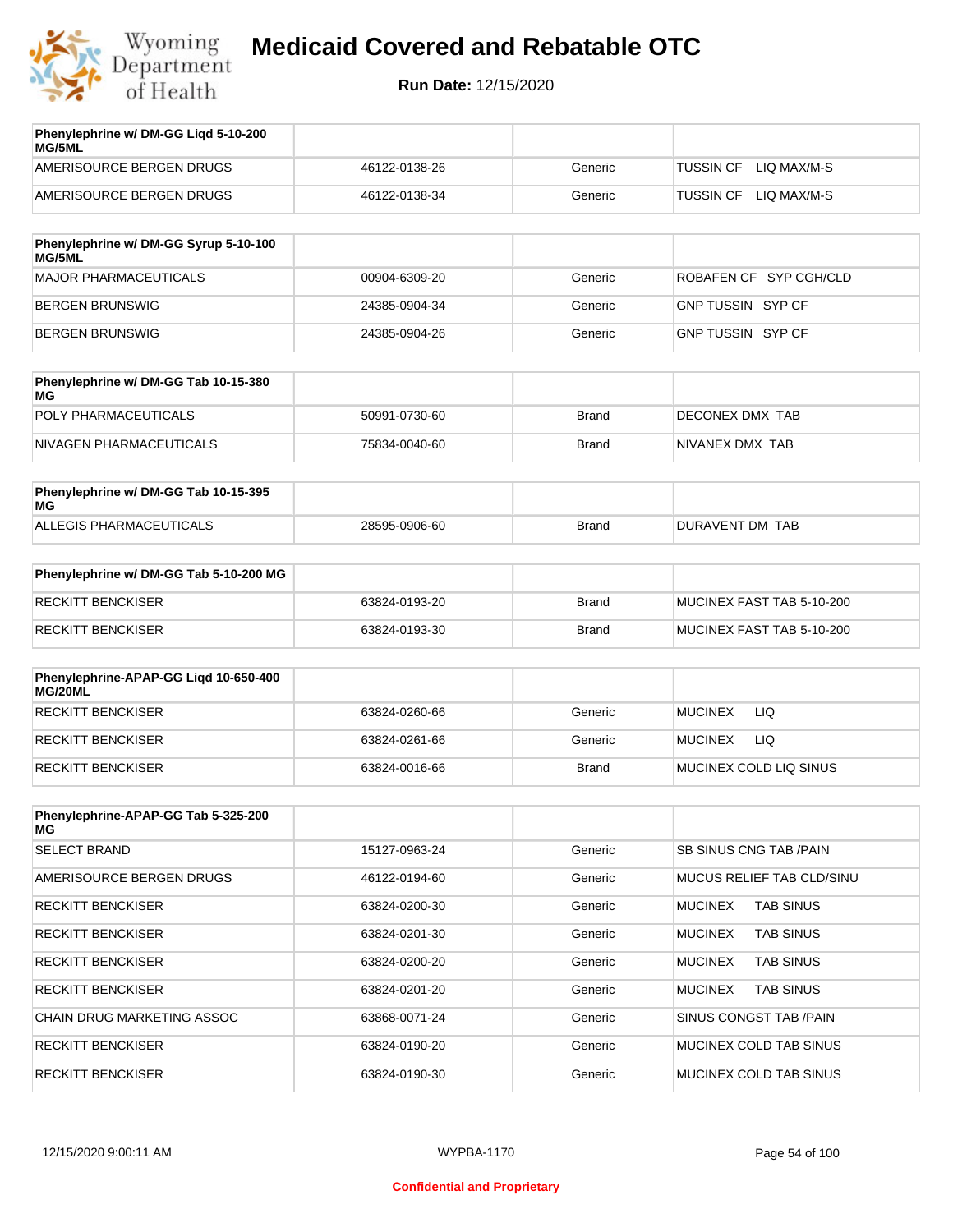

**Phenylephrine-Bromphen w/ Codeine Liqd** 

## **Medicaid Covered and Rebatable OTC**

| 3.33-1.33-6.33 MG/5ML                                             |               |              |                           |
|-------------------------------------------------------------------|---------------|--------------|---------------------------|
| <b>RAMCNEIL</b>                                                   | 12830-0754-12 | <b>Brand</b> | <b>LIQ</b><br>M-END PE    |
|                                                                   |               |              |                           |
| Phenylephrine-Bromphen w/ Codeine<br><b>Liquid 10-4-10 MG/5ML</b> |               |              |                           |
| POLY PHARMACEUTICALS                                              | 50991-0723-16 | <b>Brand</b> | POLY-TUSSIN LIQ 10-4-10   |
|                                                                   |               |              |                           |
| Phenylephrine-Brompheniramine-DM Elixir<br>2.5-1-5 MG/5ML         |               |              |                           |
| <b>MAJOR PHARMACEUTICALS</b>                                      | 00904-5782-20 | Generic      | DIMAPHEN DM ELX COLD/CGH  |
| <b>LEADER BRAND PRODUCTS</b>                                      | 37205-0969-26 | Generic      | COLD/COUGH ELX DM CHILD   |
| Phenylephrine-Brompheniramine-DM<br>Liquid 2.5-1-5 MG/5ML         |               |              |                           |
| <b>PERRIGO</b>                                                    | 00113-0987-26 | Generic      | COLD/COUGH LIQ CHILD      |
| WOMEN'S CHOICE PHARMACEUTICALS                                    | 00485-0204-16 | Generic      | RYNEX DM<br>LIQ.          |
| WOMEN'S CHOICE PHARMACEUTICALS                                    | 00485-0204-04 | Generic      | <b>RYNEX DM</b><br>LIQ.   |
| <b>TOPCO</b>                                                      | 36800-0987-26 | Generic      | COLD/COUGH LIQ CHILD      |
| <b>BERGEN BRUNSWIG</b>                                            | 24385-0519-26 | Generic      | GNP COLD/CGH LIQ CHILD    |
| <b>MCKESSON SUNMARK</b>                                           | 49348-0775-34 | Generic      | SM COLD/CGH LIQ DM CHILD  |
| <b>MCKESSON</b>                                                   | 62011-0063-01 | Generic      | HM COLD/CGH LIQ CHILDREN  |
| LARKEN LABORATORIES, INC.                                         | 68047-0143-16 | Generic      | ENDACOF-DM LIQ 2.5-1-5    |
|                                                                   |               |              |                           |
| Phenylephrine-Brompheniramine-DM<br>Liquid 7.5-4-15 MG/5ML        |               |              |                           |
| ALLEGIS PHARMACEUTICALS                                           | 28595-0800-16 | <b>Brand</b> | AP-HIST DM LIQ 7.5-4-15   |
| POLY PHARMACEUTICALS                                              | 50991-0814-16 | <b>Brand</b> | ALAHIST DM LIQ 7.5-4-15   |
| NIVAGEN PHARMACEUTICALS                                           | 75834-0060-16 | Generic      | NIVA-HIST DM LIQ 7.5-4-15 |
| Phenylephrine-Brompheniramine-DM                                  |               |              |                           |
| Syrup 5-2-10 MG/5ML                                               |               |              |                           |
| LARKEN LABORATORIES, INC.                                         | 68047-0129-16 | <b>Brand</b> | LOHIST-DM SYP 5-2-10MG    |
| Phenylephrine-Chlorphen w/ Codeine<br>Syrup 5-2-10 MG/5ML         |               |              |                           |
| CAPITAL PHARMACEUTICAL                                            | 29978-0420-16 | <b>Brand</b> | CAPCOF<br>SYP 5-2-10MG    |
| Phenylephrine-Chlorphen-DM Liquid 10-4-<br><b>15 MG/5ML</b>       |               |              |                           |
| WOMEN'S CHOICE PHARMACEUTICALS                                    | 00485-0171-16 | Generic      | ED A-HIST DM LIQ          |
| LARKEN LABORATORIES, INC.                                         | 68047-0186-16 | Generic      | NOHIST-DM LIQ             |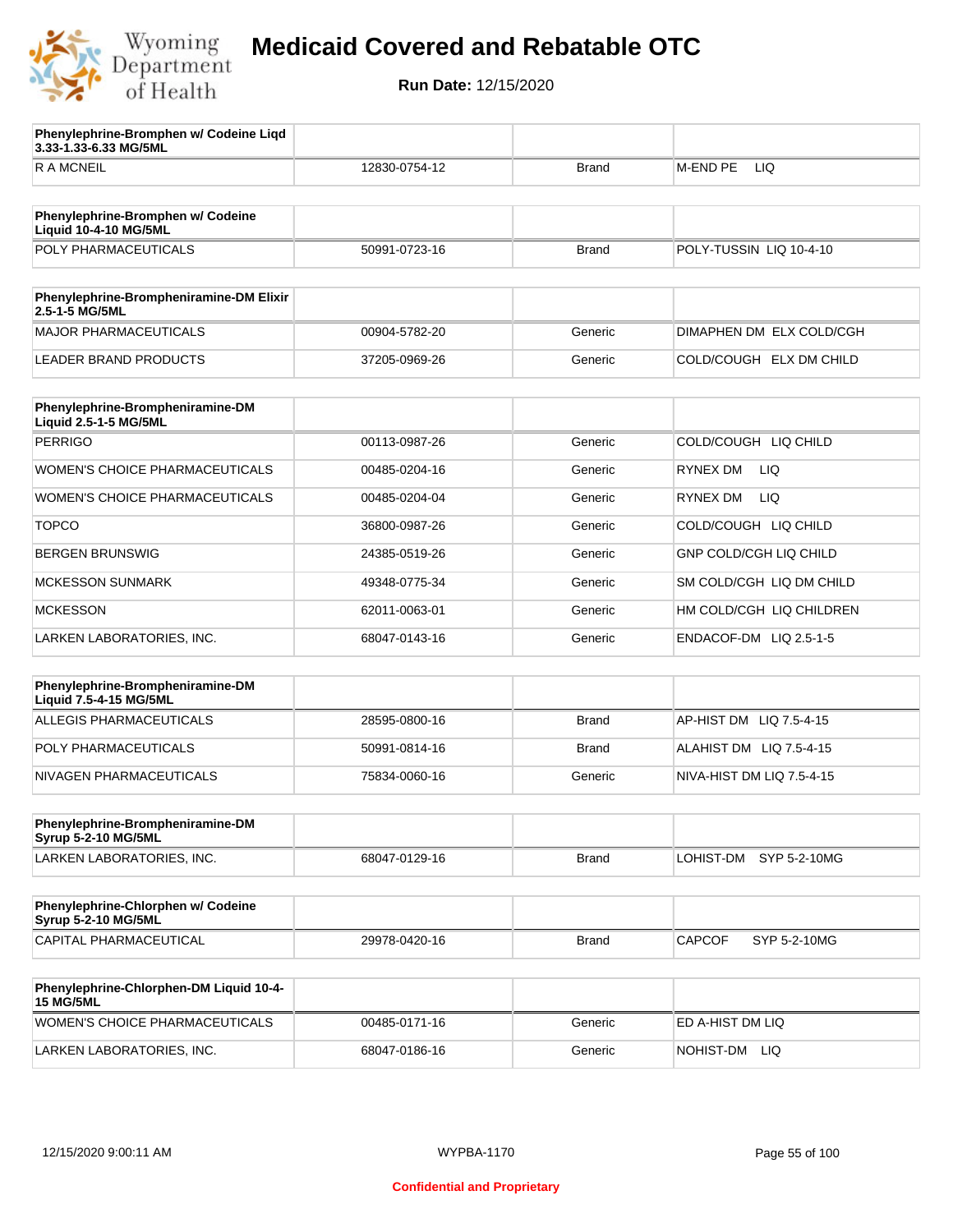

**Run Date:** 12/15/2020

| Phenylephrine-Chlorphen-DM Liquid 3.5-1-<br>3 MG/ML              |               |              |                           |
|------------------------------------------------------------------|---------------|--------------|---------------------------|
| VIRTUS PHARMACEUTICALS OPCO                                      | 76439-0320-30 | Generic      | DRO 3.5-1-3<br>VIRDEC DM  |
|                                                                  |               |              |                           |
| Phenylephrine-Chlorphen-DM Syrup 10-4-<br><b>20 MG/5ML</b>       |               |              |                           |
| <b>LASER PHARMACEUTICALS</b>                                     | 16477-0186-01 | <b>Brand</b> | DONATUSSIN SYP            |
|                                                                  |               |              |                           |
| Phenylephrine-Chlorphen-DM Tab 10-4-10<br>МG                     |               |              |                           |
| <b>WOMEN'S CHOICE PHARMACEUTICALS</b>                            | 00485-0240-01 | <b>Brand</b> | ED A-HIST DM TAB 10-4-10  |
| Phenylephrine-Dexbromphen-<br>Chlophedianol Liqd 5-1-12.5 MG/5ML |               |              |                           |
| <b>RAMCNEIL</b>                                                  | 12830-0760-16 | <b>Brand</b> | CHLO TUSS LIQ             |
|                                                                  |               |              |                           |
| Phenylephrine-Dexchlorphenir-Codeine<br>Syrup 5-1-9 MG/5ML       |               |              |                           |
| PRO-PHARMA LLC                                                   | 66594-0499-16 | <b>Brand</b> | PRO-RED AC SYP 5-1-9/5    |
|                                                                  |               |              |                           |
| Phenylephrine-DM Soln 2.5-5 MG/5ML                               |               |              |                           |
| <b>BERGEN BRUNSWIG</b>                                           | 24385-0981-26 | Generic      | TRIACTING DT LIQ COLD/CGH |
| <b>TOPCO</b>                                                     | 36800-0444-26 | Generic      | TRIACTING DT LIQ COLD/CGH |
|                                                                  |               |              |                           |
| Phenylephrine-DM Syrup 2.5-5 MG/5ML                              |               |              |                           |
| GLAXO CONSUMER HEALTHCARE L.P.                                   | 00067-8105-04 | <b>Brand</b> | TRIAMINIC SOL COLD/CGH    |
|                                                                  |               |              |                           |
| Phenylephrine-DM-GG w/ APAP Liq 5-10-<br>200-325 MG/10ML         |               |              |                           |
| <b>RECKITT BENCKISER</b>                                         | 63824-0017-64 | <b>Brand</b> | MUCINEX CHLD LIQ MULTISYM |
| RECKITT BENCKISER                                                | 63824-0020-66 | <b>Brand</b> | MUCINEX FAST LIQ SEV COLD |
| <b>RECKITT BENCKISER</b>                                         | 63824-0278-64 | <b>Brand</b> | MUCINEX COLD LIQ CHILD    |
| <b>RECKITT BENCKISER</b>                                         | 63824-0215-66 | Generic      | CGH/COLD DAY LIQ DELSYM   |
| <b>RECKITT BENCKISER</b>                                         | 63824-0015-66 | <b>Brand</b> | MUCINEX COLD LIQ FLU&SORE |
| <b>RECKITT BENCKISER</b>                                         | 63824-0015-69 | <b>Brand</b> | MUCINEX COLD LIQ FLU&SORE |
|                                                                  |               |              |                           |
| Phenylephrine-DM-GG w/ APAP Liq 5-10-<br>200-325 MG/15ML         |               |              |                           |
| <b>PERRIGO</b>                                                   | 00113-0603-34 | Generic      | COLD & FLU LIQ DAY TIME   |
| <b>PERRIGO</b>                                                   | 00113-0603-40 | Generic      | COLD & FLU LIQ DAY TIME   |
|                                                                  |               |              |                           |
| Phenylephrine-DM-GG w/ APAP Packet 10-<br>20-400-650 MG          |               |              |                           |

RECKITT BENCKISER 63824-0231-04 Brand MUCINEX PAK FAST-MAX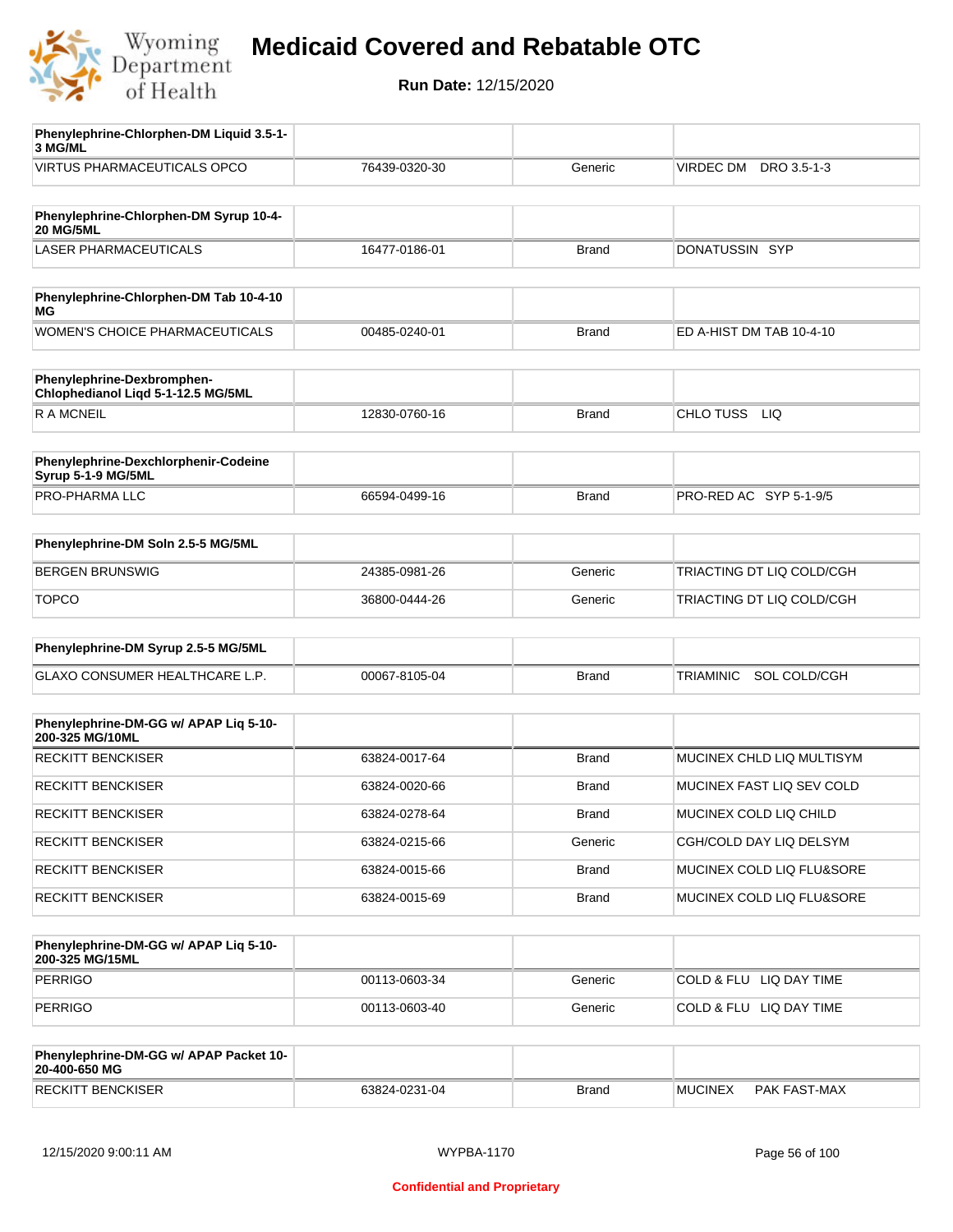

| <b>RECKITT BENCKISER</b>              | 63824-0232-08 | <b>Brand</b> | <b>MUCINEX</b><br><b>PAK FAST-MAX</b> |
|---------------------------------------|---------------|--------------|---------------------------------------|
| Phenylephrine-DM-GG w/ APAP Tab 5-10- |               |              |                                       |
| 200-325 MG                            |               |              |                                       |
| PERRIGO PHARMACEUTICALS               | 00113-0308-62 | Generic      | COLD MULT-SY TAB SEVR DAY             |
| <b>PERRIGO</b>                        | 00113-0548-53 | Generic      | COLD & FLU TAB DAYTIME                |
| <b>PERRIGO</b>                        | 00113-0548-62 | Generic      | COLD & FLU TAB DAYTIME                |
| PERRIGO PHARMACEUTICALS               | 00113-0234-62 | Generic      | COLD HEAD TAB CONG DT                 |
| <b>SELECT BRAND</b>                   | 15127-0962-24 | Generic      | SB COLD MULT TAB SYMP SEV             |
| <b>SELECT BRAND</b>                   | 15127-0964-24 | Generic      | SB COLD HEAD TAB CONGEST              |
| <b>TOPCO</b>                          | 36800-0234-62 | Generic      | COLD HEAD TAB CONG DT                 |
| <b>TOPCO</b>                          | 36800-0308-62 | Generic      | COLD MULT-SY TAB SEVR DAY             |
| AMERISOURCE BERGEN DRUGS              | 46122-0126-62 | Generic      | <b>GNP COLD RLF TAB DAYTIME</b>       |
| <b>MCKESSON SUNMARK</b>               | 49348-0104-04 | Generic      | SM COLD&FLU TAB SEVERE                |
| AMERISOURCE BERGEN DRUGS              | 46122-0193-60 | Generic      | <b>MUCUS RELIEF TAB CONG/CLD</b>      |
| AMERISOURCE BERGEN DRUGS              | 46122-0192-60 | Generic      | <b>MUCUS RELIEF TAB COLD/FLU</b>      |
| AMERISOURCE BERGEN DRUGS              | 46122-0072-62 | Generic      | COLD RELIEF TAB MULTI-SY              |
| <b>MCKESSON SUNMARK</b>               | 49348-0118-04 | Generic      | SM COLD&FLU TAB SEVERE                |
| <b>MCKESSON</b>                       | 62011-0241-01 | Generic      | HM SEVERE TAB COLD/FLU                |
| <b>RECKITT BENCKISER</b>              | 63824-0191-20 | Generic      | MUCINEX COLD TAB FLU&SORE             |
| <b>RECKITT BENCKISER</b>              | 63824-0192-20 | Generic      | <b>MUCINEX FAST TAB CONGEST</b>       |
| <b>RECKITT BENCKISER</b>              | 63824-0196-20 | Generic      | MUCINEX FAST TAB SEV COLD             |
| <b>RECKITT BENCKISER</b>              | 63824-0196-30 | Generic      | MUCINEX FAST TAB SEV COLD             |
| <b>RECKITT BENCKISER</b>              | 63824-0191-30 | Generic      | MUCINEX COLD TAB FLU&SORE             |
| <b>RECKITT BENCKISER</b>              | 63824-0192-30 | Generic      | <b>MUCINEX FAST TAB CONGEST</b>       |
| <b>CHAIN DRUG MARKETING ASSOC</b>     | 63868-0073-24 | Generic      | MULTI-SYMPTM TAB DAYTIME              |

| Phenylephrine-Doxylamine-DM-APAP Liq 5<br>⊦6.25-10-325 MG/15ML |               |         |                          |
|----------------------------------------------------------------|---------------|---------|--------------------------|
| PERRIGO                                                        | 00113-0763-40 | Generic | COLD & FLU LIQ NIGHTTIM  |
| PERRIGO                                                        | 00113-0763-34 | Generic | COLD & FLU LIQ NIGHTTIM  |
| AMERISOURCE BERGEN DRUGS                                       | 46122-0034-34 | Generic | MULTI-SYMPT LIQ CLD NGHT |

| Phenylephrine-Guaifenesin Ligd 2.5-100<br>MG/5ML |               |              |                          |
|--------------------------------------------------|---------------|--------------|--------------------------|
| <b>RECKITT BENCKISER</b>                         | 63824-0284-64 | <b>Brand</b> | MUCINEX COLD LIQ 2.5-100 |

| <b>Phenylephrine-Guaifenesin Ligd 5-100</b><br><b>MG/5ML</b> |               |       |                    |
|--------------------------------------------------------------|---------------|-------|--------------------|
| WOMEN'S CHOICE PHARMACEUTICALS                               | 00485-0208-16 | Brand | ED BRON GP<br>-LIQ |
| CAPELLON PHARMACEUTICALS                                     | 64543-0044-16 | Brand | RESCON-GG<br>LIQ   |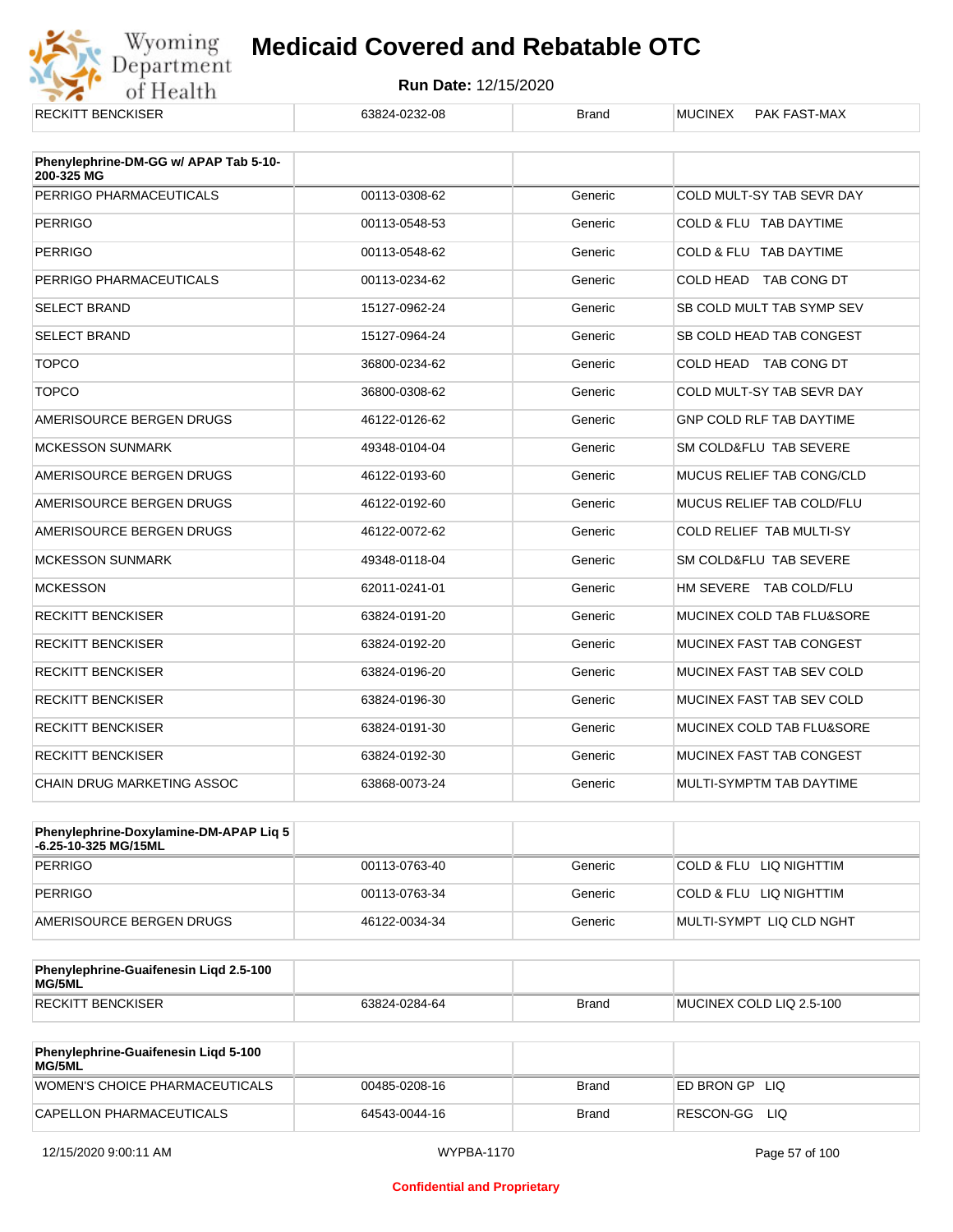Department **Run Date:** 12/15/2020 of Health CAPELLON PHARMACEUTICALS 64543-0044-04 Brand RESCON-GG LIQ **Phenylephrine-Guaifenesin Syrup 5-200 MG/5ML** JAYMAC PHARMACEUTICAL LLC 64661-0011-16 Brand J-MAX SYP 5-200MG **Phenylephrine-Guaifenesin Tab 10-380 MG** POLY PHARMACEUTICALS **FOLY PHARMACEUTICALS** 50991-0716-60 Brand DECONEX IR TAB 10-380MG **Phenylephrine-Guaifenesin Tab 10-400 MG** WOMEN'S CHOICE PHARMACEUTICALS | 00485-0250-01 Generic MUCAPHED TAB 10-400MG MAJOR PHARMACEUTICALS 
and the of the option of the option of the contract of the Generic MUCUSRELIEF TAB SINUS MAJOR PHARMACEUTICALS **DO904-5792-52** Generic MUCUSRELIEF TAB SINUS

| IBERGEN BRUNSWIG           | 24385-0925-71 | Generic      | MUCUS RELIEF TAB PE     |
|----------------------------|---------------|--------------|-------------------------|
| LEADER BRAND PRODUCTS      | 37205-0874-71 | Generic      | CHEST CONGST TAB RLF PE |
| IMCKESSON SUNMARK          | 49348-0774-09 | Generic      | CHEST CONGST TAB RLF PE |
| CHAIN DRUG MARKETING ASSOC | 63868-0752-50 | <b>Brand</b> | MEDIFIN PE TAB 10-400MG |

| Phenylephrine-Ibuprofen Tab 10-200 MG |               |         |                         |
|---------------------------------------|---------------|---------|-------------------------|
| <b>RUGBY LABORATORIES</b>             | 00536-1044-19 | Generic | CONGESTION TAB 10-200MG |
| <b>RUGBY LABORATORIES</b>             | 00536-1044-34 | Generic | CONGESTION TAB 10-200MG |

| Phenylephrine-Pyrilamine-DM Syrup 5-8.33<br>-10 MG/5ML |               |       |                 |
|--------------------------------------------------------|---------------|-------|-----------------|
| PAR PHARMACEUTICALS                                    | 00603-0728-54 | Brand | CODITUSS DM SYP |

| <b>Phenylephrine-Thonzylamine-DM Liquid 5-</b><br><b>25-10 MG/5ML</b> |               |              |                          |
|-----------------------------------------------------------------------|---------------|--------------|--------------------------|
| <b>POLY PHARMACEUTICALS</b>                                           | 50991-0220-16 | <b>Brand</b> | POLY-HIST DM LIQ 5-25-10 |

| Phenyleph-Triprolidine-DM Syrup 10-2.5-20<br>MG/5ML |               |       |               |  |
|-----------------------------------------------------|---------------|-------|---------------|--|
| ALLEGIS PHARMACEUTICALS                             | 28595-0804-16 | Brand | HISTEX-DM SYP |  |

| <b>Pseudoephed-Bromphen-DM Elixir 15-1-5</b><br>MG/5ML |               |              |                         |
|--------------------------------------------------------|---------------|--------------|-------------------------|
| PAR PHARMACEUTICALS                                    | 00603-0852-94 | Generic      | Q-TAPP DM ELX           |
| SILARX                                                 | 54838-0136-70 | <b>Brand</b> | BROTAPP DM LIQ 15-1-5/5 |
| <b>SILARX</b>                                          | 54838-0136-40 | Brand        | BROTAPP DM LIQ 15-1-5/5 |

| Pseudoephed-Chlorphen-DM Lig 15-1-5<br>MG/5ML |               |         |                           |
|-----------------------------------------------|---------------|---------|---------------------------|
| MAJOR PHARMACEUTICALS                         | 00904-5050-20 | Generic | PEDIA RELIEF LIQ CGH/COLD |
| RUGBY LABORATORIES                            | 00536-2310-97 | Generic | KIDKARE<br>LIQ CGH/COLD   |

Wyoming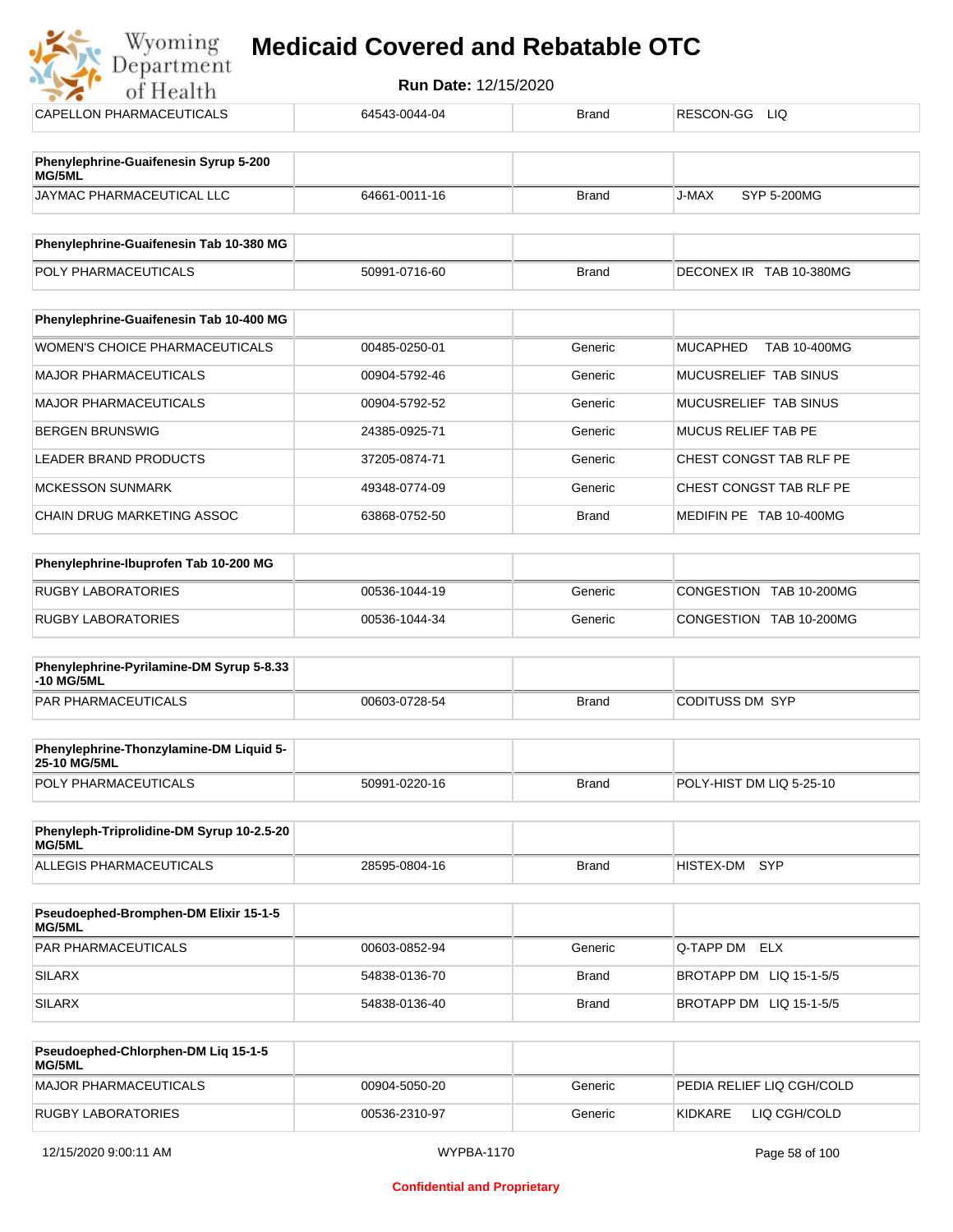

| <b>SILARX</b>                                                    | 54838-0115-40 | <b>Brand</b> | PEDIATRIC LIQ CGH/COLD  |
|------------------------------------------------------------------|---------------|--------------|-------------------------|
| Pseudoephed-Chlorphen-DM Liq 15-2-15<br>MG/5ML                   |               |              |                         |
| <b>RAMCNEIL</b>                                                  | 12830-0810-16 | Generic      | M-END DM<br>LIQ         |
| Pseudoephed-Chlorphen-DM Syrup 30-2-                             |               |              |                         |
| <b>10 MG/5ML</b><br>CAPELLON PHARMACEUTICALS                     | 64543-0105-16 | <b>Brand</b> | <b>SYP</b><br>RESCON-DM |
| CAPELLON PHARMACEUTICALS                                         | 64543-0105-04 | <b>Brand</b> | RESCON-DM<br><b>SYP</b> |
| Pseudoephed-Dexbromphen-<br>Chlophedianol Liqd 30-1-12.5 MG/5ML  |               |              |                         |
| <b>RAMCNEIL</b>                                                  | 12830-0762-16 | <b>Brand</b> | CHLO TUSS<br><b>LIQ</b> |
| Pseudoephed-Dexbrompheniramine-DM<br>Liqd 20-0.667-10 MG/5ML     |               |              |                         |
| <b>RAMCNEIL</b>                                                  | 12830-0816-16 | <b>Brand</b> | M-END DMX LIQ           |
| Pseudoephed-Dexchlorphen-<br>Chlophedianol Liqd 30-1-12.5 MG/5ML |               |              |                         |
| <b>GM PHARMACEUTICALS</b>                                        | 58809-0999-01 | <b>Brand</b> | VANACOF<br><b>LIQ</b>   |
| Pseudoephed-Doxylamine-DM Liquid 30-<br>6.25-15 MG/5ML           |               |              |                         |
| <b>SALLUS LABORATORIES</b>                                       | 69036-0120-16 | <b>Brand</b> | LORTUSS DM LIQ          |
| Pseudoephedrine w/ COD-GG Liquid 30-10<br>-100 MG/5ML            |               |              |                         |
| <b>SALLUS LABORATORIES</b>                                       | 69036-0130-16 | <b>Brand</b> | LORTUSS EX LIQ          |
| Pseudoephedrine w/ COD-GG Soln 30-10-<br><b>100 MG/5ML</b>       |               |              |                         |
| PAR PHARMACEUTICALS                                              | 00603-1078-58 | Generic      | CHERATUSSIN SOL DAC     |
| <b>VIRTUS PHARMACEUTICALS OPCO</b>                               | 76439-0253-16 | Generic      | VIRTUSSIN SOL DAC       |
| Pseudoephedrine w/ COD-GG Syrup 30-10-<br><b>100 MG/5ML</b>      |               |              |                         |
| LLORENS PHARMACEUTICAL                                           | 54859-0520-16 | <b>Brand</b> | TUSNEL C<br>SYP         |
| Pseudoephedrine w/ DM-GG Liquid 15-5-50<br>MG/5ML                |               |              |                         |
| LLORENS PHARMACEUTICAL                                           | 54859-0544-04 | Brand        | TUSNEL PEDI LIQ 15-5-50 |
| Pseudoephedrine w/ DM-GG Liquid 30-15-<br><b>200 MG/5ML</b>      |               |              |                         |
| LLORENS PHARMACEUTICAL                                           | 54859-0502-06 | Brand        | <b>TUSNEL</b><br>LIQ    |
| LLORENS PHARMACEUTICAL                                           | 54859-0502-10 | <b>Brand</b> | <b>TUSNEL</b><br>LIQ    |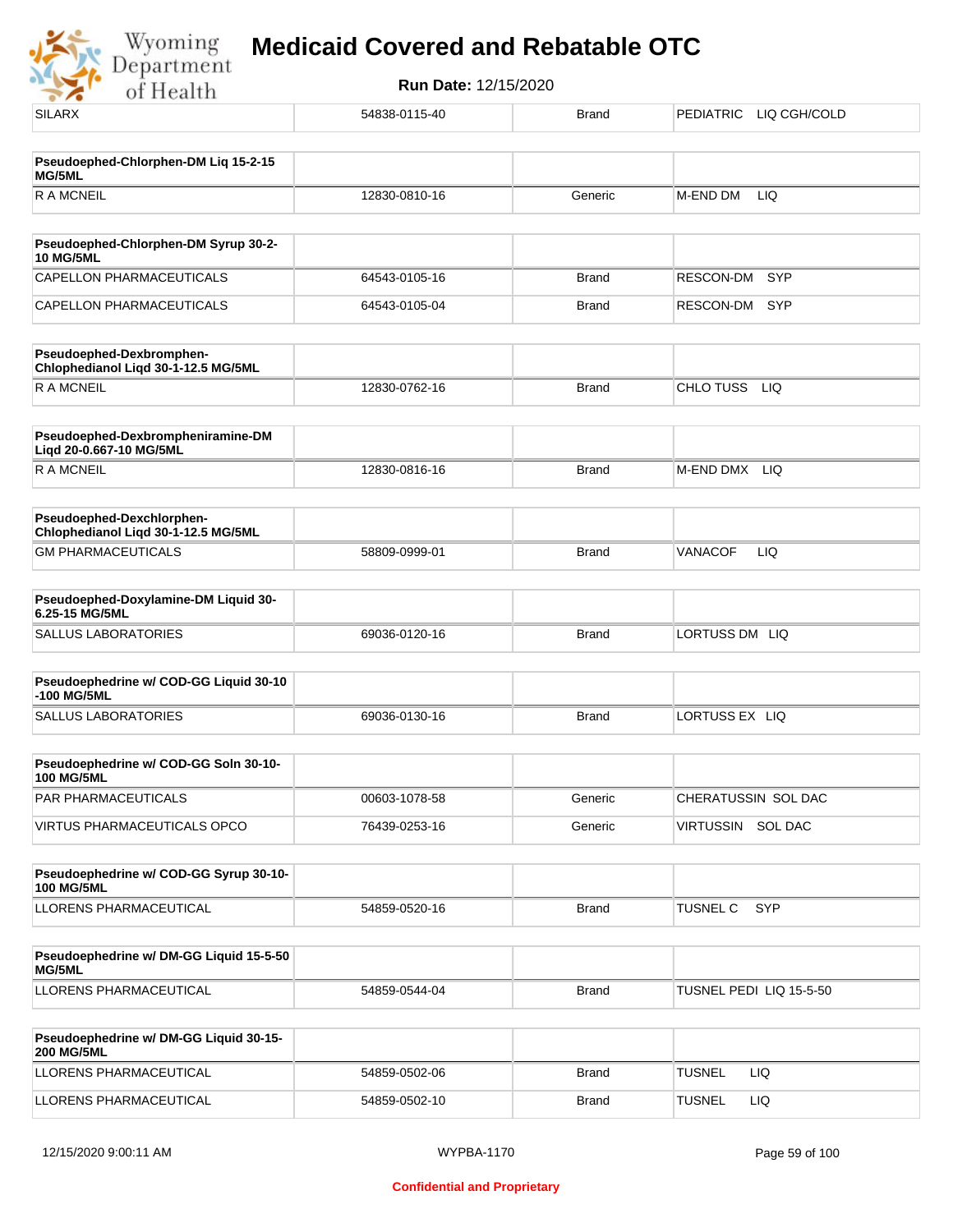#### **Medicaid Covered and Rebatable OTC**Department

**Run Date:** 12/15/2020 of Health LLORENS PHARMACEUTICAL 54859-0502-16 Brand TUSNEL LIQ **Pseudoephedrine w/ DM-GG Liquid 7.5-2.5- 25 MG/ML** LLORENS PHARMACEUTICAL 54859-0603-02 Brand TUSNEL-DM DRO PEDIATRC **Pseudoephedrine w/ DM-GG Tab 60-15-400 MG** CAPITAL PHARMACEUTICAL 29978-0601-90 Brand CAPMIST DM TAB **Pseudoephedrine w/ DM-GG Tab 60-20-380 MG** POLY PHARMACEUTICALS 50991-0214-01 Brand POLY-VENT DM TAB **Pseudoephedrine-Bromphen-Codeine Liq 10-1.33-6.33 MG/5ML**

| <b>R A MCNEIL</b>     | 12830-0735-16 | Generic      | LIQ<br>M-END WC     |
|-----------------------|---------------|--------------|---------------------|
| <b>CENTURION LABS</b> | 23359-0023-16 | <b>Brand</b> | LIQ<br><b>RYDEX</b> |

| <b>Pseudoephedrine-Bromphen-Codeine Ligd</b><br>30-2-7.5 MG/5ML |               |       |                         |
|-----------------------------------------------------------------|---------------|-------|-------------------------|
| ALLEGIS PHARMACEUTICALS                                         | 00682-0480-16 | Brand | MAR-COF BP LIQ 30-2-7.5 |

| <b>Pseudoephedrine-Chlorphen w/ Codeine</b><br>Lia 30-2-10 MG/5ML |               |       |                         |
|-------------------------------------------------------------------|---------------|-------|-------------------------|
| PAR PHARMACEUTICALS                                               | 00603-1520-54 | Brand | PHENHIST DH LIQ 30-2-10 |
| PAR PHARMACEUTICALS                                               | 00603-1520-58 | Brand | PHENHIST DH LIQ 30-2-10 |

| Pseudoephedrine-Dexbromphen-Codeine<br>Ligd 20-0.667-6 MG/5ML |               |              |                  |
|---------------------------------------------------------------|---------------|--------------|------------------|
| R A MCNEIL                                                    | 12830-0739-16 | <b>Brand</b> | IM-END MAX DILIQ |

| Pseudoephedrine-DM-GG w/ APAP Tab 60-<br>20-200-500 MG |               |       |                |            |
|--------------------------------------------------------|---------------|-------|----------------|------------|
| <b>POLY PHARMACEUTICALS</b>                            | 50991-0510-01 | Brand | <b>DURAFLL</b> | <b>TAB</b> |

| Pseudoephedrine-GG Tab 60-400 MG |               |       |                                  |
|----------------------------------|---------------|-------|----------------------------------|
| B.F. ASCHER                      | 00225-0580-06 | Brand | TAB 60-400MG<br> CONGESTAC_      |
| B.F. ASCHER                      | 00225-0580-08 | Brand | TAB 60-400MG<br><b>CONGESTAC</b> |

| Pseudoephedrine-Guaifenesin Cap 30-150<br>MG |               |       |                 |
|----------------------------------------------|---------------|-------|-----------------|
| LASER PHARMACEUTICALS                        | 16477-0306-01 | Brand | RESPAIRE-30 CAP |

| <b>Pseudoephedrine-Guaifenesin Ligd 7.5-50</b><br><b>MG/ML</b> |               |       |                       |
|----------------------------------------------------------------|---------------|-------|-----------------------|
| LLORENS PHARMACEUTICAL                                         | 54859-0602-02 | Brand | TUSNEL PED DRO 7.5-50 |

Wyoming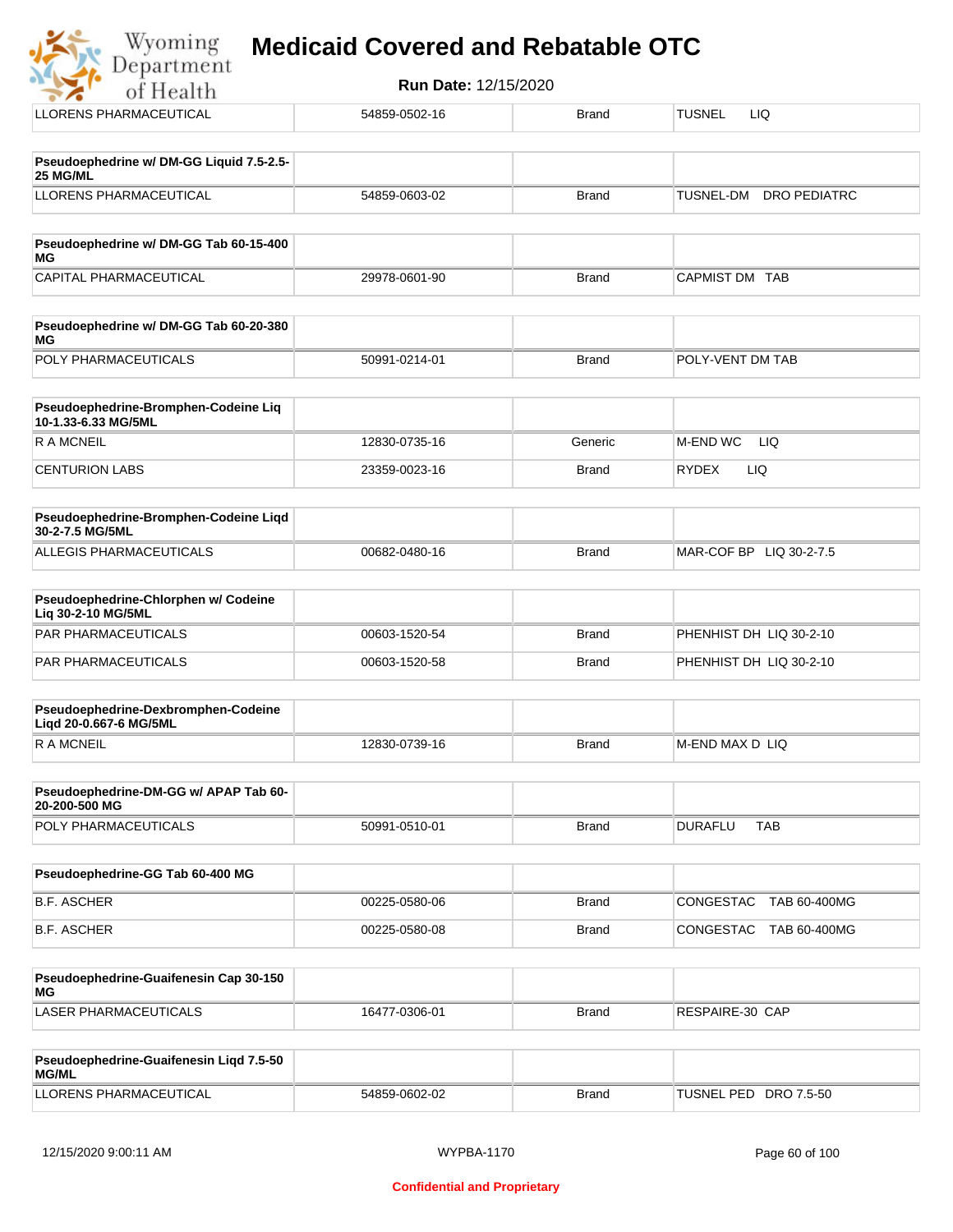

| Pseudoephedrine-Guaifenesin Tab 60-380<br>МG              |               |              |                                    |
|-----------------------------------------------------------|---------------|--------------|------------------------------------|
| POLY PHARMACEUTICALS                                      | 50991-0212-01 | <b>Brand</b> | POLY-VENT IR TAB 60-380MG          |
| Pseudoephedrine-Guaifenesin Tab ER                        |               |              |                                    |
| 12HR 120-1200 MG                                          |               |              |                                    |
| <b>RECKITT BENCKISER</b>                                  | 63824-0041-24 | <b>Brand</b> | <b>MUCINEX D</b><br>TAB 120-1200   |
| <b>RECKITT BENCKISER</b>                                  | 63824-0041-36 | <b>Brand</b> | MUCINEX D TAB 120-1200             |
| Pseudoephedrine-Guaifenesin Tab ER<br>12HR 60-600 MG      |               |              |                                    |
| <b>RECKITT BENCKISER</b>                                  | 63824-0057-18 | <b>Brand</b> | <b>MUCINEX D</b><br>TAB 60-600MG   |
| <b>RECKITT BENCKISER</b>                                  | 63824-0057-36 | <b>Brand</b> | MUCINEX D TAB 60-600MG             |
| Pseudoephedrine-Ibuprofen Tab 30-200<br>МG                |               |              |                                    |
| <b>BERGEN BRUNSWIG</b>                                    | 24385-0465-60 | Generic      | <b>GNP IBUPROFN TAB COLD/SIN</b>   |
| <b>TOPCO</b>                                              | 36800-0083-60 | Generic      | <b>IBUPROFEN TAB COLD/SIN</b>      |
| <b>MCKESSON</b>                                           | 62011-0070-01 | Generic      | <b>COLD &amp; SINUS TAB RELIEF</b> |
| CHAIN DRUG MARKETING ASSOC                                | 63868-0453-20 | Generic      | QC IBUPROFEN TAB COLD/SIN          |
| Pseudoephedrine-Naproxen Sodium Tab<br>ER 12HR 120-220 MG |               |              |                                    |
| <b>PERRIGO</b>                                            | 00113-2417-01 | Generic      | SINUS&COLD-D TAB NON-DRSY          |
| AMERISOURCE BERGEN DRUGS                                  | 46122-0197-52 | Generic      | SINUS/COLD-D TAB 120-220           |
| <b>MCKESSON</b>                                           | 62011-0204-01 | Generic      | SINUS/COLD-D TAB 120-220           |
| Pyrilamine-Phenylephrine Tab 25-10 MG                     |               |              |                                    |
| <b>XSPIRE PHARMA</b>                                      | 42195-0210-10 | Generic      | PYRILAMIN/PE TAB 25-10MG           |
| Pyrilamine-Phenylephrine Tab 30-10 MG                     |               |              |                                    |
| <b>CARWIN ASSOCIATES</b>                                  | 15370-0031-10 | <b>Brand</b> | RU-HIST-D TAB 30-10MG              |
| Thonzylamine-Chlophedianol Liquid 6.25-<br>6.25 MG/ML     |               |              |                                    |
| POLY PHARMACEUTICALS                                      | 50991-0222-45 | <b>Brand</b> | POLY-HIST PD LIQ                   |
| Thonzylamine-Phenylephrine Liquid 50-10<br>MG/15ML        |               |              |                                    |
| <b>GM PHARMACEUTICALS</b>                                 | 58809-0729-04 | <b>Brand</b> | NASOPEN PE LIQ                     |
| Triprolidine & Pseudoephedrine Tab 2.5-60<br><b>MG</b>    |               |              |                                    |
| <b>MAJOR PHARMACEUTICALS</b>                              | 00904-0250-24 | Generic      | <b>APRODINE</b><br>TAB 2.5-60MG    |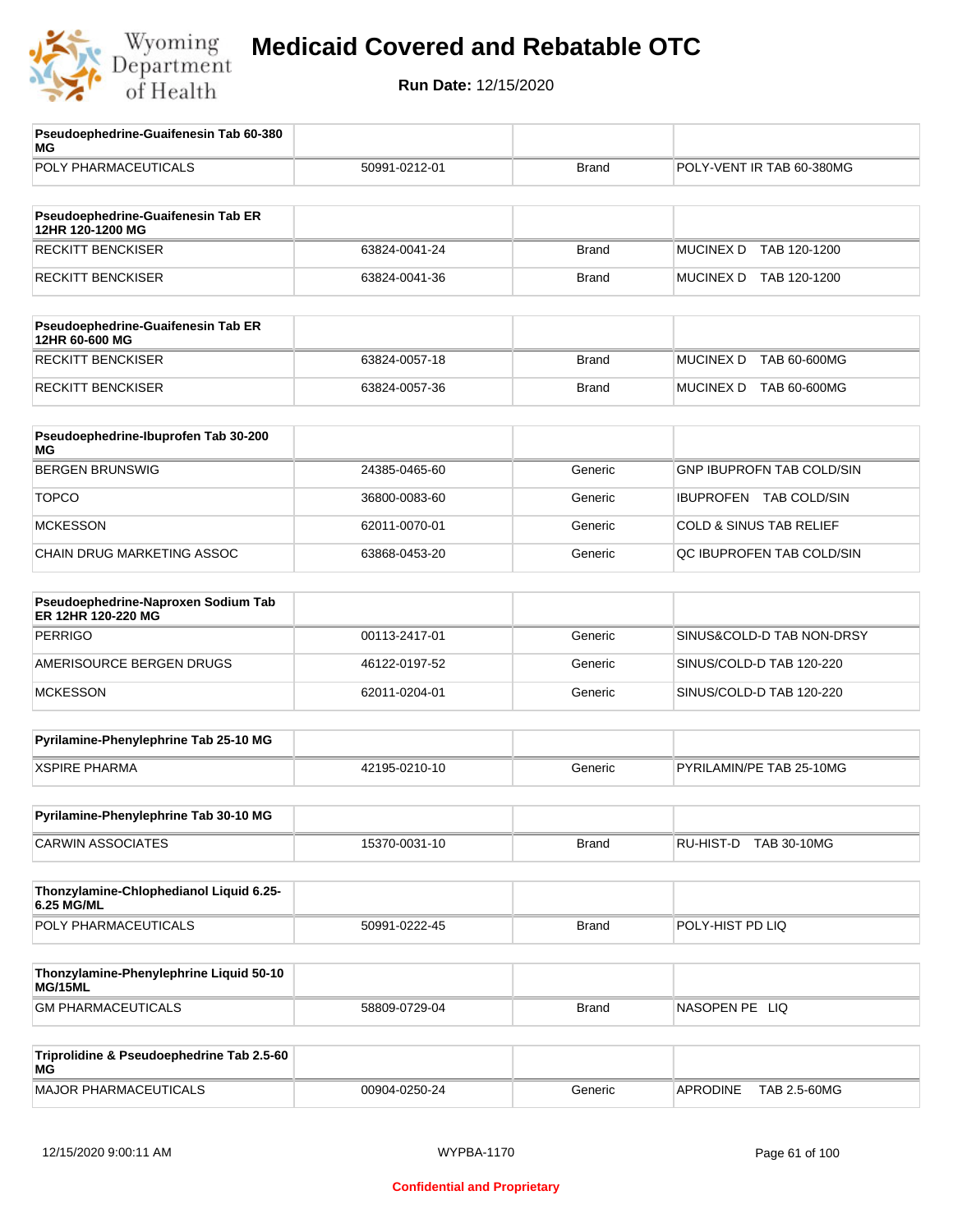

| MAJOR PHARMACEUTICALS          | 00904-0250-59 | Generic | TAB 2.5-60MG<br>APRODINE         |
|--------------------------------|---------------|---------|----------------------------------|
| WOMEN'S CHOICE PHARMACEUTICALS | 00485-0210-01 | Generic | TAB 2.5-60MG<br><b>ED A-HIST</b> |
|                                |               |         |                                  |

| Triprolidine-Phenylephrine Liquid 2.5-10<br>MG/5ML |               |       |                        |
|----------------------------------------------------|---------------|-------|------------------------|
| ALLEGIS PHARMACEUTICALS                            | 28595-0803-16 | Brand | HISTEX-PE SYP 2.5-10/5 |
| <b>DERMATOLOGICALS</b>                             |               |       |                        |

| *Bacitracin-Polymyxin B Oint*** |               |         |                  |
|---------------------------------|---------------|---------|------------------|
| <b>FOUGERA</b>                  | 00168-0021-09 | Generic | DOUBLE ANTIB OIN |
| <b>FOUGERA</b>                  | 00168-0021-35 | Generic | DOUBLE ANTIB OIN |
| <b>FOUGERA</b>                  | 00168-0021-31 | Generic | DOUBLE ANTIB OIN |
| <b>MCKESSON SUNMARK</b>         | 49348-0274-72 | Generic | DOUBLE ANTIB OIN |
| <b>MCKESSON</b>                 | 62011-0097-01 | Generic | DOUBLE ANTIB OIN |

| *Neomycin-Bacitracin-Polymyxin Oint*** |               |         |                         |
|----------------------------------------|---------------|---------|-------------------------|
| PERRIGO PHARMACEUTICALS                | 00113-0067-64 | Generic | <b>TRIPLE ANTIB OIN</b> |
| <b>FOUGERA</b>                         | 00168-0012-09 | Generic | <b>BAC/NEO/POLY OIN</b> |
| <b>FOUGERA</b>                         | 00168-0012-35 | Generic | <b>BAC/NEO/POLY OIN</b> |
| <b>FOUGERA</b>                         | 00168-0012-31 | Generic | <b>BAC/NEO/POLY OIN</b> |
| <b>COSETTE PHARMACEUTICALS</b>         | 00713-0268-31 | Generic | <b>TRIPLE ANTIB OIN</b> |
| <b>MAJOR PHARMACEUTICALS</b>           | 00904-0734-31 | Generic | <b>TRIPLE ANTIB OIN</b> |
| <b>MAJOR PHARMACEUTICALS</b>           | 00904-0734-36 | Generic | TRIPLE ANTIB OIN        |
| <b>ACTAVIS MID ATLANTIC</b>            | 00472-0179-34 | Generic | <b>TRIPLE ANTIB OIN</b> |
| <b>ACTAVIS MID ATLANTIC</b>            | 00472-0179-56 | Generic | <b>TRIPLE ANTIB OIN</b> |
| <b>PAR PHARMACEUTICAL</b>              | 00603-0644-50 | Generic | <b>TRIPLE ANTIB OIN</b> |
| <b>LEADER BRAND PRODUCTS</b>           | 37205-0273-10 | Generic | <b>TRIPLE ANTIB OIN</b> |
| <b>BERGEN BRUNSWIG</b>                 | 24385-0061-01 | Generic | GNP TRIPLE OIN ANTIBIOT |
| <b>BERGEN BRUNSWIG</b>                 | 24385-0061-03 | Generic | GNP TRIPLE OIN ANTIBIOT |
| PERRIGO PHARMACEUTICALS                | 45802-0143-01 | Generic | <b>TRIPLE ANTIB OIN</b> |
| PERRIGO PHARMACEUTICALS                | 45802-0143-03 | Generic | <b>TRIPLE ANTIB OIN</b> |
| PERRIGO PHARMACEUTICALS                | 45802-0143-70 | Generic | TRIPLE ANTIB OIN        |
| <b>PERRIGO</b>                         | 45802-0061-01 | Generic | TRIPLE ANTIB OIN        |
| <b>PERRIGO</b>                         | 45802-0061-70 | Generic | TRIPLE ANTIB OIN        |
| <b>PERRIGO</b>                         | 45802-0061-03 | Generic | TRIPLE ANTIB OIN        |
| <b>MCKESSON SUNMARK</b>                | 49348-0029-72 | Generic | SM TRIPLE OIN ANTIBIOT  |
| <b>TARO</b>                            | 51672-2016-01 | Generic | <b>TRIPLE ANTIB OIN</b> |
| <b>TARO</b>                            | 51672-2016-02 | Generic | <b>TRIPLE ANTIB OIN</b> |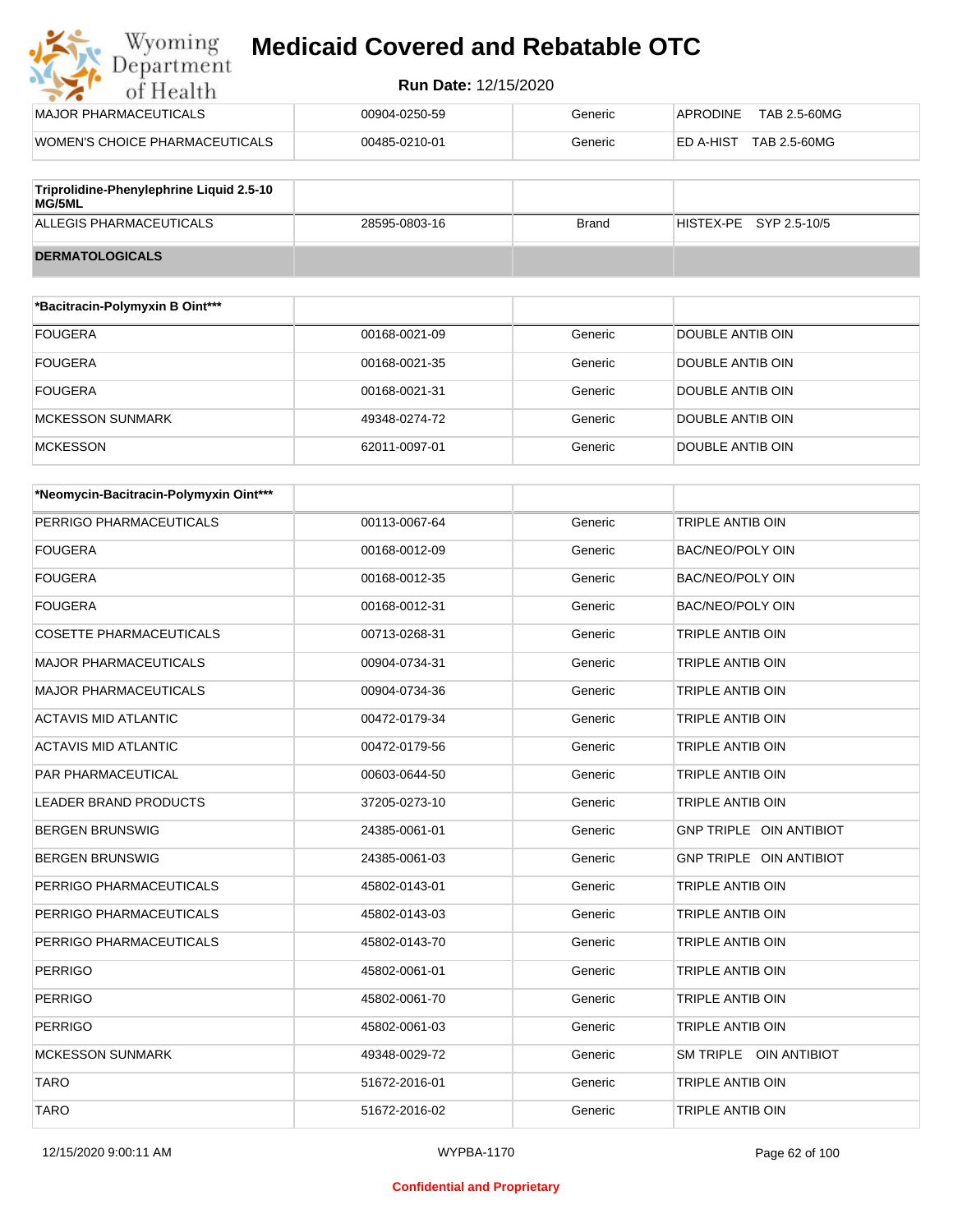

| <b>MCKESSON</b>                         | 62011-0098-01 | Generic | HM TRIPLE OIN ANTIBIOT     |
|-----------------------------------------|---------------|---------|----------------------------|
|                                         |               |         |                            |
| Bacitracin Oint 500 Unit/GM             |               |         |                            |
| <b>COSETTE PHARMACEUTICALS</b>          | 00713-0280-31 | Generic | BACITRACIN OIN 500/GM      |
| LEADER BRAND PRODUCTS                   | 37205-0275-10 | Generic | BACITRACIN OIN 500/GM      |
| PERRIGO PHARMACEUTICALS                 | 45802-0060-01 | Generic | BACITRACIN OIN 500/GM      |
| PERRIGO PHARMACEUTICALS                 | 45802-0060-03 | Generic | BACITRACIN OIN 500/GM      |
| PERRIGO PHARMACEUTICALS                 | 45802-0060-70 | Generic | BACITRACIN OIN 500/GM      |
|                                         |               |         |                            |
| <b>Bacitracin Zinc Oint 500 Unit/GM</b> |               |         |                            |
| FOUGERA                                 | 00168-0011-04 | Generic | BACITR ZINC OIN 500/GM     |
| FOUGERA                                 | 00168-0011-16 | Generic | BACITR ZINC OIN 500/GM     |
| FOUGERA                                 | 00168-0011-31 | Generic | BACITR ZINC OIN 500/GM     |
| FOUGERA                                 | 00168-0011-35 | Generic | BACITR ZINC OIN 500/GM     |
| FOUGERA                                 | 00168-0111-09 | Generic | BACITR ZINC OIN 500/GM     |
| PAR PHARMACEUTICAL                      | 00603-0441-50 | Generic | BACITR ZINC OIN 500/GM     |
| ACTAVIS MID ATLANTIC                    | 00472-1105-34 | Generic | BACITR ZINC OIN 500/GM     |
| ACTAVIS MID ATLANTIC                    | 00472-1105-56 | Generic | BACITR ZINC OIN 500/GM     |
| BERGEN BRUNSWIG                         | 24385-0060-03 | Generic | BACITR ZINC OIN 500/GM     |
| <b>MCKESSON SUNMARK</b>                 | 49348-0154-72 | Generic | SM ANTIBIOTI OIN 500/GM    |
| <b>TARO</b>                             | 51672-2075-01 | Generic | BACITR ZINC OIN 500/GM     |
| TARO                                    | 51672-2075-02 | Generic | BACITR ZINC OIN 500/GM     |
| <b>MCKESSON</b>                         | 62011-0094-01 | Generic | BACITRACIN OIN 500/GM      |
|                                         |               |         |                            |
| Castellani Paint                        |               |         |                            |
| <b>BAUSCH HEALTH</b>                    | 00884-2893-01 | Generic | CASTELLANI LIQ PAINT       |
| <b>BAUSCH HEALTH</b>                    | 00884-2993-01 | Generic | CASTELLANI LIQ PAINT/CL    |
| <b>Clotrimazole Cream 1%</b>            |               |         |                            |
| <b>MAJOR PHARMACEUTICALS</b>            | 00904-7822-36 | Generic | <b>CLOTRIMAZOLE CRE 1%</b> |
| <b>MAJOR PHARMACEUTICALS</b>            | 00904-7822-31 | Generic | <b>CLOTRIMAZOLE CRE 1%</b> |
| BERGEN BRUNSWIG                         | 24385-0205-01 | Generic | ATHLETE FOOT CRE 1%        |
| BERGEN BRUNSWIG                         | 24385-0205-03 | Generic | ATHLETE FOOT CRE 1%        |
| PERRIGO                                 | 45802-0434-11 | Generic | <b>CLOTRIMAZOLE CRE 1%</b> |
| PERRIGO                                 | 45802-0434-01 | Generic | <b>CLOTRIMAZOLE CRE 1%</b> |
| <b>MCKESSON SUNMARK</b>                 | 49348-0279-72 | Generic | <b>CLOTRIMAZOLE CRE 1%</b> |
| TARO                                    | 51672-2002-01 | Generic | <b>CLOTRIMAZOLE CRE 1%</b> |
| <b>TARO</b>                             | 51672-2002-02 | Generic | <b>CLOTRIMAZOLE CRE 1%</b> |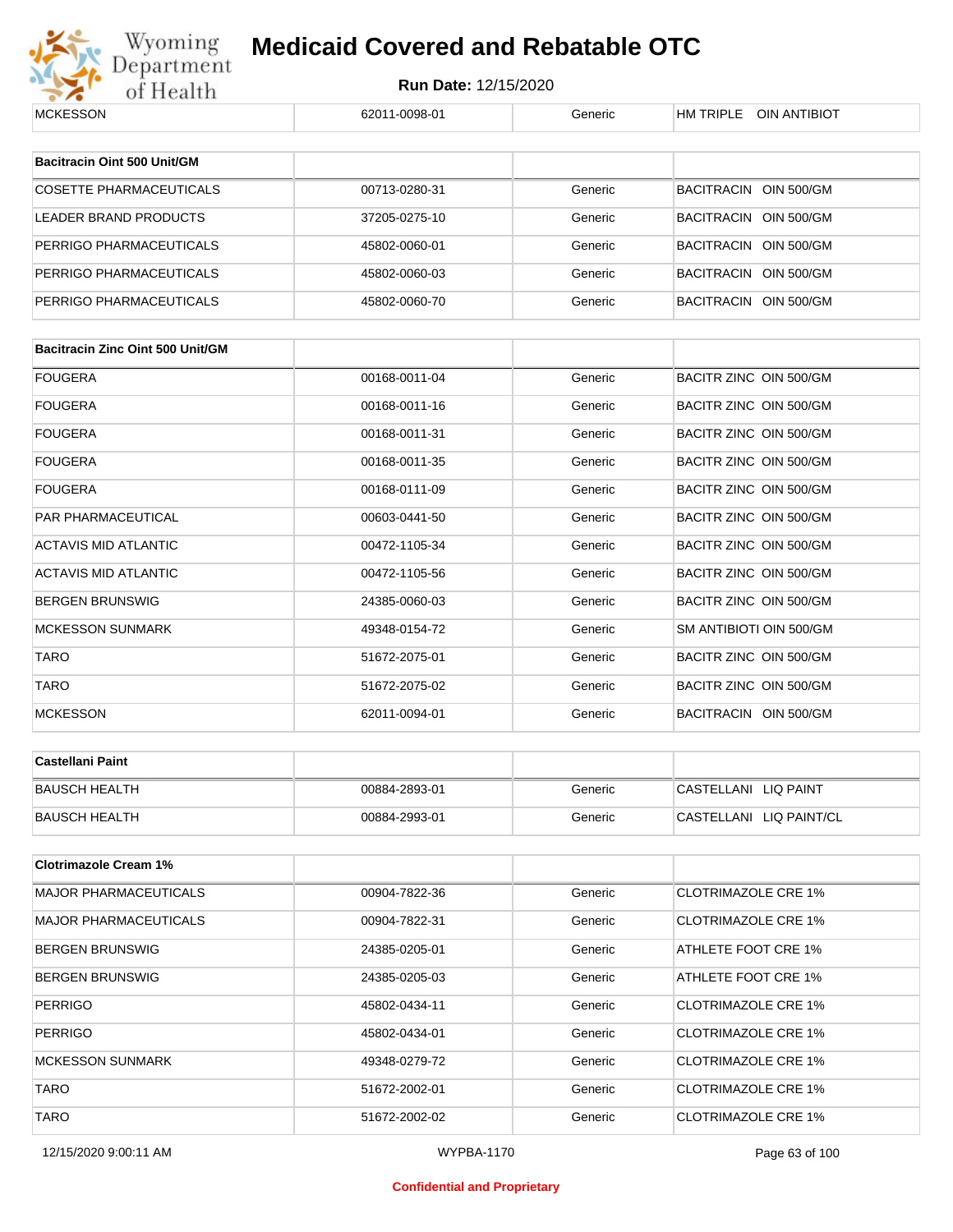

| <b>Clotrimazole Ointment 1%</b>  |               |              |                            |
|----------------------------------|---------------|--------------|----------------------------|
| <b>CAPITAL PHARMACEUTICAL</b>    | 29978-0918-60 | <b>Brand</b> | <b>OIN 1%</b><br>ALEVAZOL  |
|                                  |               |              |                            |
| <b>Clotrimazole Soln 1%</b>      |               |              |                            |
| <b>TARO</b>                      | 51672-2037-01 | Generic      | <b>CLOTRIMAZOLE SOL 1%</b> |
|                                  |               |              |                            |
| <b>Hydrocortisone Cream 0.5%</b> |               |              |                            |
| <b>FOUGERA</b>                   | 00168-0014-31 | Generic      | HYDROCORT CRE 0.5%         |
| <b>BERGEN BRUNSWIG</b>           | 24385-0190-03 | Generic      | HYDROCORT CRE 0.5%         |
| <b>Hydrocortisone Cream 1%</b>   |               |              |                            |
| PERRIGO PHARMACEUTICALS          | 00113-0973-64 | Generic      | ANTI-ITCH CRE 1%           |
| <b>FOUGERA</b>                   | 00168-0154-08 | Generic      | HYDROCORT CRE 1%           |
|                                  |               |              | HYDROCORT CRE 1%           |
| <b>FOUGERA</b>                   | 00168-0154-31 | Generic      |                            |
| <b>ACTAVIS MID ATLANTIC</b>      | 00472-0343-56 | Generic      | HYDROCORT CRE 1%           |
| PERRIGO PHARMACEUTICALS          | 00113-0541-64 | Generic      | ANTI-ITCH CRE 1%           |
| PAR PHARMACEUTICAL               | 00603-0535-50 | Generic      | HYDROCORT CRE 1%           |
| <b>RUGBY LABORATORIES</b>        | 00536-5108-95 | Generic      | HYDROSKIN CRE 1%           |
| <b>MAJOR PHARMACEUTICALS</b>     | 00904-7623-31 | Generic      | HYDROCORT CRE 1%           |
| <b>SELECT BRAND</b>              | 15127-0127-01 | Generic      | SB HYDROCORT CRE 1%        |
| <b>BERGEN BRUNSWIG</b>           | 24385-0021-03 | Generic      | GNP HYDROCOR CRE 1% PLUS   |
| <b>LEADER BRAND PRODUCTS</b>     | 37205-0162-10 | Generic      | HYDROCORT CRE 1%           |
| <b>MCKESSON SUNMARK</b>          | 49348-0521-72 | Generic      | SM HYDROCORT CRE 1%        |
| <b>PERRIGO</b>                   | 45802-0438-03 | Generic      | HYDROCORT CRE 1%           |
| <b>PERRIGO</b>                   | 45802-0438-05 | Generic      | HYDROCORT CRE 1%           |
| <b>TARO</b>                      | 51672-2013-02 | Generic      | HYDROCORT CRE 1%           |
| <b>TARO</b>                      | 51672-2013-01 | Generic      | HYDROCORT CRE 1%           |
| <b>TARO</b>                      | 51672-2063-02 | Generic      | HYDROCORT CRE 1%           |
| <b>TARO</b>                      | 51672-2069-02 | Generic      | HYDROCORT CRE 1%           |
|                                  |               |              |                            |
| <b>Hydrocortisone Lotion 1%</b>  |               |              |                            |
| <b>RUGBY LABORATORIES</b>        | 00536-5105-97 | Generic      | HYDRO SKIN LOT 1%          |
| <b>BERGEN BRUNSWIG</b>           | 24385-0283-06 | Generic      | <b>HYDRO-LOTION LOT 1%</b> |
|                                  |               |              |                            |
| <b>Hydrocortisone Oint 0.5%</b>  |               |              |                            |
| <b>FOUGERA</b>                   | 00168-0016-31 | Generic      | HYDROCORT OIN 0.5%         |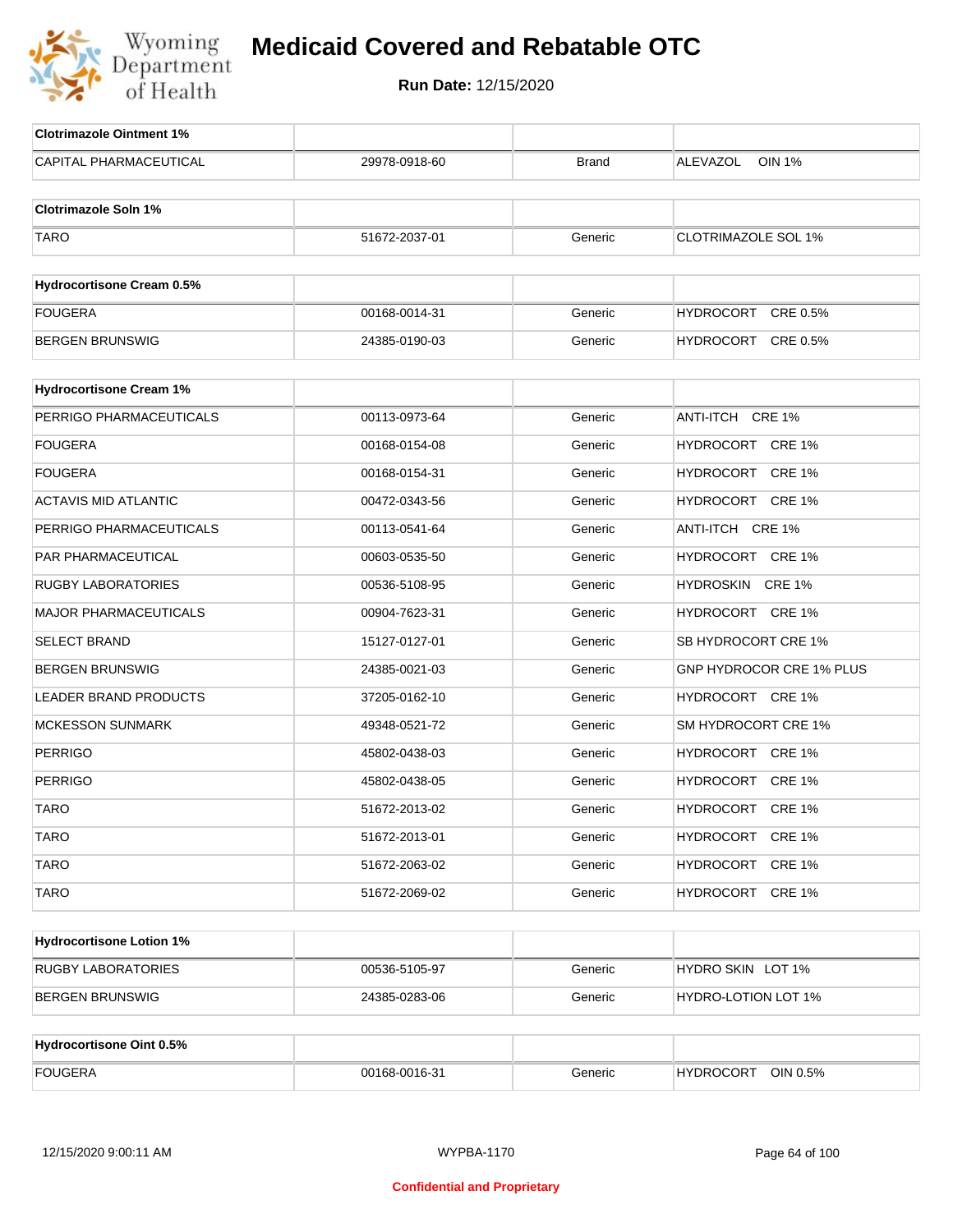

| <b>Hydrocortisone Oint 1%</b>            |               |         |                                   |
|------------------------------------------|---------------|---------|-----------------------------------|
| <b>FOUGERA</b>                           | 00168-0181-31 | Generic | <b>HYDROCORT</b><br><b>OIN 1%</b> |
| <b>ACTAVIS MID ATLANTIC</b>              | 00472-0345-56 | Generic | HYDROCORT<br><b>OIN 1%</b>        |
| <b>SELECT BRAND</b>                      | 15127-0128-01 | Generic | SB HYDROCORT OIN 1%               |
| <b>BERGEN BRUNSWIG</b>                   | 24385-0276-03 | Generic | HYDROCORT OIN 1%                  |
| PERRIGO PHARMACEUTICALS                  | 45802-0276-03 | Generic | HYDROCORT OIN 1%                  |
| <b>MCKESSON SUNMARK</b>                  | 49348-0522-72 | Generic | SM HYDROCORT OIN 1%               |
| <b>TARO</b>                              | 51672-2018-02 | Generic | HYDROCORT OIN 1%                  |
|                                          |               |         |                                   |
| <b>Hydrocortisone Soln 1%</b>            |               |         |                                   |
| <b>RECKITT BENCKISER</b>                 | 63824-0850-15 | Generic | <b>SCALPICIN</b><br><b>SOL 1%</b> |
|                                          |               |         |                                   |
| Hydrocortisone-Aloe Vera Cream 0.5%      |               |         |                                   |
| <b>TARO</b>                              | 51672-2010-02 | Generic | <b>HC/ALOE</b><br>CRE 0.5%        |
| Hydrocortisone-Aloe Vera Cream 1%        |               |         |                                   |
| <b>ACTAVIS MID ATLANTIC</b>              | 00472-0339-56 | Generic | HYDROCORT/ CRE ALOE 1%            |
|                                          |               |         |                                   |
| <b>BERGEN BRUNSWIG</b>                   | 24385-0274-03 | Generic | HYDROCORT/ CRE ALOE 1%            |
| LEADER BRAND PRODUCTS                    | 37205-0272-10 | Generic | HYDROCORT/ CRE ALOE 1%            |
| <b>MCKESSON SUNMARK</b>                  | 49348-0441-72 | Generic | SM HYDROCORT CRE 1% PLUS          |
| <b>MCKESSON</b>                          | 62011-0095-01 | Generic | HYDROCORT/ CRE ALOE 1%            |
| <b>MCKESSON</b>                          | 62011-0096-01 | Generic | HM HYDROCORT CRE 1% PLUS          |
| <b>Miconazole Nitrate Aerosol 2%</b>     |               |         |                                   |
|                                          |               |         |                                   |
| GLAXO CONSUMER HEALTHCARE L.P.           | 00067-0969-46 | Generic | DESENEX SPRY AER LIQUID           |
| <b>Miconazole Nitrate Aerosol Pow 2%</b> |               |         |                                   |
| GLAXO CONSUMER HEALTHCARE L.P.           | 00067-0959-40 | Generic | <b>DESENEX</b><br><b>AER 2%</b>   |
| LEADER BRAND PRODUCTS                    | 37205-0998-66 | Generic | <b>AER 2%</b><br><b>MICATIN</b>   |
|                                          |               |         |                                   |
| <b>Miconazole Nitrate Cream 2%</b>       |               |         |                                   |
| ACTAVIS MID ATLANTIC                     | 00472-0735-56 | Generic | ANTIFUNGAL CRE 2%                 |
| <b>ACTAVIS MID ATLANTIC</b>              | 00472-0735-42 | Generic | ANTIFUNGAL CRE 2%                 |
| <b>ACTAVIS MID ATLANTIC</b>              | 00472-0735-14 | Generic | ANTIFUNGAL CRE 2%                 |
| PAR PHARMACEUTICAL                       | 00603-7805-50 | Generic | MICONAZOLE CRE 2%                 |
| COLOPLAST                                | 11701-0045-14 | Generic | <b>BAZA ANTIFUN CRE 2%</b>        |
| COLOPLAST                                | 11701-0045-22 | Generic | <b>BAZA ANTIFUN CRE 2%</b>        |
|                                          |               |         |                                   |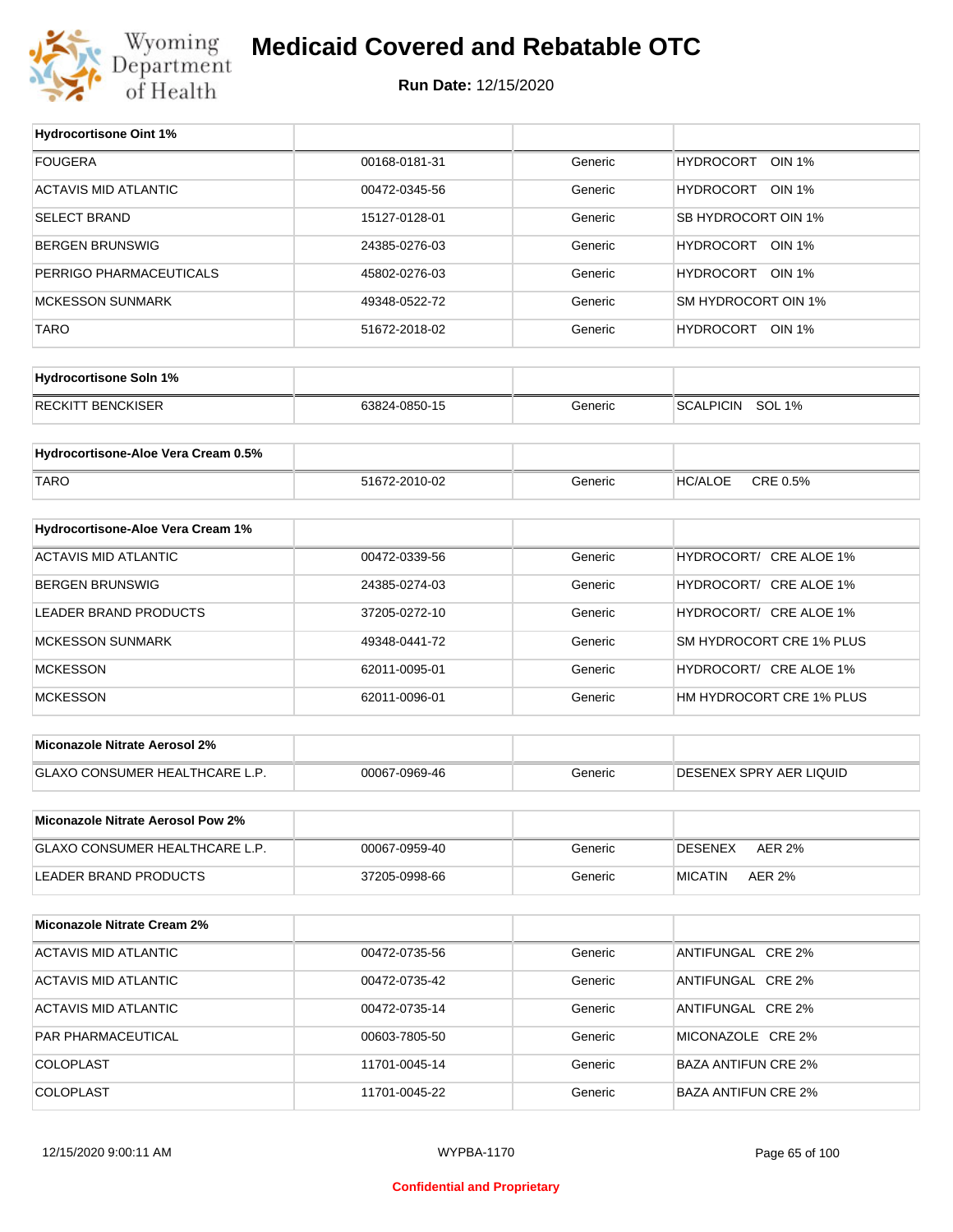## Wyoming<br>Department<br>of Health **Medicaid Covered and Rebatable OTC**

#### **Run Date:** 12/15/2020

| <b>COLOPLAST</b>          | 11701-0045-23 | Generic | BAZA ANTIFUN CRE 2%           |
|---------------------------|---------------|---------|-------------------------------|
| <b>MCKESSON SUNMARK</b>   | 49348-0689-72 | Generic | SM ANTIFUNGL CRE 2%           |
| SMITH & NEPHEW UNITED     | 50484-0328-00 | Generic | ANTIFUNGAL CRE 2%             |
| TARO                      | 51672-2001-01 | Generic | MICONAZOLE CRE 2%             |
| SMITH & NEPHEW UNITED     | 50484-0329-00 | Generic | ANTIFUNGAL CRE 2%             |
| <b>TARO</b>               | 51672-2001-02 | Generic | MICONAZOLE CRE 2%             |
| MEDLINE/DERMAL MANAGEMENT | 53329-0079-64 | Generic | ANTIFUNGAL CRE 2%             |
| MEDLINE/DERMAL MANAGEMENT | 53329-0162-04 | Generic | <b>CRE ANTIFUNG</b><br>REMEDY |
| MEDLINE/DERMAL MANAGEMENT | 53329-0080-57 | Generic | SOOTHE&COOL CRE INZO 2%       |
| MEDLINE/DERMAL MANAGEMENT | 53329-0080-58 | Generic | SOOTHE&COOL CRE INZO 2%       |

| Miconazole Nitrate Kit 2% |               |              |                         |
|---------------------------|---------------|--------------|-------------------------|
| BAUSCH HEALTH             | 00884-5493-01 | <b>Brand</b> | <b>FUNGOID TINC KIT</b> |

| Miconazole Nitrate Ointment 2% |               |         |                   |
|--------------------------------|---------------|---------|-------------------|
| <b>COLOPLAST</b>               | 11701-0067-14 | Generic | CRITIC-AID OIN 2% |
| <b>COLOPLAST</b>               | 11701-0067-23 | Generic | CRITIC-AID OIN 2% |
| <b>COLOPLAST</b>               | 11701-0067-22 | Generic | CRITIC-AID OIN 2% |

| Miconazole Nitrate Powder 2%   |               |         |                            |
|--------------------------------|---------------|---------|----------------------------|
| GLAXO CONSUMER HEALTHCARE L.P. | 00067-0949-15 | Generic | DESENEX SHAK POW 2%        |
| GLAXO CONSUMER HEALTHCARE L.P. | 00067-0949-30 | Generic | <b>DESENEX SHAK POW 2%</b> |
| GLAXO CONSUMER HEALTHCARE L.P. | 00145-1506-05 | Generic | ZEASORB-AF POW 2%          |
| GLAXO CONSUMER HEALTHCARE L.P. | 00145-1501-03 | Generic | ZEASORB-AF POW 2%          |
| COLOPLAST                      | 11701-0038-16 | Generic | MICRO GUARD POW 2%         |
| LEADER BRAND PRODUCTS          | 37205-0653-18 | Generic | MICONAZORB<br>POW AF 2%    |
| AMERISOURCE BERGEN DRUGS       | 46122-0039-27 | Generic | MICONAZORB POW AF 2%       |

| Miconazole Nitrate Soln 2% |               |       |                     |
|----------------------------|---------------|-------|---------------------|
| BAUSCH HEALTH              | 00884-0293-01 | Brand | FUNGOID TINC SOL 2% |

| Neomycin-Bacitracin-Polymyxin-<br><b>Pramoxine Oint 1%</b> |               |         |                         |
|------------------------------------------------------------|---------------|---------|-------------------------|
| COSETTE PHARMACEUTICALS                                    | 00713-0622-31 | Generic | TRIPLE ANTIB OIN PLUS   |
| BERGEN BRUNSWIG                                            | 24385-0143-03 | Generic | TRIPLE ANTIB OIN PLUS   |
| <b>MCKESSON SUNMARK</b>                                    | 49348-0600-72 | Generic | TRIPLE ANTIB OIN MAX ST |
| LEADER BRAND PRODUCTS                                      | 37205-0266-10 | Generic | TRIPLE ANTIB OIN PLUS   |
| <b>TARO</b>                                                | 51672-2027-01 | Generic | TRIPLE ANTIB OIN PLUS   |
| <b>TARO</b>                                                | 51672-2027-02 | Generic | TRIPLE ANTIB OIN PLUS   |

#### **Confidential and Proprietary**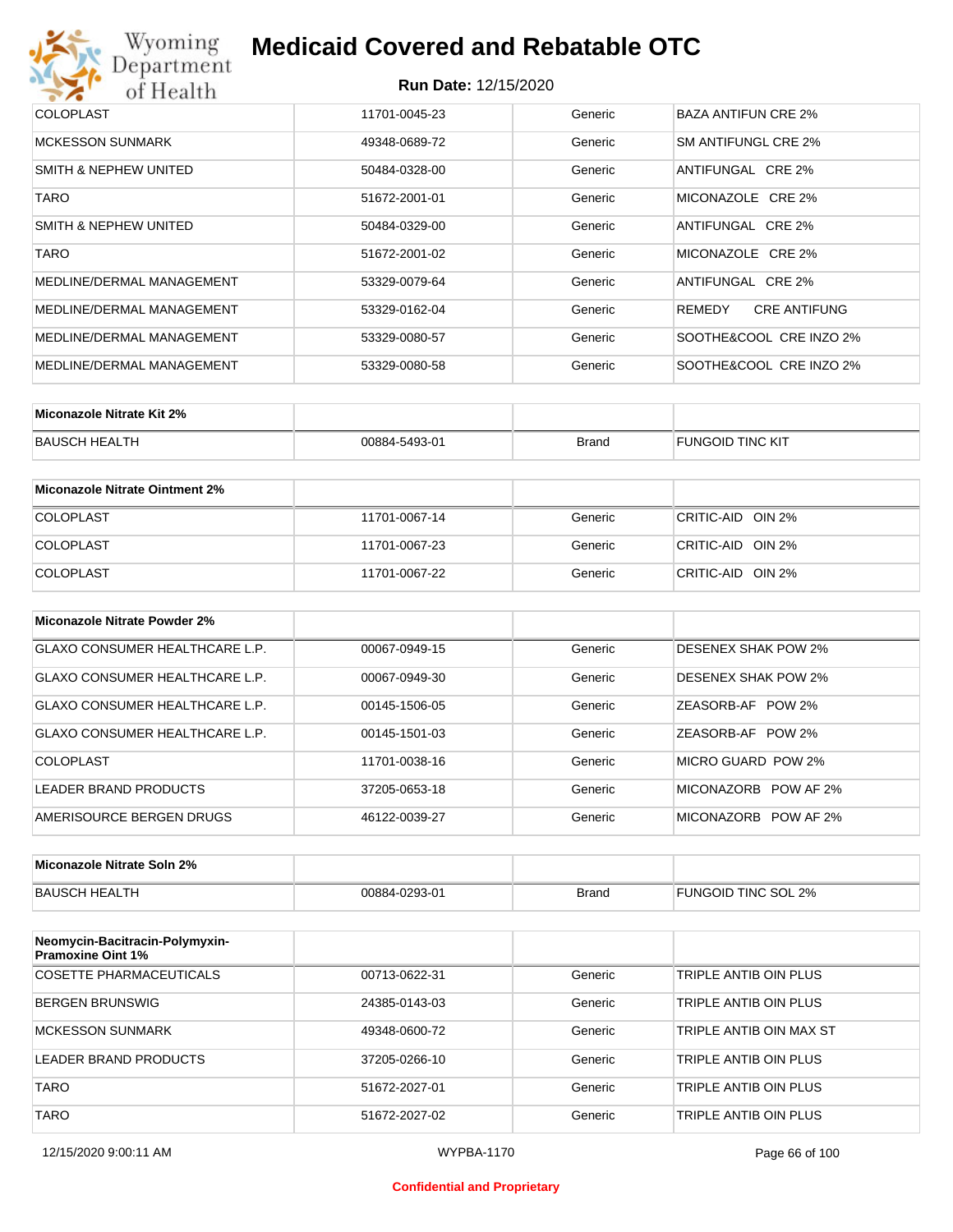

| <b>MCKESSON</b>                                                 | 62011-0099-01 | Generic      | TRIPLE ANTIB OIN MAX ST               |
|-----------------------------------------------------------------|---------------|--------------|---------------------------------------|
| Neomycin-Polymyxin w/ Pramoxine Cream                           |               |              |                                       |
| 1%<br><b>MCKESSON SUNMARK</b>                                   | 49348-0690-69 | Generic      | <b>SM ANTIBIOTI CRE PLUS</b>          |
| <b>Permethrin Creme Rinse 1%</b>                                |               |              |                                       |
| AMERISOURCE BERGEN DRUGS                                        | 46122-0108-46 | Generic      | LICE TRTMNT LIQ 1%                    |
| <b>Permethrin Lotion 1%</b>                                     |               |              |                                       |
| <b>ACTAVIS MID ATLANTIC</b>                                     | 00472-5242-67 | Generic      | PERMETHRIN LOT 1%                     |
| <b>ACTAVIS MID ATLANTIC</b>                                     | 00472-5242-69 | Generic      | PERMETHRIN LOT 1%                     |
| <b>MCKESSON SUNMARK</b>                                         | 49348-0460-30 | Generic      | <b>LOT TREATMNT</b><br><b>SM LICE</b> |
| <b>MCKESSON SUNMARK</b>                                         | 49348-0460-34 | Generic      | <b>LOT TREATMNT</b><br><b>SM LICE</b> |
| <b>MCKESSON</b>                                                 | 62011-0112-01 | Generic      | LICE TREATME LOT 1%                   |
| Pyreth-Piperonyl Butox Sham-Permeth<br>Aero-Nit Remover Gel Kit |               |              |                                       |
| <b>BERGEN BRUNSWIG</b>                                          | 24385-0634-23 | Generic      | <b>GNP LICE</b><br>KIT                |
| <b>LEADER BRAND PRODUCTS</b>                                    | 37205-0519-02 | Generic      | LICE SOLN KIT                         |
| Pyrethrins-Piperonyl Butoxide Liq 0.33-4%                       |               |              |                                       |
| <b>LEADER BRAND PRODUCTS</b>                                    | 37205-0285-16 | Generic      | LICE TRTMNT LIQ CRM RNSE              |
| Pyrethrins-Piperonyl Butoxide Shampoo<br>$0.33 - 4%$            |               |              |                                       |
| PERRIGO PHARMACEUTICALS                                         | 00113-0866-26 | Generic      | LICE KILLING SHA 0.33-4%              |
| <b>MAJOR PHARMACEUTICALS</b>                                    | 00904-2528-20 | Generic      | LICE KILLING SHA 0.33-4%              |
| <b>BERGEN BRUNSWIG</b>                                          | 24385-0116-03 | Generic      | LICE TREATMT SHA 0.33-4%              |
| LEADER BRAND PRODUCTS                                           | 37205-0165-26 | Generic      | LICE KILLING SHA 0.33-4%              |
| <b>MCKESSON SUNMARK</b>                                         | 49348-0443-34 | Generic      | LICE KILLING SHA 0.33-4%              |
| <b>MCKESSON</b>                                                 | 62011-0119-02 | Generic      | LICE KILLING SHA 0.33-4%              |
| <b>Terbinafine Gel 1%</b>                                       |               |              |                                       |
| GLAXO CONSUMER HEALTHCARE L.P.                                  | 00067-6239-42 | <b>Brand</b> | LAMISIL ADV GEL 1%                    |
| <b>Terbinafine HCI Cream 1%</b>                                 |               |              |                                       |
| GLAXO CONSUMER HEALTHCARE L.P.                                  | 00067-8100-30 | <b>Brand</b> | LAMISIL AT CRE 1%                     |
| GLAXO CONSUMER HEALTHCARE L.P.                                  | 00067-8100-12 | <b>Brand</b> | LAMISIL AT CRE 1%                     |
| GLAXO CONSUMER HEALTHCARE L.P.                                  | 00067-3998-42 | <b>Brand</b> | LAMISIL AT CRE 1%                     |
| GLAXO CONSUMER HEALTHCARE L.P.                                  | 00067-8114-12 | <b>Brand</b> | LAMISIL AT CRE 1%                     |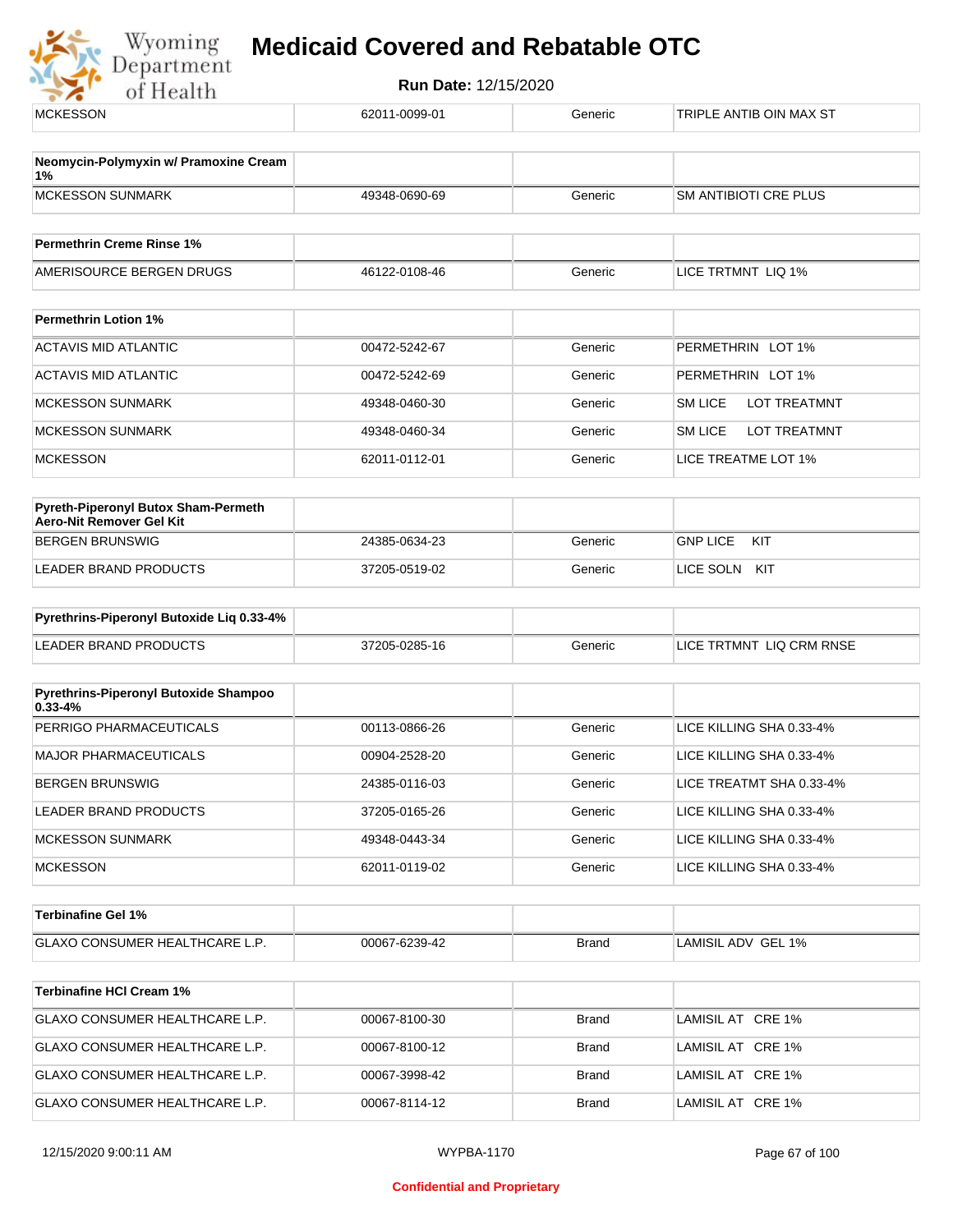## **Myoming Medicaid Covered and Rebatable OTC**

| $\sim$ $\sim$ $\sim$<br>of Health | Run Date: 12/15/2020 |         |                            |
|-----------------------------------|----------------------|---------|----------------------------|
| <b>BERGEN BRUNSWIG</b>            | 24385-0524-03        | Generic | <b>TERBINAFINE CRE 1%</b>  |
| <b>BERGEN BRUNSWIG</b>            | 24385-0524-05        | Generic | <b>TERBINAFINE CRE 1%</b>  |
| LEADER BRAND PRODUCTS             | 37205-0941-99        | Generic | ATHLETE FOOT CRE AF        |
| <b>MCKESSON SUNMARK</b>           | 49348-0790-72        | Generic | ATHLETE FOOT CRE 1%        |
| <b>TARO</b>                       | 51672-2080-01        | Generic | <b>TERBINAFINE CRE 1%</b>  |
| <b>TARO</b>                       | 51672-2080-02        | Generic | <b>TERBINAFINE CRE 1%</b>  |
| <b>Terbinafine HCI Soln 1%</b>    |                      |         |                            |
| GLAXO CONSUMER HEALTHCARE L.P.    | 00067-6293-83        | Brand   | LAMISIL AT SPR 1%          |
| GLAXO CONSUMER HEALTHCARE L.P.    | 00067-6292-83        | Brand   | LAMISIL AT SPR 1%          |
| <b>Tolnaftate Aerosol 1%</b>      |                      |         |                            |
| PERRIGO PHARMACEUTICALS           | 00113-0154-73        | Generic | ATH FOOT SPR AER 1%        |
| LEADER BRAND PRODUCTS             | 37205-0344-66        | Generic | ANTIFUNGAL AER 1%          |
| <b>Tolnaftate Aerosol Pow 1%</b>  |                      |         |                            |
| GLAXO CONSUMER HEALTHCARE L.P.    | 00067-6114-46        | Generic | LAMISIL AF AER 1%          |
| PERRIGO PHARMACEUTICALS           | 00113-0695-90        | Generic | JOCK ITCH AER 1%           |
| Tolnaftate Cream 1%               |                      |         |                            |
| <b>MAJOR PHARMACEUTICALS</b>      | 00904-0722-36        | Generic | ANTIFUNGAL CRE 1%          |
| BERGEN BRUNSWIG                   | 24385-0032-03        | Generic | TOLNAFTATE CRE 1%          |
| LEADER BRAND PRODUCTS             | 37205-0197-10        | Generic | ANTIFUNGAL CRE 1%          |
| <b>PERRIGO</b>                    | 45802-0032-01        | Generic | TOLNAFTATE CRE 1%          |
| PERRIGO                           | 45802-0032-03        | Generic | TOLNAFTATE CRE 1%          |
| <b>MCKESSON SUNMARK</b>           | 49348-0155-29        | Generic | <b>SM ANTIFUNGL CRE 1%</b> |
| TARO                              | 51672-2020-02        | Generic | TOLNAFTATE CRE 1%          |
| TARO                              | 51672-2020-01        | Generic | TOLNAFTATE CRE 1%          |
| CHAIN DRUG MARKETING ASSOC        | 63868-0104-46        | Generic | TOLNAFTATE CRE 1%          |
| <b>Tolnaftate Powder 1%</b>       |                      |         |                            |
| <b>RUGBY LABORATORIES</b>         | 00536-5150-26        | Generic | ANTI-FUNGAL POW 1%         |

| Tolnaftate Soln 1%             |               |         |                   |
|--------------------------------|---------------|---------|-------------------|
| <b>PERRIGO PHARMACEUTICALS</b> | 45802-0701-11 | Generic | TOLNAFTATE SOL 1% |

MAJOR PHARMACEUTICALS 
and the compared of the compare of the compare of the compare of the compare of the compare of the compare of the compare of the compare of the compare of the compare of the compare of the compare of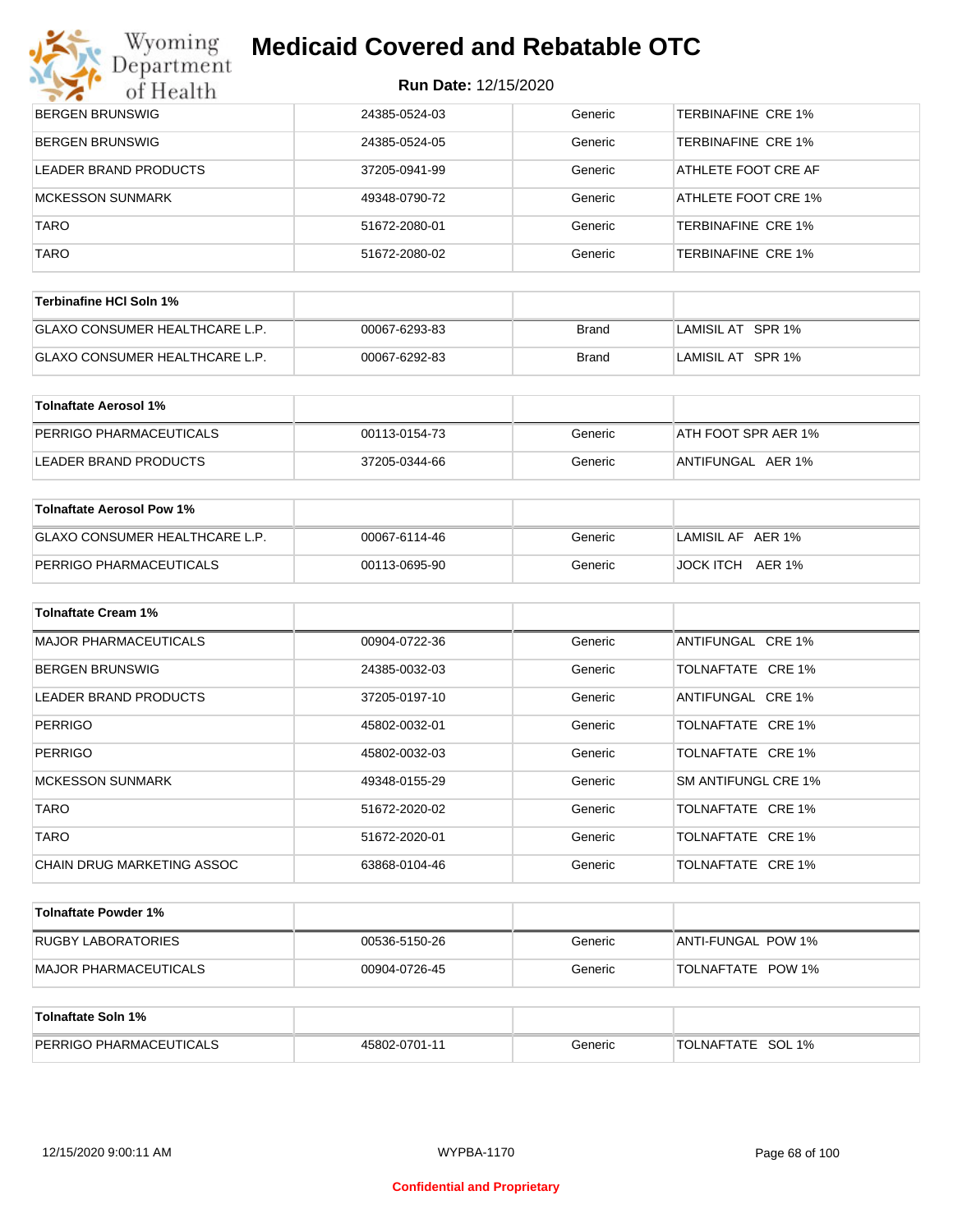**Run Date:** 12/15/2020

**GASTROINTESTINAL AGENTS - MISC.**

Wyoming<br>Department<br>of Health

| Calcium Acetate (Phosphate Binder) Tab<br>667 MG |               |         |                                     |
|--------------------------------------------------|---------------|---------|-------------------------------------|
| NEPHRO-TECH                                      | 59528-0331-02 | Generic | <b>CALPHRON</b><br><b>TAB 667MG</b> |
|                                                  |               |         |                                     |
| Simethicone Cap 125 MG                           |               |         |                                     |
| <b>GLAXO CONSUMER HEALTHCARE L.P.</b>            | 00067-6275-20 | Generic | GAS-X<br><b>CAP 125MG</b>           |
| GLAXO CONSUMER HEALTHCARE L.P.                   | 00067-6275-10 | Generic | GAS-X<br><b>CAP 125MG</b>           |
| GLAXO CONSUMER HEALTHCARE L.P.                   | 00067-6275-50 | Generic | GAS-X<br><b>CAP 125MG</b>           |
| <b>GLAXO CONSUMER HEALTHCARE L.P.</b>            | 00067-6275-72 | Generic | GAS-X<br><b>CAP 125MG</b>           |
| <b>GLAXO CONSUMER HEALTHCARE L.P.</b>            | 00067-6275-82 | Generic | GAS-X<br><b>CAP 125MG</b>           |
| <b>PERRIGO</b>                                   | 00113-0428-60 | Generic | GAS RELIEF CAP 125MG                |
| <b>MAJOR PHARMACEUTICALS</b>                     | 00904-5458-46 | Generic | <b>GAS FREE</b><br><b>CAP 125MG</b> |
| <b>BERGEN BRUNSWIG</b>                           | 24385-0428-65 | Generic | GAS RELIEF CAP 125MG                |
| <b>TOPCO</b>                                     | 36800-0428-60 | Generic | GAS RELIEF CAP 125MG                |
| <b>LEADER BRAND PRODUCTS</b>                     | 37205-0295-65 | Generic | GAS RELIEF CAP 125MG                |
| <b>TOPCO</b>                                     | 36800-0428-71 | Generic | GAS RELIEF CAP 125MG                |
| <b>MCKESSON</b>                                  | 62011-0160-01 | Generic | GAS RELIEF CAP 125MG                |
|                                                  |               |         |                                     |
| Simethicone Cap 180 MG                           |               |         |                                     |
| PERRIGO PHARMACEUTICALS                          | 00113-0657-72 | Generic | GAS RELIEF CAP 180MG                |
| GLAXO CONSUMER HEALTHCARE L.P.                   | 00067-6274-50 | Generic | GAS-X<br>CAP 180MG                  |
| <b>GLAXO CONSUMER HEALTHCARE L.P.</b>            | 00067-6274-18 | Generic | GAS-X<br>CAP 180MG                  |
| <b>MAJOR PHARMACEUTICALS</b>                     | 00904-5572-52 | Generic | GAS RELIEF CAP 180MG                |
| <b>RUGBY LABORATORIES</b>                        | 00536-3604-08 | Generic | SIMETHICONE CAP 180MG               |
| <b>BERGEN BRUNSWIG</b>                           | 24385-0460-72 | Generic | CAP 180MG<br>ANTI-GAS               |
| <b>LEADER BRAND PRODUCTS</b>                     | 37205-0292-72 | Generic | GAS RELIEF CAP 180MG                |

| Simethicone Chew Tab 125 MG           |               |              |                              |
|---------------------------------------|---------------|--------------|------------------------------|
| <b>GLAXO CONSUMER HEALTHCARE L.P.</b> | 00067-0129-18 | <b>Brand</b> | GAS-X EX-STR CHW 125MG       |
| GLAXO CONSUMER HEALTHCARE L.P.        | 00067-0117-48 | <b>Brand</b> | GAS-X EX-STR CHW 125MG       |
| <b>RUGBY LABORATORIES</b>             | 00536-1020-08 | Generic      | GAS RELIEF CHW 125MG         |
| GLAXO CONSUMER HEALTHCARE L.P.        | 00067-0117-18 | <b>Brand</b> | GAS-X EX-STR CHW 125MG       |
| <b>PAR PHARMACEUTICAL</b>             | 00603-0211-20 | Generic      | MYTAB GAS CHW 125MG          |
| <b>SELECT BRAND</b>                   | 15127-0157-08 | Generic      | <b>SB GAS RELF CHW 125MG</b> |
| BERGEN BRUNSWIG                       | 24385-0307-89 | Generic      | GNP GAS RELF CHW 125MG       |

MCKESSON SUNMARK 
A9348-0489-12 Generic GAS RELIEF CAP 180MG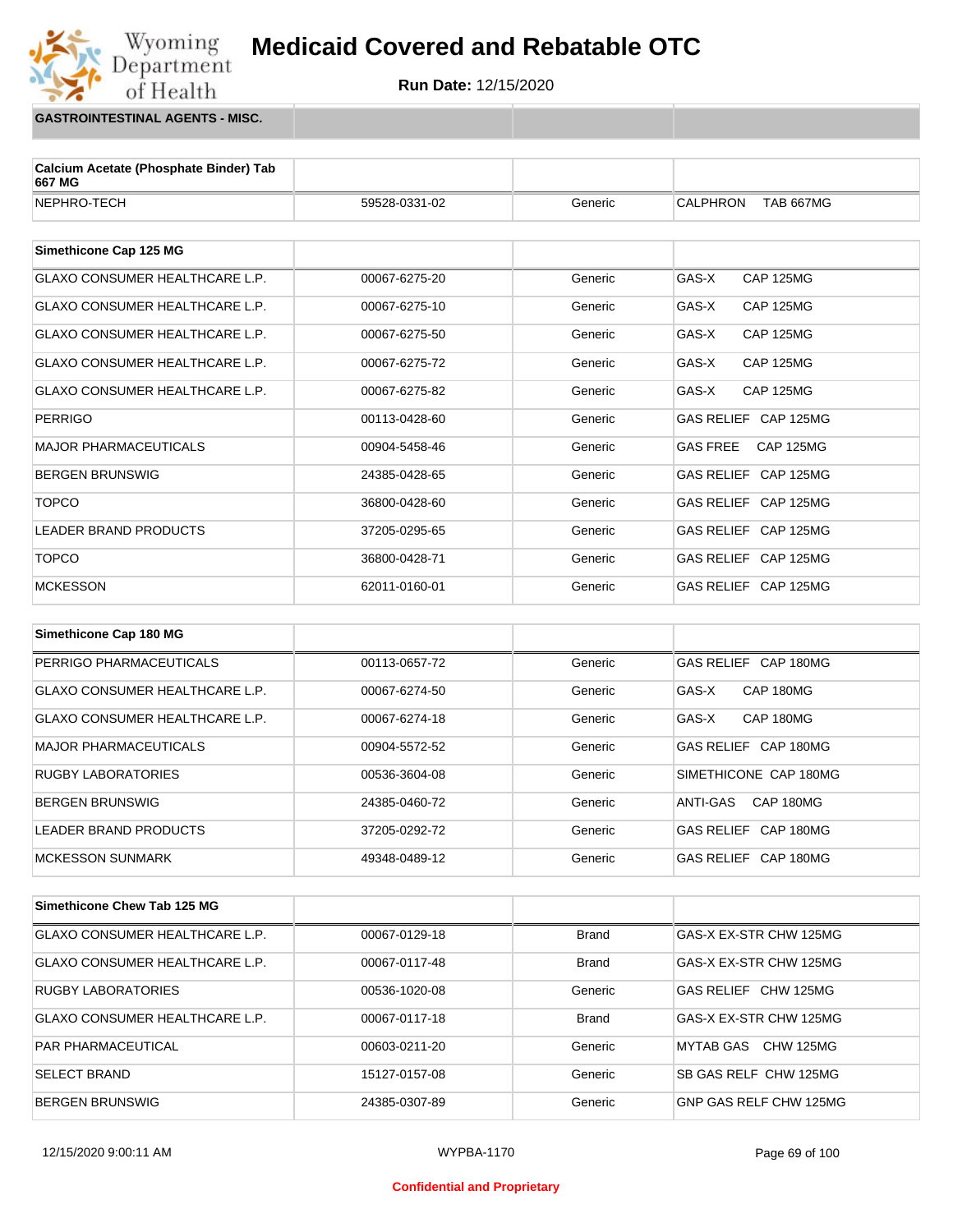# Wyoming<br>Department<br>of Health

## **Medicaid Covered and Rebatable OTC**

| <b>IMCKESSON SUNMARK</b> | 49348-0863-48 | Generic | ISM GAS REL CHW 125MG |
|--------------------------|---------------|---------|-----------------------|
| MCKESSON                 | 62011-0189-01 | Generic | HM GAS RELF CHW 125MG |

| Simethicone Chew Tab 80 MG            |               |              |                       |
|---------------------------------------|---------------|--------------|-----------------------|
| RUGBY LABORATORIES                    | 00536-1019-01 | Generic      | GAS RELIEF CHW 80MG   |
| GLAXO CONSUMER HEALTHCARE L.P.        | 00067-0113-36 | <b>Brand</b> | GAS-X<br>CHW 80MG     |
| <b>GLAXO CONSUMER HEALTHCARE L.P.</b> | 00067-0116-36 | <b>Brand</b> | CHW 80MG<br>GAS-X     |
| <b>PAR PHARMACEUTICAL</b>             | 00603-0210-21 | Generic      | CHW 80MG<br>MYTAB GAS |
| <b>MAJOR PHARMACEUTICALS</b>          | 00904-5068-60 | Generic      | MI-ACID GAS CHW 80MG  |
| BERGEN BRUNSWIG                       | 24385-0118-78 | Generic      | GNP GAS RELF CHW 80MG |
| LEADER BRAND PRODUCTS                 | 37205-0112-78 | Generic      | GAS RELIEF CHW 80MG   |
| <b>MCKESSON SUNMARK</b>               | 49348-0509-07 | Generic      | SM GAS RELF CHW 80MG  |
| <b>MCKESSON</b>                       | 62011-0138-01 | Generic      | HM GAS RELF CHW 80MG  |

| Simethicone Susp 40 MG/0.6ML |               |         |                          |
|------------------------------|---------------|---------|--------------------------|
| PERRIGO PHARMACEUTICALS      | 00113-0882-10 | Generic | SIMETHICONE DRO 20/0.3ML |
| <b>MAJOR PHARMACEUTICALS</b> | 00904-5894-30 | Generic | GAS RELIEF DRO 20/0.3ML  |
| <b>RUGBY LABORATORIES</b>    | 00536-2220-75 | Generic | GAS RELIEF DRO 20/0.3ML  |
| <b>PAR PHARMACEUTICALS</b>   | 00603-0894-50 | Generic | SIMETHICONE DRO 40/0.6ML |
| <b>SELECT BRAND</b>          | 15127-0042-17 | Generic | GAS RELIEF DRO 40/0.6ML  |
| <b>TOPCO</b>                 | 36800-0882-10 | Generic | GAS RELIEF DRO 40/0.6ML  |
| <b>LEADER BRAND PRODUCTS</b> | 37205-0119-10 | Generic | SIMETHICONE DRO 40/0.6ML |
| AMERISOURCE BERGEN DRUGS     | 46122-0051-03 | Generic | GAS RELIEF DRO 20/0.3ML  |
| <b>MCKESSON SUNMARK</b>      | 49348-0740-27 | Generic | GAS RELIEF DRO 20/0.3ML  |
| <b>MCKESSON</b>              | 62011-0139-01 | Generic | GAS RELIEF DRO 40/0.6ML  |
| <b>MCKESSON</b>              | 62011-0187-01 | Generic | GAS RELIEF DRO 20/0.3ML  |
| <b>HEMATOPOIETIC AGENTS</b>  |               |         |                          |

| <b>Carbonyl Iron Susp 15 MG/1.25ML</b><br>(Elemental Iron) |               |         |                 |             |
|------------------------------------------------------------|---------------|---------|-----------------|-------------|
| <b>CENTURION LABS</b>                                      | 23359-0012-04 | Generic | <b>WEE CARE</b> | SUS 15/1.25 |

| <b>Polysaccharide Iron Complex Cap 150 MG</b><br>(Iron Equivalent) |               |         |                |
|--------------------------------------------------------------------|---------------|---------|----------------|
| NNODUM CORPORATION                                                 | 63044-0203-61 | Generic | IFEREX 150 CAP |
| NNODUM CORPORATION                                                 | 63044-0203-01 | Generic | IFEREX 150 CAP |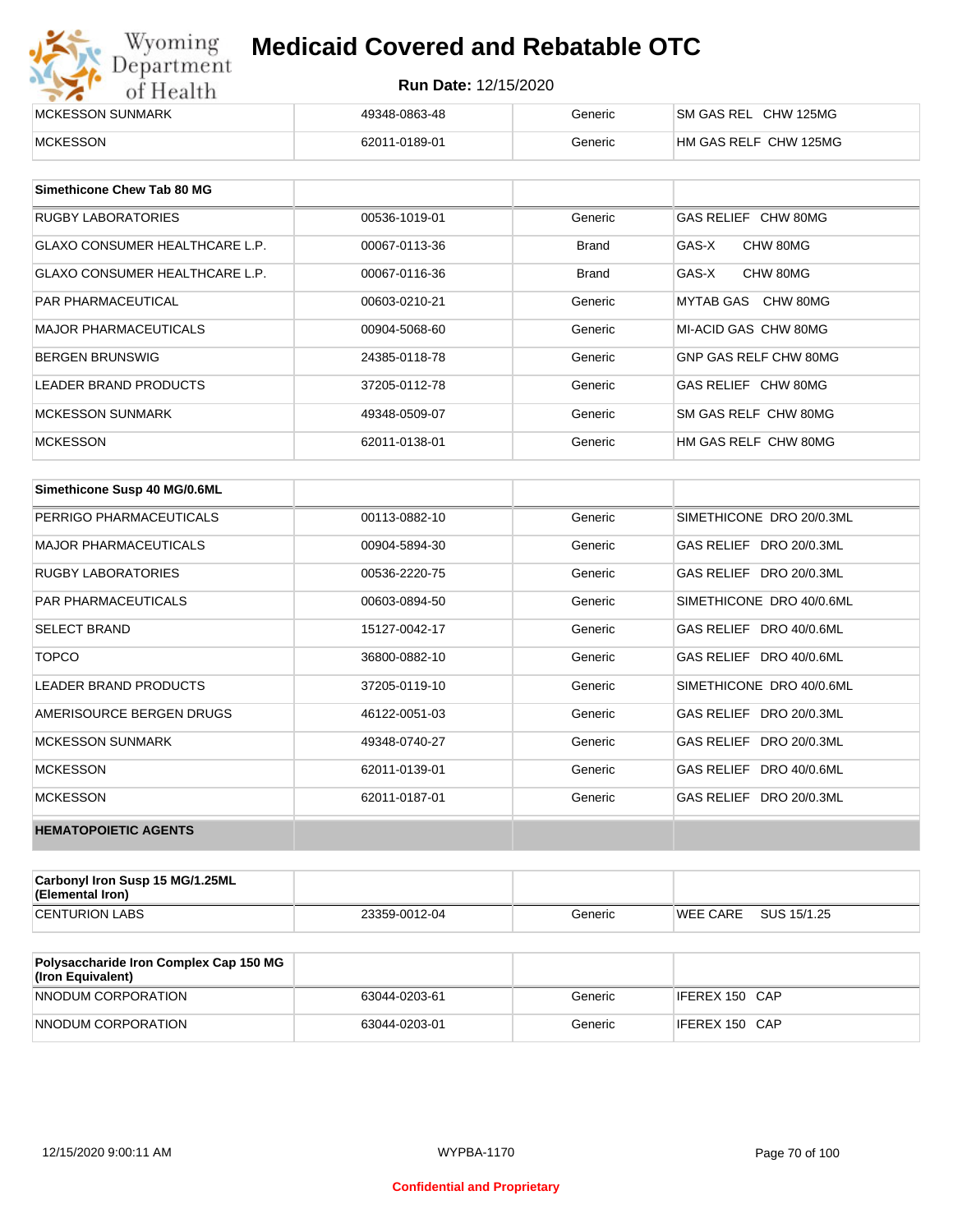

**\*Sodium Phosphates - Enema (Pediatric)\*\*\***

| FLEET PHARMACEUTICALS                                              | 00132-0202-20 | <b>Brand</b> | <b>FLEET</b><br><b>ENE PED</b>         |  |  |
|--------------------------------------------------------------------|---------------|--------------|----------------------------------------|--|--|
| *Sodium Phosphates - Enema***                                      |               |              |                                        |  |  |
| <b>FLEET PHARMACEUTICALS</b>                                       | 00132-0201-40 | <b>Brand</b> | <b>FLEET</b><br><b>ENE</b>             |  |  |
| FLEET PHARMACEUTICALS                                              | 00132-0201-45 | <b>Brand</b> | <b>FLEET</b><br><b>ENE</b>             |  |  |
| FLEET PHARMACEUTICALS                                              | 00132-0201-42 | <b>Brand</b> | <b>FLEET</b><br><b>ENE</b>             |  |  |
| <b>RUGBY LABORATORIES</b>                                          | 00536-7415-51 | Generic      | ENEMA READY- ENE -TO-USE               |  |  |
| <b>MAJOR PHARMACEUTICALS</b>                                       | 00904-6320-78 | Generic      | ENEMA READY- ENE -TO-USE               |  |  |
| <b>BERGEN BRUNSWIG</b>                                             | 24385-0039-36 | Generic      | GNP ENEMA ENE                          |  |  |
| <b>TOPCO</b>                                                       | 36800-0002-02 | Generic      | <b>ENEMA</b><br><b>ENE SINGLE</b>      |  |  |
| <b>TOPCO</b>                                                       | 36800-0002-36 | Generic      | <b>ENEMA</b><br><b>ENE SINGLE</b>      |  |  |
| AMERISOURCE BERGEN DRUGS                                           | 46122-0161-28 | Generic      | GNP ENEMA ENE                          |  |  |
| AMERISOURCE BERGEN DRUGS                                           | 46122-0161-36 | Generic      | <b>GNP ENEMA</b><br><b>ENE</b>         |  |  |
| <b>MCKESSON SUNMARK</b>                                            | 49348-0864-20 | Generic      | <b>SM ENEMA</b><br><b>ENE</b>          |  |  |
| <b>MCKESSON</b>                                                    | 62011-0191-02 | Generic      | HM ENEMA<br>ENE R-T-U                  |  |  |
| <b>MCKESSON</b>                                                    | 62011-0191-01 | Generic      | HM ENEMA<br>ENE R-T-U                  |  |  |
| <b>MCKESSON</b>                                                    | 62011-0154-01 | Generic      | HM ENEMA<br>ENE                        |  |  |
| <b>Benzocaine-Docusate Sodium Rectal</b><br><b>Enema 20-283 MG</b> |               |              |                                        |  |  |
| <b>ENEMEEZ</b>                                                     | 17433-9877-03 | <b>Brand</b> | ENEMEEZ PLUS ENE 20-283                |  |  |
| ENEMEEZ                                                            | 17433-9883-05 | <b>Brand</b> | DOCUSOL PLUS ENE 20-283                |  |  |
|                                                                    |               |              |                                        |  |  |
| <b>Bisacodyl Enema 10 MG/30ML</b>                                  |               |              |                                        |  |  |
| FLEET PHARMACEUTICALS                                              | 00132-0703-36 | <b>Brand</b> | FLEET BISACO ENE 10/30ML               |  |  |
| <b>Bisacodyl Suppos 10 MG</b>                                      |               |              |                                        |  |  |
| RUGBY LABORATORIES                                                 | 00536-1355-01 | Generic      | LAXATIVE<br>SUP 10MG                   |  |  |
| RUGBY LABORATORIES                                                 | 00536-1355-12 | Generic      | LAXATIVE<br>SUP <sub>10MG</sub>        |  |  |
| <b>COSETTE PHARMACEUTICALS</b>                                     | 00713-0109-05 | Generic      | BISAC-EVAC SUP 10MG                    |  |  |
| <b>COSETTE PHARMACEUTICALS</b>                                     | 00713-0109-08 | Generic      | BISAC-EVAC SUP 10MG                    |  |  |
| <b>COSETTE PHARMACEUTICALS</b>                                     | 00713-0109-12 | Generic      | BISAC-EVAC SUP 10MG                    |  |  |
| COSETTE PHARMACEUTICALS                                            | 00713-0109-50 | Generic      | BISAC-EVAC SUP 10MG                    |  |  |
| <b>MAJOR PHARMACEUTICALS</b>                                       | 00904-5058-12 | Generic      | <b>BISCOLAX</b><br>SUP <sub>10MG</sub> |  |  |
| <b>MAJOR PHARMACEUTICALS</b>                                       | 00904-5058-60 | Generic      | <b>BISCOLAX</b><br>SUP 10MG            |  |  |
|                                                                    |               |              |                                        |  |  |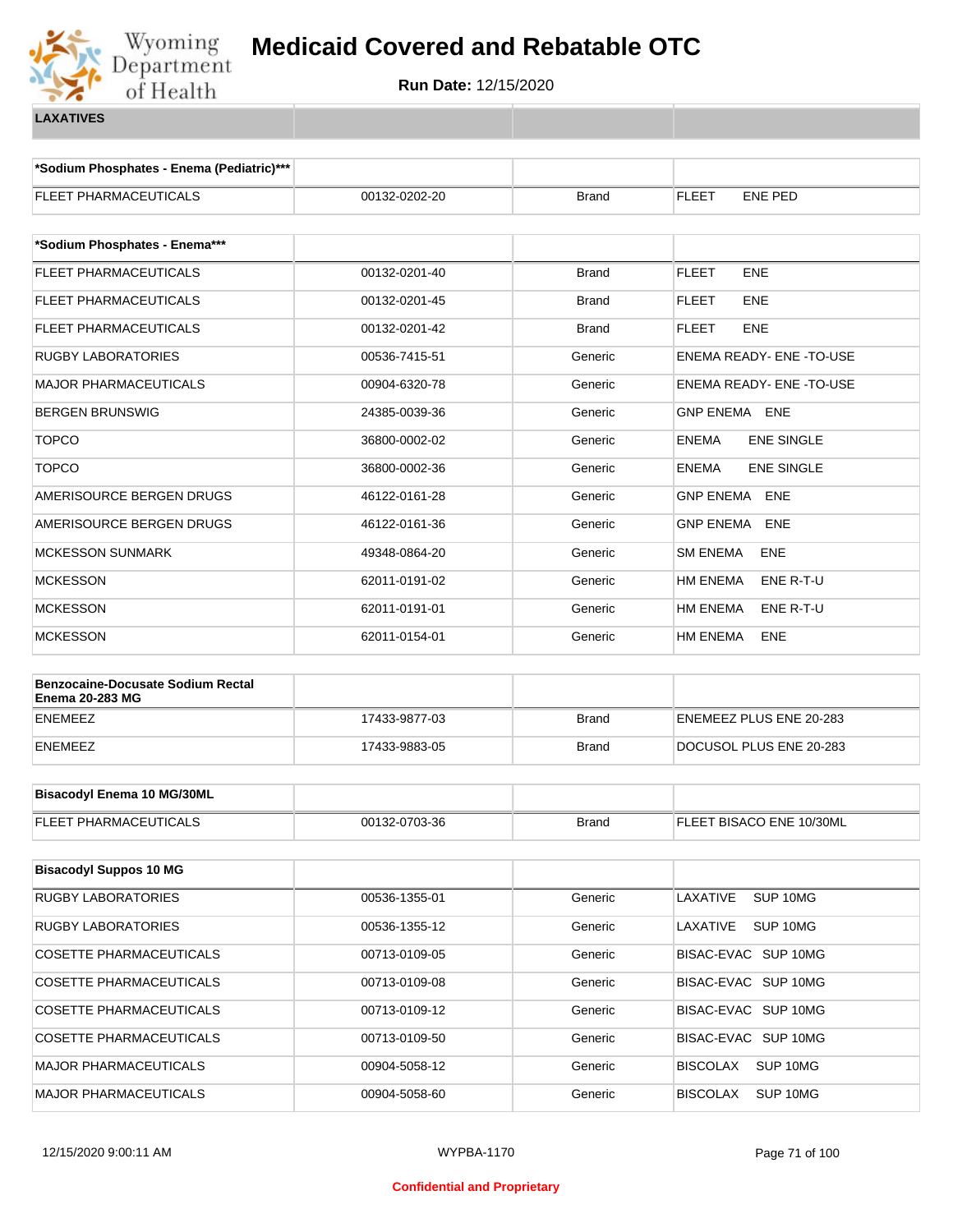#### Wyoming<br>Department **Medicaid Covered and Rebatable OTC**



| of Health                                 | <b>Run Date: 12/15/2020</b> |         |                              |
|-------------------------------------------|-----------------------------|---------|------------------------------|
| <b>COSETTE PHARMACEUTICALS</b>            | 00713-0109-10               | Generic | BISAC-EVAC SUP 10MG          |
| <b>PERRIGO</b>                            | 00574-7050-12               | Generic | BISACODYL SUP 10MG           |
| <b>PERRIGO</b>                            | 00574-7050-50               | Generic | BISACODYL SUP 10MG           |
| COSETTE PHARMACEUTICALS                   | 00713-0109-01               | Generic | BISAC-EVAC SUP 10MG          |
| CHAIN DRUG MARKETING ASSOC                | 63868-0328-08               | Generic | QC LAXATIVE SUP 10MG         |
| <b>Bisacodyl Tab Delayed Release 5 MG</b> |                             |         |                              |
| FLEET PHARMACEUTICALS                     | 00132-0704-02               | Generic | FLEET LAXATI TAB 5MG EC      |
| <b>RUGBY LABORATORIES</b>                 | 00536-3381-10               | Generic | STIM LAXAT TAB 5MG EC        |
| <b>RUGBY LABORATORIES</b>                 | 00536-3381-01               | Generic | STIM LAXAT TAB 5MG EC        |
| PAR PHARMACEUTICALS                       | 00603-2483-21               | Generic | BISACODYL TAB 5MG EC         |
| <b>MAJOR PHARMACEUTICALS</b>              | 00904-6407-61               | Generic | BISACODYL TAB 5MG EC         |
| <b>MAJOR PHARMACEUTICALS</b>              | 00904-7927-17               | Generic | BISACODYL TAB 5MG EC         |
| <b>MAJOR PHARMACEUTICALS</b>              | 00904-7927-60               | Generic | BISACODYL TAB 5MG EC         |
| <b>MAJOR PHARMACEUTICALS</b>              | 00904-7927-80               | Generic | BISACODYL TAB 5MG EC         |
| <b>SELECT BRAND</b>                       | 15127-0178-07               | Generic | SB BISACODYL TAB 5MG EC      |
| <b>BERGEN BRUNSWIG</b>                    | 24385-0903-63               | Generic | GNP LAXATIVE TAB 5MG EC      |
| <b>BERGEN BRUNSWIG</b>                    | 24385-0193-65               | Generic | GNP LAXATIVE TAB 5MG EC      |
| <b>BERGEN BRUNSWIG</b>                    | 24385-0903-78               | Generic | GNP BISA-LAX TAB 5MG EC      |
| <b>TOPCO</b>                              | 36800-0086-63               | Generic | LAXATIVE<br>TAB 5MG EC       |
| LEADER BRAND PRODUCTS                     | 37205-0298-65               | Generic | FEMININE LAX TAB 5MG EC      |
| <b>TOPCO</b>                              | 36800-0174-65               | Generic | WOMANS LAXAT TAB 5MG EC      |
| LEADER BRAND PRODUCTS                     | 37205-0128-63               | Generic | BISACODYL TAB 5MG EC         |
| <b>MCKESSON SUNMARK</b>                   | 49348-0599-05               | Generic | SM LAXATIVE TAB 5MG EC       |
| MCKESSON SUNMARK                          | 49348-0920-44               | Generic | WOMENS LAXAT TAB 5MG EC      |
| TIME-CAP LABS                             | 49483-0003-10               | Generic | BISACODYL TAB 5MG EC         |
| TIME-CAP LABS                             | 49483-0003-01               | Generic | BISACODYL TAB 5MG EC         |
| <b>MCKESSON</b>                           | 62011-0159-01               | Generic | HM LAXATIVE TAB 5MG EC       |
| AUBURN PHARMACEUTICAL                     | 62107-0030-01               | Generic | <b>DUCODYL</b><br>TAB 5MG EC |
| AUBURN PHARMACEUTICAL                     | 62107-0030-10               | Generic | <b>DUCODYL</b><br>TAB 5MG EC |
|                                           |                             |         |                              |

| Calcium Polycarbophil Tab 625 MG |               |         |                                  |
|----------------------------------|---------------|---------|----------------------------------|
| PERRIGO PHARMACEUTICALS          | 00113-0477-75 | Generic | FIBER LAXATV TAB 625MG           |
| KONSYL PHARMACEUTICAL            | 00224-0500-90 | Generic | KONSYL FIBER TAB 625MG           |
| KONSYL PHARMACEUTICAL            | 00224-0500-80 | Generic | KONSYL FIBER TAB 625MG           |
| <b>MAJOR PHARMACEUTICALS</b>     | 00904-2500-91 | Generic | <b>TAB 625MG</b><br><b>FIBER</b> |
| RUGBY LABORATORIES               | 00536-4306-05 | Generic | FIBER-LAX<br><b>TAB 625MG</b>    |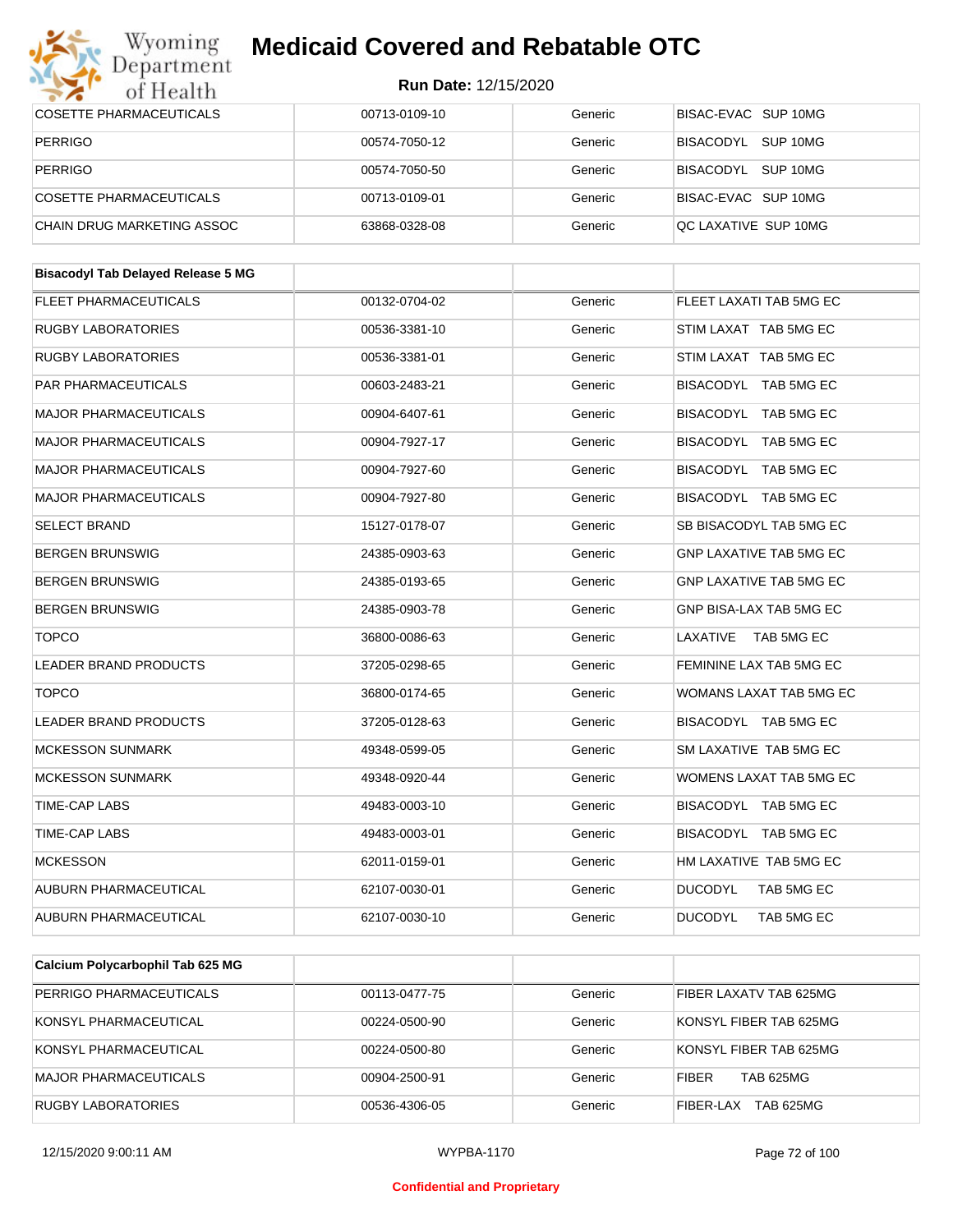

| RUGBY LABORATORIES     | 00536-4306-08 | Generic | TAB 625MG<br>FIBER-LAX        |
|------------------------|---------------|---------|-------------------------------|
| RUGBY LABORATORIES     | 00536-4306-11 | Generic | <b>TAB 625MG</b><br>FIBER-LAX |
| <b>TOPCO</b>           | 36800-0477-75 | Generic | FIBER LAXATV TAB 625MG        |
| <b>TOPCO</b>           | 36800-0477-92 | Generic | FIBER LAXATV TAB 625MG        |
| LEADER BRAND PRODUCTS  | 37205-0213-75 | Generic | FIBER LAXATV TAB 625MG        |
| <b>BERGEN BRUNSWIG</b> | 24385-0125-76 | Generic | FIBER-CAPS TAB 625MG          |
| MCKESSON SUNMARK       | 49348-0759-13 | Generic | FIBER LAXATV TAB 625MG        |

| Castor Oil 100%         |               |         |                                 |
|-------------------------|---------------|---------|---------------------------------|
| <b>MCKESSON SUNMARK</b> | 49348-0016-36 | Beneric | OIL<br><b>SM CASTOR</b><br>100% |

| Docusate Calcium Cap 240 MG  |               |         |                             |
|------------------------------|---------------|---------|-----------------------------|
| <b>RUGBY LABORATORIES</b>    | 00536-3755-01 | Generic | STOOL SOFTNR CAP 240MG      |
| <b>RUGBY LABORATORIES</b>    | 00536-3755-05 | Generic | STOOL SOFTNR CAP 240MG      |
| <b>RUGBY LABORATORIES</b>    | 00536-3755-10 | Generic | STOOL SOFTNR CAP 240MG      |
| <b>MAJOR PHARMACEUTICALS</b> | 00904-5779-40 | Generic | KAO-TIN<br><b>CAP 240MG</b> |
| <b>MAJOR PHARMACEUTICALS</b> | 00904-5779-60 | Generic | <b>CAP 240MG</b><br>KAO-TIN |
| <b>RUGBY LABORATORIES</b>    | 00536-1065-01 | Generic | STOOL SOFTNR CAP 240MG      |
| <b>RUGBY LABORATORIES</b>    | 00536-1065-05 | Generic | STOOL SOFTNR CAP 240MG      |
| <b>MAJOR PHARMACEUTICALS</b> | 00904-6459-59 | Generic | <b>CAP 240MG</b><br>KAO-TIN |
| <b>BERGEN BRUNSWIG</b>       | 24385-0435-78 | Generic | DOCUSATE CAL CAP 240MG      |
| <b>MCKESSON SUNMARK</b>      | 49348-0280-10 | Generic | DOCUSATE CAL CAP 240MG      |

| Docusate Sodium Cap 100 MG   |               |         |                              |
|------------------------------|---------------|---------|------------------------------|
| <b>FLEET PHARMACEUTICALS</b> | 00132-0751-60 | Generic | CAP 100MG<br>SOF-LAX         |
| <b>RUGBY LABORATORIES</b>    | 00536-1062-29 | Generic | STOOL SOFTNR CAP 100MG       |
| PERRIGO PHARMACEUTICALS      | 00113-0486-72 | Generic | STOOL SOFTNR CAP 100MG       |
| <b>RUGBY LABORATORIES</b>    | 00536-1062-10 | Generic | STOOL SOFTNR CAP 100MG       |
| <b>RUGBY LABORATORIES</b>    | 00536-3756-10 | Generic | STOOL SOFTNR CAP 100MG       |
| <b>RUGBY LABORATORIES</b>    | 00536-3756-01 | Generic | STOOL SOFTNR CAP 100MG       |
| <b>MAJOR PHARMACEUTICALS</b> | 00904-2244-61 | Generic | CAP 100MG<br>DOK.            |
| <b>PAR PHARMACEUTICALS</b>   | 00603-0150-21 | Generic | CAP 100MG<br><b>DOCQLACE</b> |
| <b>PAR PHARMACEUTICALS</b>   | 00603-0150-32 | Generic | <b>DOCQLACE</b><br>CAP 100MG |
| <b>MAJOR PHARMACEUTICALS</b> | 00904-6457-80 | Generic | DOK.<br>CAP 100MG            |
| <b>MAJOR PHARMACEUTICALS</b> | 00904-6457-60 | Generic | DOK.<br>CAP 100MG            |
| <b>MAJOR PHARMACEUTICALS</b> | 00904-7889-59 | Generic | <b>DOK</b><br>CAP 100MG      |
| <b>MAJOR PHARMACEUTICALS</b> | 00904-7889-80 | Generic | DOK.<br>CAP 100MG            |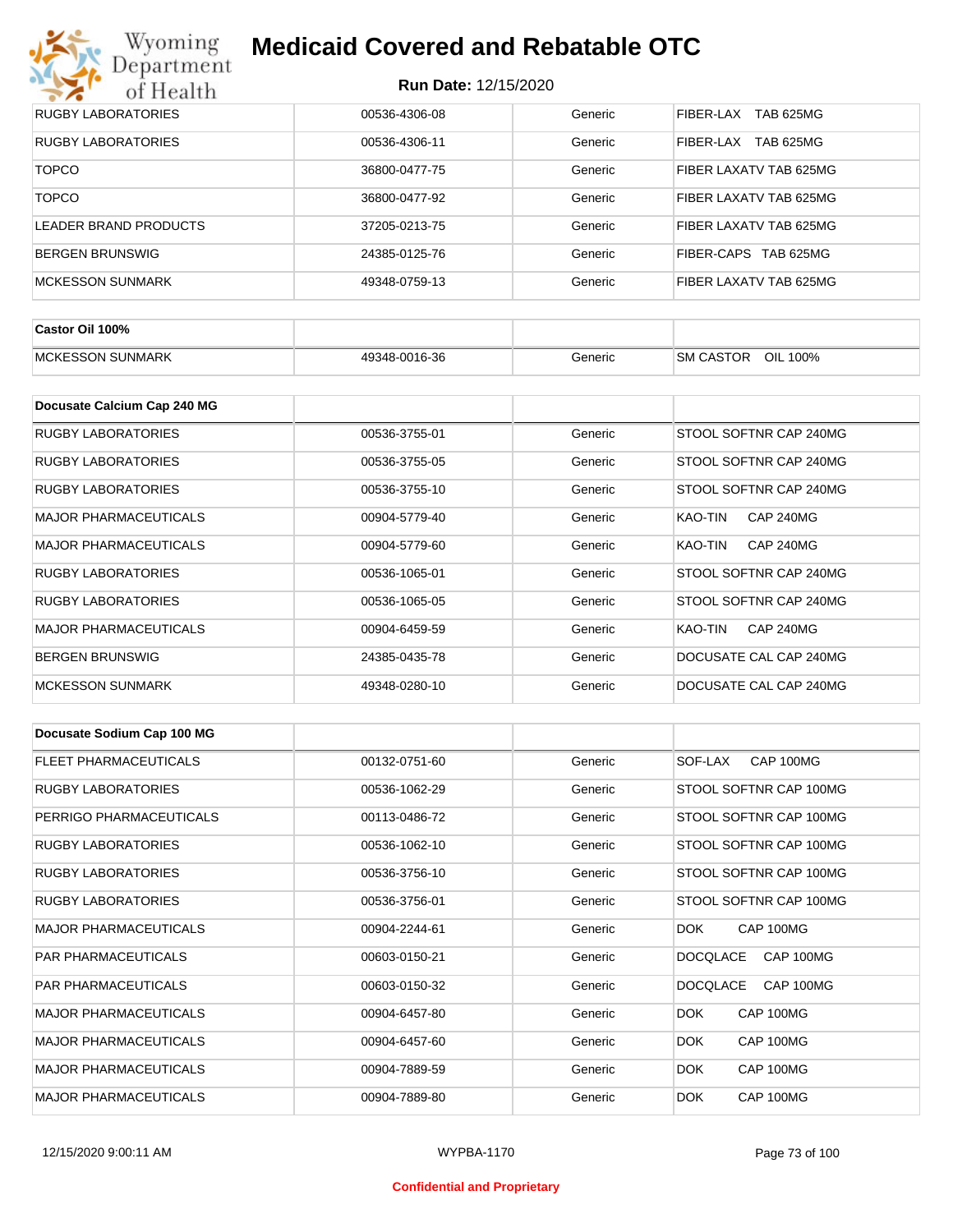

| CAP 100MG<br><b>MAJOR PHARMACEUTICALS</b><br>00904-7889-60<br>Generic<br>DOK.<br>PHARBEST PHARMACEUTICALS<br>DOCUSATE SOD CAP 100MG<br>16103-0384-08<br>Generic<br><b>BERGEN BRUNSWIG</b><br>24385-0436-78<br>Generic<br>STOOL SOFTNR CAP 100MG<br><b>TOPCO</b><br>36800-0486-72<br>Generic<br>STOOL SOFTNR CAP 100MG |
|-----------------------------------------------------------------------------------------------------------------------------------------------------------------------------------------------------------------------------------------------------------------------------------------------------------------------|
|                                                                                                                                                                                                                                                                                                                       |
|                                                                                                                                                                                                                                                                                                                       |
|                                                                                                                                                                                                                                                                                                                       |
|                                                                                                                                                                                                                                                                                                                       |
| <b>TOPCO</b><br>36800-0486-78<br>Generic<br>STOOL SOFTNR CAP 100MG                                                                                                                                                                                                                                                    |
| <b>SELECT BRAND</b><br>15127-0288-10<br>Generic<br>DOCUSATE SOD CAP 100MG                                                                                                                                                                                                                                             |
| <b>MCKESSON SUNMARK</b><br>49348-0483-19<br>Generic<br>STOOL SOFTNR CAP 100MG                                                                                                                                                                                                                                         |
| <b>MCKESSON SUNMARK</b><br>49348-0058-19<br>Generic<br>STOOL SOFTNR CAP 100MG                                                                                                                                                                                                                                         |
| <b>MCKESSON SUNMARK</b><br>49348-0483-90<br>Generic<br>STOOL SOFTNR CAP 100MG                                                                                                                                                                                                                                         |
| <b>MCKESSON SUNMARK</b><br>49348-0616-90<br>Generic<br>STOOL SOFTNR CAP 100MG                                                                                                                                                                                                                                         |
| PERRIGO PHARMACEUTICALS<br>45802-0486-78<br>Generic<br>DOCUSATE SOD CAP 100MG                                                                                                                                                                                                                                         |
| AMERISOURCE BERGEN DRUGS<br>46122-0231-72<br>Generic<br>STOOL SOFTNR CAP 100MG                                                                                                                                                                                                                                        |
| AMERISOURCE BERGEN DRUGS<br>46122-0231-78<br>Generic<br>STOOL SOFTNR CAP 100MG                                                                                                                                                                                                                                        |
| <b>MCKESSON SUNMARK</b><br>49348-0483-10<br>Generic<br>STOOL SOFTNR CAP 100MG                                                                                                                                                                                                                                         |
| <b>MCKESSON SUNMARK</b><br>Generic<br>STOOL SOFTNR CAP 100MG<br>49348-0917-05                                                                                                                                                                                                                                         |
| AMERICAN HEALTH PACKAGING<br>62584-0683-01<br>Generic<br>DOCUSATE SOD CAP 100MG                                                                                                                                                                                                                                       |
| AMERICAN HEALTH PACKAGING<br>62584-0683-11<br>Generic<br>DOCUSATE SOD CAP 100MG                                                                                                                                                                                                                                       |
| <b>MCKESSON</b><br>Generic<br>STOOL SOFTNR CAP 100MG<br>62011-0163-03                                                                                                                                                                                                                                                 |
| <b>MCKESSON</b><br>62011-0224-01<br>Generic<br>STOOL SOFTNR CAP 100MG                                                                                                                                                                                                                                                 |
| <b>SKY PACKAGING</b><br>63739-0478-01<br>Generic<br>DOCUSATE SOD CAP 100MG                                                                                                                                                                                                                                            |
| <b>SKY PACKAGING</b><br>63739-0478-10<br>Generic<br>DOCUSATE SOD CAP 100MG                                                                                                                                                                                                                                            |
| <b>SDA LABORATORIES INC</b><br>66424-0030-10<br>Generic<br>STOOL SOFTNR CAP 100MG                                                                                                                                                                                                                                     |
| AVRIO HEALTH LP<br>67618-0101-10<br><b>Brand</b><br><b>COLACE</b><br>CAP 100MG                                                                                                                                                                                                                                        |
| CAP 100MG<br>AVRIO HEALTH LP<br>67618-0101-52<br><b>Brand</b><br>COLACE                                                                                                                                                                                                                                               |
| <b>AVRIO HEALTH LP</b><br><b>COLACE</b><br>CAP 100MG<br>67618-0101-30<br>Brand                                                                                                                                                                                                                                        |
| <b>COLACE</b><br><b>AVRIO HEALTH LP</b><br>67618-0101-60<br><b>Brand</b><br>CAP 100MG                                                                                                                                                                                                                                 |
| AUBURN PHARMACEUTICAL<br><b>DOCUSIL</b><br>CAP 100MG<br>62107-0033-01<br>Generic                                                                                                                                                                                                                                      |
| AUBURN PHARMACEUTICAL<br>Generic<br><b>DOCUSIL</b><br>CAP 100MG<br>62107-0033-10                                                                                                                                                                                                                                      |

| Docusate Sodium Cap 250 MG   |               |         |                                |
|------------------------------|---------------|---------|--------------------------------|
| <b>RUGBY LABORATORIES</b>    | 00536-1064-10 | Generic | STOOL SOFTNR CAP 250MG         |
| RUGBY LABORATORIES           | 00536-1064-01 | Generic | STOOL SOFTNR CAP 250MG         |
| <b>RUGBY LABORATORIES</b>    | 00536-3757-10 | Generic | STOOL SOFTNR CAP 250MG         |
| RUGBY LABORATORIES           | 00536-3757-01 | Generic | STOOL SOFTNR CAP 250MG         |
| <b>MAJOR PHARMACEUTICALS</b> | 00904-6458-59 | Generic | <b>DOK</b><br><b>CAP 250MG</b> |
| MAJOR PHARMACEUTICALS        | 00904-7891-59 | Generic | <b>DOK</b><br><b>CAP 250MG</b> |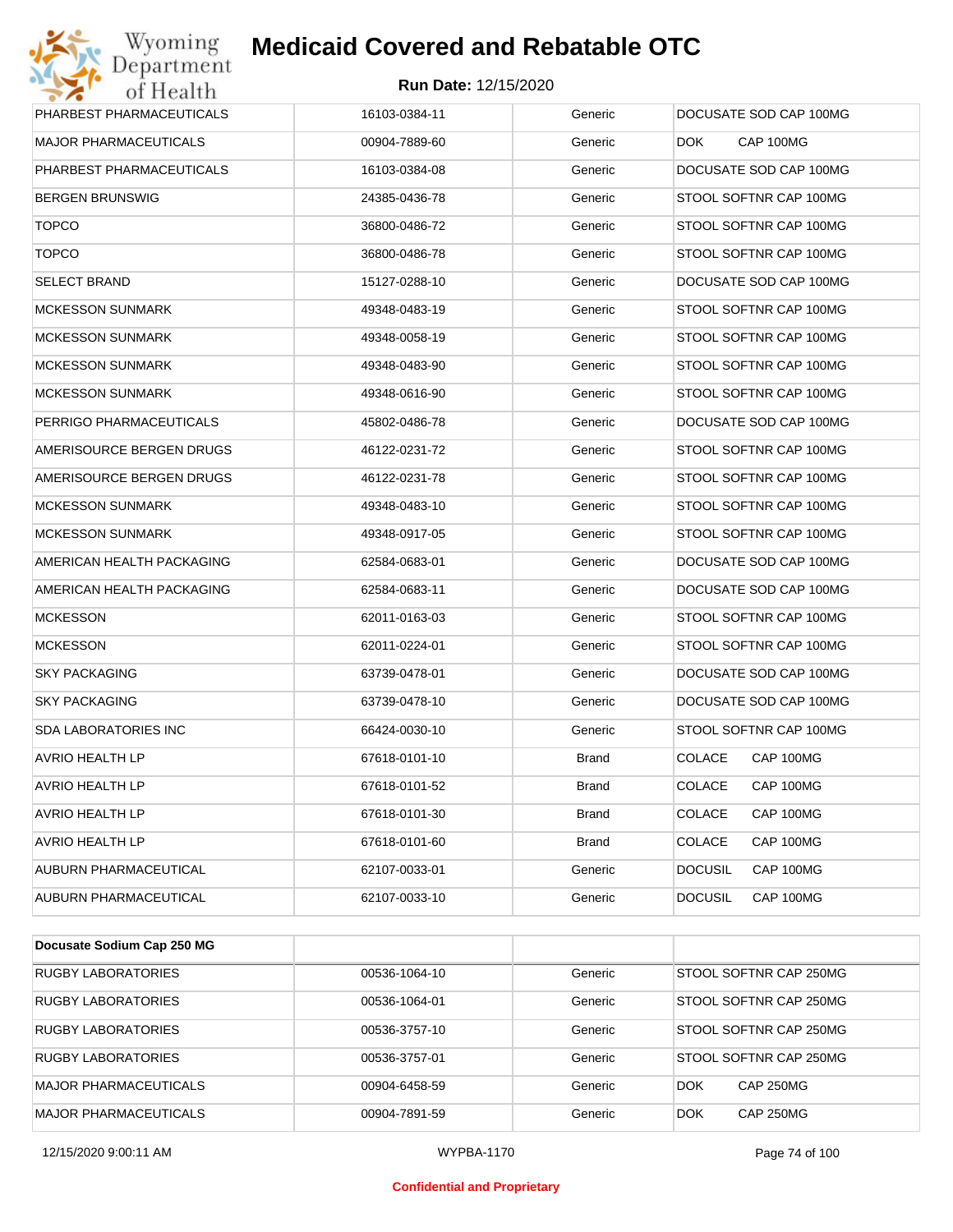| Wyoming                          | <b>Medicaid Covered and Rebatable OTC</b> |              |                           |
|----------------------------------|-------------------------------------------|--------------|---------------------------|
| Department<br>of Health          | <b>Run Date: 12/15/2020</b>               |              |                           |
| <b>BERGEN BRUNSWIG</b>           | 24385-0443-78                             | Generic      | STOOL SOFTNR CAP 250MG    |
| AMERISOURCE BERGEN DRUGS         | 46122-0263-78                             | Generic      | STOOL SOFTNR CAP 250MG    |
| <b>MCKESSON SUNMARK</b>          | 49348-0714-10                             | Generic      | STOOL SOFTNR CAP 250MG    |
| <b>MCKESSON</b>                  | 62011-0244-01                             | Generic      | STOOL SOFTNR CAP 250MG    |
| <b>MCKESSON</b>                  | 62011-0164-01                             | Generic      | STOOL SOFTNR CAP 250MG    |
| Docusate Sodium Cap 50 MG        |                                           |              |                           |
| PURDUE PRODUCTS LP               | 67618-0100-30                             | <b>Brand</b> | <b>COLACE</b><br>CAP 50MG |
| PURDUE PRODUCTS LP               | 67618-0100-60                             | <b>Brand</b> | <b>COLACE</b><br>CAP 50MG |
| <b>AVRIO HEALTH LP</b>           | 67618-0109-28                             | <b>Brand</b> | COLACE CLEAR CAP 50 MG    |
| Docusate Sodium Enema 100 MG/5ML |                                           |              |                           |

| <b>ENEMEEZ</b> | 3-9884-05 | Brand | DOCUSOL KIDS ENE 100MG/5M |
|----------------|-----------|-------|---------------------------|

| Docusate Sodium Enema 283 MG/5ML |               |         |                         |
|----------------------------------|---------------|---------|-------------------------|
| <b>ENEMEEZ</b>                   | 17433-9876-03 | Generic | ENEMEEZ MINI ENE        |
| <b>ENEMEEZ</b>                   | 17433-9878-05 | Generic | <b>DOCUSOL MINI ENE</b> |

| Docusate Sodium Liquid 150 MG/15ML |               |         |                               |
|------------------------------------|---------------|---------|-------------------------------|
| RUGBY LABORATORIES                 | 00536-0590-85 | Generic | <b>DIOCTO</b><br>LIQ 50MG/5ML |
| PHARMACEUTICAL ASSOCIATES          | 00121-0544-10 | Generic | DOCUSATE SOD LIQ 50MG/5ML     |
| HI-TECH                            | 50383-0771-10 | Generic | LIO 50MG/5ML<br><b>DOCU</b>   |
| HI-TECH                            | 50383-0771-11 | Generic | <b>DOCU</b><br>LIQ 50MG/5ML   |
| HI-TECH                            | 50383-0771-16 | Generic | LIQ 50MG/5ML<br><b>DOCU</b>   |
| <b>SILARX</b>                      | 54838-0116-80 | Generic | <b>SILACE</b><br>LIQ 10MG/ML  |

| Docusate Sodium Liquid 50 MG/15ML |               |       |                       |
|-----------------------------------|---------------|-------|-----------------------|
| <b>FLEET PHARMACEUTICALS</b>      | 00132-0106-24 | Brand | LIQ 50MG<br>PEDIA-LAX |

| Docusate Sodium Syrup 60 MG/15ML |               |         |               |             |
|----------------------------------|---------------|---------|---------------|-------------|
| RUGBY LABORATORIES               | 00536-1001-85 | Generic | <b>DIOCTO</b> | SYP 60/15ML |
| SILARX                           | 54838-0107-80 | Generic | 'SILACE-      | SYP 60/15ML |

| Docusate Sodium Tab 100 MG    |               |         |            |           |
|-------------------------------|---------------|---------|------------|-----------|
| <b>IMAJOR PHARMACEUTICALS</b> | 00904-5869-60 | Generic | <b>DOK</b> | TAB 100MG |
|                               |               |         |            |           |

| Glycerin Enema Adult 5.4 GM/Average<br>Delivered Dose |               |              |                           |
|-------------------------------------------------------|---------------|--------------|---------------------------|
| <b>FLEET PHARMACEUTICALS</b>                          | 00132-0185-82 | <b>Brand</b> | FLEET LIQUID ENE GLYCERIN |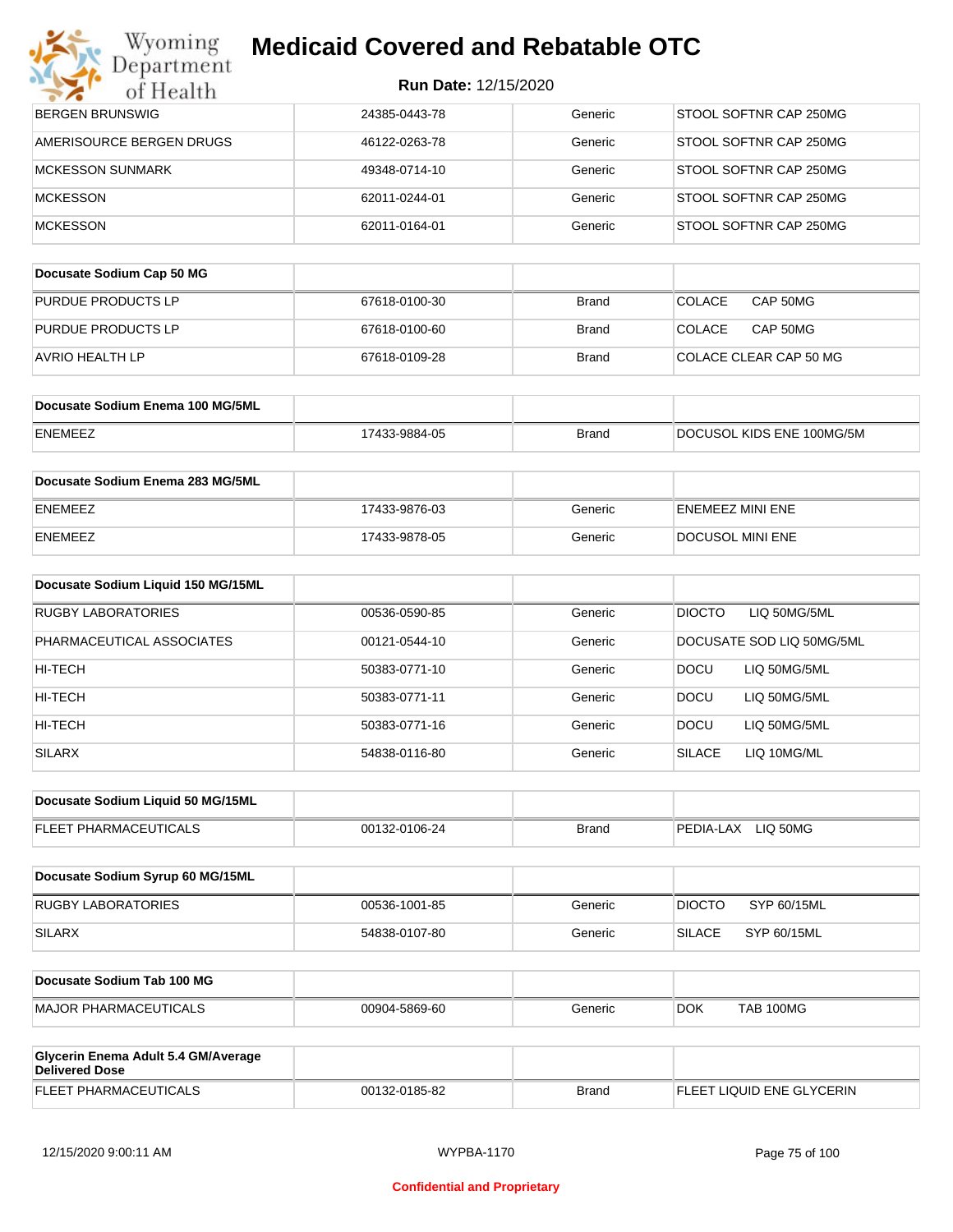

# **Medicaid Covered and Rebatable OTC**

**Run Date:** 12/15/2020

| Glycerin Liquid Suppos 2.8 GM (2.7 ML) |               |              |                                       |
|----------------------------------------|---------------|--------------|---------------------------------------|
| <b>FLEET PHARMACEUTICALS</b>           | 00132-0190-12 | <b>Brand</b> | PEDIA-LAX SUP 2.8GM                   |
| <b>Glycerin Suppos 1 GM</b>            |               |              |                                       |
| FLEET PHARMACEUTICALS                  | 00132-0081-12 | <b>Brand</b> | PEDIA-LAX SUP 1GM                     |
|                                        |               |              |                                       |
| <b>Glycerin Suppos 1.2 GM</b>          |               |              |                                       |
| G & W LABS                             | 00713-0102-13 | Generic      | <b>GLYCERIN PED SUP 1.2GM</b>         |
| <b>COSETTE PHARMACEUTICALS</b>         | 00713-0102-09 | Generic      | SANI-SUPP SUP PEDIATRI                |
| <b>COSETTE PHARMACEUTICALS</b>         | 00713-0102-25 | Generic      | SANI-SUPP SUP PEDIATRI                |
| G & W LABS                             | 00713-0102-26 | Generic      | GLYCERIN PED SUP 1.2GM                |
|                                        |               |              |                                       |
| <b>Glycerin Suppos 2 GM</b>            |               |              |                                       |
| FLEET PHARMACEUTICALS                  | 00132-0079-12 | Generic      | SUP <sub>2GM</sub><br><b>GLYCERIN</b> |
| <b>FLEET PHARMACEUTICALS</b>           | 00132-0079-24 | Generic      | <b>GLYCERIN</b><br>SUP <sub>2GM</sub> |
| FLEET PHARMACEUTICALS                  | 00132-0079-50 | Generic      | <b>GLYCERIN</b><br>SUP <sub>2GM</sub> |
| <b>COSETTE PHARMACEUTICALS</b>         | 00713-0101-09 | Generic      | SANI-SUPP<br><b>SUP ADULT</b>         |
| <b>COSETTE PHARMACEUTICALS</b>         | 00713-0101-25 | Generic      | SANI-SUPP<br><b>SUP ADULT</b>         |
| <b>Glycerin Suppos 2.1 GM</b>          |               |              |                                       |
| G & W LABS                             | 00713-0101-51 | Generic      | <b>GLYCERIN</b><br><b>SUP 2.1GM</b>   |
| G & W LABS                             | 00713-0101-13 | Generic      | <b>GLYCERIN</b><br><b>SUP 2.1GM</b>   |
| G & W LABS                             | 00713-0101-26 | Generic      | <b>GLYCERIN</b><br><b>SUP 2.1GM</b>   |
| G & W LABS                             | 00713-0101-02 | Generic      | <b>GLYCERIN</b><br><b>SUP 2.1GM</b>   |
|                                        |               |              |                                       |
| <b>Magnesium Citrate Soln</b>          |               |              |                                       |
| MAJOR PHARMACEUTICALS                  | 00904-6304-77 | Generic      | MAG CITRATE SOL LEMON                 |
| <b>BERGEN BRUNSWIG</b>                 | 24385-0675-10 | Generic      | MAG CITRATE SOL LEMON                 |
| <b>BERGEN BRUNSWIG</b>                 | 24385-0910-10 | Generic      | MAG CITRATE SOL CHERRY                |
| <b>MCKESSON SUNMARK</b>                | 49348-0504-49 | Generic      | MAG CITRATE SOL CHERRY                |
| <b>MCKESSON SUNMARK</b>                | 49348-0696-49 | Generic      | MAG CITRATE SOL LEMON                 |
| CHAIN DRUG MARKETING ASSOC             | 63868-0934-10 | Generic      | MAG CITRATE SOL CHERRY                |
| CHAIN DRUG MARKETING ASSOC             | 63868-0935-10 | Generic      | MAG CITRATE SOL LEMON                 |
| <b>MCKESSON</b>                        | 62011-0166-01 | Generic      | MAG CITRATE SOL LEMON                 |
| Magnesium Hydroxide Chew Tab 400 MG    |               |              |                                       |
|                                        |               |              |                                       |

| ELI<br>ו ב <i>וו</i> ווי<br>-- | ٬۱∩۰<br>۱'n<br>- 11<br>ww. | Brano | 400MG<br>Dľ<br>$\sim$<br><u>ям.</u><br>АΛ<br>. |
|--------------------------------|----------------------------|-------|------------------------------------------------|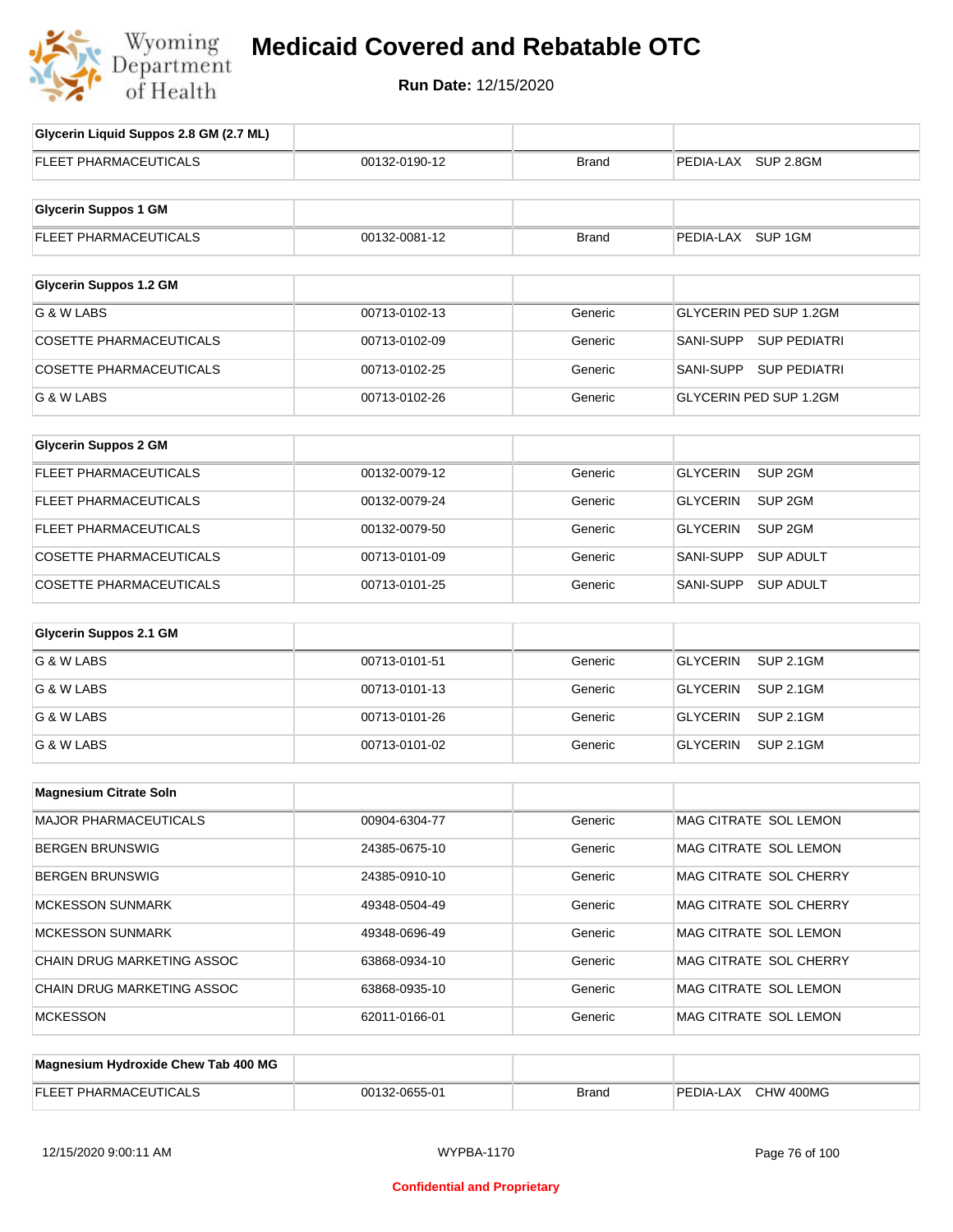

| Magnesium Hydroxide Susp 400 MG/5ML  |               |         |                           |
|--------------------------------------|---------------|---------|---------------------------|
| <b>PERRIGO</b>                       | 00113-0396-40 | Generic | MILK OF MAGN SUS          |
| <b>PERRIGO</b>                       | 00113-0332-40 | Generic | MILK OF MAGN SUS FRSH MNT |
| PHARMACEUTICAL ASSOCIATES            | 00121-0431-30 | Generic | <b>MILK OF MAGN SUS</b>   |
| <b>RUGBY LABORATORIES</b>            | 00536-2470-85 | Generic | <b>MILK OF MAGN SUS</b>   |
| <b>RUGBY LABORATORIES</b>            | 00536-2470-83 | Generic | MILK OF MAGN SUS          |
| <b>MAJOR PHARMACEUTICALS</b>         | 00904-0789-14 | Generic | MILK OF MAGN SUS MINT     |
| <b>MAJOR PHARMACEUTICALS</b>         | 00904-0788-14 | Generic | MILK OF MAGN SUS 1200/15  |
| <b>MAJOR PHARMACEUTICALS</b>         | 00904-0788-16 | Generic | MILK OF MAGN SUS 1200/15  |
| <b>SELECT BRAND</b>                  | 15127-0835-73 | Generic | SB MILK MAGN SUS MINT     |
| <b>SELECT BRAND</b>                  | 15127-0833-73 | Generic | <b>SB MILK MAGN SUS</b>   |
| <b>BERGEN BRUNSWIG</b>               | 24385-0332-40 | Generic | <b>GNP MILK MAG SUS</b>   |
| <b>TOPCO</b>                         | 36800-0949-40 | Generic | MILK OF MAGN SUS CHERRY   |
| <b>LEADER BRAND PRODUCTS</b>         | 37205-0833-40 | Generic | MILK OF MAGN SUS 400/5ML  |
| <b>TOPCO</b>                         | 36800-0332-40 | Generic | MILK OF MAGN SUS 1200/15  |
| LEADER BRAND PRODUCTS                | 37205-0834-40 | Generic | MILK OF MAGN SUS MINT     |
| <b>BERGEN BRUNSWIG</b>               | 24385-0396-40 | Generic | <b>GNP MILK MAG SUS</b>   |
| <b>BERGEN BRUNSWIG</b>               | 24385-0608-40 | Generic | <b>GNP MILK MAG SUS</b>   |
| <b>TOPCO</b>                         | 36800-0396-40 | Generic | MILK OF MAGN SUS          |
| <b>MCKESSON SUNMARK</b>              | 49348-0307-39 | Generic | MILK OF MAGN SUS 1200/15  |
| <b>MCKESSON</b>                      | 62011-0123-01 | Generic | MILK OF MAGN SUS 400/5ML  |
| <b>MCKESSON</b>                      | 62011-0124-01 | Generic | MILK OF MAGN SUS 400/5ML  |
| CHAIN DRUG MARKETING ASSOC           | 63868-0310-12 | Generic | MILK OF MAGN SUS 400/5ML  |
| CHAIN DRUG MARKETING ASSOC           | 63868-0788-57 | Generic | MILK OF MAGN SUS 400/5ML  |
| CHAIN DRUG MARKETING ASSOC           | 63868-0787-57 | Generic | MILK OF MAGN SUS 400/5ML  |
|                                      |               |         |                           |
| Magnesium Hydrovide Susn Concentrate |               |         |                           |

| Magnesium Hydroxide Susp Concentrate<br><b>2400 MG/10ML</b> |               |         |                         |
|-------------------------------------------------------------|---------------|---------|-------------------------|
| PHARMACEUTICAL ASSOCIATES                                   | 00121-0527-10 | Generic | MILK OF MAGN SUS 2400MG |
| <b>HIKMA</b>                                                | 00054-3567-49 | Generic | MILK OF MAGN SUS 2400MG |
| <b>HIKMA</b>                                                | 00054-3567-61 | Generic | MILK OF MAGN SUS 2400MG |

| <b>Magnesium Sulfate Oral Granules</b> |               |         |                                     |
|----------------------------------------|---------------|---------|-------------------------------------|
| <b>BERGEN BRUNSWIG</b>                 | 24385-0807-01 | Generic | <b>GNP EPSOM</b><br>GRA SALT        |
| <b>BERGEN BRUNSWIG</b>                 | 24385-0807-04 | Generic | <b>GRA SALT</b><br><b>GNP EPSOM</b> |
| MCKESSON SUNMARK                       | 49348-0018-63 | Generic | GRA SALT<br><b>SM EPSOM</b>         |
| IMCKESSON SUNMARK                      | 49348-0018-75 | Generic | <b>GRA SALT</b><br><b>SM EPSOM</b>  |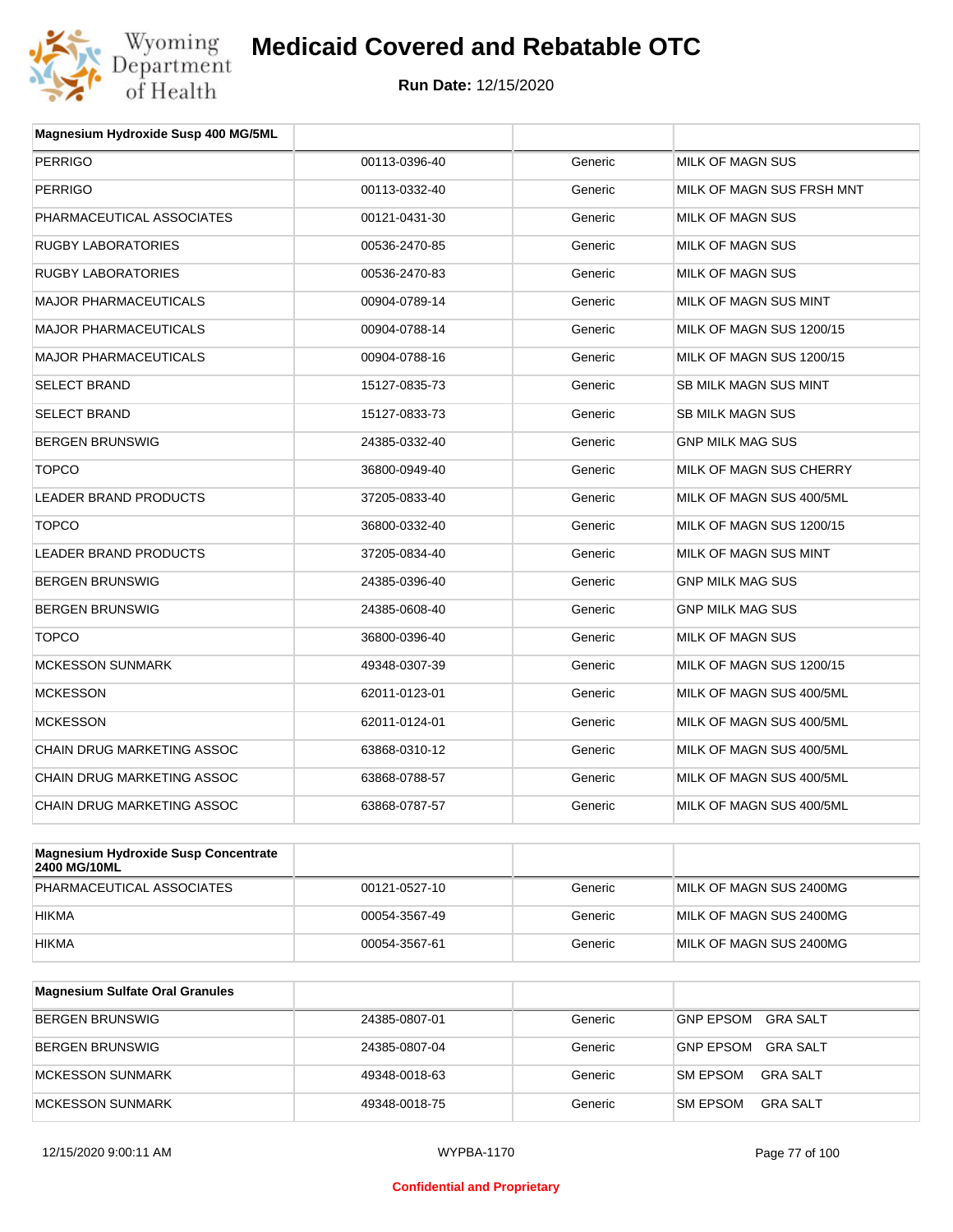

| <b>Methylcellulose Powder Laxative</b>        |               |              |                                        |
|-----------------------------------------------|---------------|--------------|----------------------------------------|
| GLAXO CONSUMER HEALTHCARE L.P.                | 00135-0089-69 | <b>Brand</b> | <b>CITRUCEL</b><br>POW ORANGE          |
| GLAXO CONSUMER HEALTHCARE L.P.                | 00135-0089-71 | <b>Brand</b> | <b>CITRUCEL</b><br><b>POW ORANGE</b>   |
| GLAXO CONSUMER HEALTHCARE L.P.                | 00135-0090-70 | <b>Brand</b> | <b>CITRUCEL</b><br><b>POW SF ORANG</b> |
| GLAXO CONSUMER HEALTHCARE L.P.                | 00135-0090-74 | <b>Brand</b> | <b>CITRUCEL</b><br>POW SF ORANG        |
| GLAXO CONSUMER HEALTHCARE L.P.                | 00135-0090-75 | <b>Brand</b> | <b>CITRUCEL</b><br>POW SF ORANG        |
| <b>MAJOR PHARMACEUTICALS</b>                  | 00904-5675-16 | Generic      | SOLUBLE FIB POW THERAPY                |
|                                               |               |              |                                        |
| Methylcellulose Tab 500 MG                    |               |              |                                        |
| GLAXO CONSUMER HEALTHCARE L.P.                | 00135-0199-01 | <b>Brand</b> | <b>CITRUCEL</b><br><b>TAB 500MG</b>    |
| GLAXO CONSUMER HEALTHCARE L.P.                | 00135-0199-02 | <b>Brand</b> | <b>CITRUCEL</b><br><b>TAB 500MG</b>    |
| GLAXO CONSUMER HEALTHCARE L.P.                | 00135-0199-07 | <b>Brand</b> | <b>CITRUCEL</b><br><b>TAB 500MG</b>    |
| BERGEN BRUNSWIG                               | 24385-0466-78 | Generic      | FIBER THERAP TAB 500MG                 |
| <b>MCKESSON SUNMARK</b>                       | 49348-0541-10 | Generic      | SM FIBER LAX TAB 500MG                 |
| <b>MCKESSON</b>                               | 62011-0134-01 | Generic      | HM FIBER<br>TAB 500MG                  |
|                                               |               |              |                                        |
| <b>Mineral Oil</b>                            |               |              |                                        |
| <b>PERRIGO</b>                                | 00574-0618-16 | Generic      | MINERAL<br>OIL                         |
| BERGEN BRUNSWIG                               | 24385-0685-16 | Generic      | <b>GNP MINERAL OIL HEAVY</b>           |
| <b>MCKESSON SUNMARK</b>                       | 49348-0804-38 | Generic      | SM MINERAL OIL                         |
| CHAIN DRUG MARKETING ASSOC                    | 63868-0938-16 | Generic      | QC MINERAL OIL HEAVY                   |
|                                               |               |              |                                        |
| <b>Mineral Oil Enema</b>                      |               |              |                                        |
| FLEET PHARMACEUTICALS                         | 00132-0301-40 | <b>Brand</b> | FLEET OIL ENE                          |
| <b>MCKESSON</b>                               | 62011-0190-01 | Generic      | MINERAL OIL ENE                        |
|                                               |               |              |                                        |
| Polyethylene Glycol 3350 Oral Packet 17<br>GМ |               |              |                                        |
| <b>MAJOR PHARMACEUTICALS</b>                  | 00904-6025-61 | Generic      | PEG 3350<br><b>POW</b>                 |
| MAJOR PHARMACEUTICALS                         | 00904-6422-81 | Generic      | PEG 3350<br><b>POW</b>                 |
| MAJOR PHARMACEUTICALS                         | 00904-6422-86 | Generic      | PEG 3350<br><b>POW</b>                 |
| <b>TOPCO</b>                                  | 36800-0306-52 | Generic      | <b>POW</b><br>CLEARLAX                 |
| <b>MYLAN INSTITUTIONAL</b>                    | 51079-0306-01 | Generic      | POLYETH GLYC POW 3350 NF               |
| <b>MYLAN INSTITUTIONAL</b>                    | 51079-0306-30 | Generic      | POLYETH GLYC POW 3350 NF               |
| AMERICAN HEALTH PACKAGING                     | 68084-0430-98 | Generic      | HEALTHYLAX POW                         |
| AMERICAN HEALTH PACKAGING                     | 68084-0430-99 | Generic      | HEALTHYLAX POW                         |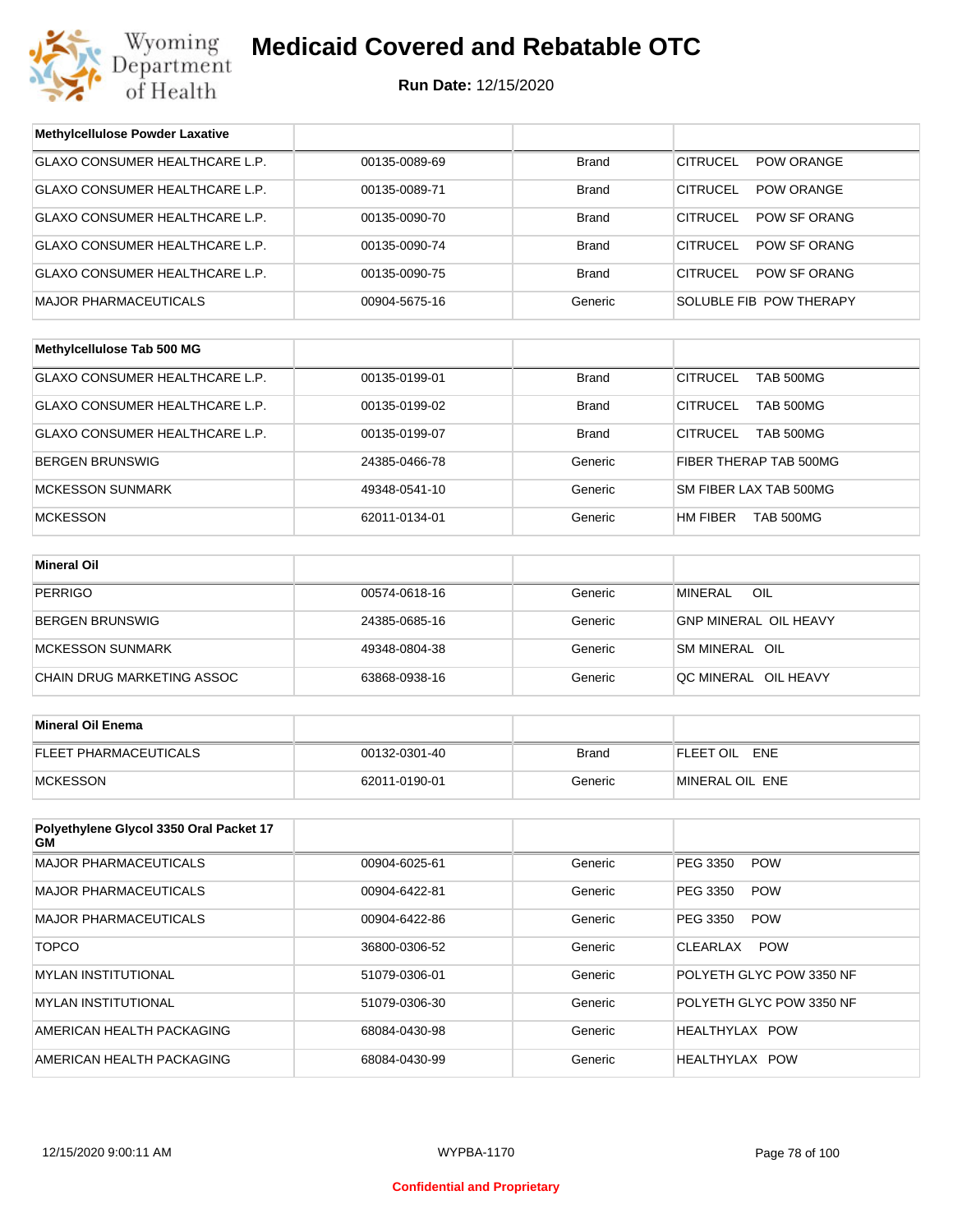

| Polyethylene Glycol 3350 Oral Powder 17<br><b>GM/SCOOP</b> |               |         |                               |
|------------------------------------------------------------|---------------|---------|-------------------------------|
| <b>MAJOR PHARMACEUTICALS</b>                               | 00904-6025-76 | Generic | PEG 3350<br><b>POW</b>        |
| <b>MAJOR PHARMACEUTICALS</b>                               | 00904-6025-77 | Generic | PEG 3350<br><b>POW</b>        |
| <b>RUGBY LABORATORIES</b>                                  | 00536-1052-24 | Generic | PEG3350<br><b>POW</b>         |
| <b>RUGBY LABORATORIES</b>                                  | 00536-1052-27 | Generic | PEG3350<br><b>POW</b>         |
| <b>RUGBY LABORATORIES</b>                                  | 00536-1052-84 | Generic | PEG3350<br><b>POW</b>         |
| <b>MAJOR PHARMACEUTICALS</b>                               | 00904-6025-84 | Generic | PEG 3350<br><b>POW</b>        |
| <b>TOPCO</b>                                               | 36800-0181-04 | Generic | <b>CLEARLAX</b><br><b>POW</b> |
| <b>TOPCO</b>                                               | 36800-0306-03 | Generic | <b>POW</b><br>CLEARLAX        |
| <b>TOPCO</b>                                               | 36800-0306-01 | Generic | CLEARLAX<br><b>POW</b>        |
| <b>TOPCO</b>                                               | 36800-0306-02 | Generic | CLEARLAX<br><b>POW</b>        |
| PERRIGO PHARMACEUTICALS                                    | 45802-0868-03 | Generic | POLYETH GLYC POW 3350 NF      |
| PERRIGO PHARMACEUTICALS                                    | 45802-0868-01 | Generic | POLYETH GLYC POW 3350 NF      |
| AMERISOURCE BERGEN DRUGS                                   | 46122-0014-31 | Generic | <b>GNP CLEARLAX POW</b>       |
| AMERISOURCE BERGEN DRUGS                                   | 46122-0014-71 | Generic | <b>GNP CLEARLAX POW</b>       |
| PERRIGO PHARMACEUTICALS                                    | 45802-0868-02 | Generic | POLYETH GLYC POW 3350 NF      |
| AMERISOURCE BERGEN DRUGS                                   | 46122-0014-33 | Generic | <b>GNP CLEARLAX POW</b>       |
| <b>LEADER BRAND PRODUCTS</b>                               | 37205-0612-71 | Generic | CLEARLAX POW                  |
| <b>LEADER BRAND PRODUCTS</b>                               | 37205-0612-72 | Generic | CLEARLAX<br><b>POW</b>        |
| <b>LEADER BRAND PRODUCTS</b>                               | 37205-0612-73 | Generic | CLEARLAX<br><b>POW</b>        |
| LUPIN PHARMACEUTICALS                                      | 43386-0312-08 | Generic | <b>GAVILAX</b><br><b>POW</b>  |
| LUPIN PHARMACEUTICALS                                      | 43386-0312-14 | Generic | <b>POW</b><br><b>GAVILAX</b>  |
| <b>MCKESSON SUNMARK</b>                                    | 49348-0893-70 | Generic | <b>SM CLEARLAX POW</b>        |
| MCKESSON SUNMARK                                           | 49348-0893-50 | Generic | SM CLEARLAX POW               |
| <b>MCKESSON SUNMARK</b>                                    | 49348-0893-92 | Generic | SM CLEARLAX POW               |
| <b>KREMERS URBAN</b>                                       | 62175-0190-15 | Generic | GLYCOLAX POW 3350 NF          |
| <b>KREMERS URBAN</b>                                       | 62175-0195-07 | Generic | POLYETH GLYC POW 3350 NF      |
| <b>KREMERS URBAN</b>                                       | 62175-0195-31 | Generic | POLYETH GLYC POW 3350 NF      |
| <b>KREMERS URBAN</b>                                       | 62175-0190-31 | Generic | GLYCOLAX POW 3350 NF          |
| <b>KREMERS URBAN</b>                                       | 62175-0195-15 | Generic | POLYETH GLYC POW 3350 NF      |
| <b>MCKESSON</b>                                            | 62011-0153-01 | Generic | HM CLEARLAX POW               |
| <b>MCKESSON</b>                                            | 62011-0153-02 | Generic | HM CLEARLAX POW               |
| CHAIN DRUG MARKETING ASSOC                                 | 63868-0002-14 | Generic | NATURA-LAX POW 3350 NF        |
|                                                            |               |         |                               |

| <b>Psyllium Cap 0.52 GM</b> |               |         |         |           |
|-----------------------------|---------------|---------|---------|-----------|
| KONSYL PHARMACEUTICAL       | 00224-1847-10 | Generic | 'KONSYL | CAP 520MG |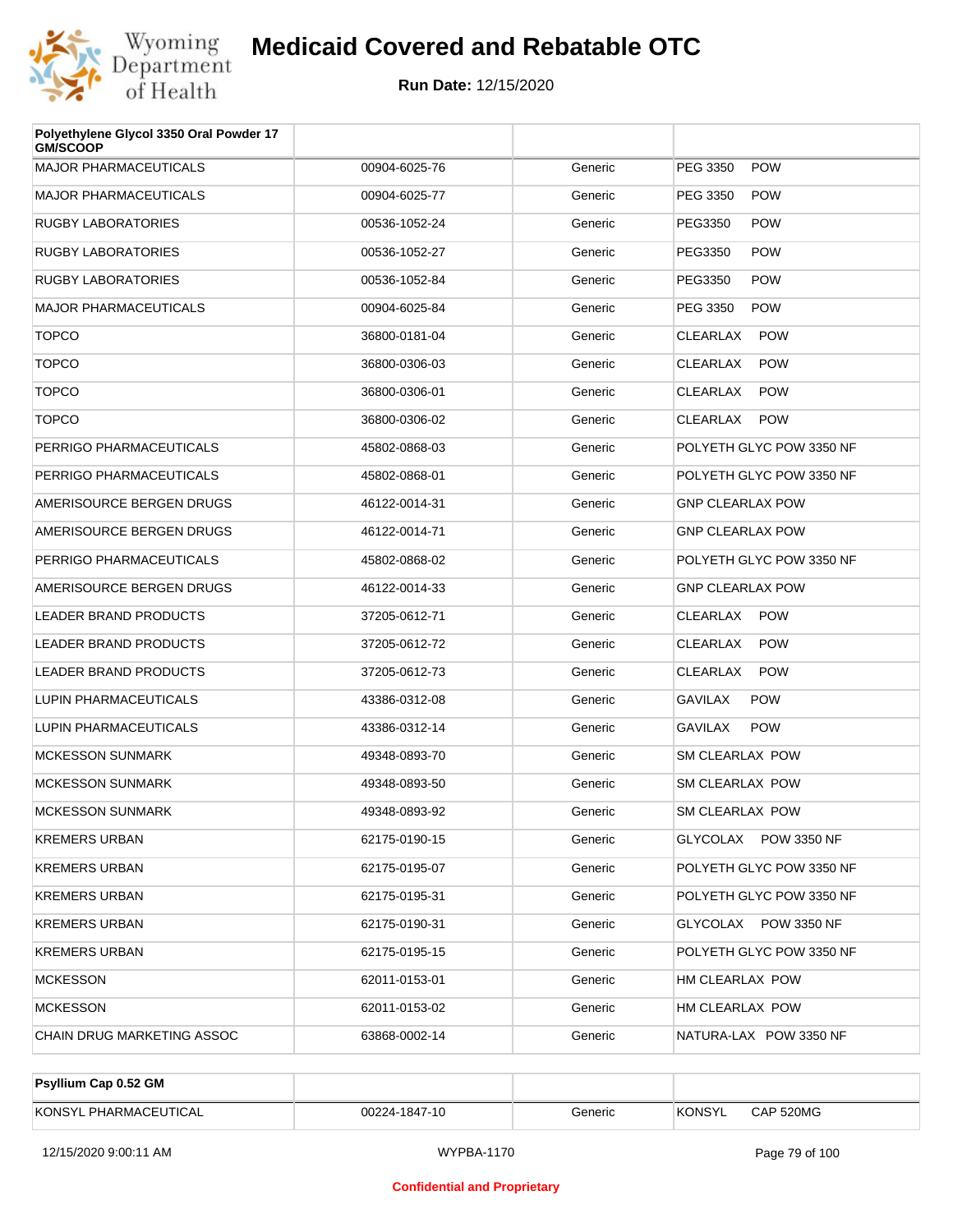| KONSYL PHARMACEUTICAL | 00224-1847-80 | Generic | <b>KONSYL</b><br><b>CAP 520MG</b> |
|-----------------------|---------------|---------|-----------------------------------|
| RUGBY LABORATORIES    | 00536-1500-60 | Generic | <b>REGULOID</b><br>CAP 0.52GM     |
| LEADER BRAND PRODUCTS | 37205-0372-78 | Generic | FIBER LAXTIV CAP 0.52GM           |
| MCKESSON SUNMARK      | 49348-0633-49 | Generic | SM FIBER LAX CAP 0.52GM           |
| <b>MCKESSON</b>       | 62011-0053-01 | Generic | HM FIBER<br>CAP 0.52GM            |
|                       |               |         |                                   |

| <b>Psyllium Powder 100%</b> |               |              |                       |
|-----------------------------|---------------|--------------|-----------------------|
| KONSYL PHARMACEUTICAL       | 00224-1801-06 | Brand        | KONSYL DAILY POW 100% |
| KONSYL PHARMACEUTICAL       | 00224-1801-07 | Brand        | KONSYL DAILY POW 100% |
| KONSYL PHARMACEUTICAL       | 00224-1801-81 | Brand        | KONSYL DAILY POW 100% |
| KONSYL PHARMACEUTICAL       | 00224-1801-80 | <b>Brand</b> | KONSYL DAILY POW 100% |

| Psyllium Powder 28.3%        |               |         |                              |
|------------------------------|---------------|---------|------------------------------|
| <b>RUGBY LABORATORIES</b>    | 00536-4445-54 | Generic | <b>REGULOID</b><br>POW 28.3% |
| <b>RUGBY LABORATORIES</b>    | 00536-4445-89 | Generic | POW 28.3%<br><b>REGULOID</b> |
| <b>MAJOR PHARMACEUTICALS</b> | 00904-5200-65 | Generic | NATURL FIBER POW 28.3%       |
| <b>MAJOR PHARMACEUTICALS</b> | 00904-5200-66 | Generic | NATURL FIBER POW 28.3%       |
| KONSYL PHARMACEUTICAL        | 00224-1852-06 | Generic | KONSYL DAILY POW 28.3%       |
| KONSYL PHARMACEUTICAL        | 00224-1852-80 | Generic | KONSYL DAILY POW 28.3%       |
| <b>MCKESSON SUNMARK</b>      | 49348-0047-65 | Generic | SM FIBER<br>POW 28.3%        |
| <b>MCKESSON SUNMARK</b>      | 49348-0091-68 | Generic | SM FIBER<br>POW 28.3%        |
| <b>MCKESSON</b>              | 62011-0133-01 | Generic | HM FIBER<br>POW 28.3%        |

| <b>Psyllium Powder 30.9%</b> |               |         |                            |
|------------------------------|---------------|---------|----------------------------|
| KONSYL PHARMACEUTICAL        | 00224-1841-03 | Generic | <b>KONSYL</b><br>POW 30.9% |
| KONSYL PHARMACEUTICAL        | 00224-1841-80 | Generic | KONSYL<br>POW 30.9%        |
| <b>IMCKESSON</b>             | 62011-0135-01 | Generic | HM FIBER<br>POW 30.9%      |

| Psyllium Powder 48.57%    |               |         |                                 |
|---------------------------|---------------|---------|---------------------------------|
| <b>RUGBY LABORATORIES</b> | 00536-4444-54 | Generic | <b>REGULOID</b><br>POW 48.57%   |
| <b>RUGBY LABORATORIES</b> | 00536-4444-89 | Generic | <b>REGULOID</b><br>POW 48.57%   |
| MAJOR PHARMACEUTICALS     | 00904-5199-65 | Generic | NAT FIBER<br><b>POW THERAPY</b> |
| MAJOR PHARMACEUTICALS     | 00904-5199-66 | Generic | NAT FIBER<br><b>POW THERAPY</b> |
| BERGEN BRUNSWIG           | 24385-0301-27 | Generic | <b>NAT FIBER</b><br>POW 48.57%  |
| MCKESSON SUNMARK          | 49348-0166-93 | Generic | SM FIBER<br>POW 48.57%          |
| MCKESSON SUNMARK          | 49348-0166-65 | Generic | SM FIBER<br>POW 48.57%          |
| <b>MCKESSON</b>           | 62011-0136-01 | Generic | HM FIBER<br>POW 48.57%          |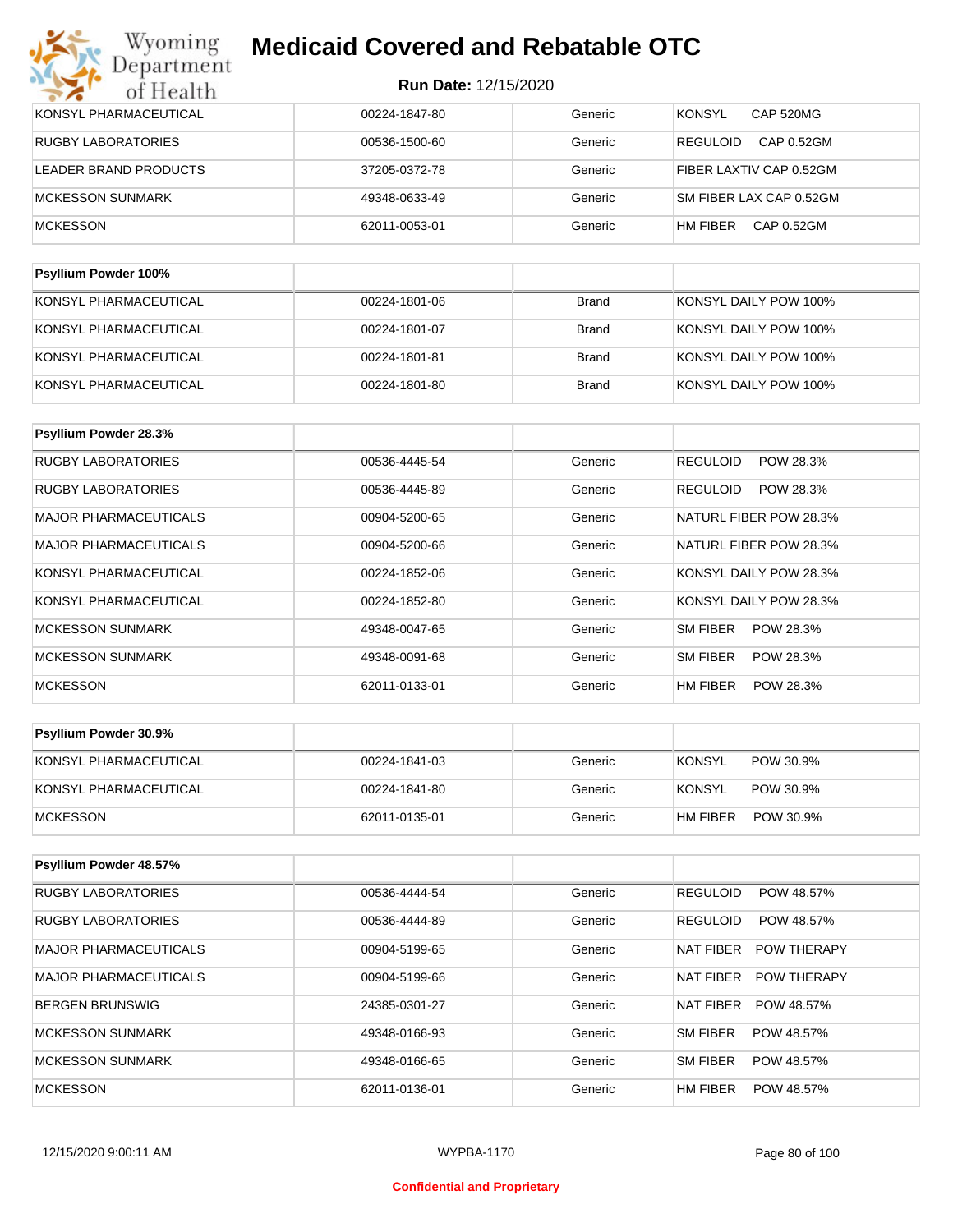

**Run Date:** 12/15/2020

| Psyllium Powder 52.3%               |               |              |                              |
|-------------------------------------|---------------|--------------|------------------------------|
| KONSYL PHARMACEUTICAL               | 00224-1822-80 | <b>Brand</b> | KONSYL-D<br>POW 52.3%        |
| KONSYL PHARMACEUTICAL               | 00224-1822-03 | <b>Brand</b> | KONSYL-D<br>POW 52.3%        |
|                                     |               |              |                              |
| Psyllium Powder 58.6%               |               |              |                              |
| <b>RUGBY LABORATORIES</b>           | 00536-1881-79 | Generic      | <b>REGULOID</b><br>POW 58.6% |
| <b>MAJOR PHARMACEUTICALS</b>        | 00904-5788-77 | Generic      | FIBER THERAP POW 58.6%       |
| <b>RUGBY LABORATORIES</b>           | 00536-1875-16 | Generic      | <b>REGULOID</b><br>POW 58.6% |
| <b>RUGBY LABORATORIES</b>           | 00536-1875-79 | Generic      | <b>REGULOID</b><br>POW 58.6% |
| <b>RUGBY LABORATORIES</b>           | 00536-1881-16 | Generic      | <b>REGULOID</b><br>POW 58.6% |
| <b>MCKESSON SUNMARK</b>             | 49348-0090-92 | Generic      | <b>SM FIBER</b><br>POW 58.6% |
| <b>MCKESSON</b>                     | 62011-0137-01 | Generic      | HM FIBER<br>POW 58.6%        |
|                                     |               |              |                              |
| Psyllium Powder 60.3%               |               |              |                              |
| KONSYL PHARMACEUTICAL               | 00224-1855-81 | <b>Brand</b> | <b>KONSYL</b><br>POW 60.3%   |
| KONSYL PHARMACEUTICAL               | 00224-1855-07 | <b>Brand</b> | <b>KONSYL</b><br>POW 60.3%   |
| KONSYL PHARMACEUTICAL               | 00224-1866-28 | <b>Brand</b> | <b>KONSYL</b><br>POW 60.3%   |
| KONSYL PHARMACEUTICAL               | 00224-1866-80 | <b>Brand</b> | <b>KONSYL</b><br>POW 60.3%   |
| Psyllium Powder 71.67%              |               |              |                              |
| KONSYL PHARMACEUTICAL               | 00224-1856-06 | <b>Brand</b> | <b>KONSYL</b><br>POW 71.67%  |
| KONSYL PHARMACEUTICAL               | 00224-1856-80 | <b>Brand</b> | <b>KONSYL</b><br>POW 71.67%  |
|                                     |               |              |                              |
| Psyllium Powder Packet 100%         |               |              |                              |
| KONSYL PHARMACEUTICAL               | 00224-1801-24 | <b>Brand</b> | KONSYL DAILY POW 100%        |
| KONSYL PHARMACEUTICAL               | 00224-1801-35 | <b>Brand</b> | KONSYL DAILY POW 100%        |
| KONSYL PHARMACEUTICAL               | 00224-1801-84 | <b>Brand</b> | KONSYL DAILY POW 100%        |
| Psyllium Powder Packet 28.3%        |               |              |                              |
| KONSYL PHARMACEUTICAL               |               |              |                              |
|                                     | 00224-1852-81 | <b>Brand</b> | KONSYL DAILY POW 28.3%       |
| KONSYL PHARMACEUTICAL               | 00224-1852-13 | <b>Brand</b> | KONSYL DAILY POW 28.3%       |
| <b>Psyllium Powder Packet 60.3%</b> |               |              |                              |
| KONSYL PHARMACEUTICAL               | 00224-1855-82 | <b>Brand</b> | <b>KONSYL</b><br>POW 60.3%   |
| KONSYL PHARMACEUTICAL               | 00224-1855-30 | <b>Brand</b> | <b>KONSYL</b><br>POW 60.3%   |
|                                     |               |              |                              |
| <b>Sennosides Chew Tab 15 MG</b>    |               |              |                              |
| GLAXO CONSUMER HEALTHCARE L.P.      | 00067-0005-12 | <b>Brand</b> | EX-LAX<br>CHW 15MG           |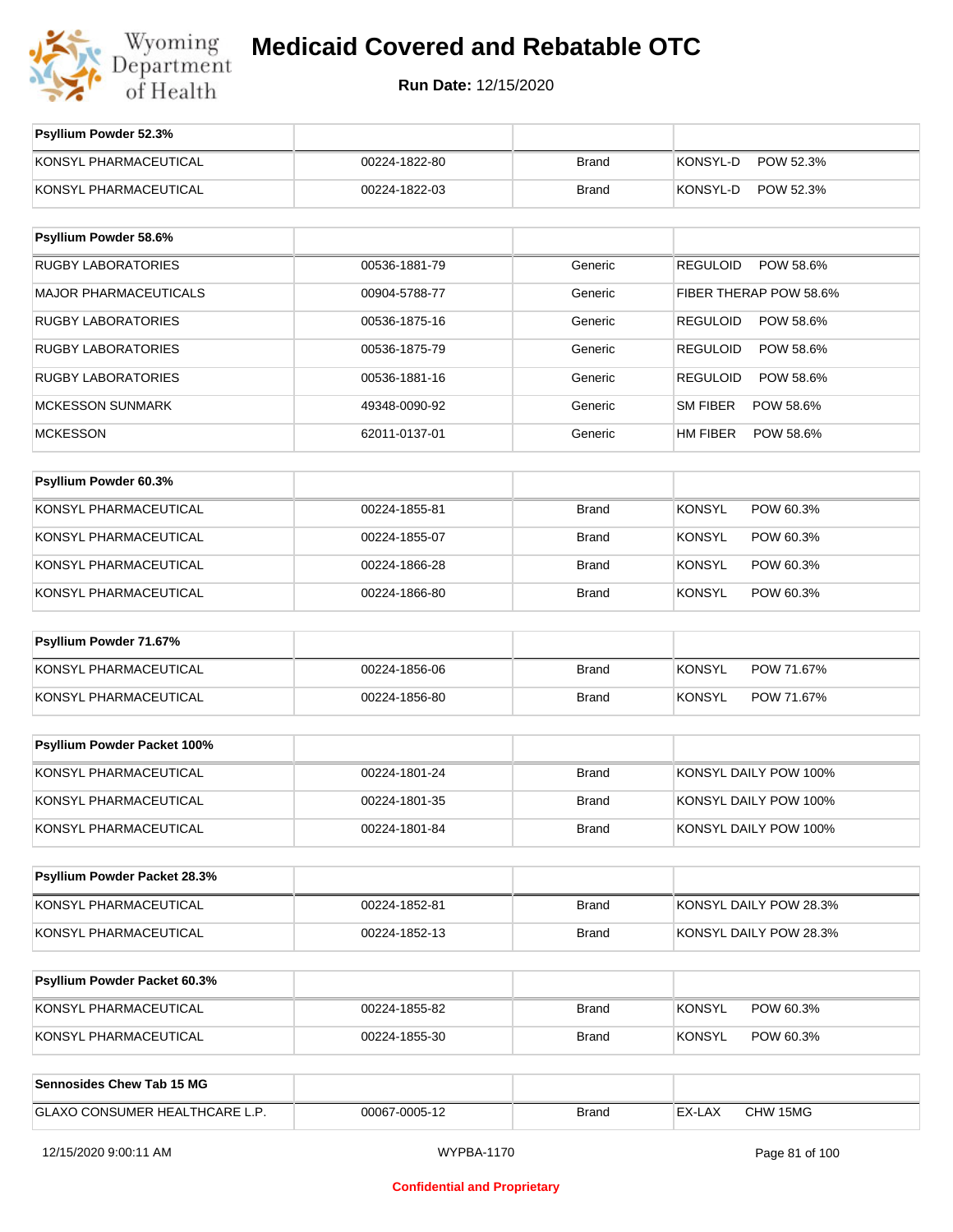| Wyoming<br><b>Medicaid Covered and Rebatable OTC</b><br>Department |                             |              |        |          |  |
|--------------------------------------------------------------------|-----------------------------|--------------|--------|----------|--|
| of Health                                                          | <b>Run Date: 12/15/2020</b> |              |        |          |  |
| <b>GLAXO CONSUMER HEALTHCARE L.P.</b>                              | 00067-0005-24               | <b>Brand</b> | EX-LAX | CHW 15MG |  |
| <b>GLAXO CONSUMER HEALTHCARE L.P.</b>                              | 00067-0005-48               | <b>Brand</b> | EX-LAX | CHW 15MG |  |

| Sennosides Syrup 8.8 MG/5ML |               |         |                                |
|-----------------------------|---------------|---------|--------------------------------|
| <b>RUGBY LABORATORIES</b>   | 00536-1000-59 | Generic | LIQ 8.8MG/5<br><b>ISENEXON</b> |
| MAJOR PHARMACEUTICALS       | 00904-6289-09 | Generic | SYP 8.8MG/5<br>SENNA           |

| Sennosides Tab 15 MG           |               |         |                       |
|--------------------------------|---------------|---------|-----------------------|
| GLAXO CONSUMER HEALTHCARE L.P. | 00067-0003-30 | Brand   | EX-LAX<br>TAB 15MG    |
| GLAXO CONSUMER HEALTHCARE L.P. | 00067-6025-60 | Generic | PERDIEM OVER TAB 15MG |
| GLAXO CONSUMER HEALTHCARE L.P. | 00067-0003-08 | Brand   | TAB 15MG<br>EX-LAX    |

| Sennosides Tab 17.2 MG |               |              |                         |
|------------------------|---------------|--------------|-------------------------|
| <b>AVRIO HEALTH LP</b> | 67618-0315-12 | <b>Brand</b> | SENOKOT XTRA TAB 17.2MG |

| Sennosides Tab 25 MG           |               |              |                              |
|--------------------------------|---------------|--------------|------------------------------|
| GLAXO CONSUMER HEALTHCARE L.P. | 00067-0016-48 | <b>Brand</b> | EX-LAX<br>TAB MAX ST         |
| GLAXO CONSUMER HEALTHCARE L.P. | 00067-0016-24 | <b>Brand</b> | TAB MAX ST<br>EX-LAX         |
| GLAXO CONSUMER HEALTHCARE L.P. | 00067-0016-90 | <b>Brand</b> | TAB MAX ST<br>EX-LAX         |
| <b>BERGEN BRUNSWIG</b>         | 24385-0369-62 | Generic      | <b>GNP LAXATIVE TAB 25MG</b> |
| <b>LEADER BRAND PRODUCTS</b>   | 37205-0294-62 | Generic      | TAB 25MG<br>LAXATIVE         |
| <b>MCKESSON SUNMARK</b>        | 49348-0224-04 | Generic      | SM SENNA LAX TAB MAX STR     |
| CHAIN DRUG MARKETING ASSOC     | 63868-0549-24 | Generic      | LAXATIVE<br>TAB MAX-STR      |

| Sennosides Tab 8.6 MG        |               |         |                             |
|------------------------------|---------------|---------|-----------------------------|
| <b>PAR PHARMACEUTICAL</b>    | 00603-0282-32 | Generic | SENNA LAX TAB 8.6MG         |
| <b>RUGBY LABORATORIES</b>    | 00536-5904-01 | Generic | <b>SENEXON</b><br>TAB 8.6MG |
| <b>PAR PHARMACEUTICAL</b>    | 00603-0282-21 | Generic | TAB 8.6MG<br>SENNA LAX      |
| <b>RUGBY LABORATORIES</b>    | 00536-5904-10 | Generic | TAB 8.6MG<br><b>SENEXON</b> |
| <b>MAJOR PHARMACEUTICALS</b> | 00904-5165-61 | Generic | <b>SENNA</b><br>TAB 8.6MG   |
| <b>MAJOR PHARMACEUTICALS</b> | 00904-5165-80 | Generic | <b>SENNA</b><br>TAB 8.6MG   |
| <b>MAJOR PHARMACEUTICALS</b> | 00904-5165-59 | Generic | TAB 8.6MG<br><b>SENNA</b>   |
| <b>MAJOR PHARMACEUTICALS</b> | 00904-6434-59 | Generic | <b>SENNA</b><br>TAB 8.6MG   |
| <b>MAJOR PHARMACEUTICALS</b> | 00904-6434-80 | Generic | <b>SENNA</b><br>TAB 8.6MG   |
| PHARBEST PHARMACEUTICALS     | 16103-0363-08 | Generic | SENNA-TABS TAB 8.6MG        |
| PHARBEST PHARMACEUTICALS     | 16103-0363-11 | Generic | SENNA-TABS TAB 8.6MG        |
| <b>BERGEN BRUNSWIG</b>       | 24385-0404-78 | Generic | SENNA-LAX TAB 8.6MG         |
| <b>LEADER BRAND PRODUCTS</b> | 37205-0241-78 | Generic | <b>SENNA</b><br>TAB 8.6MG   |

#### **Confidential and Proprietary**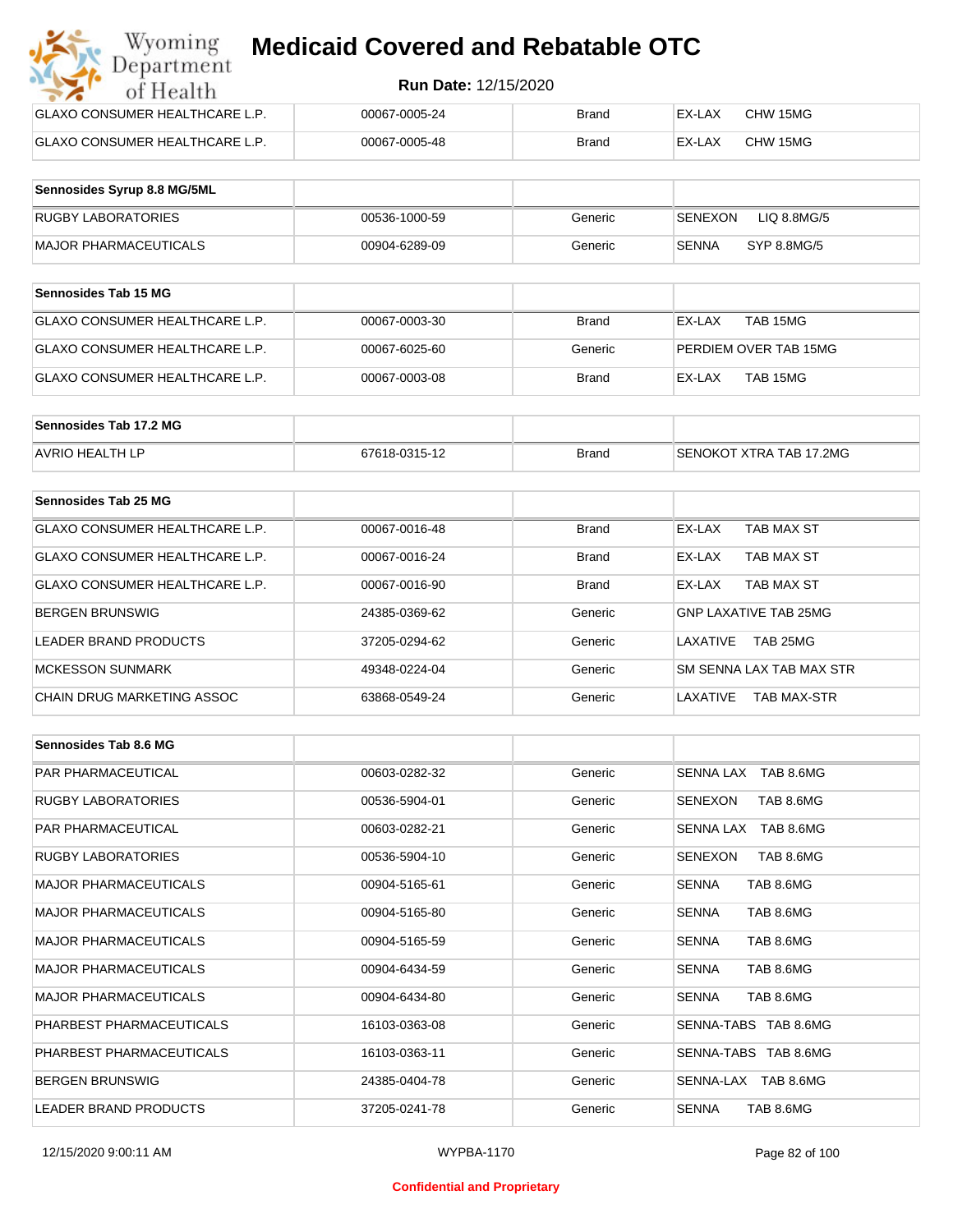

| <b>SELECT BRAND</b>               | 15127-0105-01 | Generic      | SB SENNA-LAX TAB 8.6MG      |
|-----------------------------------|---------------|--------------|-----------------------------|
| TIME-CAP LABS                     | 49483-0080-01 | Generic      | SENNA-TIME TAB 8.6MG        |
| TIME-CAP LABS                     | 49483-0080-10 | Generic      | TAB 8.6MG<br>SENNA-TIME     |
| <b>MCKESSON</b>                   | 62011-0192-01 | Generic      | TAB 8.6MG<br>HM SENNA       |
| AVRIO HEALTH LP                   | 67618-0300-50 | <b>Brand</b> | TAB 8.6MG<br><b>SENOKOT</b> |
| <b>CHAIN DRUG MARKETING ASSOC</b> | 63868-0257-10 | Generic      | NAT VEG LAX TAB 8.6MG       |
| <b>AVRIO HEALTH LP</b>            | 67618-0300-10 | <b>Brand</b> | TAB 8.6MG<br><b>SENOKOT</b> |
| <b>AVRIO HEALTH LP</b>            | 67618-0300-20 | <b>Brand</b> | <b>SENOKOT</b><br>TAB 8.6MG |
| PURDUE PRODUCTS LP                | 67618-0300-11 | <b>Brand</b> | TAB 8.6MG<br><b>SENOKOT</b> |
| AUBURN PHARMACEUTICAL             | 62107-0031-01 | Generic      | TAB 8.6MG<br><b>SENNO</b>   |

| Sennosides-Docusate Sodium Tab 8.6-50<br>МG |               |         |                           |
|---------------------------------------------|---------------|---------|---------------------------|
| <b>RUGBY LABORATORIES</b>                   | 00536-0355-01 | Generic | DSS/SENNA TAB 8.6-50MG    |
| <b>RUGBY LABORATORIES</b>                   | 00536-0355-10 | Generic | DSS/SENNA TAB 8.6-50MG    |
| <b>RUGBY LABORATORIES</b>                   | 00536-4086-10 | Generic | SENEXON-S TAB 8.6-50MG    |
| <b>RUGBY LABORATORIES</b>                   | 00536-4086-01 | Generic | SENEXON-S TAB 8.6-50MG    |
| PAR PHARMACEUTICAL                          | 00603-0149-21 | Generic | DOC-Q-LAX TAB 8.6-50MG    |
| <b>PAR PHARMACEUTICAL</b>                   | 00603-0283-21 | Generic | SENNALAX-S TAB 8.6-50MG   |
| PAR PHARMACEUTICAL                          | 00603-0283-32 | Generic | SENNALAX-S TAB 8.6-50MG   |
| <b>MAJOR PHARMACEUTICALS</b>                | 00904-5643-60 | Generic | DOK PLUS<br>TAB 8.6-50MG  |
| <b>MAJOR PHARMACEUTICALS</b>                | 00904-5643-61 | Generic | DOK PLUS<br>TAB 8.6-50MG  |
| <b>PAR PHARMACEUTICAL</b>                   | 00603-0149-32 | Generic | DOC-Q-LAX TAB 8.6-50MG    |
| <b>MAJOR PHARMACEUTICALS</b>                | 00904-6339-61 | Generic | SENNA PLUS TAB 8.6-50MG   |
| <b>BERGEN BRUNSWIG</b>                      | 24385-0495-78 | Generic | STOOL SOFTNR TAB 8.6-50MG |
| <b>BERGEN BRUNSWIG</b>                      | 24385-0495-72 | Generic | STOOL SOFTNR TAB 8.6-50MG |
| <b>BERGEN BRUNSWIG</b>                      | 24385-0505-72 | Generic | SENNA PLUS TAB 8.6-50MG   |
| <b>MCKESSON SUNMARK</b>                     | 49348-0544-10 | Generic | STOOL SOFTNR TAB 8.6-50MG |
| <b>MCKESSON SUNMARK</b>                     | 49348-0544-19 | Generic | STOOL SOFTNR TAB 8.6-50MG |
| LEADER BRAND PRODUCTS                       | 37205-0251-72 | Generic | SENNA PLUS TAB 8.6-50MG   |
| <b>MCKESSON SUNMARK</b>                     | 49348-0532-12 | Generic | LAX/STL SOFT TAB 8.6-50MG |
| TIME-CAP LABS                               | 49483-0081-01 | Generic | SENNA-TIME S TAB 8.6-50MG |
| TIME-CAP LABS                               | 49483-0081-10 | Generic | SENNA-TIME S TAB 8.6-50MG |
| <b>CYPRESS PHARMACEUTICAL</b>               | 60258-0951-06 | Generic | SENNA-S<br>TAB 8.6-50MG   |
| <b>MCKESSON</b>                             | 62011-0161-01 | Generic | SENNA-S<br>TAB 8.6-50MG   |
| <b>SKY PACKAGING</b>                        | 63739-0432-10 | Generic | SENNA/DSS TAB 8.6-50MG    |
| <b>MCKESSON</b>                             | 62011-0165-01 | Generic | STOOL SOFTNR TAB 8.6-50MG |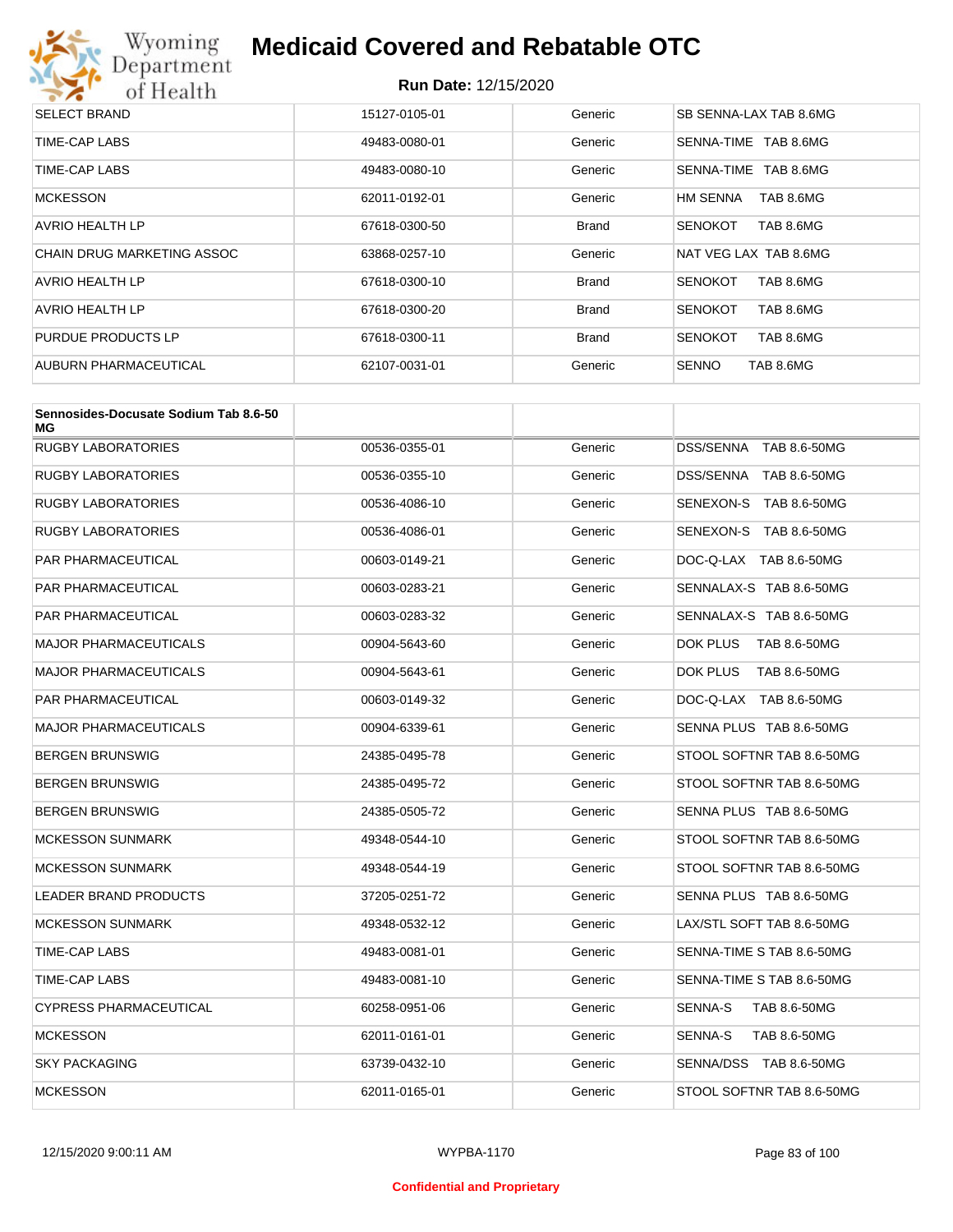| Wyoming<br><b>Medicaid Covered and Rebatable OTC</b><br>Department |                             |              |                                  |  |
|--------------------------------------------------------------------|-----------------------------|--------------|----------------------------------|--|
| of Health                                                          | <b>Run Date: 12/15/2020</b> |              |                                  |  |
| CHAIN DRUG MARKETING ASSOC                                         | 63868-0131-01               | Generic      | STOOL SOFTNR TAB 8.6-50MG        |  |
| AVRIO HEALTH LP                                                    | 67618-0106-10               | Generic      | PERI-COLACE TAB 8.6-50MG         |  |
| AVRIO HEALTH LP                                                    | 67618-0106-30               | Generic      | PERI-COLACE TAB 8.6-50MG         |  |
| AVRIO HEALTH LP                                                    | 67618-0106-60               | Generic      | PERI-COLACE TAB 8.6-50MG         |  |
| AVRIO HEALTH LP                                                    | 67618-0310-01               | <b>Brand</b> | SENOKOT S<br>TAB 8.6-50MG        |  |
| PURDUE PRODUCTS LP                                                 | 67618-0310-11               | <b>Brand</b> | SENOKOT S<br>TAB 8.6-50MG        |  |
| AVRIO HEALTH LP                                                    | 67618-0310-60               | <b>Brand</b> | <b>SENOKOT S</b><br>TAB 8.6-50MG |  |
| AVRIO HEALTH LP                                                    | 67618-0310-30               | <b>Brand</b> | SENOKOT S<br>TAB 8.6-50MG        |  |
| <b>SKY PACKAGING</b>                                               | 63739-0432-01               | Generic      | SENNA/DSS<br>TAB 8.6-50MG        |  |

| Sennosides-Psyllium Cap 9-500 MG   |               |              |                          |
|------------------------------------|---------------|--------------|--------------------------|
| KONSYL PHARMACEUTICAL              | 00224-1860-81 | <b>Brand</b> | SENNA PROMPT CAP 9-500MG |
| KONSYL PHARMACEUTICAL              | 00224-1860-60 | <b>Brand</b> | SENNA PROMPT CAP 9-500MG |
| <b>MINERALS &amp; ELECTROLYTES</b> |               |              |                          |

| Calcium Carbonate Tab 1250 MG (500 MG<br>Elemental Ca) |               |         |                         |
|--------------------------------------------------------|---------------|---------|-------------------------|
| <b>HIKMA</b>                                           | 00054-8120-25 | Generic | CALCIUM CARB TAB 1250MG |
| <b>HIKMA</b>                                           | 00054-4120-25 | Generic | CALCIUM CARB TAB 1250MG |

| <b>Calcium Carbonate-Magnesium Carbonate</b><br>Tab 250-300 MG |               |              |                                    |
|----------------------------------------------------------------|---------------|--------------|------------------------------------|
| NEPHRO-TECH                                                    | 59528-0508-05 | <b>Brand</b> | <b>TAB 300</b><br><b>MAGNEBIND</b> |

| Calcium Gluconate Tab 500 MG                         |               |         |                        |
|------------------------------------------------------|---------------|---------|------------------------|
| <b>HIKMA</b>                                         | 00054-0262-20 | Generic | CALCIUM GLUC TAB 500MG |
| <b>HIKMA</b>                                         | 00054-0262-25 | Generic | CALCIUM GLUC TAB 500MG |
| <b>NASAL AGENTS - SYSTEMIC AND</b><br><b>TOPICAL</b> |               |         |                        |

| Cromolyn Sodium Nasal Aerosol Soln 5.2<br><b>MG/ACT (4%)</b> |               |         |                          |
|--------------------------------------------------------------|---------------|---------|--------------------------|
| MAJOR PHARMACEUTICALS                                        | 00904-5532-67 | Generic | CROMOLYN SOD SPR 5.2/ACT |
| BAUSCH HEALTH                                                | 57782-0397-26 | Generic | CROMOLYN SOD SPR 5.2/ACT |

| Oxymetazoline HCI Nasal Soln 0.05% |               |         |                           |
|------------------------------------|---------------|---------|---------------------------|
| <b>PERRIGO</b>                     | 00113-0065-10 | Generic | <b>NASAL</b><br>SPR 0.05% |
| <b>PERRIGO</b>                     | 00113-0817-10 | Generic | SINUS NASAL SPR 0.05%     |
| <b>RUGBY LABORATORIES</b>          | 00536-1013-94 | Generic | NRS NASAL SPR 0.05%       |
| <b>GEISS DESTIN &amp; DUNN</b>     | 00113-0304-10 | Generic | NASAL 12 HR SPR 0.05%     |
| <b>GEISS DESTIN &amp; DUNN</b>     | 00113-0388-10 | Generic | 12 HR NASAL SPR 0.05%     |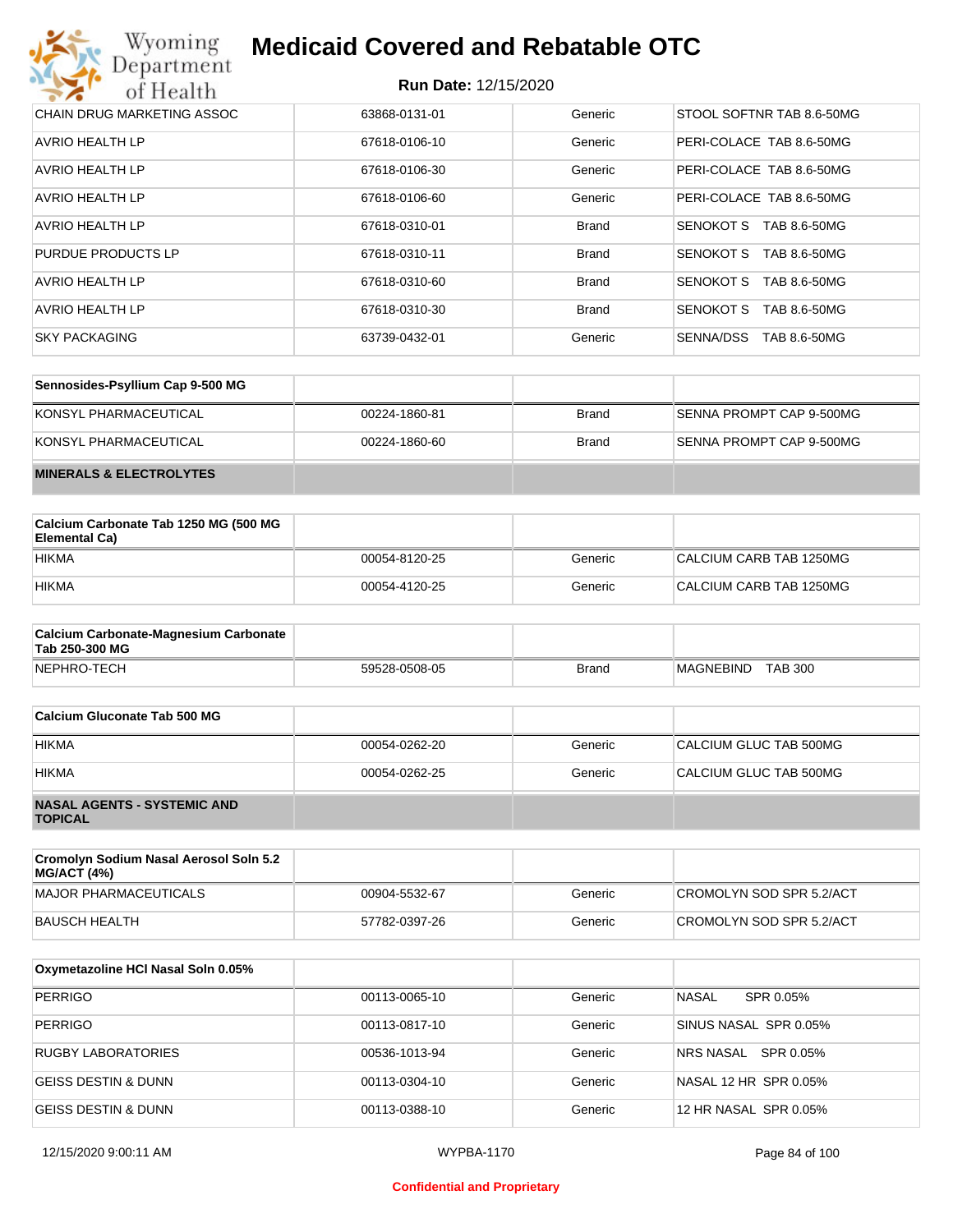

| Wyoming<br>Department        | <b>Medicaid Covered and Rebatable OTC</b> |         |                              |
|------------------------------|-------------------------------------------|---------|------------------------------|
| of Health                    | <b>Run Date: 12/15/2020</b>               |         |                              |
| <b>MAJOR PHARMACEUTICALS</b> | 00904-5711-30                             | Generic | NASAL DECONG SPR 0.05%       |
| MAJOR PHARMACEUTICALS        | 00904-5711-35                             | Generic | NASAL DECONG SPR 0.05%       |
| SELECT BRAND                 | 15127-0304-05                             | Generic | 12 HR NASAL SPR 0.05%        |
| <b>SELECT BRAND</b>          | 15127-0304-10                             | Generic | 12 HR NASAL SPR 0.05%        |
| BERGEN BRUNSWIG              | 24385-0304-10                             | Generic | 12 HR NASAL SPR 0.05%        |
| BERGEN BRUNSWIG              | 24385-0304-11                             | Generic | 12 HR NASAL SPR 0.05%        |
| BERGEN BRUNSWIG              | 24385-0352-10                             | Generic | GNP NASAL SPR 0.05%          |
| BERGEN BRUNSWIG              | 24385-0498-10                             | Generic | 12 HR NASAL SPR 0.05%        |
| BERGEN BRUNSWIG              | 24385-0067-10                             | Generic | GNP NASAL SPR 0.05%          |
| <b>TOPCO</b>                 | 36800-0065-10                             | Generic | NASAL 12 HR SPR 0.05%        |
| <b>TOPCO</b>                 | 36800-0304-10                             | Generic | NASAL 12 HR SPR 0.05%        |
| <b>TOPCO</b>                 | 36800-0388-10                             | Generic | NO DRIP NASL SPR 0.05%       |
| <b>TOPCO</b>                 | 36800-0688-05                             | Generic | SINUS RELIEF SPR 0.05%       |
| <b>TOPCO</b>                 | 36800-0817-10                             | Generic | NASAL 12 HR SPR 0.05%        |
| PERRIGO                      | 45802-0410-59                             | Generic | NASAL RELIEF SPR 0.05%       |
| <b>MCKESSON SUNMARK</b>      | 49348-0130-27                             | Generic | <b>SM NASAL</b><br>SPR 0.05% |
| <b>MCKESSON SUNMARK</b>      | 49348-0472-27                             | Generic | SM 12-HOUR SPR 0.05%         |
| AMERISOURCE BERGEN DRUGS     | 46122-0165-10                             | Generic | GNP NASAL SPR 0.05%          |
| AMERISOURCE BERGEN DRUGS     | 46122-0165-11                             | Generic | GNP NASAL SPR 0.05%          |
| MCKESSON SUNMARK             | 49348-0028-27                             | Generic | SM NASAL 12H SPR 0.05%       |
| <b>MCKESSON SUNMARK</b>      | 49348-0230-27                             | Generic | <b>SM NASAL</b><br>SPR 0.05% |
| <b>MCKESSON SUNMARK</b>      | 49348-0231-27                             | Generic | <b>SM NASAL</b><br>SPR 0.05% |
| TARO                         | 51672-2030-03                             | Generic | NASAL DECONG SPR 0.05%       |
| TARO                         | 51672-2030-05                             | Generic | NASAL DECONG SPR 0.05%       |
| <b>MCKESSON</b>              | 62011-0080-01                             | Generic | <b>HM NASAL</b><br>SPR 0.05% |
| <b>MCKESSON</b>              | 62011-0079-01                             | Generic | SINUS NASAL SPR 0.05%        |
| <b>MCKESSON</b>              | 62011-0081-01                             | Generic | SPR 0.05%<br>HM NASAL        |
| RECKITT BENCKISER            | 63824-0127-75                             | Generic | MUCINEX FF SPR 0.05%         |
| <b>RECKITT BENCKISER</b>     | 63824-0126-75                             | Generic | MUCINEX MS SPR 0.05%         |

| <b>Phenylephrine HCI Nasal Soln 1%</b> |               |         |                              |
|----------------------------------------|---------------|---------|------------------------------|
| <b>GEISS DESTIN &amp; DUNN</b>         | 00113-0648-10 | Generic | NASAL FOUR SOL 1%            |
| GLAXO CONSUMER HEALTHCARE L.P.         | 00067-2086-01 | Generic | 4-WAY FAST SPR 1%            |
| BERGEN BRUNSWIG                        | 24385-0390-10 | Generic | <b>GNP NOSE</b><br>DRO 1%    |
| <b>TOPCO</b>                           | 36800-0648-10 | Generic | NASAL FOUR SOL 1%            |
| <b>TOPCO</b>                           | 36800-0390-10 | Generic | <b>NOSE</b><br><b>DRO 1%</b> |
| LEADER BRAND PRODUCTS                  | 37205-0483-10 | Generic | DECONGESTANT SOL 1%          |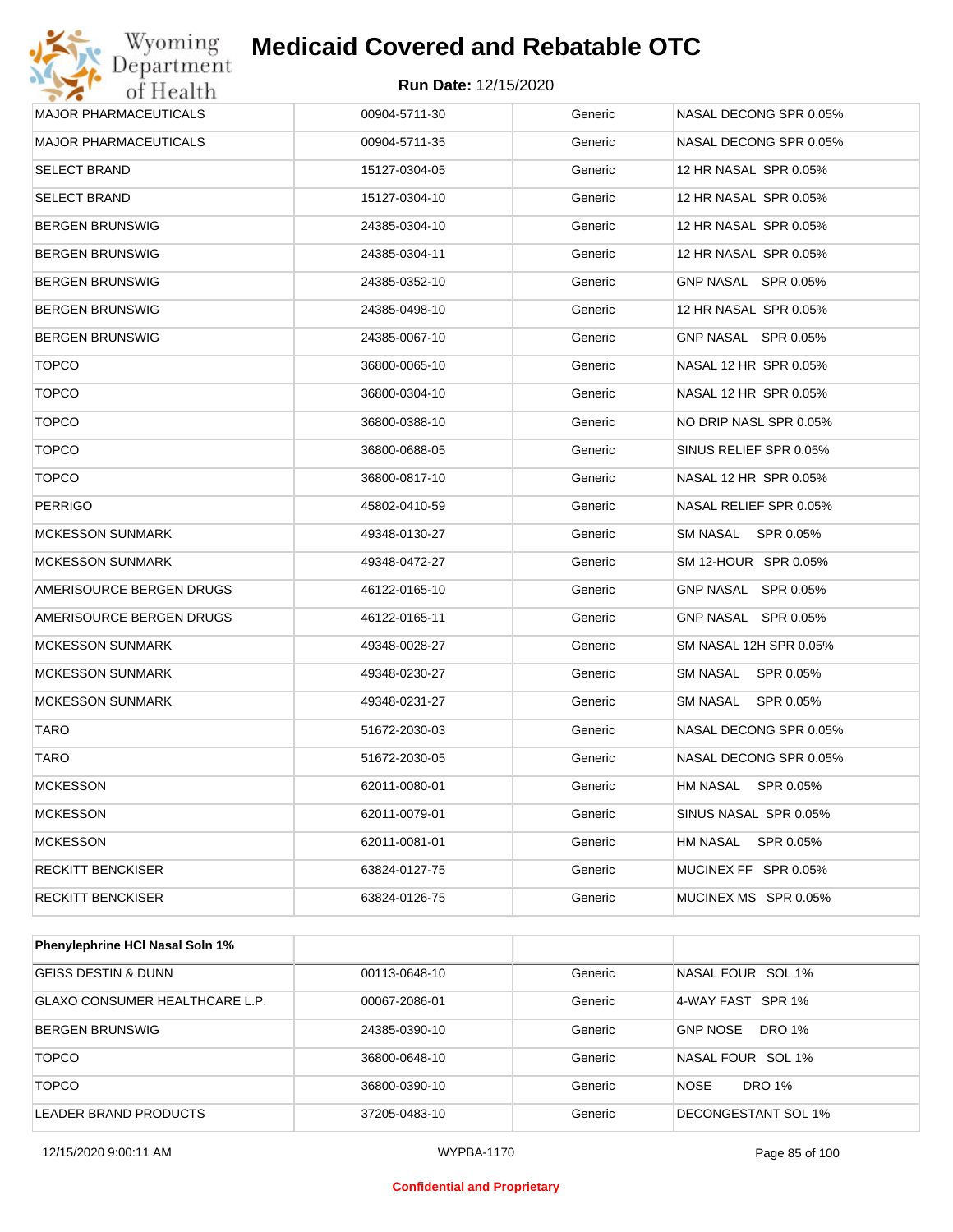| Wyoming<br>Department    | <b>Medicaid Covered and Rebatable OTC</b> |         |                          |  |
|--------------------------|-------------------------------------------|---------|--------------------------|--|
| of Health                | <b>Run Date: 12/15/2020</b>               |         |                          |  |
| AMERISOURCE BERGEN DRUGS | 46122-0149-03                             | Generic | GNP NASAL SPR 1%         |  |
| <b>MCKESSON SUNMARK</b>  | 49348-0197-27                             | Generic | SM NOSE<br>DRO 1%        |  |
| <b>MCKESSON</b>          | 62011-0085-01                             | Generic | <b>DRO 1%</b><br>HM NOSE |  |

| Phenylephrine HCI Tab 10 MG  |               |         |                       |
|------------------------------|---------------|---------|-----------------------|
| <b>PERRIGO</b>               | 00113-0094-23 | Generic | NASAL DECONG TAB 10MG |
| <b>PERRIGO</b>               | 00113-0094-68 | Generic | NASAL DECONG TAB 10MG |
| <b>PERRIGO</b>               | 00113-0094-89 | Generic | NASAL DECONG TAB 10MG |
| <b>MAJOR PHARMACEUTICALS</b> | 00904-5733-73 | Generic | SUDOGEST PE TAB 10MG  |
| <b>MAJOR PHARMACEUTICALS</b> | 00904-5733-49 | Generic | SUDOGEST PE TAB 10MG  |
| <b>BERGEN BRUNSWIG</b>       | 24385-0603-89 | Generic | NASAL DECONG TAB 10MG |
| <b>BERGEN BRUNSWIG</b>       | 24385-0603-68 | Generic | NASAL DECONG TAB 10MG |
| <b>TOPCO</b>                 | 36800-0094-23 | Generic | NASAL DECONG TAB 10MG |
| <b>TOPCO</b>                 | 36800-0094-68 | Generic | NASAL DECONG TAB 10MG |
| <b>LEADER BRAND PRODUCTS</b> | 37205-0473-89 | Generic | NASAL DECONG TAB 10MG |
| <b>TOPCO</b>                 | 36800-0094-47 | Generic | NASAL DECONG TAB 10MG |
| <b>TOPCO</b>                 | 36800-0094-89 | Generic | NASAL DECONG TAB 10MG |
| <b>MCKESSON SUNMARK</b>      | 49348-0700-48 | Generic | NASAL DECONG TAB 10MG |
| <b>MCKESSON SUNMARK</b>      | 49348-0700-07 | Generic | NASAL DECONG TAB 10MG |
| <b>LEADER BRAND PRODUCTS</b> | 37205-0473-69 | Generic | NASAL DECONG TAB 10MG |
| <b>MCKESSON</b>              | 62011-0077-01 | Generic | NASAL DECONG TAB 10MG |
| <b>MCKESSON</b>              | 62011-0077-02 | Generic | NASAL DECONG TAB 10MG |

| <b>Pseudoephedrine HCI Lig 15 MG/5ML</b> |               |         |                           |
|------------------------------------------|---------------|---------|---------------------------|
| SILARX                                   | 54838-0104-40 | Generic | CHILD SILFED LIQ 15MG/5ML |
| SILARX                                   | 54838-0104-70 | Generic | CHILD SILFED LIQ 15MG/5ML |

| Pseudoephedrine HCI Lig 30 MG/5ML |               |       |                           |
|-----------------------------------|---------------|-------|---------------------------|
| <b>RUGBY LABORATORIES</b>         | 00536-1850-97 | Brand | NASAL DECONG LIQ 30MG/5ML |

| Pseudoephedrine HCI Syrup 30 MG/5ML |               |       |                          |
|-------------------------------------|---------------|-------|--------------------------|
| RUGBY LABORATORIES                  | 00536-1850-85 | Brand | NASAL DECON SYP 30MG/5ML |

| <b>Pseudoephedrine HCI Tab 30 MG</b> |               |         |                       |
|--------------------------------------|---------------|---------|-----------------------|
| GEISS DESTIN & DUNN                  | 00113-0432-62 | Generic | NASAL DECONG TAB 30MG |
| PERRIGO                              | 00113-2432-62 | Generic | NASAL DECONG TAB 30MG |
| PERRIGO                              | 00113-2432-80 | Generic | NASAL DECONG TAB 30MG |
| PERRIGO                              | 00113-2432-67 | Generic | NASAL DECONG TAB 30MG |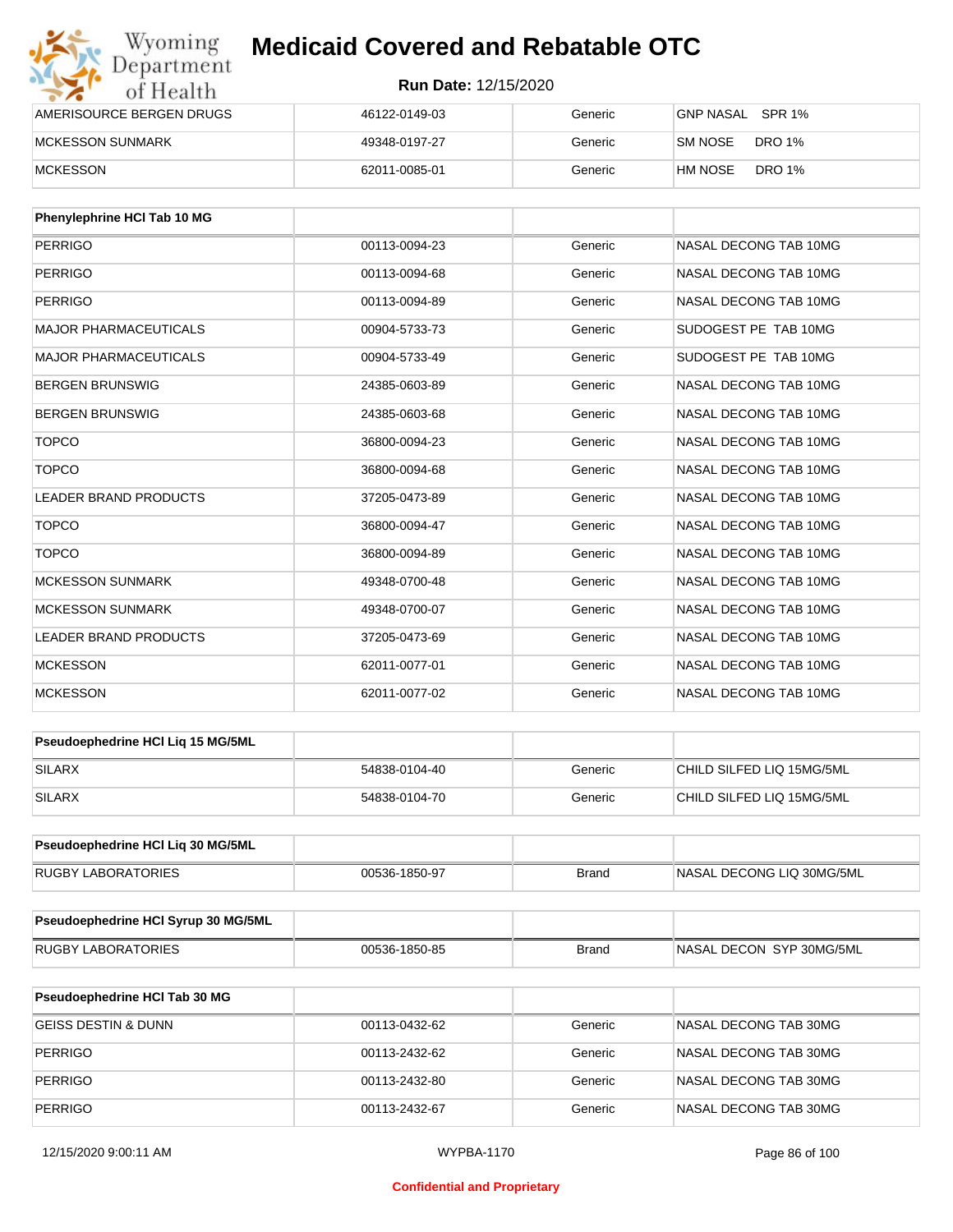### **Run Date:** 12/15/2020

| Wyoming<br>Department             | <b>Medicaid Covered and Rebatable OTC</b> |                             |                             |  |  |
|-----------------------------------|-------------------------------------------|-----------------------------|-----------------------------|--|--|
| of Health                         |                                           | <b>Run Date: 12/15/2020</b> |                             |  |  |
| <b>RUGBY LABORATORIES</b>         | 00536-3607-35                             | Generic                     | NASAL DECONG TAB 30MG       |  |  |
| <b>MAJOR PHARMACEUTICALS</b>      | 00904-5053-60                             | Generic                     | <b>SUDOGEST</b><br>TAB 30MG |  |  |
| <b>MAJOR PHARMACEUTICALS</b>      | 00904-5053-24                             | Generic                     | <b>SUDOGEST</b><br>TAB 30MG |  |  |
| <b>MAJOR PHARMACEUTICALS</b>      | 00904-5053-59                             | Generic                     | <b>SUDOGEST</b><br>TAB 30MG |  |  |
| <b>MAJOR PHARMACEUTICALS</b>      | 00904-6338-60                             | Generic                     | <b>SUDOGEST</b><br>TAB 30MG |  |  |
| <b>BERGEN BRUNSWIG</b>            | 24385-0432-62                             | Generic                     | NASAL DECONG TAB 30MG       |  |  |
| <b>BERGEN BRUNSWIG</b>            | 24385-0432-80                             | Generic                     | NASAL DECONG TAB 30MG       |  |  |
| <b>TOPCO</b>                      | 36800-0432-62                             | Generic                     | NASAL DECONG TAB 30MG       |  |  |
| <b>TOPCO</b>                      | 36800-0432-67                             | Generic                     | NASAL DECONG TAB 30MG       |  |  |
| PERRIGO PHARMACEUTICALS           | 45802-0432-62                             | Generic                     | PSEUDOEPHEDR TAB 30MG       |  |  |
| <b>MCKESSON SUNMARK</b>           | 49348-0024-04                             | Generic                     | SM NASAL DEC TAB 30MG       |  |  |
| <b>MCKESSON SUNMARK</b>           | 49348-0024-08                             | Generic                     | SM NASAL DEC TAB 30MG       |  |  |
| <b>MCKESSON SUNMARK</b>           | 49348-0024-34                             | Generic                     | SM NASAL DEC TAB 30MG       |  |  |
| <b>LEADER BRAND PRODUCTS</b>      | 37205-0445-80                             | Generic                     | PSEUDOEPHEDR TAB 30MG       |  |  |
| <b>CHAIN DRUG MARKETING ASSOC</b> | 63868-0146-48                             | Generic                     | SUPHEDRINE TAB 30MG         |  |  |
| <b>MCKESSON</b>                   | 62011-0078-01                             | Generic                     | NASAL DECONG TAB 30MG       |  |  |
| <b>MCKESSON</b>                   | 62011-0078-02                             | Generic                     | NASAL DECONG TAB 30MG       |  |  |
| <b>CHAIN DRUG MARKETING ASSOC</b> | 63868-0146-24                             | Generic                     | SUPHEDRINE TAB 30MG         |  |  |

| <b>Pseudoephedrine HCI Tab 60 MG</b> |               |         |                             |
|--------------------------------------|---------------|---------|-----------------------------|
| MAJOR PHARMACEUTICALS                | 00904-5125-46 | Generic | TAB 60MG<br><b>SUDOGEST</b> |
| MAJOR PHARMACEUTICALS                | 00904-5125-59 | Generic | TAB 60MG<br><b>SUDOGEST</b> |

| Pseudoephedrine HCI Tab ER 12HR 120<br>МG |               |         |                                 |
|-------------------------------------------|---------------|---------|---------------------------------|
| <b>GEISS DESTIN &amp; DUNN</b>            | 00113-0054-52 | Generic | DECONGESTANT TAB 120MG ER       |
| <b>PERRIGO</b>                            | 00113-2054-60 | Generic | DECONGESTANT TAB 120MG ER       |
| <b>MAJOR PHARMACEUTICALS</b>              | 00904-5803-15 | Generic | <b>SUDOGEST</b><br>TAB 120MG ER |
| <b>TOPCO</b>                              | 36800-0054-52 | Generic | DECONGESTANT TAB 120MG ER       |
| <b>TOPCO</b>                              | 36800-0054-60 | Generic | DECONGESTANT TAB 120MG ER       |
| <b>BERGEN BRUNSWIG</b>                    | 24385-0054-52 | Generic | PSEUDOEPHEDR TAB 120MG ER       |
| <b>LEADER BRAND PRODUCTS</b>              | 37205-0446-52 | Generic | DECONGESTANT TAB 120MG ER       |
| PERRIGO PHARMACEUTICALS                   | 45802-0107-52 | Generic | PSEUDOEPHEDR TAB 120MG ER       |
| <b>MCKESSON SUNMARK</b>                   | 49348-0361-01 | Generic | DECONGESTANT TAB 120MG ER       |
| AMERISOURCE BERGEN DRUGS                  | 46122-0166-60 | Generic | PSEUDOEPHEDR TAB 120MG ER       |
| <b>OHM LABS</b>                           | 51660-0204-69 | Generic | PSEUDOEPHEDR TAB 120MG ER       |
| <b>MCKESSON</b>                           | 62011-0087-01 | Generic | NASAL DECONG TAB 120MG ER       |
| <b>CHAIN DRUG MARKETING ASSOC</b>         | 63868-0143-10 | Generic | OC SUPHEDRIN TAB 120MG SR       |

#### **Confidential and Proprietary**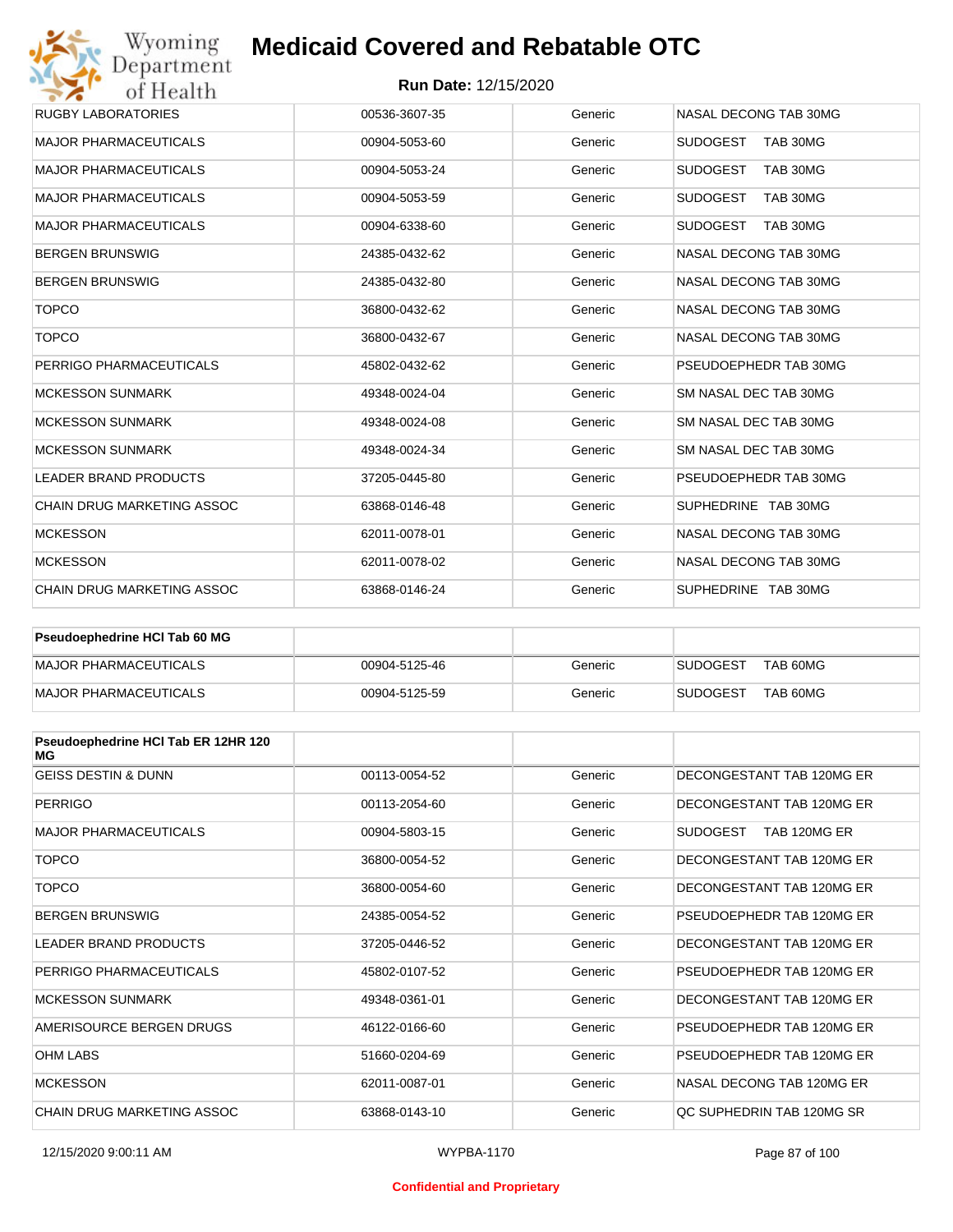

**Run Date:** 12/15/2020

**OPHTHALMIC AGENTS**

| Sodium Chloride Hypertonic Ophth Oint<br>5% |               |              |                              |
|---------------------------------------------|---------------|--------------|------------------------------|
| <b>MAJOR PHARMACEUTICALS</b>                | 00904-5315-38 | Generic      | SOD CHLORIDE OIN 5% OP       |
| <b>BAUSCH HEALTH</b>                        | 24208-0385-55 | <b>Brand</b> | <b>MURO 128</b><br>OIN 5% OP |
| <b>BAUSCH HEALTH</b>                        | 24208-0385-56 | <b>Brand</b> | <b>MURO 128</b><br>OIN 5% OP |
| <b>AKORN</b>                                | 17478-0622-35 | Generic      | SOD CHLORIDE OIN 5% OP       |

| Sodium Chloride Hypertonic Ophth Soln<br>2% |               |              |          |           |
|---------------------------------------------|---------------|--------------|----------|-----------|
| <b>BAUSCH HEALTH</b>                        | 24208-0276-15 | <b>Brand</b> | MURO 128 | SOL 2% OP |

| Sodium Chloride Hypertonic Ophth Soln<br>5%                 |               |              |                              |
|-------------------------------------------------------------|---------------|--------------|------------------------------|
| <b>MAJOR PHARMACEUTICALS</b>                                | 00904-5314-35 | Generic      | SOD CHLORIDE SOL 5% OP       |
| <b>AKORN</b>                                                | 17478-0623-12 | Generic      | SOD CHLORIDE SOL 5% OP       |
| <b>BAUSCH HEALTH</b>                                        | 24208-0277-15 | <b>Brand</b> | <b>MURO 128</b><br>SOL 5% OP |
| <b>BAUSCH HEALTH</b>                                        | 24208-0277-30 | <b>Brand</b> | <b>MURO 128</b><br>SOL 5% OP |
| <b>PSYCHOTHERAPEUTIC AND</b><br>NEUROLOGICAL AGENTS - MISC. |               |              |                              |

| <b>Nicotine Polacrilex Gum 2 MG</b>   |               |              |                                         |
|---------------------------------------|---------------|--------------|-----------------------------------------|
| <b>GLAXO CONSUMER HEALTHCARE L.P.</b> | 00135-0157-11 | <b>Brand</b> | <b>GUM 2MG ORIG</b><br><b>NICORETTE</b> |
| GLAXO CONSUMER HEALTHCARE L.P.        | 00135-0225-02 | <b>Brand</b> | NICORETTE ST GUM 2MG MINT               |
| <b>GLAXO CONSUMER HEALTHCARE L.P.</b> | 00135-0229-05 | <b>Brand</b> | <b>NICORETTE</b><br><b>GUM 2MG MINT</b> |
| <b>GLAXO CONSUMER HEALTHCARE L.P.</b> | 00135-0241-03 | <b>Brand</b> | <b>NICORETTE</b><br><b>GUM 2MGFRUIT</b> |
| <b>GLAXO CONSUMER HEALTHCARE L.P.</b> | 00135-0241-06 | <b>Brand</b> | <b>NICORETTE</b><br><b>GUM 2MGFRUIT</b> |
| GLAXO CONSUMER HEALTHCARE L.P.        | 00135-0466-03 | <b>Brand</b> | <b>NICORETTE</b><br><b>GUM 2MG CINN</b> |
| <b>GLAXO CONSUMER HEALTHCARE L.P.</b> | 00135-0474-03 | <b>Brand</b> | <b>NICORETTE</b><br><b>GUM 2MG MINT</b> |
| GLAXO CONSUMER HEALTHCARE L.P.        | 00135-0157-07 | <b>Brand</b> | NICORETTE ST GUM 2MG ORIG               |
| <b>GLAXO CONSUMER HEALTHCARE L.P.</b> | 00135-0474-01 | <b>Brand</b> | <b>NICORETTE</b><br><b>GUM 2MG MINT</b> |
| <b>GLAXO CONSUMER HEALTHCARE L.P.</b> | 00135-0474-02 | <b>Brand</b> | <b>NICORETTE</b><br><b>GUM 2MG MINT</b> |
| <b>GLAXO CONSUMER HEALTHCARE L.P.</b> | 00135-0157-10 | <b>Brand</b> | <b>NICORETTE</b><br><b>GUM 2MG ORIG</b> |
| <b>GLAXO CONSUMER HEALTHCARE L.P.</b> | 00135-0225-03 | <b>Brand</b> | <b>NICORETTE</b><br><b>GUM 2MG MINT</b> |
| <b>GLAXO CONSUMER HEALTHCARE L.P.</b> | 00135-0229-04 | <b>Brand</b> | <b>NICORETTE</b><br><b>GUM 2MG MINT</b> |
| <b>GLAXO CONSUMER HEALTHCARE L.P.</b> | 00135-0241-05 | <b>Brand</b> | <b>NICORETTE</b><br><b>GUM 2MGFRUIT</b> |
| <b>GLAXO CONSUMER HEALTHCARE L.P.</b> | 00135-0241-08 | <b>Brand</b> | <b>NICORETTE</b><br><b>GUM 2MGFRUIT</b> |
| <b>GLAXO CONSUMER HEALTHCARE L.P.</b> | 00135-0466-05 | <b>Brand</b> | <b>NICORETTE</b><br><b>GUM 2MG CINN</b> |
| <b>GLAXO CONSUMER HEALTHCARE L.P.</b> | 00135-0474-05 | <b>Brand</b> | <b>NICORETTE</b><br><b>GUM 2MG MINT</b> |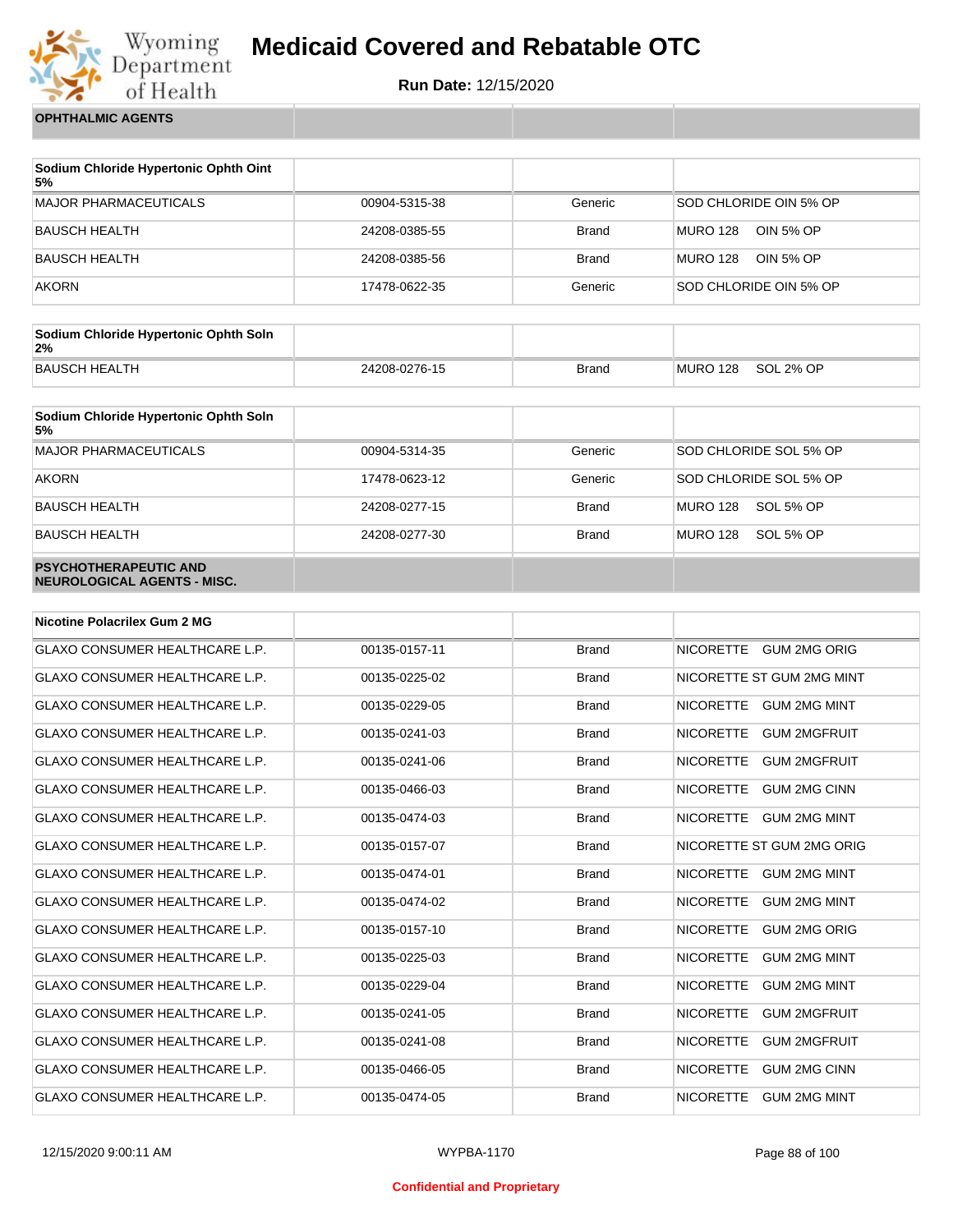

| <b>GLAXO CONSUMER HEALTHCARE L.P.</b> | 00135-0474-08 | Brand        | NICORETTE GUM 2MG MINT           |
|---------------------------------------|---------------|--------------|----------------------------------|
| <b>PERRIGO</b>                        | 00113-0206-25 | Generic      | NICOTINE POL GUM 2MG MINT        |
| RUGBY LABORATORIES                    | 00536-3112-37 | Generic      | NICOTINE POL GUM 2MG MINT        |
| RUGBY LABORATORIES                    | 00536-3112-01 | Generic      | NICOTINE POL GUM 2MG MINT        |
| RUGBY LABORATORIES                    | 00536-3404-01 | Generic      | NICOTINE POL GUM 2MG CINN        |
| <b>MAJOR PHARMACEUTICALS</b>          | 00904-5734-11 | Generic      | NICORELIEF GUM 2MG ORIG          |
| <b>MAJOR PHARMACEUTICALS</b>          | 00904-5734-51 | Generic      | NICORELIEF GUM 2MG ORIG          |
| <b>MAJOR PHARMACEUTICALS</b>          | 00904-5736-11 | Generic      | NICORELIEF GUM 2MG MINT          |
| <b>MAJOR PHARMACEUTICALS</b>          | 00904-5736-51 | Generic      | NICORELIEF GUM 2MG MINT          |
| GLAXO CONSUMER HEALTHCARE L.P.        | 00135-0241-02 | <b>Brand</b> | NICORETTE GUM 2MGFRUIT           |
| GLAXO CONSUMER HEALTHCARE L.P.        | 00135-0466-01 | Brand        | NICORETTE GUM 2MG CINN           |
| GLAXO CONSUMER HEALTHCARE L.P.        | 00135-0466-02 | Brand        | NICORETTE GUM 2MG CINN           |
| RUGBY LABORATORIES                    | 00536-1362-06 | Generic      | NICOTINE POL GUM 2MG             |
| RUGBY LABORATORIES                    | 00536-1362-23 | Generic      | NICOTINE POL GUM 2MG             |
| RUGBY LABORATORIES                    | 00536-1362-34 | Generic      | NICOTINE POL GUM 2MG             |
| <b>RUGBY LABORATORIES</b>             | 00536-3029-06 | Generic      | NICOTINE POL GUM 2MG ORIG        |
| RUGBY LABORATORIES                    | 00536-3029-23 | Generic      | NICOTINE POL GUM 2MG ORIG        |
| RUGBY LABORATORIES                    | 00536-3029-34 | Generic      | NICOTINE POL GUM 2MG ORIG        |
| RUGBY LABORATORIES                    | 00536-3386-01 | Generic      | NICOTINE POL GUM 2MGFRUIT        |
| <b>BERGEN BRUNSWIG</b>                | 24385-0594-71 | Generic      | GNP NICOTINE GUM 2MG MINT        |
| <b>BERGEN BRUNSWIG</b>                | 24385-0170-58 | Generic      | GNP NICOTINE GUM 2MG MINT        |
| <b>TOPCO</b>                          | 36800-0352-78 | Generic      | NICOTINE POL GUM 2MGFRUIT        |
| <b>TOPCO</b>                          | 36800-0456-78 | Generic      | NICOTINE POL GUM 2MG MINT        |
| <b>TOPCO</b>                          | 36800-0206-25 | Generic      | NICOTINE POL GUM 2MG MINT        |
| LEADER BRAND PRODUCTS                 | 37205-0203-71 | Generic      | NICOTINE POL GUM 2MG             |
| LEADER BRAND PRODUCTS                 | 37205-0967-78 | Generic      | NICOTINE POL GUM 2MG MINT        |
| <b>TOPCO</b>                          | 36800-0029-25 | Generic      | NICOTINE POL GUM 2MG ORIG        |
| LEADER BRAND PRODUCTS                 | 37205-0967-58 | Generic      | NICOTINE POL GUM 2MG MINT        |
| AMERISOURCE BERGEN DRUGS              | 46122-0173-20 | Generic      | <b>GNP NICOTINE GUM 2MG ORIG</b> |
| <b>MCKESSON SUNMARK</b>               | 49348-0573-08 | Generic      | SM NICOTINE GUM 2MG              |
| <b>MCKESSON SUNMARK</b>               | 49348-0573-36 | Generic      | SM NICOTINE GUM 2MG              |
| <b>PERRIGO</b>                        | 45802-0206-25 | Generic      | NICOTINE POL GUM 2MG MINT        |
| <b>MCKESSON SUNMARK</b>               | 49348-0691-36 | Generic      | SM NICOTINE GUM 2MG MINT         |
| <b>MCKESSON SUNMARK</b>               | 49348-0787-10 | Generic      | SM NICOTINE GUM 2MG MINT         |
| <b>MCKESSON</b>                       | 62011-0047-02 | Generic      | HM NICOTINE GUM 2MG MINT         |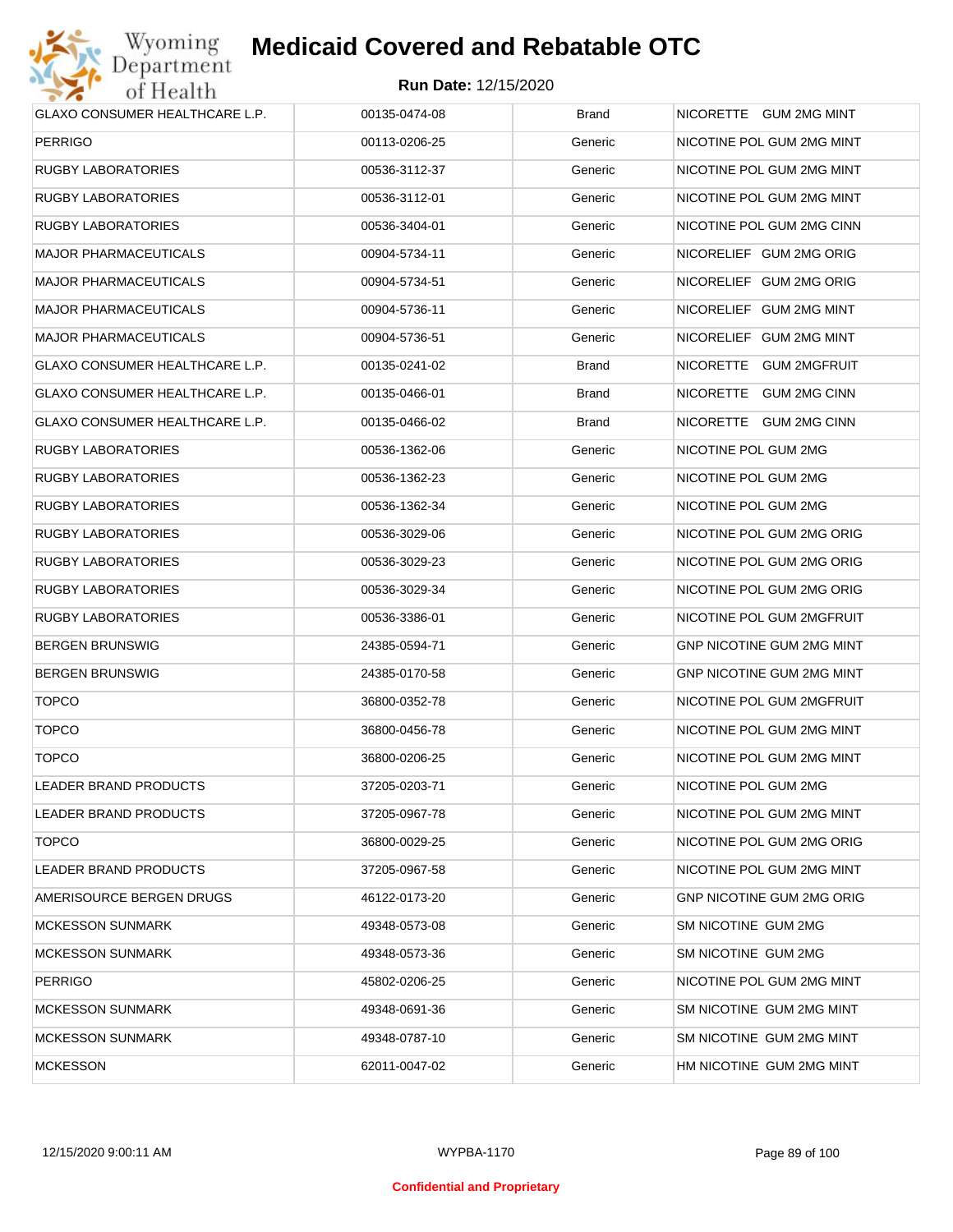

| <b>Nicotine Polacrilex Gum 4 MG</b>   |               |              |                            |
|---------------------------------------|---------------|--------------|----------------------------|
| GLAXO CONSUMER HEALTHCARE L.P.        | 00135-0158-11 | <b>Brand</b> | NICORETTE GUM 4MG ORIG     |
| GLAXO CONSUMER HEALTHCARE L.P.        | 00135-0230-05 | <b>Brand</b> | NICORETTE GUM 4MG MINT     |
| GLAXO CONSUMER HEALTHCARE L.P.        | 00135-0242-08 | <b>Brand</b> | NICORETTE GUM 4MGFRUIT     |
| GLAXO CONSUMER HEALTHCARE L.P.        | 00135-0467-02 | <b>Brand</b> | NICORETTE GUM 4MG CINN     |
| GLAXO CONSUMER HEALTHCARE L.P.        | 00135-0467-05 | <b>Brand</b> | NICORETTE GUM 4MG CINN     |
| GLAXO CONSUMER HEALTHCARE L.P.        | 00135-0226-02 | <b>Brand</b> | NICORETTE GUM 4MG MINT     |
| <b>GLAXO CONSUMER HEALTHCARE L.P.</b> | 00135-0226-03 | <b>Brand</b> | NICORETTE GUM 4MG MINT     |
| GLAXO CONSUMER HEALTHCARE L.P.        | 00135-0242-01 | <b>Brand</b> | NICORETTE GUM 4MGFRUIT     |
| GLAXO CONSUMER HEALTHCARE L.P.        | 00135-0242-02 | <b>Brand</b> | NICORETTE GUM 4MGFRUIT     |
| GLAXO CONSUMER HEALTHCARE L.P.        | 00135-0242-03 | <b>Brand</b> | NICORETTE GUM 4MGFRUIT     |
| <b>GLAXO CONSUMER HEALTHCARE L.P.</b> | 00135-0242-05 | <b>Brand</b> | NICORETTE GUM 4MGFRUIT     |
| GLAXO CONSUMER HEALTHCARE L.P.        | 00135-0242-06 | <b>Brand</b> | NICORETTE GUM 4MGFRUIT     |
| <b>PERRIGO</b>                        | 00113-0422-25 | Generic      | NICOTINE POL GUM 4MG MINT  |
| PERRIGO PHARMACEUTICALS               | 00113-0532-78 | Generic      | <b>NICOTINE</b><br>GUM 4MG |
| <b>GLAXO CONSUMER HEALTHCARE L.P.</b> | 00135-0158-10 | <b>Brand</b> | NICORETTE GUM 4MG ORIG     |
| GLAXO CONSUMER HEALTHCARE L.P.        | 00135-0230-04 | <b>Brand</b> | NICORETTE GUM 4MG MINT     |
| GLAXO CONSUMER HEALTHCARE L.P.        | 00135-0467-03 | <b>Brand</b> | NICORETTE GUM 4MG CINN     |
| GLAXO CONSUMER HEALTHCARE L.P.        | 00135-0475-08 | <b>Brand</b> | NICORETTE GUM 4MG MINT     |
| GLAXO CONSUMER HEALTHCARE L.P.        | 00135-0158-07 | <b>Brand</b> | NICORETTE ST GUM 4MG ORIG  |
| RUGBY LABORATORIES                    | 00536-1372-06 | Generic      | NICOTINE POL GUM 4MG MINT  |
| <b>RUGBY LABORATORIES</b>             | 00536-1372-34 | Generic      | NICOTINE POL GUM 4MG MINT  |
| <b>RUGBY LABORATORIES</b>             | 00536-3030-06 | Generic      | NICOTINE POL GUM 4MG ORIG  |
| <b>RUGBY LABORATORIES</b>             | 00536-3113-37 | Generic      | NICOTINE POL GUM 4MG MINT  |
| <b>RUGBY LABORATORIES</b>             | 00536-1372-23 | Generic      | NICOTINE POL GUM 4MG MINT  |
| RUGBY LABORATORIES                    | 00536-3030-23 | Generic      | NICOTINE POL GUM 4MG ORIG  |
| RUGBY LABORATORIES                    | 00536-3113-01 | Generic      | NICOTINE POL GUM 4MG MINT  |
| RUGBY LABORATORIES                    | 00536-3405-01 | Generic      | NICOTINE POL GUM 4MG       |
| <b>MAJOR PHARMACEUTICALS</b>          | 00904-5735-51 | Generic      | NICORELIEF GUM 4MG ORIG    |
| <b>MAJOR PHARMACEUTICALS</b>          | 00904-5735-11 | Generic      | NICORELIEF GUM 4MG ORIG    |
| <b>GLAXO CONSUMER HEALTHCARE L.P.</b> | 00135-0475-01 | <b>Brand</b> | NICORETTE GUM 4MG MINT     |
| GLAXO CONSUMER HEALTHCARE L.P.        | 00135-0475-02 | <b>Brand</b> | NICORETTE GUM 4MG MINT     |
| GLAXO CONSUMER HEALTHCARE L.P.        | 00135-0475-03 | <b>Brand</b> | NICORETTE GUM 4MG MINT     |
| GLAXO CONSUMER HEALTHCARE L.P.        | 00135-0475-05 | <b>Brand</b> | NICORETTE GUM 4MG MINT     |
| RUGBY LABORATORIES                    | 00536-3387-01 | Generic      | NICOTINE POL GUM 4MG       |
| <b>MAJOR PHARMACEUTICALS</b>          | 00904-5737-11 | Generic      | NICORELIEF GUM 4MG MINT    |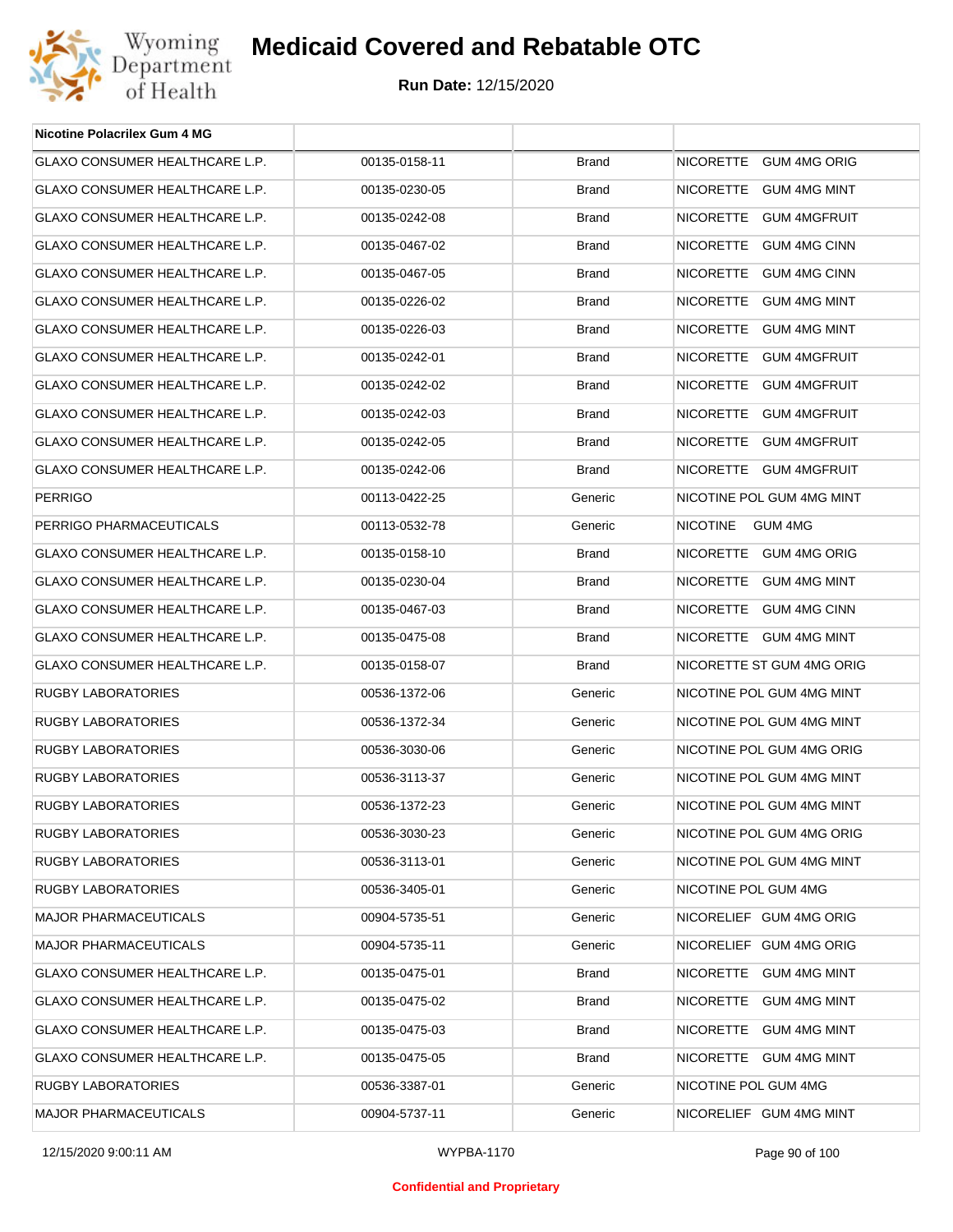

| <b>MAJOR PHARMACEUTICALS</b> | 00904-5737-51 | Generic | NICORELIEF GUM 4MG MINT          |
|------------------------------|---------------|---------|----------------------------------|
| <b>TOPCO</b>                 | 36800-0170-71 | Generic | NICOTINE POL GUM 4MG ORIG        |
| <b>TOPCO</b>                 | 36800-0854-78 | Generic | NICOTINE POL GUM 4MGFRUIT        |
| <b>TOPCO</b>                 | 36800-0422-71 | Generic | NICOTINE POL GUM 4MG MINT        |
| <b>TOPCO</b>                 | 36800-0532-78 | Generic | NICOTINE POL GUM 4MG MINT        |
| <b>LEADER BRAND PRODUCTS</b> | 37205-0204-71 | Generic | NICOTINE POL GUM 4MG             |
| <b>TOPCO</b>                 | 36800-0170-25 | Generic | NICOTINE POL GUM 4MG ORIG        |
| <b>BERGEN BRUNSWIG</b>       | 24385-0598-71 | Generic | <b>GNP NICOTINE GUM 4MG MINT</b> |
| <b>LEADER BRAND PRODUCTS</b> | 37205-0968-78 | Generic | NICOTINE POL GUM 4MG MINT        |
| <b>LEADER BRAND PRODUCTS</b> | 37205-0968-58 | Generic | NICOTINE POL GUM 4MG MINT        |
| <b>PERRIGO</b>               | 45802-0110-78 | Generic | NICOTINE POL GUM 4MG MINT        |
| AMERISOURCE BERGEN DRUGS     | 46122-0286-60 | Generic | <b>GNP NICOTINE GUM 4MG MINT</b> |
| <b>MCKESSON SUNMARK</b>      | 49348-0692-36 | Generic | SM NICOTINE GUM 4MG MINT         |
| <b>MCKESSON SUNMARK</b>      | 49348-0788-10 | Generic | SM NICOTINE GUM 4MG MINT         |
| <b>MCKESSON SUNMARK</b>      | 49348-0572-08 | Generic | SM NICOTINE GUM 4MG              |
| <b>MCKESSON SUNMARK</b>      | 49348-0572-36 | Generic | SM NICOTINE GUM 4MG              |
| <b>PERRIGO</b>               | 45802-0001-25 | Generic | NICOTINE POL GUM 4MG MINT        |
| <b>MCKESSON</b>              | 62011-0170-01 | Generic | HM NICOTINE GUM 4MG MINT         |

| <b>Nicotine Polacrilex Lozenge 2 MG</b> |               |              |                                  |
|-----------------------------------------|---------------|--------------|----------------------------------|
| PERRIGO PHARMACEUTICALS                 | 00113-0344-05 | Generic      | NICOTINE POL LOZ 2MG MINT        |
| <b>GLAXO CONSUMER HEALTHCARE L.P.</b>   | 00135-0512-01 | <b>Brand</b> | NICORETTE LOZ 2MG CHRY           |
| <b>GLAXO CONSUMER HEALTHCARE L.P.</b>   | 00135-0512-05 | <b>Brand</b> | LOZ 2MG CHRY<br><b>NICORETTE</b> |
| <b>GLAXO CONSUMER HEALTHCARE L.P.</b>   | 00135-0510-03 | <b>Brand</b> | <b>NICORETTE</b><br>LOZ 2MG MINT |
| <b>GLAXO CONSUMER HEALTHCARE L.P.</b>   | 00135-0514-03 | <b>Brand</b> | <b>NICORETTE</b><br>LOZ 2MG ORIG |
| <b>GLAXO CONSUMER HEALTHCARE L.P.</b>   | 00135-0508-02 | <b>Brand</b> | <b>NICORETTE</b><br>LOZ 2MG MINT |
| <b>GLAXO CONSUMER HEALTHCARE L.P.</b>   | 00135-0510-05 | <b>Brand</b> | <b>NICORETTE</b><br>LOZ 2MG MINT |
| <b>RUGBY LABORATORIES</b>               | 00536-1038-81 | Generic      | NICOTINE POL LOZ 2MG MINT        |
| <b>GLAXO CONSUMER HEALTHCARE L.P.</b>   | 00135-0508-03 | <b>Brand</b> | <b>NICORETTE</b><br>LOZ 2MG MINT |
| <b>GLAXO CONSUMER HEALTHCARE L.P.</b>   | 00135-0510-01 | <b>Brand</b> | <b>NICORETTE</b><br>LOZ 2MG MINT |
| <b>GLAXO CONSUMER HEALTHCARE L.P.</b>   | 00135-0510-02 | <b>Brand</b> | NICORETTE<br>LOZ 2MG MINT        |
| <b>TOPCO</b>                            | 36800-0344-05 | Generic      | NICOTINE POL LOZ 2MG MINT        |
| <b>LEADER BRAND PRODUCTS</b>            | 37205-0987-69 | Generic      | NICOTINE POL LOZ 2MG MINT        |
| PERRIGO PHARMACEUTICALS                 | 45802-0344-05 | Generic      | NICOTINE POL LOZ 2MG MINT        |
| AMERISOURCE BERGEN DRUGS                | 46122-0176-08 | Generic      | <b>GNP NICOTINE LOZ 2MG MINT</b> |
| AMERISOURCE BERGEN DRUGS                | 46122-0254-15 | Generic      | <b>GNP NICOTINE LOZ MINI 2MG</b> |
| <b>MCKESSON SUNMARK</b>                 | 49348-0852-16 | Generic      | SM NICOTINE LOZ 2MG MINT         |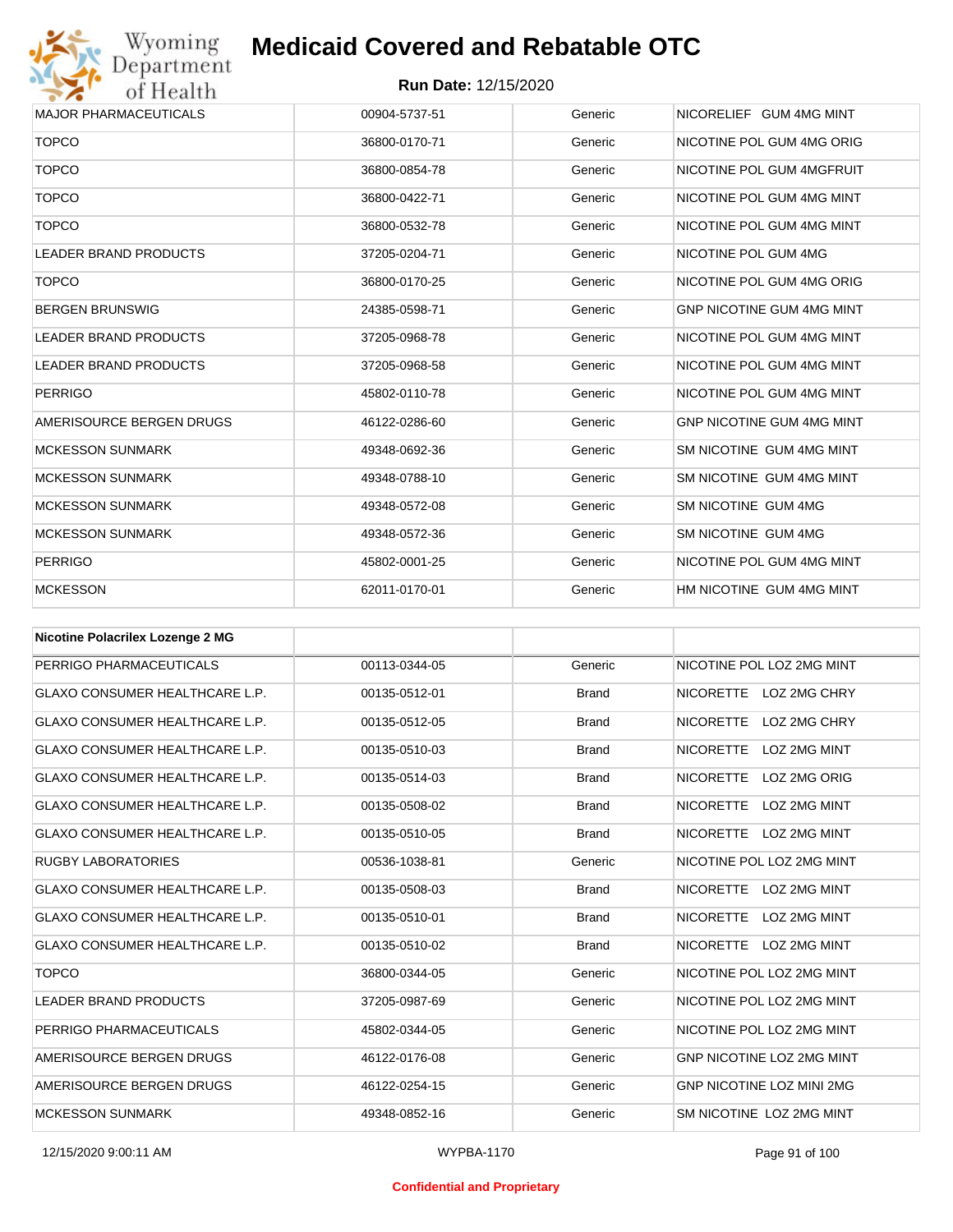

| <b>MCKESSON</b> | 62011-0048-01 | Generic | HM NICOTINE LOZ 2MG MINT |
|-----------------|---------------|---------|--------------------------|
| <b>MCKESSON</b> | 62011-0199-01 | Generic | HM NICOTINE LOZ 2MG MINT |

| Nicotine Polacrilex Lozenge 4 MG      |               |              |                                         |
|---------------------------------------|---------------|--------------|-----------------------------------------|
| <b>GLAXO CONSUMER HEALTHCARE L.P.</b> | 00135-0511-05 | <b>Brand</b> | <b>NICORETTE</b><br><b>LOZ 4MG MINT</b> |
| <b>GLAXO CONSUMER HEALTHCARE L.P.</b> | 00135-0513-01 | <b>Brand</b> | NICORETTE LOZ 4MG CHRY                  |
| <b>GLAXO CONSUMER HEALTHCARE L.P.</b> | 00135-0511-01 | <b>Brand</b> | <b>NICORETTE</b><br>LOZ 4MG MINT        |
| <b>RUGBY LABORATORIES</b>             | 00536-1039-81 | Generic      | NICOTINE POL LOZ 4MG MINT               |
| <b>GLAXO CONSUMER HEALTHCARE L.P.</b> | 00135-0511-02 | <b>Brand</b> | <b>NICORETTE</b><br>LOZ 4MG MINT        |
| <b>GLAXO CONSUMER HEALTHCARE L.P.</b> | 00135-0513-05 | <b>Brand</b> | <b>NICORETTE</b><br>LOZ 4MG CHRY        |
| GLAXO CONSUMER HEALTHCARE L.P.        | 00135-0515-03 | <b>Brand</b> | <b>NICORETTE</b><br><b>LOZ 4MG ORIG</b> |
| <b>GEISS DESTIN &amp; DUNN</b>        | 00113-0873-05 | Generic      | NICOTINE POL LOZ 4MG MINT               |
| <b>GLAXO CONSUMER HEALTHCARE L.P.</b> | 00135-0509-02 | <b>Brand</b> | <b>NICORETTE</b><br>LOZ 4MG MINT        |
| <b>GLAXO CONSUMER HEALTHCARE L.P.</b> | 00135-0509-03 | <b>Brand</b> | NICORETTE LOZ 4MG MINT                  |
| <b>TOPCO</b>                          | 36800-0873-05 | Generic      | NICOTINE POL LOZ 4MG MINT               |
| <b>LEADER BRAND PRODUCTS</b>          | 37205-0988-69 | Generic      | NICOTINE POL LOZ 4MG MINT               |
| PERRIGO PHARMACEUTICALS               | 45802-0873-05 | Generic      | NICOTINE POL LOZ 4MG MINT               |
| AMERISOURCE BERGEN DRUGS              | 46122-0177-08 | Generic      | GNP NICOTINE LOZ 4MG MINT               |
| AMERISOURCE BERGEN DRUGS              | 46122-0255-15 | Generic      | <b>GNP NICOTINE LOZ 4MG MINT</b>        |
| <b>MCKESSON SUNMARK</b>               | 49348-0853-16 | Generic      | SM NICOTINE LOZ 4MG MINT                |
| <b>MCKESSON</b>                       | 62011-0171-02 | Generic      | HM NICOTINE LOZ 4MG MINT                |
| <b>MCKESSON</b>                       | 62011-0171-01 | Generic      | HM NICOTINE LOZ 4MG MINT                |
| <b>MCKESSON</b>                       | 62011-0200-01 | Generic      | HM NICOTINE LOZ 4MG MINT                |

| Nicotine TD Patch 24 HR Kit 21-14-7<br>MG/24HR |               |         |                           |
|------------------------------------------------|---------------|---------|---------------------------|
| IDR.REDDY'S LABORATORIES                       | 00067-6045-56 | Generic | NICOTINE SYS KIT TRANSDER |
| DR.REDDY'S LABORATORIES. INC.                  | 43598-0445-56 | Generic | NICOTINE SYS KIT TRANSDER |

| Nicotine TD Patch 24HR 14 MG/24HR |               |              |                                        |
|-----------------------------------|---------------|--------------|----------------------------------------|
| DR.REDDY'S LABORATORIES           | 00067-5125-14 | Generic      | <b>NICOTINE</b><br><b>DIS 14MG/24H</b> |
| DR.REDDY'S LABORATORIES           | 00067-5125-07 | Generic      | <b>NICOTINE</b><br><b>DIS 14MG/24H</b> |
| MCKESSON SUNMARK                  | 00067-6129-14 | Generic      | SM NICOTINE DIS 14MG/24H               |
| GLAXO CONSUMER HEALTHCARE L.P.    | 00135-0195-05 | <b>Brand</b> | NICODERM CO DIS 14MG/24H               |
| <b>RUGBY LABORATORIES</b>         | 00536-5895-88 | Generic      | NICOTINE TD DIS 14MG/24H               |
| GLAXO CONSUMER HEALTHCARE L.P.    | 00135-0195-02 | <b>Brand</b> | NICODERM CO DIS 14MG/24H               |
| GLAXO CONSUMER HEALTHCARE L.P.    | 00135-0195-03 | <b>Brand</b> | NICODERM CO DIS 14MG/24H               |
| LEADER BRAND PRODUCTS             | 37205-0361-74 | Generic      | NICOTINE TD DIS 14MG/24H               |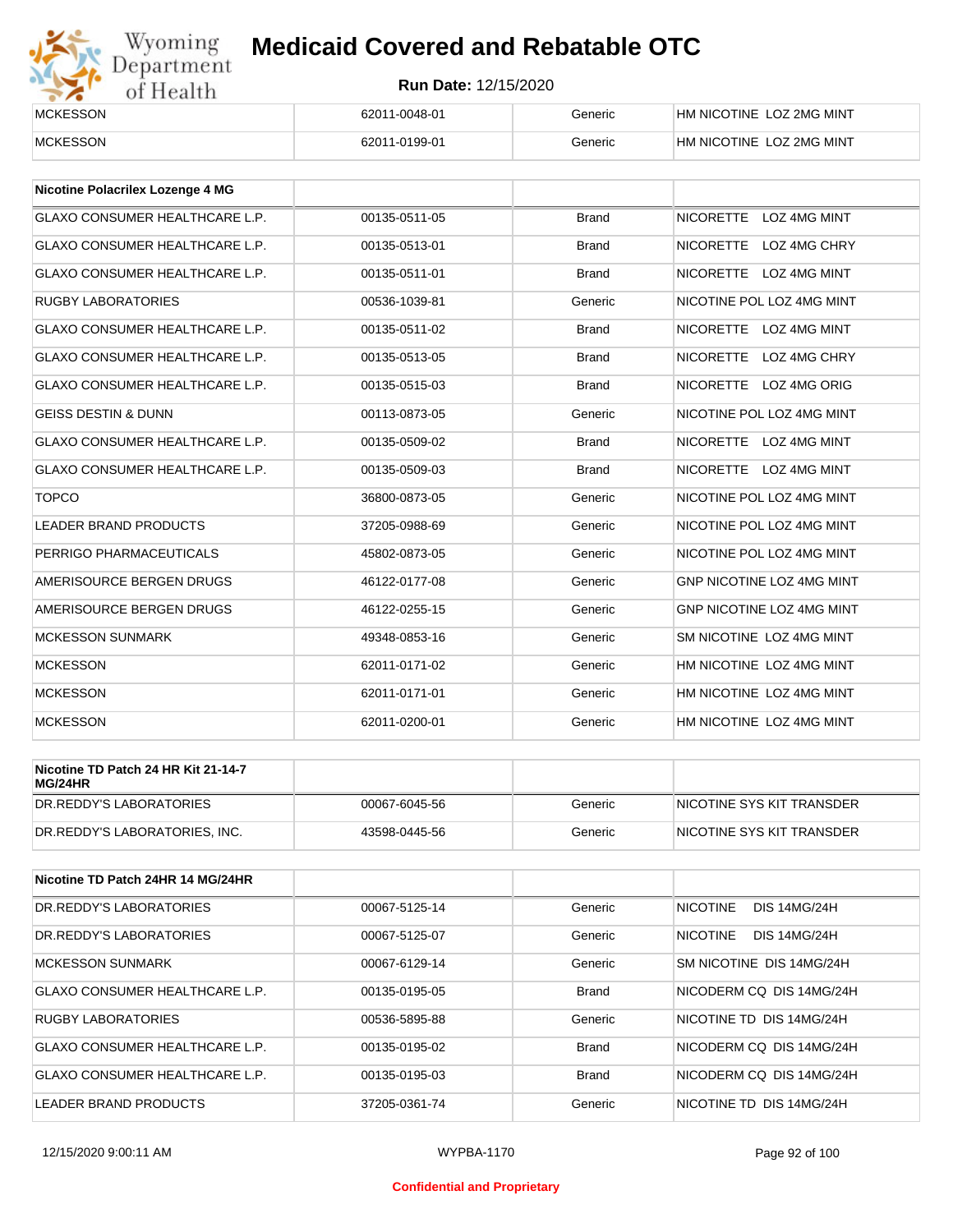| Wyoming<br><b>Medicaid Covered and Rebatable OTC</b><br>Department |                             |         |                          |
|--------------------------------------------------------------------|-----------------------------|---------|--------------------------|
| of Health                                                          | <b>Run Date: 12/15/2020</b> |         |                          |
| DR.REDDY'S LABORATORIES, INC.                                      | 43598-0447-70               | Generic | NICOTINE TD DIS 14MG/24H |
| DR.REDDY'S LABORATORIES, INC.                                      | 43598-0447-74               | Generic | NICOTINE TD DIS 14MG/24H |
| <b>MCKESSON</b>                                                    | 62011-0172-01               | Generic | HM NICOTINE DIS 14MG/24H |

| Nicotine TD Patch 24HR 21 MG/24HR     |               |              |                                        |
|---------------------------------------|---------------|--------------|----------------------------------------|
| <b>MCKESSON SUNMARK</b>               | 00067-6130-14 | Generic      | SM NICOTINE DIS 21MG                   |
| GLAXO CONSUMER HEALTHCARE L.P.        | 00135-0194-01 | <b>Brand</b> | NICODERM CO DIS 21MG/24H               |
| DR. REDDY'S LABORATORIES              | 00067-5126-07 | Generic      | <b>NICOTINE</b><br><b>DIS 21MG/24H</b> |
| <b>GLAXO CONSUMER HEALTHCARE L.P.</b> | 00135-0194-02 | <b>Brand</b> | NICODERM CO DIS 21MG/24H               |
| DR. REDDY'S LABORATORIES              | 00067-5126-14 | Generic      | <b>NICOTINE</b><br>DIS 21MG/24H        |
| DR. REDDY'S LABORATORIES              | 00067-5126-28 | Generic      | <b>NICOTINE</b><br>DIS 21MG/24H        |
| <b>GLAXO CONSUMER HEALTHCARE L.P.</b> | 00135-0145-02 | <b>Brand</b> | NICODERM CO DIS 21MG/24H               |
| <b>RUGBY LABORATORIES</b>             | 00536-5896-88 | Generic      | NICOTINE TD DIS 21MG/24H               |
| <b>GLAXO CONSUMER HEALTHCARE L.P.</b> | 00135-0194-03 | <b>Brand</b> | NICODERM CO DIS 21MG/24H               |
| <b>GLAXO CONSUMER HEALTHCARE L.P.</b> | 00135-0194-05 | <b>Brand</b> | NICODERM CO DIS 21MG/24H               |
| DR. REDDY'S LABORATORIES. INC.        | 43598-0448-70 | Generic      | NICOTINE TD DIS 21MG/24H               |
| DR.REDDY'S LABORATORIES, INC.         | 43598-0448-74 | Generic      | NICOTINE TD DIS 21MG/24H               |
| <b>LEADER BRAND PRODUCTS</b>          | 37205-0358-74 | Generic      | NICOTINE TD DIS 21MG/24H               |
| DR. REDDY'S LABORATORIES. INC.        | 43598-0448-28 | Generic      | NICOTINE TD DIS 21MG/24H               |
| <b>MCKESSON</b>                       | 62011-0173-01 | Generic      | HM NICOTINE DIS 21MG/24H               |

| Nicotine TD Patch 24HR 7 MG/24HR                                 |               |              |                                 |
|------------------------------------------------------------------|---------------|--------------|---------------------------------|
| DR.REDDY'S LABORATORIES                                          | 00067-5124-07 | Generic      | <b>NICOTINE</b><br>DIS 7MG/24HR |
| DR. REDDY'S LABORATORIES                                         | 00067-5124-14 | Generic      | <b>NICOTINE</b><br>DIS 7MG/24HR |
| <b>MCKESSON SUNMARK</b>                                          | 00067-6128-14 | Generic      | SM NICOTINE DIS 7MG/24HR        |
| GLAXO CONSUMER HEALTHCARE L.P.                                   | 00135-0196-02 | <b>Brand</b> | NICODERM CQ DIS 7MG/24HR        |
| <b>GLAXO CONSUMER HEALTHCARE L.P.</b>                            | 00135-0196-05 | <b>Brand</b> | NICODERM CQ DIS 7MG/24HR        |
| <b>RUGBY LABORATORIES</b>                                        | 00536-5894-88 | Generic      | NICOTINE TD DIS 7MG/24HR        |
| LEADER BRAND PRODUCTS                                            | 37205-0363-74 | Generic      | NICOTINE TD DIS 7MG/24HR        |
| DR.REDDY'S LABORATORIES, INC.                                    | 43598-0446-70 | Generic      | NICOTINE TD DIS 7MG/24HR        |
| DR.REDDY'S LABORATORIES, INC.                                    | 43598-0446-74 | Generic      | NICOTINE TD DIS 7MG/24HR        |
| <b>MCKESSON</b>                                                  | 62011-0050-01 | Generic      | NICOTINE TD DIS 7MG/24HR        |
| <b>ULCER</b><br>DRUGS/ANTISPASMODICS/ANTICHOLINE<br><b>RGICS</b> |               |              |                                 |

| Cimetidine Tab 200 MG |               |         |                                |  |
|-----------------------|---------------|---------|--------------------------------|--|
| <b>TOPCO</b>          | 36800-0022-39 | Generic | <b>TAB RELIEF</b><br>HEARTBURN |  |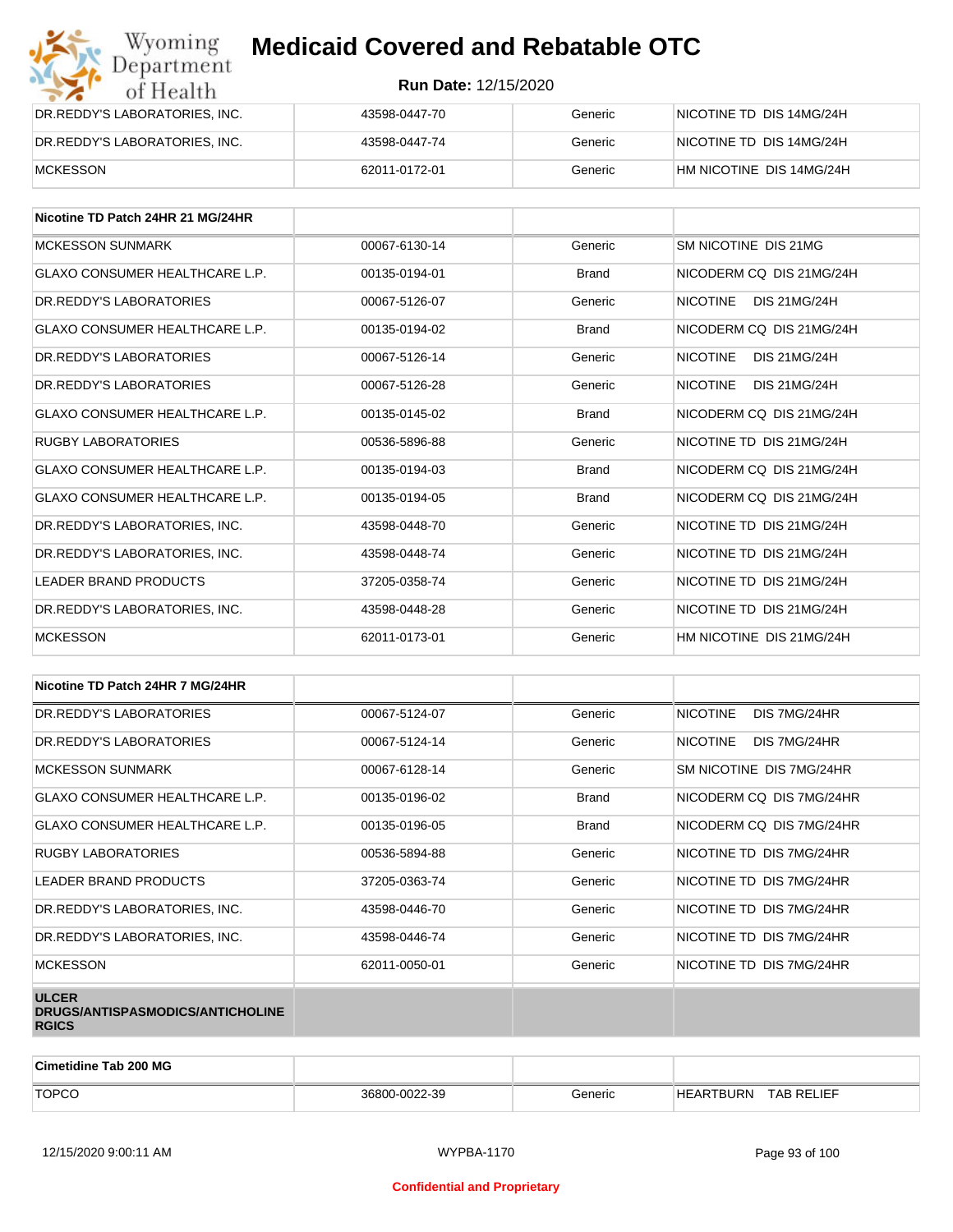| Wyoming    |
|------------|
| Department |
| of Health  |

| BERGEN BRUNSWIG          | 24385-0111-65 | Generic | <b>TAB 200MG</b><br><b>HEARTBURN</b> |
|--------------------------|---------------|---------|--------------------------------------|
| <b>IMCKESSON SUNMARK</b> | 49348-0246-44 | Generic | <b>SM ACID REDU TAB 200MG</b>        |

| <b>Famotidine Tab 10 MG</b>     |               |         |                                |
|---------------------------------|---------------|---------|--------------------------------|
| PERRIGO PHARMACEUTICALS         | 00113-0141-65 | Generic | ACID REDUCER TAB 10MG          |
| TEVA PHARMACEUTICALS USA        | 00093-2748-65 | Generic | FAMOTIDINE TAB 10MG            |
| TEVA PHARMACEUTICALS USA        | 00093-2748-92 | Generic | FAMOTIDINE TAB 10MG            |
| <b>TEVA PHARMACEUTICALS USA</b> | 00093-2748-94 | Generic | FAMOTIDINE TAB 10MG            |
| <b>MAJOR PHARMACEUTICALS</b>    | 00904-5529-52 | Generic | HEARTBURN<br><b>TAB RELIEF</b> |
| <b>MAJOR PHARMACEUTICALS</b>    | 00904-5529-87 | Generic | HEARTBURN<br>TAB RELIEF        |
| <b>BERGEN BRUNSWIG</b>          | 24385-0255-72 | Generic | ACID REDUCER TAB 10MG          |
| <b>TOPCO</b>                    | 36800-0141-72 | Generic | ACID REDUCER TAB 10MG          |
| <b>TOPCO</b>                    | 36800-0141-65 | Generic | ACID REDUCER TAB 10MG          |
| <b>LEADER BRAND PRODUCTS</b>    | 37205-0614-65 | Generic | ACID REDUCER TAB 10MG          |
| <b>SELECT BRAND</b>             | 15127-0370-30 | Generic | ACID REDUCER TAB 10MG          |
| <b>MCKESSON SUNMARK</b>         | 49348-0442-13 | Generic | ACID REDUCER TAB 10MG          |
| <b>MCKESSON</b>                 | 62011-0142-01 | Generic | FAMOTIDINE TAB 10MG            |
| CHAIN DRUG MARKETING ASSOC      | 63868-0714-30 | Generic | ACID CONTROL TAB 10MG          |

| <b>Famotidine Tab 20 MG</b>       |               |         |                              |
|-----------------------------------|---------------|---------|------------------------------|
| PERRIGO PHARMACEUTICALS           | 00113-0194-02 | Generic | ACID REDUCER TAB 20MG        |
| <b>MAJOR PHARMACEUTICALS</b>      | 00904-5780-17 | Generic | <b>HEARTBURN TAB 20MG</b>    |
| <b>MAJOR PHARMACEUTICALS</b>      | 00904-5780-51 | Generic | TAB 20MG<br><b>HEARTBURN</b> |
| <b>BERGEN BRUNSWIG</b>            | 24385-0385-63 | Generic | ACID REDUCER TAB 20MG        |
| <b>BERGEN BRUNSWIG</b>            | 24385-0385-71 | Generic | ACID REDUCER TAB 20MG        |
| <b>BERGEN BRUNSWIG</b>            | 24385-0385-51 | Generic | ACID REDUCER TAB 20MG        |
| <b>TOPCO</b>                      | 36800-0194-51 | Generic | ACID REDUCER TAB 20MG        |
| <b>LEADER BRAND PRODUCTS</b>      | 37205-0861-63 | Generic | ACID REDUCER TAB 20MG        |
| <b>TOPCO</b>                      | 36800-0194-71 | Generic | ACID REDUCER TAB 20MG        |
| <b>TOPCO</b>                      | 36800-0194-02 | Generic | ACID REDUCER TAB 20MG        |
| AMERISOURCE BERGEN DRUGS          | 46122-0168-78 | Generic | ACID REDUCER TAB 20MG        |
| <b>MCKESSON SUNMARK</b>           | 49348-0817-09 | Generic | ACID REDUCER TAB 20MG        |
| <b>MCKESSON SUNMARK</b>           | 49348-0817-05 | Generic | ACID REDUCER TAB 20MG        |
| <b>MCKESSON</b>                   | 62011-0143-01 | Generic | FAMOTIDINE TAB 20MG          |
| <b>CHAIN DRUG MARKETING ASSOC</b> | 63868-0486-25 | Generic | ACID CONTROL TAB 20MG        |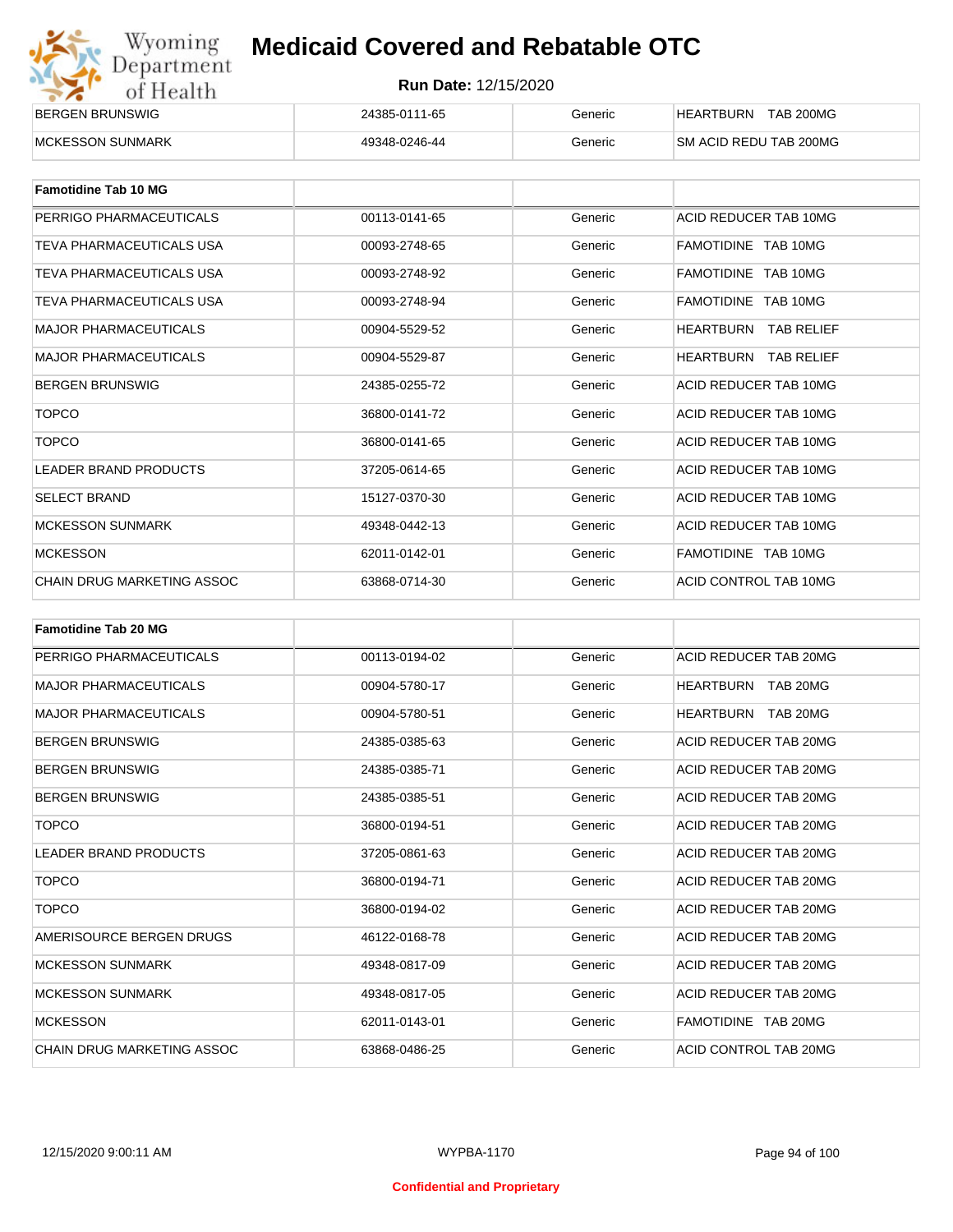

| Famotidine-Ca Carbonate-Mag Hydroxide<br>Chew Tab 10-800-165 MG |               |         |                                 |
|-----------------------------------------------------------------|---------------|---------|---------------------------------|
| PERRIGO PHARMACEUTICALS                                         | 00113-0321-63 | Generic | DUAL ACTION CHW COMPLETE        |
| <b>BERGEN BRUNSWIG</b>                                          | 24385-0201-63 | Generic | DUAL ACTION CHW COMPLETE        |
| <b>BERGEN BRUNSWIG</b>                                          | 24385-0202-63 | Generic | DUAL ACTION CHW COMPLETE        |
| <b>TOPCO</b>                                                    | 36800-0321-63 | Generic | DUAL ACTION CHW COMPLETE        |
| <b>TOPCO</b>                                                    | 36800-0546-63 | Generic | DUAL ACTION CHW COMPLETE        |
| <b>TOPCO</b>                                                    | 36800-0321-71 | Generic | DUAL ACTION CHW COMPLETE        |
| <b>LEADER BRAND PRODUCTS</b>                                    | 37205-0680-63 | Generic | ACID REDUCER CHW COMPLETE       |
| <b>TOPCO</b>                                                    | 36800-0546-71 | Generic | DUAL ACTION CHW COMPLETE        |
| <b>MCKESSON SUNMARK</b>                                         | 49348-0403-05 | Generic | SM COMPLETE CHW DUAL ACT        |
| <b>MCKESSON</b>                                                 | 62011-0182-01 | Generic | CHW DUAL ACT<br><b>COMPLETE</b> |

| Lansoprazole Cap Delayed Release 15 MG |               |              |                              |
|----------------------------------------|---------------|--------------|------------------------------|
| <b>GLAXO CONSUMER HEALTHCARE L.P.</b>  | 00067-6286-28 | <b>Brand</b> | PREVACID 24H CAP 15MG DR     |
| <b>GLAXO CONSUMER HEALTHCARE L.P.</b>  | 00067-6286-14 | <b>Brand</b> | PREVACID 24H CAP 15MG DR     |
| <b>GLAXO CONSUMER HEALTHCARE L.P.</b>  | 00067-6286-42 | <b>Brand</b> | PREVACID 24H CAP 15MG DR     |
| <b>RUGBY LABORATORIES</b>              | 00536-1034-13 | Generic      | <b>HEARTBURN TR CAP 15MG</b> |
| <b>RUGBY LABORATORIES</b>              | 00536-1034-71 | Generic      | <b>HEARTBURN TR CAP 15MG</b> |
| <b>RUGBY LABORATORIES</b>              | 00536-1034-88 | Generic      | <b>HEARTBURN TR CAP 15MG</b> |
| <b>LEADER BRAND PRODUCTS</b>           | 37205-0661-74 | Generic      | LANSOPRAZOLE CAP 15MG DR     |
| PERRIGO PHARMACEUTICALS                | 45802-0245-01 | Generic      | LANSOPRAZOLE CAP 15MG DR     |
| PERRIGO PHARMACEUTICALS                | 45802-0245-03 | Generic      | LANSOPRAZOLE CAP 15MG DR     |
| AMERISOURCE BERGEN DRUGS               | 46122-0107-03 | Generic      | LANSOPRAZOLE CAP 15MG DR     |
| PERRIGO PHARMACEUTICALS                | 45802-0245-02 | Generic      | LANSOPRAZOLE CAP 15MG DR     |
| AMERISOURCE BERGEN DRUGS               | 46122-0107-04 | Generic      | LANSOPRAZOLE CAP 15MG DR     |
| AMERISOURCE BERGEN DRUGS               | 46122-0107-74 | Generic      | LANSOPRAZOLE CAP 15MG DR     |
| <b>MCKESSON SUNMARK</b>                | 49348-0301-46 | Generic      | LANSOPRAZOLE CAP 15MG DR     |
| <b>MCKESSON SUNMARK</b>                | 49348-0301-78 | Generic      | LANSOPRAZOLE CAP 15MG DR     |
| <b>MCKESSON SUNMARK</b>                | 49348-0301-61 | Generic      | LANSOPRAZOLE CAP 15MG DR     |
| <b>MCKESSON</b>                        | 62011-0168-03 | Generic      | LANSOPRAZOLE CAP 15MG DR     |
| <b>MCKESSON</b>                        | 62011-0168-01 | Generic      | LANSOPRAZOLE CAP 15MG DR     |
| <b>MCKESSON</b>                        | 62011-0168-02 | Generic      | LANSOPRAZOLE CAP 15MG DR     |

| Omeprazole Delayed Release Tab 20 MG |               |         |                     |
|--------------------------------------|---------------|---------|---------------------|
| PERRIGO PHARMACEUTICALS              | 00113-0915-74 | Generic | OMEPRAZOLE TAB 20MG |
| PERRIGO PHARMACEUTICALS              | 00113-0915-30 | Generic | OMEPRAZOLE TAB 20MG |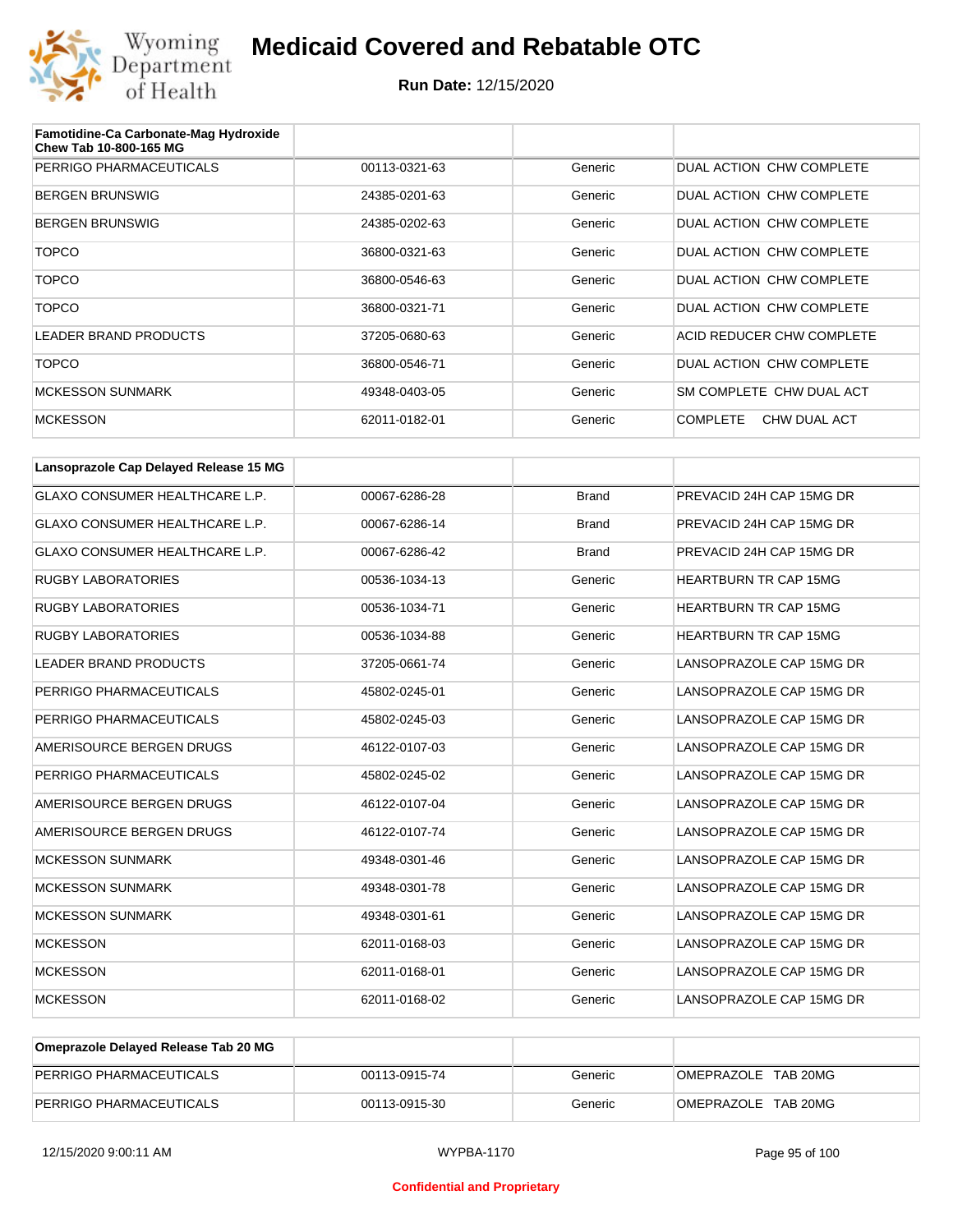

| Wyoming                      | <b>Medicaid Covered and Rebatable OTC</b> |         |                     |
|------------------------------|-------------------------------------------|---------|---------------------|
| Department<br>of Health      | <b>Run Date: 12/15/2020</b>               |         |                     |
| PERRIGO PHARMACEUTICALS      | 00113-0915-55                             | Generic | OMEPRAZOLE TAB 20MG |
| <b>MAJOR PHARMACEUTICALS</b> | 00904-5834-71                             | Generic | OMEPRAZOLE TAB 20MG |
| <b>MAJOR PHARMACEUTICALS</b> | 00904-5834-41                             | Generic | OMEPRAZOLE TAB 20MG |
| <b>MAJOR PHARMACEUTICALS</b> | 00904-5834-42                             | Generic | OMEPRAZOLE TAB 20MG |
| <b>TOPCO</b>                 | 36800-0915-55                             | Generic | OMEPRAZOLE TAB 20MG |
| <b>LEADER BRAND PRODUCTS</b> | 37205-0837-74                             | Generic | OMEPRAZOLE TAB 20MG |
| <b>TOPCO</b>                 | 36800-0915-30                             | Generic | OMEPRAZOLE TAB 20MG |
| <b>TOPCO</b>                 | 36800-0915-74                             | Generic | OMEPRAZOLE TAB 20MG |
| <b>LEADER BRAND PRODUCTS</b> | 37205-0837-66                             | Generic | OMEPRAZOLE TAB 20MG |
| <b>TOPCO</b>                 | 36800-0915-01                             | Generic | OMEPRAZOLE TAB 20MG |
| <b>LEADER BRAND PRODUCTS</b> | 37205-0837-06                             | Generic | OMEPRAZOLE TAB 20MG |
| <b>LEADER BRAND PRODUCTS</b> | 37205-0837-15                             | Generic | OMEPRAZOLE TAB 20MG |
| <b>PERRIGO</b>               | 45802-0888-55                             | Generic | OMEPRAZOLE TAB 20MG |
| AMERISOURCE BERGEN DRUGS     | 46122-0029-04                             | Generic | OMEPRAZOLE TAB 20MG |
| <b>PERRIGO</b>               | 45802-0888-30                             | Generic | OMEPRAZOLE TAB 20MG |
| AMERISOURCE BERGEN DRUGS     | 46122-0029-03                             | Generic | OMEPRAZOLE TAB 20MG |
| AMERISOURCE BERGEN DRUGS     | 46122-0029-74                             | Generic | OMEPRAZOLE TAB 20MG |
| <b>MCKESSON SUNMARK</b>      | 49348-0846-46                             | Generic | OMEPRAZOLE TAB 20MG |
| <b>MCKESSON SUNMARK</b>      | 49348-0846-61                             | Generic | OMEPRAZOLE TAB 20MG |
| AMERISOURCE BERGEN DRUGS     | 46122-0029-99                             | Generic | OMEPRAZOLE TAB 20MG |
| <b>MCKESSON SUNMARK</b>      | 49348-0846-78                             | Generic | OMEPRAZOLE TAB 20MG |
| <b>MCKESSON</b>              | 62011-0157-02                             | Generic | OMEPRAZOLE TAB 20MG |
| <b>MCKESSON</b>              | 62011-0157-01                             | Generic | OMEPRAZOLE TAB 20MG |
| <b>MCKESSON</b>              | 62011-0157-03                             | Generic | OMEPRAZOLE TAB 20MG |

| Omeprazole Magnesium Cap DR 20.6 MG<br>(20 MG Base Equiv) |               |         |                         |
|-----------------------------------------------------------|---------------|---------|-------------------------|
| CHAIN DRUG MARKETING ASSOC                                | 63868-0177-42 | Generic | OMEPRAZOLE CAP 20.6MGDR |

| Ranitidine HCI Tab 150 MG |               |              |                                   |
|---------------------------|---------------|--------------|-----------------------------------|
| <b>PERRIGO</b>            | 00113-0852-71 | Generic      | ACID REDUCER TAB 150MG            |
| <b>PERRIGO</b>            | 00113-0852-02 | Generic      | ACID REDUCER TAB 150MG            |
| CHATTEM INC               | 00597-0120-24 | <b>Brand</b> | <b>ZANTAC</b><br><b>TAB 150MG</b> |
| <b>CHATTEM INC</b>        | 00597-0121-68 | <b>Brand</b> | <b>ZANTAC</b><br><b>TAB 150MG</b> |
| CHATTEM INC               | 00597-0121-95 | <b>Brand</b> | <b>ZANTAC</b><br><b>TAB 150MG</b> |
| <b>CHATTEM INC</b>        | 00597-0121-90 | <b>Brand</b> | ZANTAC<br><b>TAB 150MG</b>        |
| CHATTEM INC               | 00597-0120-50 | <b>Brand</b> | ZANTAC<br><b>TAB 150MG</b>        |
| CHATTEM INC               | 00597-0120-68 | <b>Brand</b> | ZANTAC<br><b>TAB 150MG</b>        |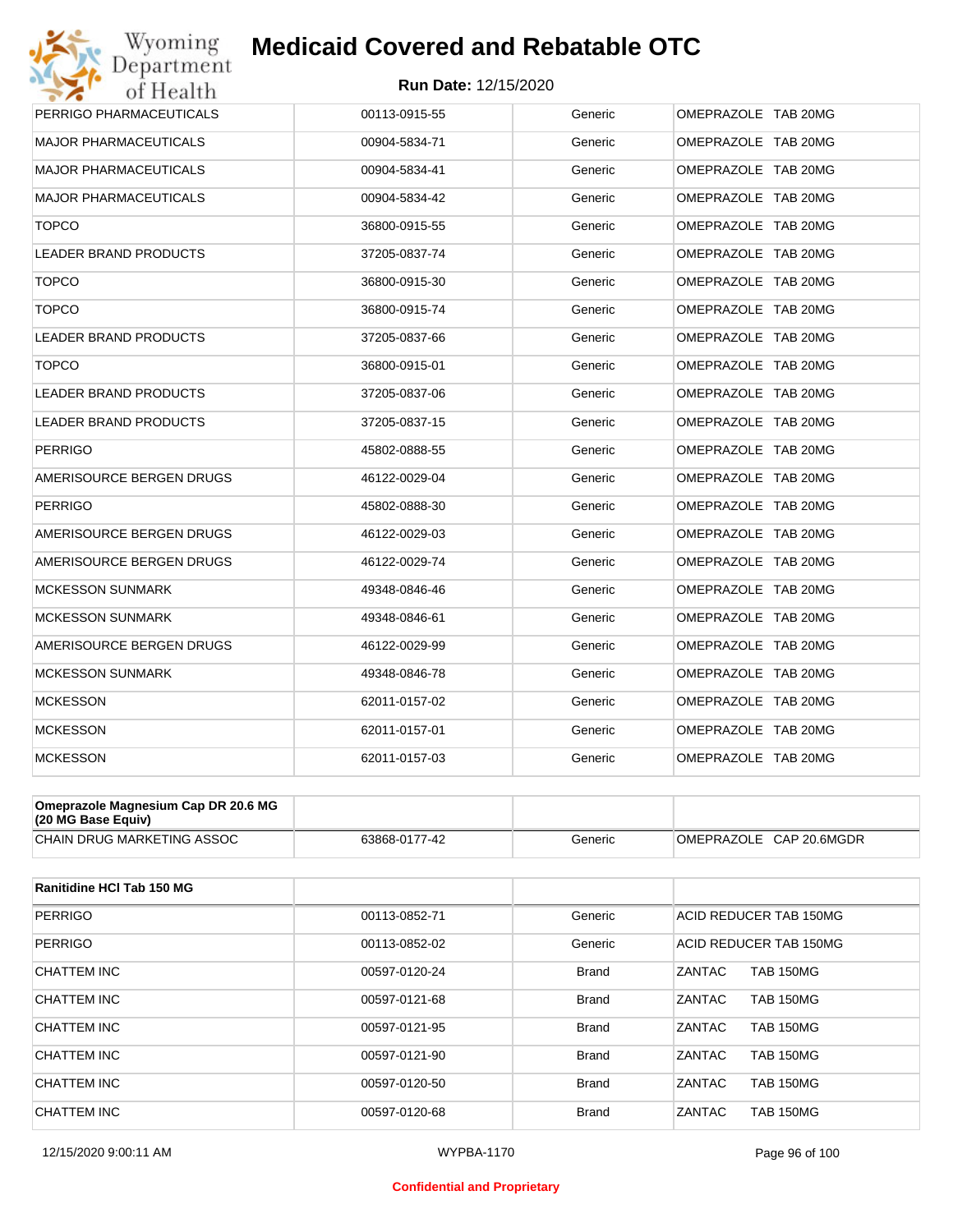| CHATTEM INC                  | 00597-0121-24 | <b>Brand</b> | ZANTAC<br><b>TAB 150MG</b> |
|------------------------------|---------------|--------------|----------------------------|
| CHATTEM INC                  | 00597-0121-50 | <b>Brand</b> | ZANTAC<br><b>TAB 150MG</b> |
| <b>MAJOR PHARMACEUTICALS</b> | 00904-6350-24 | Generic      | RANITIDINE TAB 150MG       |
| <b>MAJOR PHARMACEUTICALS</b> | 00904-6350-51 | Generic      | RANITIDINE TAB 150MG       |
| <b>TOPCO</b>                 | 36800-0047-71 | Generic      | TAB 150MG<br>HEARTBURN     |
| <b>TOPCO</b>                 | 36800-0047-02 | Generic      | HEARTBURN<br>TAB 150MG     |
| <b>BERGEN BRUNSWIG</b>       | 24385-0268-62 | Generic      | ACID CONTROL TAB 150MG     |
| <b>BERGEN BRUNSWIG</b>       | 24385-0268-71 | Generic      | ACID CONTROL TAB 150MG     |
| <b>MCKESSON SUNMARK</b>      | 49348-0026-54 | Generic      | ACID REDUCER TAB 150MG     |
| AMERISOURCE BERGEN DRUGS     | 46122-0224-62 | Generic      | ACID CONTROL TAB 150MG     |
| AMERISOURCE BERGEN DRUGS     | 46122-0041-62 | Generic      | ACID CONTROL TAB 150MG     |
| AMERISOURCE BERGEN DRUGS     | 46122-0041-71 | Generic      | ACID CONTROL TAB 150MG     |
| OHM LABS                     | 51660-0351-60 | Generic      | ACID REDUCER TAB 150MG     |
| <b>MCKESSON</b>              | 62011-0227-01 | Generic      | ACID REDUCER TAB 150MG     |

| <b>Ranitidine HCI Tab 75 MG</b> |               |              |                              |
|---------------------------------|---------------|--------------|------------------------------|
| <b>CHATTEM INC</b>              | 00597-0122-13 | <b>Brand</b> | TAB 75MG<br>ZANTAC           |
| <b>CHATTEM INC</b>              | 00597-0122-27 | <b>Brand</b> | ZANTAC<br>TAB 75MG           |
| <b>CHATTEM INC</b>              | 00597-0122-37 | <b>Brand</b> | ZANTAC<br>TAB 75MG           |
| <b>CHATTEM INC</b>              | 00597-0122-54 | <b>Brand</b> | ZANTAC<br>TAB 75MG           |
| <b>CHATTEM INC</b>              | 00597-0122-81 | <b>Brand</b> | ZANTAC<br>TAB 75MG           |
| <b>MAJOR PHARMACEUTICALS</b>    | 00904-6349-46 | Generic      | RANITIDINE TAB 75MG          |
| <b>MAJOR PHARMACEUTICALS</b>    | 00904-6349-52 | Generic      | RANITIDINE TAB 75MG          |
| <b>TOPCO</b>                    | 36800-0271-39 | Generic      | <b>HEARTBRN REL TAB 75MG</b> |
| <b>TOPCO</b>                    | 36800-0271-72 | Generic      | <b>HEARTBRN REL TAB 75MG</b> |
| AMERISOURCE BERGEN DRUGS        | 46122-0223-65 | Generic      | ACID REDUCER TAB 75MG        |
| AMERISOURCE BERGEN DRUGS        | 46122-0223-72 | Generic      | ACID REDUCER TAB 75MG        |
| <b>MCKESSON SUNMARK</b>         | 49348-0473-44 | Generic      | ACID REDUCER TAB 75MG        |
| <b>MCKESSON SUNMARK</b>         | 49348-0473-12 | Generic      | ACID REDUCER TAB 75MG        |
| <b>OHM LABS</b>                 | 51660-0352-30 | Generic      | ACID REDUCER TAB 75MG        |
| <b>MCKESSON</b>                 | 62011-0144-02 | Generic      | <b>ACID REDUCER TAB 75MG</b> |
| <b>MCKESSON</b>                 | 62011-0144-01 | Generic      | ACID REDUCER TAB 75MG        |
| <b>MCKESSON</b>                 | 62011-0225-01 | Generic      | ACID REDUCER TAB 75MG        |
| <b>MCKESSON</b>                 | 62011-0225-02 | Generic      | ACID REDUCER TAB 75MG        |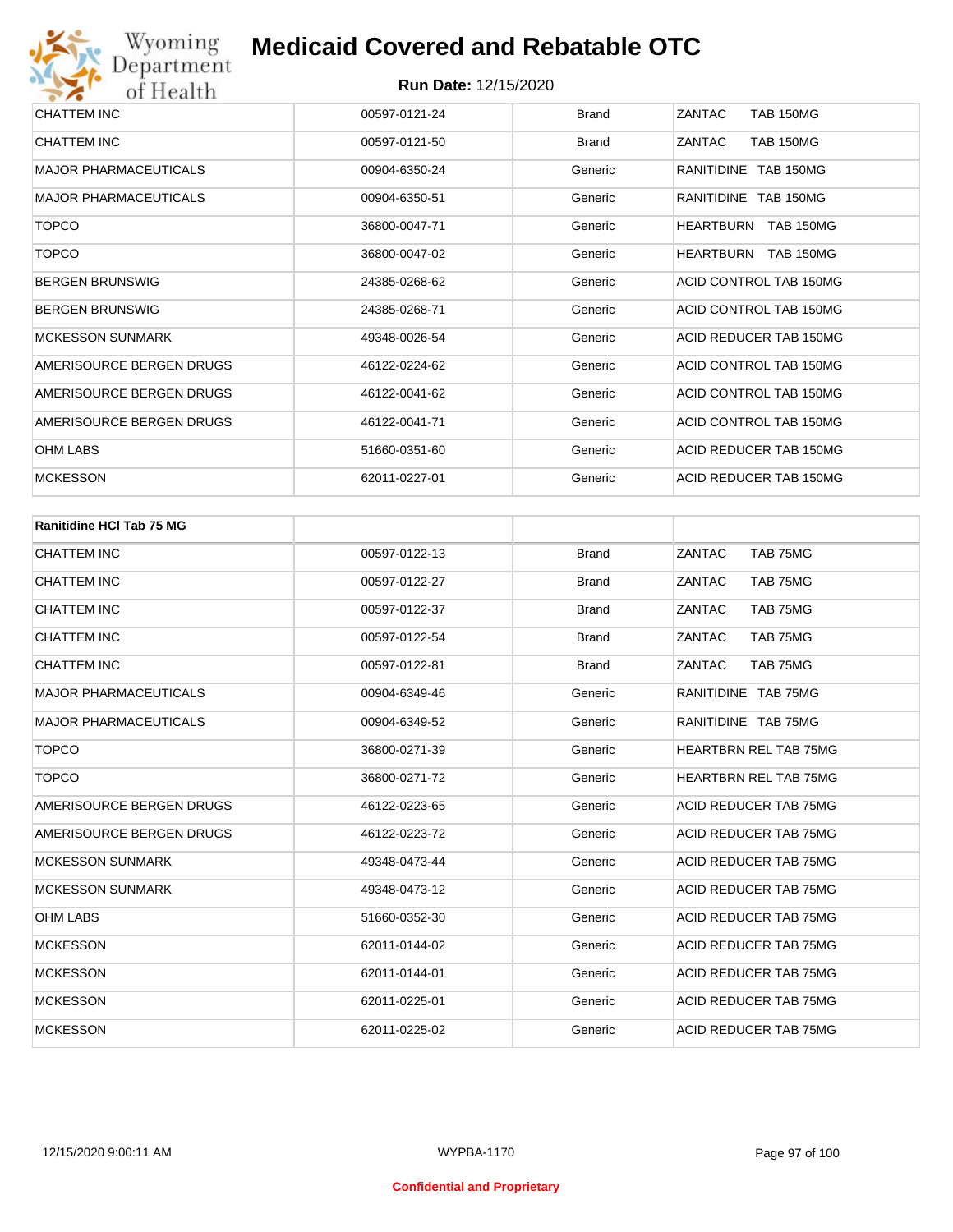**Run Date:** 12/15/2020

Wyoming<br>Department<br>of Health **VAGINAL AND RELATED PRODUCTS**

| <b>Clotrimazole Vaginal Cream 1%</b> |               |         |                                |
|--------------------------------------|---------------|---------|--------------------------------|
| ACTAVIS MID ATLANTIC                 | 00472-0220-63 | Generic | CLOTRIMAZOLE CRE 1%            |
| ACTAVIS MID ATLANTIC                 | 00472-0220-41 | Generic | <b>CLOTRIMAZOLE CRE 1%</b>     |
| MCKESSON SUNMARK                     | 49348-0793-76 | Generic | CLOTRIMAZOLE CRE 1% VAG        |
| <b>TARO</b>                          | 51672-2003-06 | Generic | <b>CLOTRIMAZOLE CRE 1% VAG</b> |

| <b>Clotrimazole Vaginal Cream 2%</b> |               |         |                               |
|--------------------------------------|---------------|---------|-------------------------------|
| BERGEN BRUNSWIG                      | 24385-0110-09 | Generic | <b>CLOTRIMAZOLE CRE 3 DAY</b> |
| <b>IMCKESSON SUNMARK</b>             | 49348-0379-54 | Generic | 3 DAY VAGINL CRE 2%           |
| <b>TARO</b>                          | 51672-2062-00 | Generic | 3 DAY VAGINL CRE 2%           |

| Miconazole Nitrate Vaginal App 200 MG &<br>2% Cream 9 GM Kit |               |         |                            |
|--------------------------------------------------------------|---------------|---------|----------------------------|
| <b>TOPCO</b>                                                 | 36800-0982-00 | Generic | MICONAZOLE 3 KIT COMBINAT  |
| MCKESSON SUNMARK                                             | 49348-0645-73 | Generic | MICONAZOLE 3 KIT COMBINAT  |
| AMERISOURCE BERGEN DRUGS                                     | 46122-0144-04 | Generic | IMICONAZOLE 3 KIT COMBO PK |

| <b>Miconazole Nitrate Vaginal Cream 2%</b> |               |         |                           |
|--------------------------------------------|---------------|---------|---------------------------|
| <b>GEISS DESTIN &amp; DUNN</b>             | 00113-0214-29 | Generic | MICONAZOLE 7 CRE TUBE/KIT |
| <b>GEISS DESTIN &amp; DUNN</b>             | 00113-0825-29 | Generic | MICONAZOLE 7 CRE 2%       |
| ACTAVIS MID ATLANTIC                       | 00472-0730-63 | Generic | MICONAZOLE CRE 2%         |
| ACTAVIS MID ATLANTIC                       | 00472-0730-41 | Generic | MICONAZOLE CRE 2%         |
| <b>COSETTE PHARMACEUTICALS</b>             | 00713-0252-37 | Generic | MICONAZOLE CRE 2%         |
| <b>MAJOR PHARMACEUTICALS</b>               | 00904-7734-57 | Generic | MICONAZOLE 7 CRE 2%       |
| <b>BERGEN BRUNSWIG</b>                     | 24385-0590-29 | Generic | MICONAZOLE 7 CRE 2%       |
| <b>MAJOR PHARMACEUTICALS</b>               | 00904-7734-45 | Generic | MICONAZOLE 7 CRE 2%       |
| <b>TOPCO</b>                               | 36800-0825-29 | Generic | MICONAZOLE 7 CRE 2%       |
| <b>MCKESSON SUNMARK</b>                    | 49348-0530-77 | Generic | MICONAZOLE 7 CRE 2%       |
| <b>TARO</b>                                | 51672-2035-06 | Generic | MICONAZOLE CRE 2%         |
| <b>MCKESSON SUNMARK</b>                    | 49348-0872-77 | Generic | MICONAZOLE 7 CRE 2%       |

| Miconazole Nitrate Vaginal Cream 4% (200<br>MG/5GM) |               |         |                      |
|-----------------------------------------------------|---------------|---------|----------------------|
| CHAIN DRUG MARKETING ASSOC                          | 63868-0197-25 | Generic | 13 DAY VAGNAL CRE 4% |

| Miconazole Nitrate Vaginal Supp 1200 MG<br>8. 2% Cream Kit |               |         |                         |
|------------------------------------------------------------|---------------|---------|-------------------------|
| <b>TOPCO</b>                                               | 36800-0737-45 | Generic | <b>MICONAZOLE 1 KIT</b> |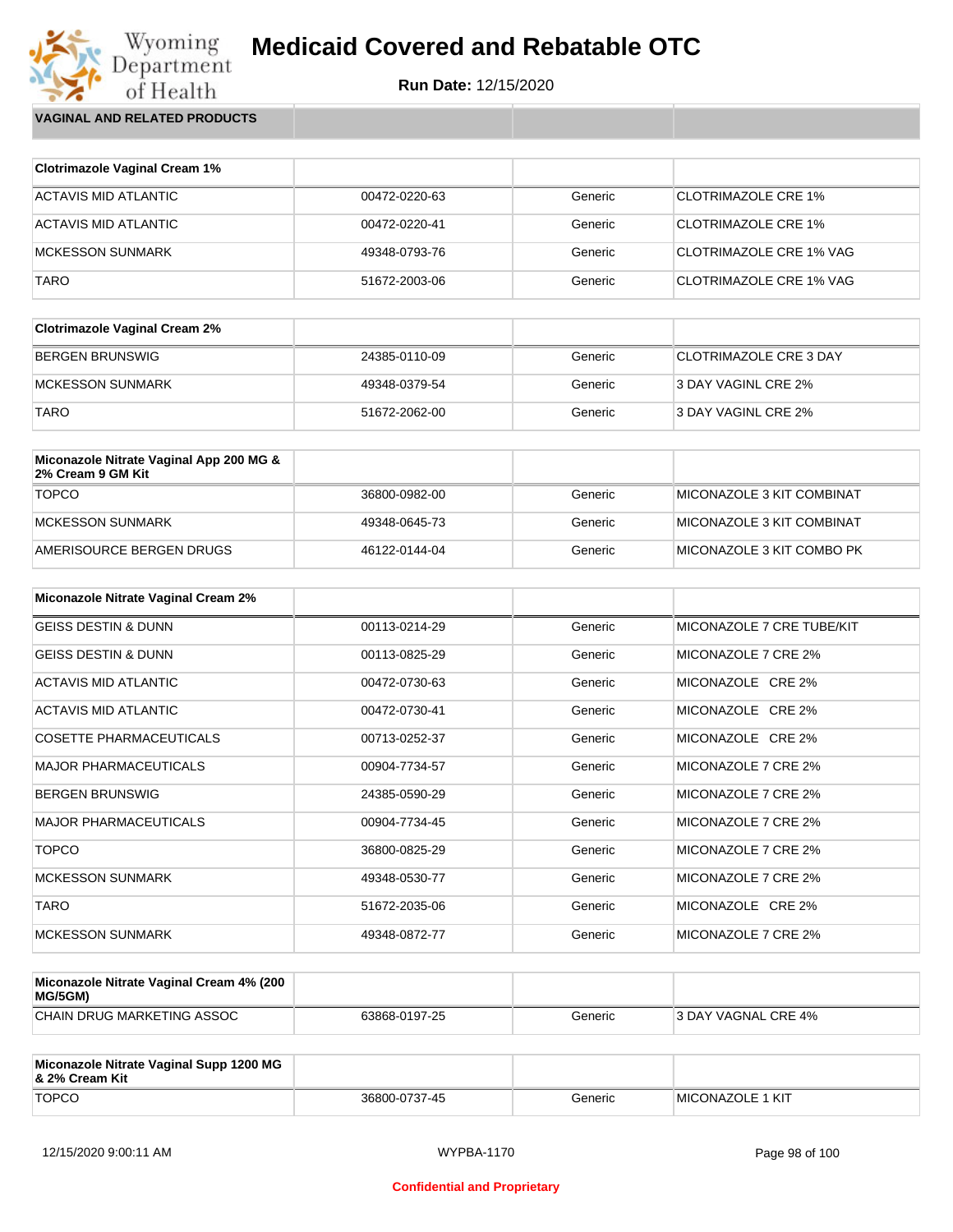| Wyoming<br><b>Medicaid Covered and Rebatable OTC</b><br>Department |                             |         |                          |
|--------------------------------------------------------------------|-----------------------------|---------|--------------------------|
| of Health                                                          | <b>Run Date: 12/15/2020</b> |         |                          |
| LEADER BRAND PRODUCTS                                              | 37205-0640-03               | Generic | MICONAZOLE 1 KIT 1200-2% |
| AMERISOURCE BERGEN DRUGS                                           | 46122-0027-02               | Generic | MICONAZOLE 1 KIT         |

| Miconazole Nitrate Vaginal Supp 200 MG &<br>2% Cream 9 GM Kit |               |         |                           |
|---------------------------------------------------------------|---------------|---------|---------------------------|
| GLAXO CONSUMER HEALTHCARE L.P.                                | 00067-2091-03 | Generic | VAGISTAT-3 KIT COMBO PK   |
| <b>GEISS DESTIN &amp; DUNN</b>                                | 00113-0081-00 | Generic | MICONAZOLE 3 KIT COMBO PK |
| <b>MAJOR PHARMACEUTICALS</b>                                  | 00904-5415-01 | Generic | MICONAZOLE 3 KIT COMBO PK |
| <b>BERGEN BRUNSWIG</b>                                        | 24385-0606-02 | Generic | MICONAZOLE 3 KIT COMBO PK |
| <b>TOPCO</b>                                                  | 36800-0081-00 | Generic | MICONAZOLE 3 KIT COMBO PK |
| <b>MCKESSON SUNMARK</b>                                       | 49348-0355-43 | Generic | MICONAZOLE 3 KIT COMBO PK |

| Miconazole Nitrate Vaginal Suppos 100 MG |               |         |                        |
|------------------------------------------|---------------|---------|------------------------|
| ACTAVIS MID ATLANTIC                     | 00472-1736-07 | Generic | MICONAZOLE 7 SUP 100MG |
| COSETTE PHARMACEUTICALS                  | 00713-0197-57 | Generic | MICONAZOLE SUP 100MG   |
| MCKESSON SUNMARK                         | 49348-0833-61 | Generic | SM MICON 7 SUP 100MG   |

| Nonoxynol-9 Film 28% |               |       |                                 |
|----------------------|---------------|-------|---------------------------------|
| <b>APOTHECUS</b>     | 52925-0112-03 | Brand | <b>VCF VAGINAL MIS CONTRACP</b> |
| <b>APOTHECUS</b>     | 52925-0112-01 | Brand | VCF VAGINAL MIS CONTRACP        |
| <b>APOTHECUS</b>     | 52925-0112-02 | Brand | <b>VCF VAGINAL MIS CONTRACP</b> |

| Nonoxynol-9 Foam 12.5% |               |              |                               |
|------------------------|---------------|--------------|-------------------------------|
| <b>APOTHECUS</b>       | 52925-0312-14 | <b>Brand</b> | . AER CONTRACP<br>VCF VAGINAL |

| Nonoxynol-9 Gel 2% |               |       |                                   |
|--------------------|---------------|-------|-----------------------------------|
| <b>MILEX</b>       | 00396-4010-00 | Brand | <b>GEL 2%</b><br><b>SHUR-SEAL</b> |

| Nonoxynol-9 Gel 3%       |               |              |                    |
|--------------------------|---------------|--------------|--------------------|
| CALDWELL CONSUMER HEALTH | 34362-0302-13 | <b>Brand</b> | GEL 3%<br>GYNOL II |

| Nonoxynol-9 Gel 4%              |               |              |                             |
|---------------------------------|---------------|--------------|-----------------------------|
| <b>REVIVE PERSONAL PRODUCTS</b> | 34362-0300-10 | <b>Brand</b> | GEL 4%<br><b>CONCEPTROL</b> |

| Nonoxynol-9 Vaginal Sponge 1000 MG |               |       |                  |
|------------------------------------|---------------|-------|------------------|
| MAYER LABORATORIES                 | 16169-0404-03 | Brand | TODAY SPONGE MIS |

| Nonoxynol-9 Vaginal Suppos 100 MG |               |              |               |           |
|-----------------------------------|---------------|--------------|---------------|-----------|
| BLAIREX LABS                      | 50486-0221-12 | <b>Brand</b> | <b>ENCARE</b> | SUP 100MG |